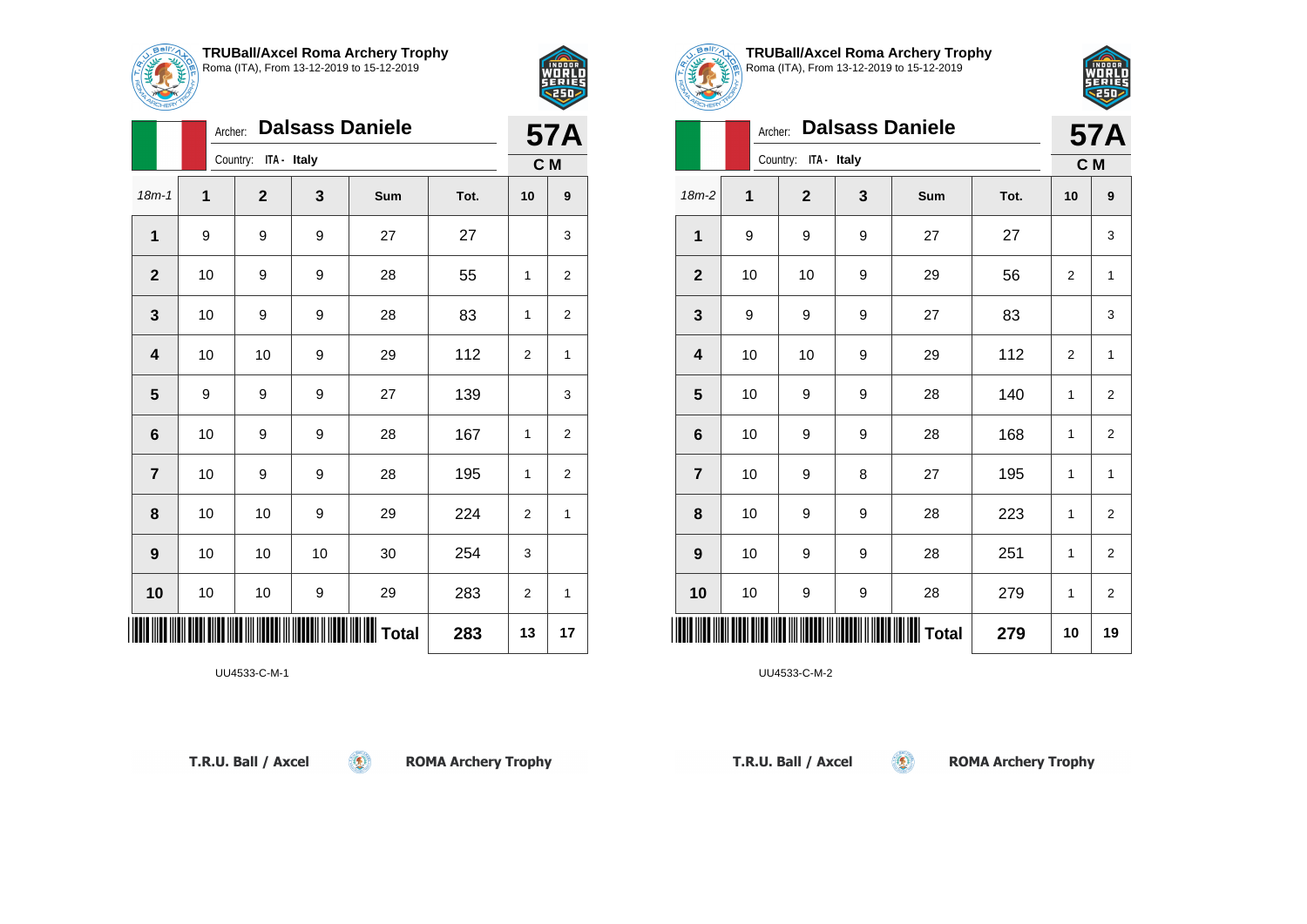

Country: **FRA - France**

Archer: **Reithler Jean-François**

18m-1 **1 2 3 Sum Tot. 10 9**

**1** | 10 | 9 | 9 | 28 | 28 | 1 | 2

**2** | 10 | 9 | 9 | 28 | 56 | 1 | 2

**3** | 10 | 9 | 9 | 28 | 84 | 1 | 2

**5** | 10 | 9 | 9 | 28 | 142 | 1 | 2

**6** | 10 | 9 | 9 | 28 | 170 | 1 | 2

**7** | 9 | 9 | 9 | 27 | 197 | | 3

**8** | 10 | 10 | 9 | 29 | 226 | 2 | 1

**9** | 10 | 10 | 9 | 29 | 255 | 2 | 1

**10** | 10 | 9 | 9 | 28 | 283 | 1 | 2

 $\circledcirc$ 

**4** | 10 | 10 | 10 | 30 | 114 | 3



**57B C M**

| <b>TRUBall/Axcel Roma Archery Trophy</b>  |
|-------------------------------------------|
| Roma (ITA), From 13-12-2019 to 15-12-2019 |



|                | Archer: |                          | 57B |              |      |                |                |  |
|----------------|---------|--------------------------|-----|--------------|------|----------------|----------------|--|
|                |         | FRA - France<br>Country: |     |              |      |                |                |  |
| $18m-2$        | 1       | $\overline{2}$           | 3   | Sum          | Tot. | 10             | 9              |  |
| $\overline{1}$ | 10      | 10                       | 9   | 29           | 29   | $\overline{2}$ | 1              |  |
| $\overline{2}$ | 9       | 9                        | 9   | 27           | 56   |                | 3              |  |
| 3              | 10      | 9                        | 9   | 28           | 84   | 1              | $\overline{2}$ |  |
| 4              | 10      | 9                        | 9   | 28           | 112  | 1              | $\overline{2}$ |  |
| $5\phantom{1}$ | 10      | 10                       | 9   | 29           | 141  | $\overline{2}$ | 1              |  |
| 6              | 10      | 10                       | 9   | 29           | 170  | $\overline{2}$ | 1              |  |
| $\overline{7}$ | 10      | 10                       | 9   | 29           | 199  | $\overline{2}$ | 1              |  |
| 8              | 9       | 9                        | 9   | 27           | 226  |                | 3              |  |
| 9              | 10      | 9                        | 9   | 28           | 254  | 1              | $\overline{2}$ |  |
| 10             | 10      | 9                        | 9   | 28           | 282  | 1              | $\overline{2}$ |  |
|                |         |                          |     | <b>Total</b> | 282  | 12             | 18             |  |

 $\circledcirc$ 

26678-C-M-2

\*26678-C-M-1\*

26678-C-M-1

T.R.U. Ball / Axcel

**ROMA Archery Trophy** 

**Total 283 13 17**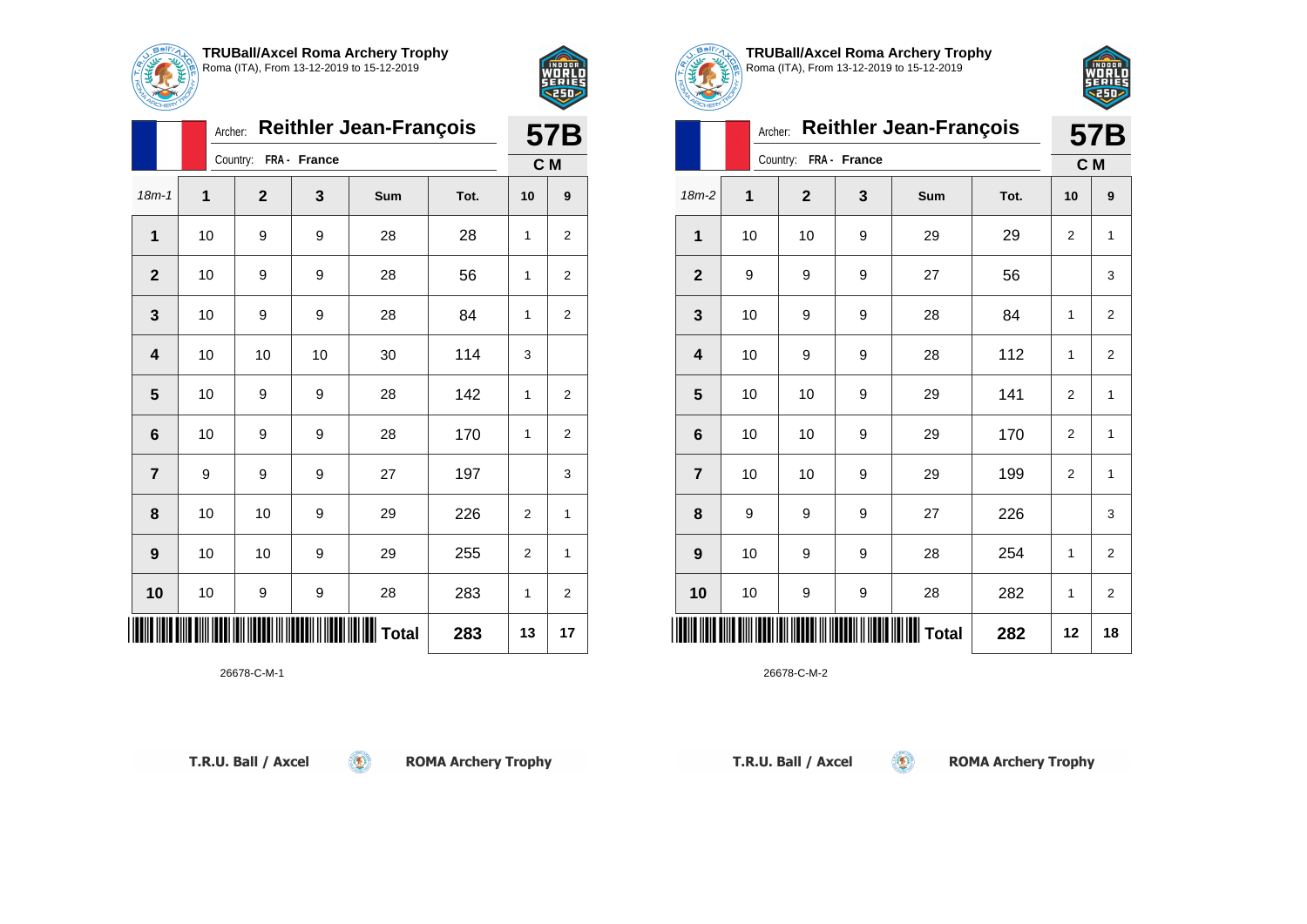

Archer: **Mariottini Matteo**

18m-1 **1 2 3 Sum Tot. 10 9**

**1** | 10 | 10 | 9 | 29 | 29 | 2 | 1

**2** | 9 | 9 | 9 | 27 | 56 | | 3

**3** | 10 | 9 | 9 | 28 | 84 | 1 | 2

**4** | 9 | 9 | M | 18 | 102 | | 2

**5** | 9 | 9 | 9 | 27 | 129 | | 3

**6** | 10 | 10 | 9 | 29 | 158 | 2 | 1

**8** | 10 | 10 | 9 | 29 | 217 | 2 | 1

**9** | 10 | 10 | 9 | 29 | 246 | 2 | 1

**10** | 10 | 10 | 9 | 29 | 275 | 2 | 1

**7** | 10 | 10 | 10 | 30 | 188 | 3

Country: **ITA - Italy**



**57C C M**

| TRUBall/Axcel Roma Archery Trophy<br>Roma (ITA), From 13-12-2019 to 15-12-2019 |
|--------------------------------------------------------------------------------|
|                                                                                |
|                                                                                |

|                         |                      | <b>57C</b>  |   |              |      |                |                  |
|-------------------------|----------------------|-------------|---|--------------|------|----------------|------------------|
|                         | Country: ITA - Italy | C M         |   |              |      |                |                  |
| $18m-2$                 | $\mathbf 1$          | $\mathbf 2$ | 3 | Sum          | Tot. | 10             | $\boldsymbol{9}$ |
| 1                       | 10                   | 10          | 9 | 29           | 29   | $\overline{2}$ | 1                |
| $\mathbf{2}$            | 10                   | 9           | 9 | 28           | 57   | 1              | 2                |
| $\mathbf 3$             | 10                   | 10          | 9 | 29           | 86   | 2              | 1                |
| 4                       | 10                   | 10          | 9 | 29           | 115  | $\overline{2}$ | $\mathbf{1}$     |
| $5\phantom{1}$          | 9                    | 9           | 9 | 27           | 142  |                | 3                |
| 6                       | 10                   | 10          | 9 | 29           | 171  | 2              | 1                |
| $\overline{\mathbf{r}}$ | 10                   | 10          | 9 | 29           | 200  | $\overline{2}$ | 1                |
| 8                       | 10                   | 10          | 9 | 29           | 229  | 2              | $\mathbf{1}$     |
| $\boldsymbol{9}$        | 10                   | 9           | 9 | 28           | 257  | 1              | $\overline{2}$   |
| 10                      | 10                   | 9           | 9 | 28           | 285  | 1              | $\overline{2}$   |
|                         |                      |             |   | <b>Total</b> | 285  | 15             | 15               |

 $\circledcirc$ 

UU5030-C-M-2

| T.R.U. Ball / Axcel |  |  |  |
|---------------------|--|--|--|
|---------------------|--|--|--|

\*UU5030-C-M-1\*UU50-C-M-1\*UU50-C-M-1\*UU50-C-M-1\*UU50-C-M-1\*UU50-C-M-1\*UU50-C-M-1\*UU50-C-M-1\*UU50-C-M-

UU5030-C-M-1

**ROMA Archery Trophy** 

**Total 275 14 15**

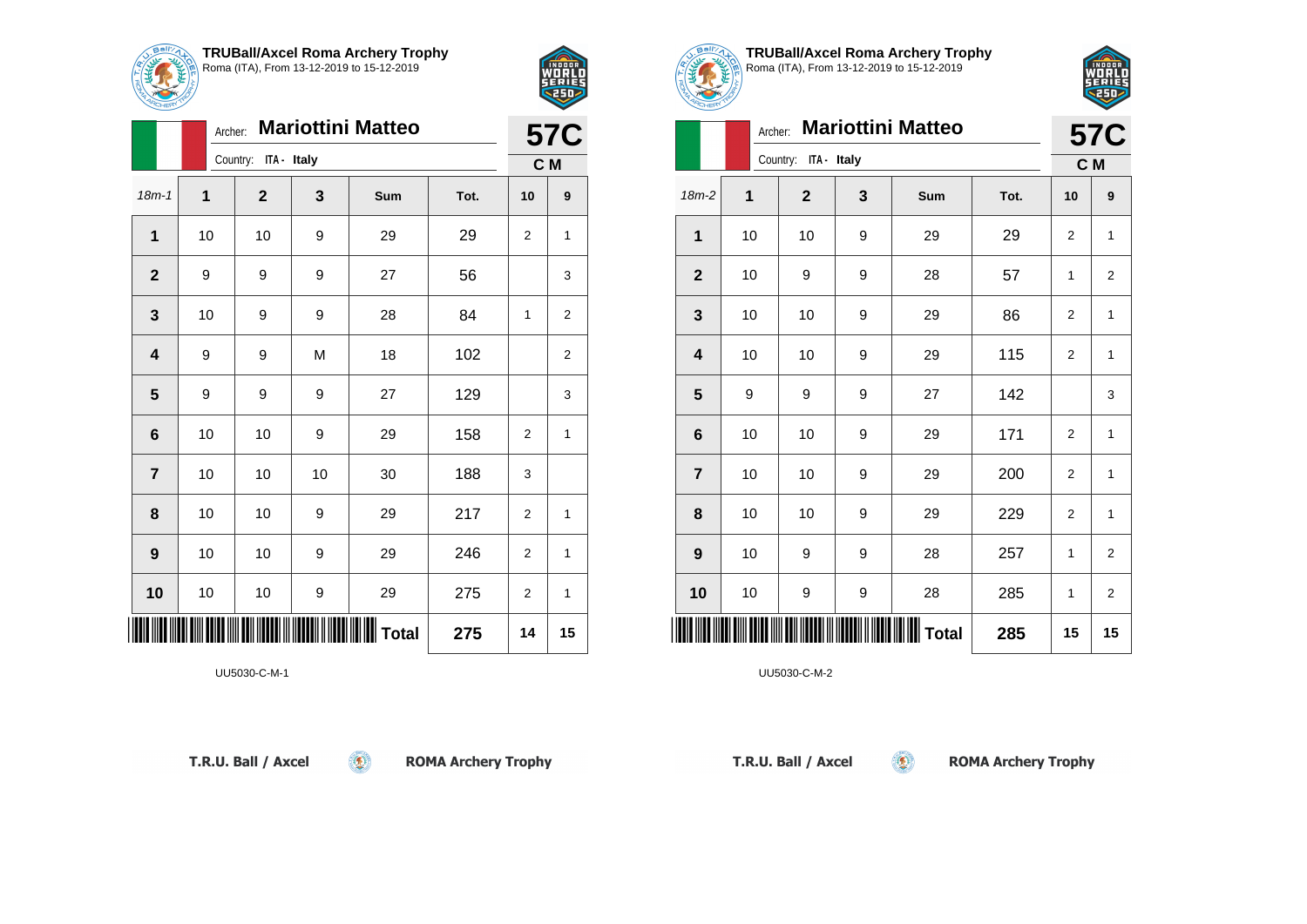



| <b>MOHERY</b>           |                |                      |                     |              |      |                |                         |  |  |
|-------------------------|----------------|----------------------|---------------------|--------------|------|----------------|-------------------------|--|--|
|                         | Archer:        |                      | <b>Pagni Sergio</b> |              |      |                | <b>58A</b>              |  |  |
|                         |                | Country: ITA - Italy |                     |              |      |                |                         |  |  |
| $18m - 1$               | $\overline{1}$ | $\overline{2}$       | $\mathbf{3}$        | Sum          | Tot. | 10             | 9                       |  |  |
| 1                       | 10             | 9                    | 9                   | 28           | 28   | 1              | $\overline{\mathbf{c}}$ |  |  |
| $\mathbf{2}$            | 10             | 10                   | 10                  | 30           | 58   | 3              |                         |  |  |
| $\mathbf{3}$            | 10             | 10                   | 9                   | 29           | 87   | 2              | 1                       |  |  |
| $\overline{\mathbf{4}}$ | 10             | 10                   | 9                   | 29           | 116  | $\overline{2}$ | 1                       |  |  |
| $5\phantom{1}$          | 10             | 10                   | 10                  | 30           | 146  | 3              |                         |  |  |
| $\bf 6$                 | 10             | 10                   | 10                  | 30           | 176  | 3              |                         |  |  |
| $\overline{7}$          | 10             | 9                    | 9                   | 28           | 204  | 1              | 2                       |  |  |
| 8                       | 10             | 10                   | 10                  | 30           | 234  | 3              |                         |  |  |
| 9                       | 10             | 10                   | 9                   | 29           | 263  | 2              | 1                       |  |  |
| 10                      | 10             | 10                   | 10                  | 30           | 293  | 3              |                         |  |  |
|                         |                |                      |                     | <b>Total</b> | 293  | 23             | 7                       |  |  |

 $\circledcirc$ 





**ROMA Archery Trophy** 





|                         |             | Archer: Pagni Sergio |    |              |      |                | <b>58A</b> |
|-------------------------|-------------|----------------------|----|--------------|------|----------------|------------|
|                         | Country:    | C M                  |    |              |      |                |            |
| 18m-2                   | $\mathbf 1$ | $\overline{2}$       | 3  | Sum          | Tot. | 10             | 9          |
| 1                       | 10          | 10                   | 10 | 30           | 30   | 3              |            |
| $\mathbf{2}$            | 10          | 10                   | 10 | 30           | 60   | 3              |            |
| $\mathbf{3}$            | 10          | 10                   | 10 | 30           | 90   | 3              |            |
| $\overline{\mathbf{4}}$ | 10          | 10                   | 10 | 30           | 120  | 3              |            |
| 5                       | 10          | 10                   | 10 | 30           | 150  | 3              |            |
| $6\phantom{1}6$         | 10          | 10                   | 10 | 30           | 180  | 3              |            |
| $\overline{7}$          | 10          | 10                   | 10 | 30           | 210  | 3              |            |
| 8                       | 10          | 10                   | 9  | 29           | 239  | $\overline{2}$ | 1          |
| 9                       | 10          | 10                   | 10 | 30           | 269  | 3              |            |
| 10                      | 10          | 10                   | 10 | 30           | 299  | 3              |            |
|                         |             |                      |    | <b>Total</b> | 299  | 29             | 1          |

 $(\mathbf{C})$ 

**TRUBall/Axcel Roma Archery Trophy** Roma (ITA), From 13-12-2019 to 15-12-2019

4226-C-M-2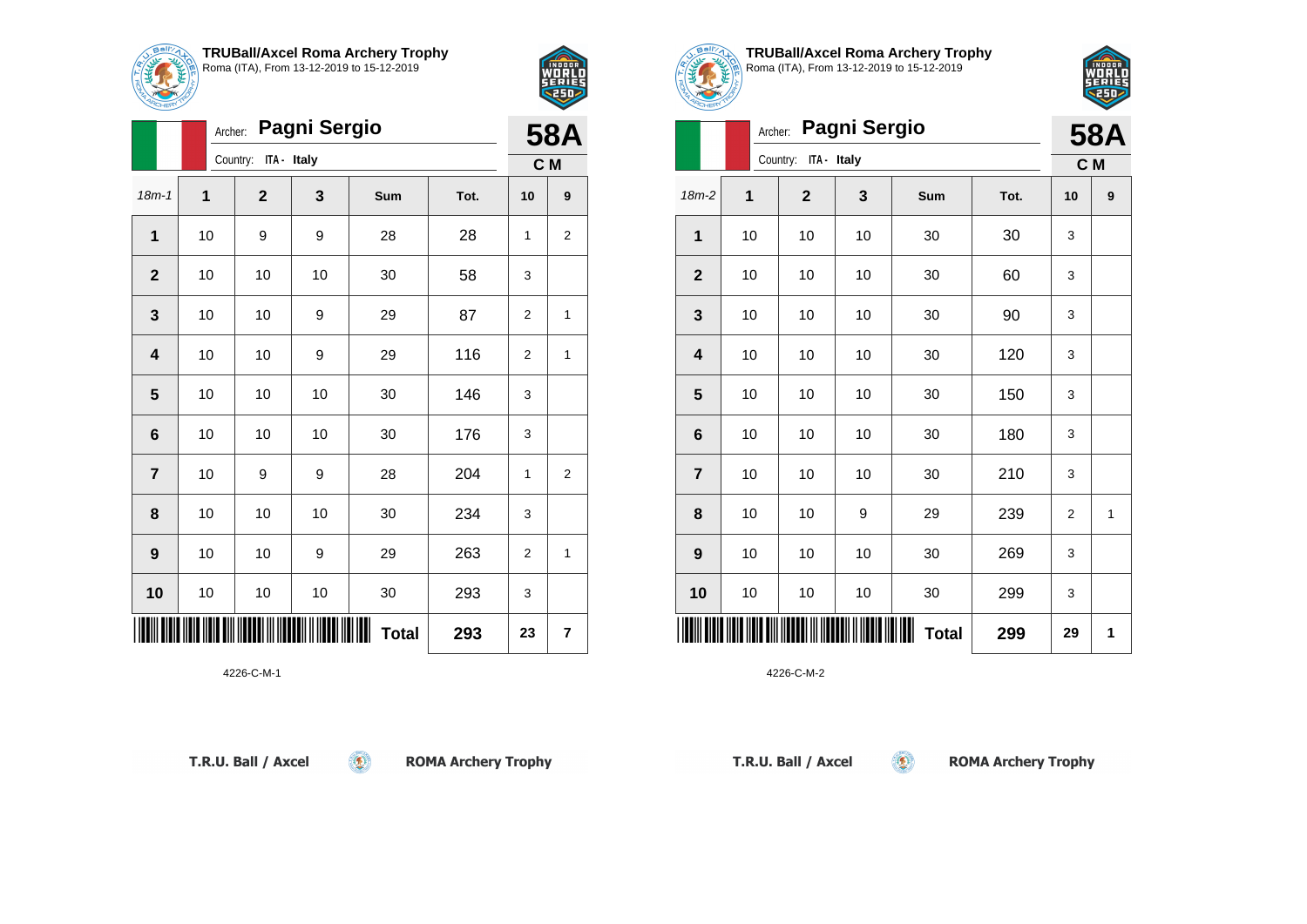



|                         | Archer:             |                          | 58B |     |      |                |              |  |
|-------------------------|---------------------|--------------------------|-----|-----|------|----------------|--------------|--|
|                         |                     | Country:<br>FRA - France |     |     |      |                |              |  |
| $18m - 1$               | 1                   | $\mathbf{2}$             | 3   | Sum | Tot. | 10             | 9            |  |
| 1                       | 10                  | 10                       | 9   | 29  | 29   | $\overline{2}$ | $\mathbf{1}$ |  |
| $\mathbf{2}$            | 10                  | 10                       | 10  | 30  | 59   | 3              |              |  |
| $\mathbf 3$             | 10                  | 10                       | 9   | 29  | 88   | 2              | 1            |  |
| $\overline{\mathbf{4}}$ | 10                  | 10                       | 9   | 29  | 117  | $\overline{2}$ | $\mathbf{1}$ |  |
| 5                       | 10                  | 10                       | 9   | 29  | 146  | 2              | $\mathbf{1}$ |  |
| $6\phantom{1}6$         | 10                  | 10                       | 9   | 29  | 175  | $\overline{2}$ | 1            |  |
| $\overline{7}$          | 10                  | 10                       | 10  | 30  | 205  | 3              |              |  |
| 8                       | 10                  | 9                        | 9   | 28  | 233  | 1              | 2            |  |
| $\boldsymbol{9}$        | 10                  | 10                       | 9   | 29  | 262  | 2              | 1            |  |
| 10                      | 10                  | 9                        | 9   | 28  | 290  | 1              | 2            |  |
|                         | <b>Total</b><br>290 |                          |     |     |      |                |              |  |

 $\left( 9\right)$ 

5154-C-M-1

T.R.U. Ball / Axcel

**ROMA Archery Trophy** 





|                | Archer: |                          | 58B |              |      |                |                |  |
|----------------|---------|--------------------------|-----|--------------|------|----------------|----------------|--|
|                |         | FRA - France<br>Country: |     |              |      |                |                |  |
| $18m-2$        | 1       | $\mathbf 2$              | 3   | Sum          | Tot. | 10             | 9              |  |
| 1              | 10      | 10                       | 10  | 30           | 30   | 3              |                |  |
| $\mathbf{2}$   | 10      | 10                       | 9   | 29           | 59   | $\overline{2}$ | $\mathbf{1}$   |  |
| $\mathbf{3}$   | 10      | 10                       | 10  | 30           | 89   | 3              |                |  |
| 4              | 10      | 10                       | 10  | 30           | 119  | 3              |                |  |
| 5              | 10      | 10                       | 9   | 29           | 148  | 2              | 1              |  |
| 6              | 10      | 10                       | 9   | 29           | 177  | $\overline{2}$ | $\mathbf{1}$   |  |
| $\overline{7}$ | 10      | 9                        | 9   | 28           | 205  | 1              | $\overline{2}$ |  |
| 8              | 10      | 10                       | 9   | 29           | 234  | $\overline{2}$ | $\mathbf{1}$   |  |
| 9              | 10      | 10                       | 10  | 30           | 264  | 3              |                |  |
| 10             | 10      | 9                        | 9   | 28           | 292  | 1              | $\mathbf 2$    |  |
|                |         |                          |     | <b>Total</b> | 292  | 22             | 8              |  |

 $\left( 5\right)$ 

**TRUBall/Axcel Roma Archery Trophy** Roma (ITA), From 13-12-2019 to 15-12-2019

5154-C-M-2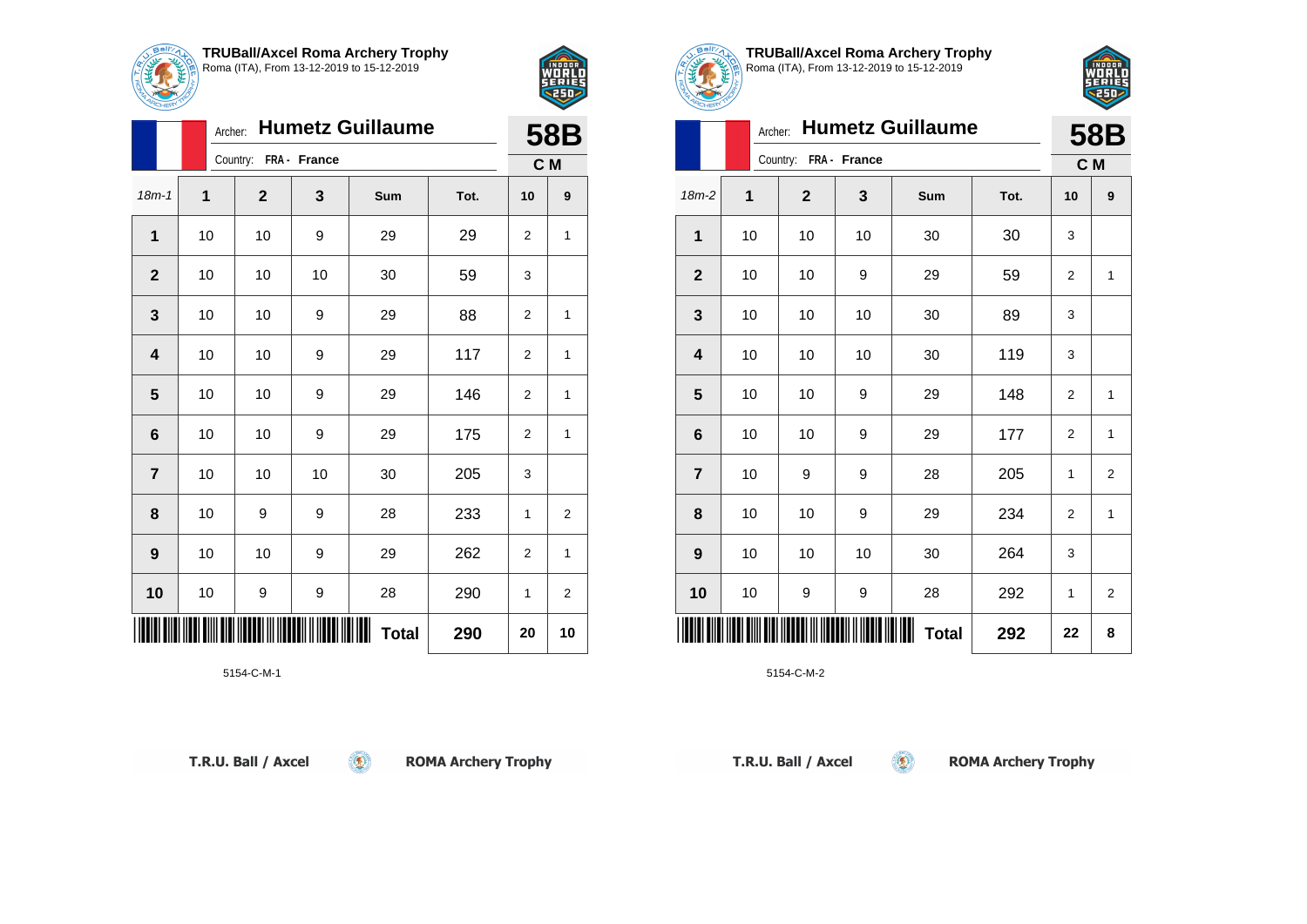



|                | Archer: |                      |   | <b>Filippelli Francesco</b> |      |                | <b>58C</b>       |
|----------------|---------|----------------------|---|-----------------------------|------|----------------|------------------|
|                |         | Country: ITA - Italy |   |                             |      |                | C M              |
| $18m - 1$      | 1       | $\mathbf{2}$         | 3 | Sum                         | Tot. | 10             | $\boldsymbol{9}$ |
| $\mathbf 1$    | 9       | 9                    | 9 | 27                          | 27   |                | 3                |
| $\overline{2}$ | 10      | 9                    | 9 | 28                          | 55   | 1              | $\overline{2}$   |
| 3              | 9       | 9                    | 9 | 27                          | 82   |                | 3                |
| 4              | 9       | 9                    | 9 | 27                          | 109  |                | 3                |
| 5              | 10      | 9                    | 9 | 28                          | 137  | 1              | $\overline{2}$   |
| 6              | 10      | 9                    | 9 | 28                          | 165  | 1              | $\overline{2}$   |
| $\overline{7}$ | 10      | 10                   | 9 | 29                          | 194  | $\overline{2}$ | 1                |
| 8              | 10      | 9                    | 9 | 28                          | 222  | 1              | $\overline{2}$   |
| 9              | 10      | 9                    | 9 | 28                          | 250  | 1              | $\overline{2}$   |
| 10             | 9       | 9                    | 9 | 27                          | 277  |                | 3                |
|                |         |                      |   | <b>   </b>         Total    | 277  | $\overline{7}$ | 23               |

 $\circledcirc$ 

UU5031-C-M-1



2 S I

|                  | Archer: |                         |    | <b>Filippelli Francesco</b> |      |                | <b>58C</b>              |
|------------------|---------|-------------------------|----|-----------------------------|------|----------------|-------------------------|
|                  |         | Country:<br>ITA - Italy |    |                             |      |                |                         |
| 18m-2            | 1       | $\mathbf{2}$            | 3  | Sum                         | Tot. | 10             | 9                       |
| 1                | 10      | 10                      | 9  | 29                          | 29   | $\overline{2}$ | 1                       |
| $\overline{2}$   | 10      | 9                       | 9  | 28                          | 57   | 1              | $\mathbf 2$             |
| 3                | 10      | 10                      | 10 | 30                          | 87   | 3              |                         |
| 4                | 10      | 9                       | 9  | 28                          | 115  | 1              | $\overline{2}$          |
| 5                | 10      | 9                       | 9  | 28                          | 143  | 1              | $\overline{\mathbf{c}}$ |
| 6                | 10      | 9                       | 9  | 28                          | 171  | 1              | $\overline{2}$          |
| $\overline{7}$   | 10      | 9                       | 9  | 28                          | 199  | 1              | $\overline{2}$          |
| 8                | 9       | 9                       | M  | 18                          | 217  |                | $\overline{2}$          |
| $\boldsymbol{9}$ | 10      | 10                      | 10 | 30                          | 247  | 3              |                         |
| 10               | 10      | 9                       | 9  | 28                          | 275  | 1              | $\overline{2}$          |
| Ⅲ                |         |                         |    | Total                       | 275  | 14             | 15                      |

 $\left( 5\right)$ 

UU5031-C-M-2

T.R.U. Ball / Axcel

**ROMA Archery Trophy**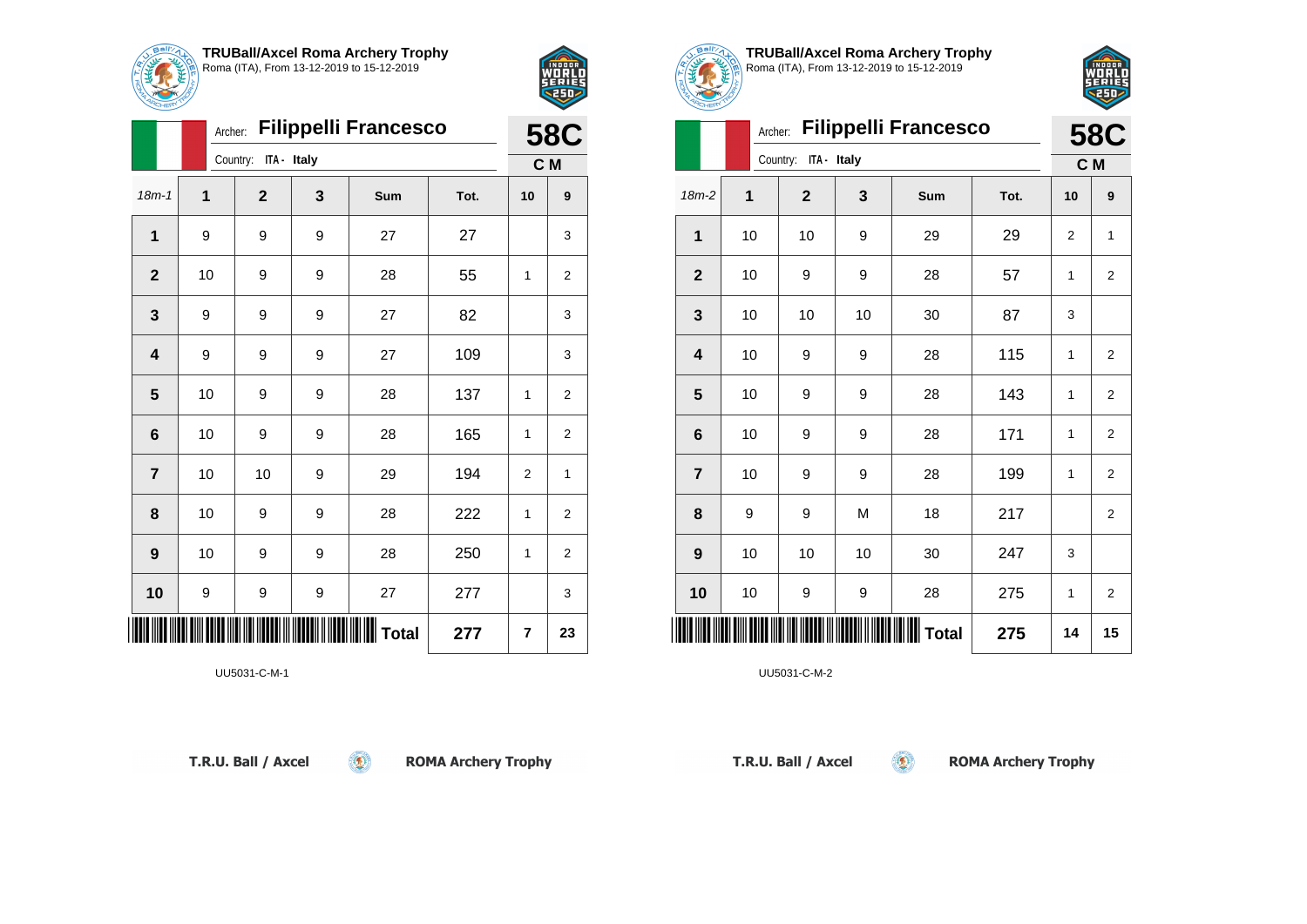

Archer: **Lavezzaro Luca**

18m-1 **1 2 3 Sum Tot. 10 9**

**1** | 10 | 10 | 9 | 29 | 29 | 2 | 1

**2** | 10 | 9 | 9 | 28 | 57 | 1 | 2

**3** | 9 | 9 | 9 | 27 | 84 | | 3

**4** | 10 | 10 | 9 | 29 | 113 | 2 | 1

**5** | 10 | 9 | 9 | 28 | 141 | 1 | 2

**6** | 10 | 10 | 9 | 29 | 170 | 2 | 1

**7** | 10 | 10 | 9 | 29 | 199 | 2 | 1

**8** | 10 | 9 | 9 | 28 | 227 | 1 | 2

**9** | 10 | 9 | 9 | 28 | 255 | 1 | 2

**10** | 10 | 9 | 9 | 28 | 283 | 1 | 2

 $\left( \begin{matrix} 0 \\ 1 \end{matrix} \right)$ 

Country: **ITA - Italy**



**59A**

**C M**

| <b>TRUBall/Axcel Roma Archery Trophy</b>                                               |
|----------------------------------------------------------------------------------------|
| <b>IRUBAII/AXCEI ROMA Archery Tro</b><br> a  Roma (ITA), From 13-12-2019 to 15-12-2019 |



| ARCHEFT        |                      |              |    |                        |      |                |                |
|----------------|----------------------|--------------|----|------------------------|------|----------------|----------------|
|                |                      |              |    | Archer: Lavezzaro Luca |      |                | 59A            |
|                | Country: ITA - Italy |              |    |                        |      |                |                |
| $18m-2$        | $\mathbf{1}$         | $\mathbf{2}$ | 3  | Sum                    | Tot. | 10             | 9              |
| $\mathbf{1}$   | 10                   | 9            | 9  | 28                     | 28   | 1              | $\overline{2}$ |
| $\overline{2}$ | 10                   | 9            | 9  | 28                     | 56   | 1              | $\overline{2}$ |
| 3              | 10                   | 10           | 9  | 29                     | 85   | 2              | 1              |
| 4              | 10                   | 9            | 9  | 28                     | 113  | 1              | $\overline{2}$ |
| $5\phantom{1}$ | 10                   | 9            | 9  | 28                     | 141  | 1              | $\overline{2}$ |
| 6              | 10                   | 10           | 9  | 29                     | 170  | 2              | $\mathbf{1}$   |
| $\overline{7}$ | 10                   | 10           | 9  | 29                     | 199  | $\overline{c}$ | 1              |
| 8              | 10                   | 9            | 9  | 28                     | 227  | 1              | $\overline{2}$ |
| 9              | 9                    | 9            | 9  | 27                     | 254  |                | 3              |
| 10             | 10                   | 10           | 10 | 30                     | 284  | 3              |                |
|                |                      |              |    | <b>Total</b>           | 284  | 14             | 16             |

 $\circledcirc$ 

27128-C-M-2

| T.R.U. Ball / Axcel |  |  |  |  |  |
|---------------------|--|--|--|--|--|
|---------------------|--|--|--|--|--|

\*27128-C-M-1\*

27128-C-M-1

**ROMA Archery Trophy** 

**Total 283 13 17**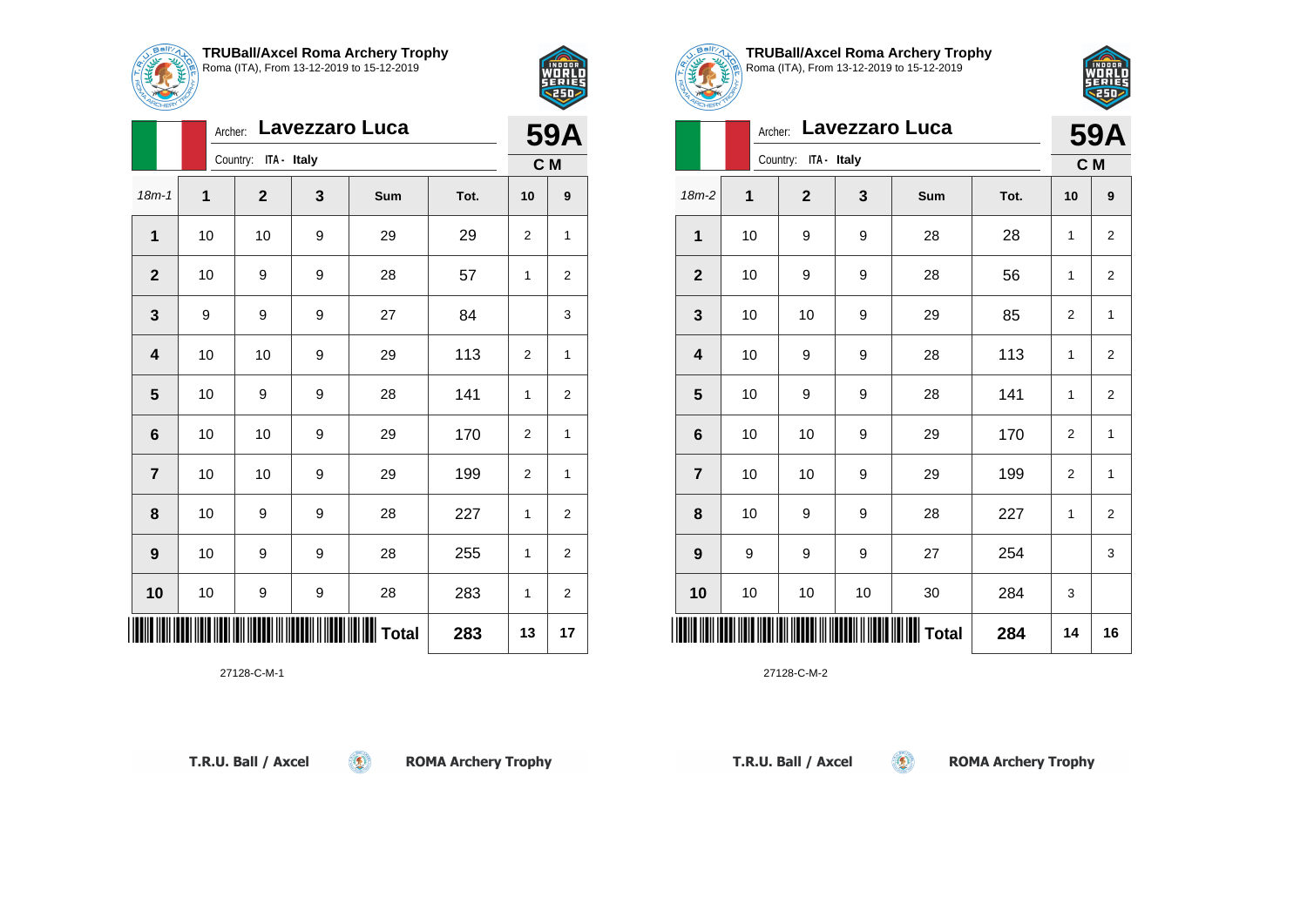

Archer: **Loiselet Olivier**

**1** | 8 | 8 | 7 | 23 | 23

18m-1 **1 2 3 Sum Tot. 10 9**

**2** | 10 | 9 | 9 | 28 | 51 | 1 | 2

**3** | 9 | 9 | 9 | 27 | 78 | | 3

**4** | 9 | 9 | 9 | 27 | 105 | | 3

**7** | 9 | 9 | 8 | 26 | 157 | | 2

**8** | 9 | 9 | M | 18 | 175 | | 2

**9** | 10 | 9 | 9 | 28 | 203 | 1 | 2

**10** | 9 | 9 | 8 | 26 | 229 | | 2

 $\circledast$ 

**5** | 10 | 6 | M | 16 | 121 | 1

**6** | 10 | M | M | 10 | 131 | 1

Country: **FRA - France**



**59B C M**

**TRUBall/Axcel Roma Archery Trophy** Roma (ITA), From 13-12-2019 to 15-12-2019



| ARCHER                  |         |                       |                         |              |      |    |                |
|-------------------------|---------|-----------------------|-------------------------|--------------|------|----|----------------|
|                         | Archer: |                       | <b>Loiselet Olivier</b> |              |      |    | 59B            |
|                         |         | Country: FRA - France |                         |              |      |    | C M            |
| $18m-2$                 | 1       | $\mathbf{2}$          | 3                       | Sum          | Tot. | 10 | 9              |
| 1                       | 9       | 9                     | 8                       | 26           | 26   |    | $\overline{2}$ |
| $\mathbf{2}$            | 9       | 9                     | 8                       | 26           | 52   |    | $\overline{2}$ |
| 3                       | 9       | 8                     | 7                       | 24           | 76   |    | 1              |
| $\overline{\mathbf{4}}$ | 9       | 9                     | 8                       | 26           | 102  |    | $\overline{2}$ |
| 5                       | 9       | 9                     | 8                       | 26           | 128  |    | $\overline{2}$ |
| 6                       | 9       | 8                     | $\overline{7}$          | 24           | 152  |    | $\mathbf{1}$   |
| $\overline{7}$          | 9       | 9                     | 9                       | 27           | 179  |    | 3              |
| 8                       | 9       | 9                     | 9                       | 27           | 206  |    | 3              |
| $\boldsymbol{9}$        | 9       | 9                     | 8                       | 26           | 232  |    | $\overline{2}$ |
| 10                      | 10      | 9                     | 9                       | 28           | 260  | 1  | $\overline{2}$ |
|                         |         |                       |                         | <b>Total</b> | 260  | 1  | 20             |

 $\circledcirc$ 

27484-C-M-2

\*27484-C-M-1\*

27484-C-M-1

**ROMA Archery Trophy** 

**Total 229 4 16**

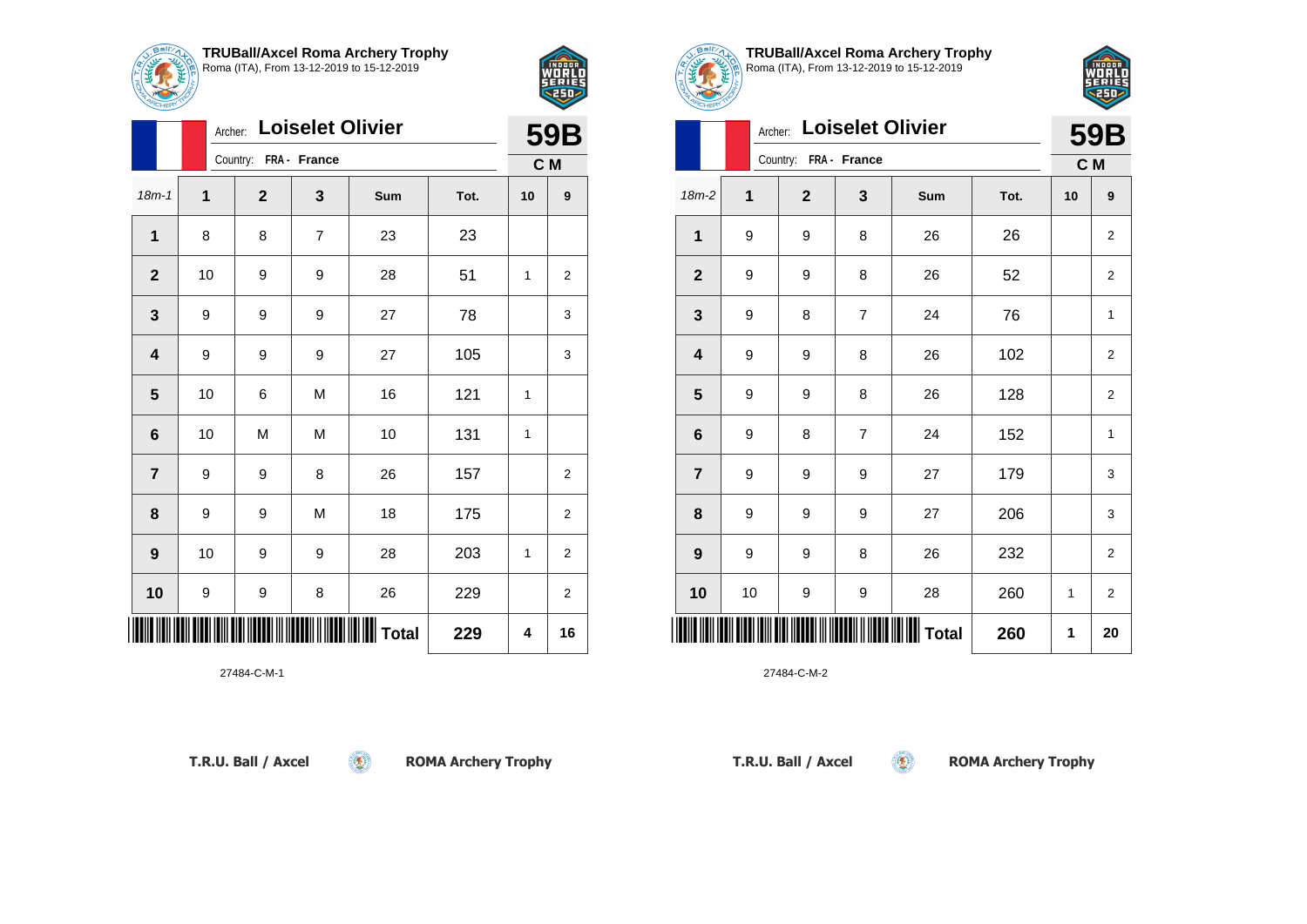

18m-1 **1 2 3 Sum Tot. 10 9**

**1** | 10 | 10 | 10 | 30 | 30 | 3

**2** | 10 | 10 | 10 | 30 | 60 | 3

**3** | 10 | 10 | 9 | 29 | 89 | 2 | 1

**4** | 10 | 9 | 9 | 28 | 117 | 1 | 2

**5** | 10 | 10 | 9 | 29 | 146 | 2 | 1

**7** | 10 | 9 | 9 | 28 | 204 | 1 | 2

**8** | 9 | 9 | 27 | 231 | | 3

**10** | 10 | 10 | 9 | 29 | 290 | 2 | 1

 $\circledast$ 

**6** | 10 | 10 | 30 | 176 | 3

**9** | 10 | 10 | 30 | 261 | 3

\*6965-C-M-1\*

Archer: **Leotta Andrea**

Country: **ITA - Italy**



**59C C M**

**TRUBall/Axcel Roma Archery Trophy** Roma (ITA), From 13-12-2019 to 15-12-2019



| ARCHER         |         |                      |               |              |      |     |                |
|----------------|---------|----------------------|---------------|--------------|------|-----|----------------|
|                | Archer: |                      | Leotta Andrea |              |      |     | <b>59C</b>     |
|                |         | Country: ITA - Italy |               |              |      | C M |                |
| $18m-2$        | 1       | $\mathbf{2}$         | 3             | Sum          | Tot. | 10  | 9              |
| 1              | 10      | 10                   | 9             | 29           | 29   | 2   | 1              |
| $\mathbf{2}$   | 10      | 10                   | 10            | 30           | 59   | 3   |                |
| 3              | 10      | 10                   | 9             | 29           | 88   | 2   | 1              |
| 4              | 10      | 10                   | 9             | 29           | 117  | 2   | 1              |
| 5              | 10      | 10                   | 9             | 29           | 146  | 2   | 1              |
| 6              | 10      | 10                   | 10            | 30           | 176  | 3   |                |
| $\overline{7}$ | 10      | 9                    | 9             | 28           | 204  | 1   | $\overline{2}$ |
| 8              | 10      | 10                   | 10            | 30           | 234  | 3   |                |
| 9              | 10      | 10                   | 9             | 29           | 263  | 2   | $\mathbf{1}$   |
| 10             | 10      | 10                   | 10            | 30           | 293  | 3   |                |
|                |         |                      |               | <b>Total</b> | 293  | 23  | 7              |

 $\circledcirc$ 

6965-C-M-2

T.R.U. Ball / Axcel

6965-C-M-1

**ROMA Archery Trophy** 

**Total 290 20 10**

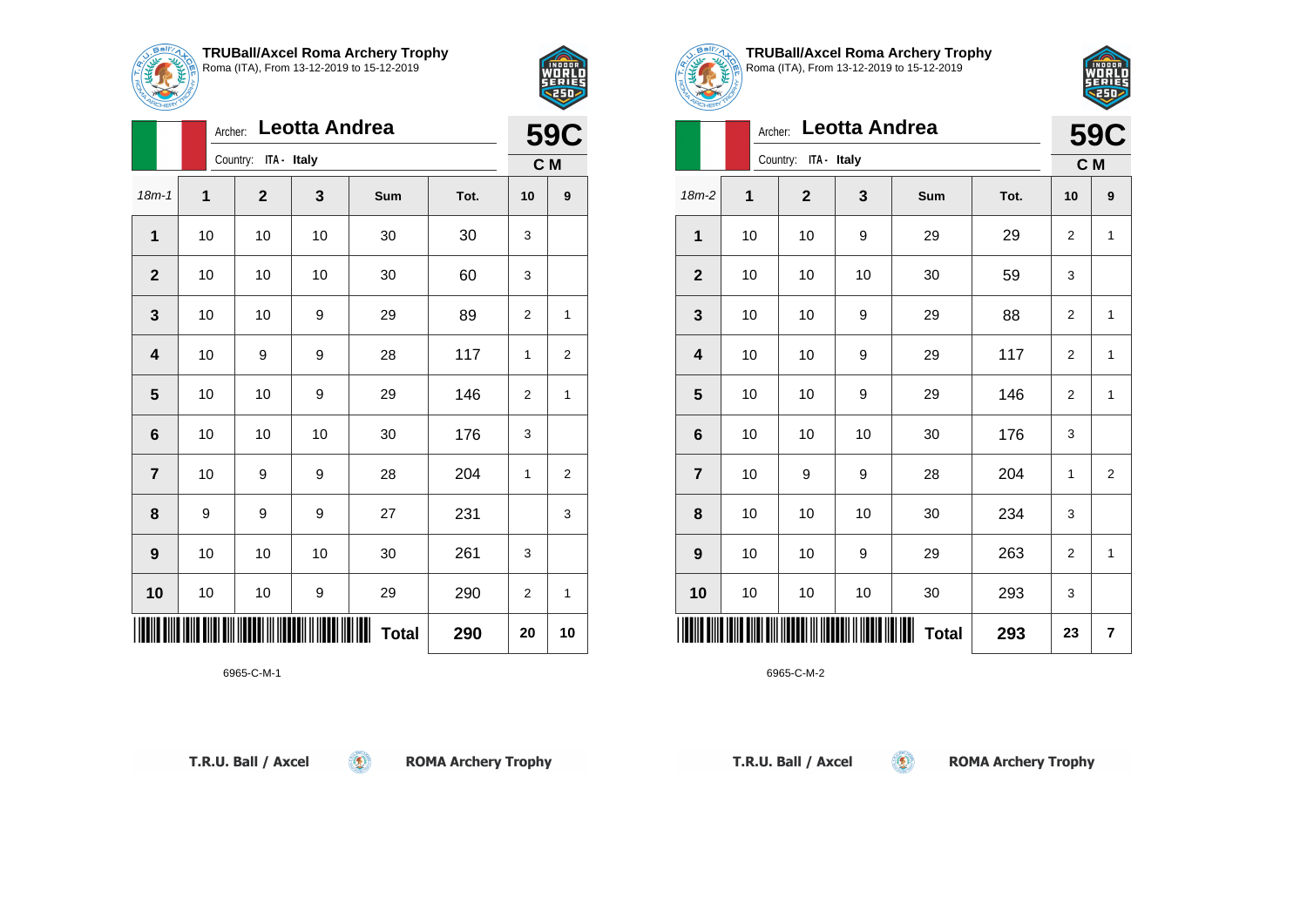

18m-1 **1 2 3 Sum Tot. 10 9**

**1** | 10 | 9 | 9 | 28 | 28 | 1 | 2

**2** | 10 | 10 | 9 | 29 | 57 | 2 | 1

**3** | 10 | 9 | 9 | 28 | 85 | 1 | 2

**4** | 10 | 9 | 9 | 28 | 113 | 1 | 2

**5** | 10 | 9 | 9 | 28 | 141 | 1 | 2

**8** | 10 | 9 | 8 | 27 | 224 | 1 | 1

**9** | 10 | 10 | 9 | 29 | 253 | 2 | 1

**10** | 10 | 10 | 9 | 29 | 282 | 2 | 1

**6** | 10 | 8 | 8 | 26 | 167 | 1

**7** | 10 | 10 | 10 | 30 | 197 | 3

Archer: **Neuveux Joel**

Country: **FRA - France**



**60A C M**

**TRUBall/Axcel Roma Archery Trophy** Roma (ITA), From 13-12-2019 to 15-12-2019

|                         | Archer:                  |              | <b>Neuveux Joel</b> |              |      |                | <b>60A</b>     |
|-------------------------|--------------------------|--------------|---------------------|--------------|------|----------------|----------------|
|                         | Country:<br>FRA - France |              |                     |              |      | C M            |                |
| $18m-2$                 | 1                        | $\mathbf{2}$ | 3                   | Sum          | Tot. | 10             | 9              |
| 1                       | 10                       | 9            | 9                   | 28           | 28   | 1              | $\overline{2}$ |
| $\overline{2}$          | 10                       | 9            | 9                   | 28           | 56   | 1              | $\overline{2}$ |
| 3                       | 10                       | 9            | 9                   | 28           | 84   | 1              | $\overline{2}$ |
| 4                       | 10                       | 9            | 9                   | 28           | 112  | 1              | $\mathbf 2$    |
| 5                       | 10                       | 10           | 9                   | 29           | 141  | 2              | 1              |
| 6                       | 10                       | 9            | 9                   | 28           | 169  | 1              | $\overline{2}$ |
| $\overline{\mathbf{r}}$ | 10                       | 10           | 9                   | 29           | 198  | $\overline{2}$ | 1              |
| 8                       | 10                       | 9            | 9                   | 28           | 226  | 1              | $\overline{2}$ |
| 9                       | 10                       | 10           | 10                  | 30           | 256  | 3              |                |
| 10                      | 9                        | 9            | 8                   | 26           | 282  |                | $\overline{2}$ |
|                         |                          |              |                     | <b>Total</b> | 282  | 13             | 16             |

 $\circledcirc$ 

27483-C-M-2

T.R.U. Ball / Axcel

\*27483-C-M-1\*

27483-C-M-1

**ROMA Archery Trophy** 

**Total 282 15 12**

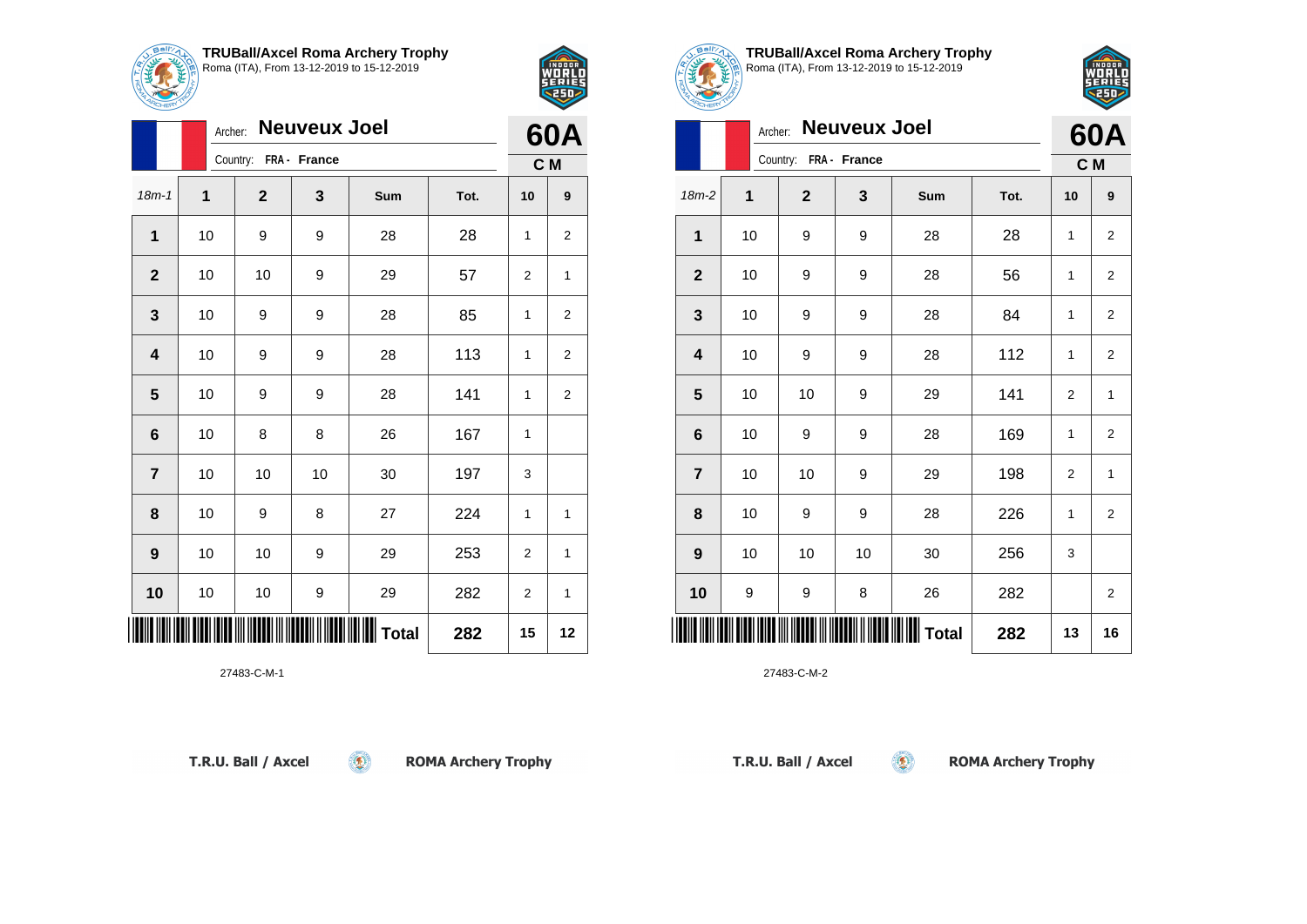

الله اکبر

**TRUBall/Axcel Roma Archery Trophy** Roma (ITA), From 13-12-2019 to 15-12-2019

Archer: **Al Daghman Eshaaq**

18m-1 **1 2 3 Sum Tot. 10 9**

**1** | 10 | 10 | 9 | 29 | 29 | 2 | 1

**2** | 10 | 10 | 9 | 29 | 58 | 2 | 1

**3** | 10 | 9 | 9 | 28 | 86 | 1 | 2

**4** | 10 | 10 | 9 | 29 | 115 | 2 | 1

**5** | 10 | 9 | 9 | 28 | 143 | 1 | 2

**6** | 10 | 10 | 9 | 29 | 172 | 2 | 1

**7** | 10 | 10 | 9 | 29 | 201 | 2 | 1

**8** | 10 | 10 | 9 | 29 | 230 | 2 | 1

**9** | 10 | 9 | 9 | 28 | 258 | 1 | 2

**10** | 10 | 9 | 9 | 28 | 286 | 1 | 2

Country: **IRQ - Iraq**



**60B C M**

| <b>TRUBall/Axcel Roma Archery Trophy</b>  |
|-------------------------------------------|
| Roma (ITA), From 13-12-2019 to 15-12-2019 |
|                                           |
|                                           |

| Archer: Al Daghman Eshaaq<br>الله اکبر |                     |             |    |                   |      | 60B            |                         |  |
|----------------------------------------|---------------------|-------------|----|-------------------|------|----------------|-------------------------|--|
|                                        | Country: IRQ - Iraq |             |    |                   |      |                | C M                     |  |
| 18m-2                                  | 1                   | $\mathbf 2$ | 3  | Sum               | Tot. | 10             | 9                       |  |
| 1                                      | 10                  | 9           | 9  | 28                | 28   | 1              | $\overline{\mathbf{c}}$ |  |
| $\mathbf{2}$                           | 10                  | 10          | 9  | 29                | 57   | $\overline{2}$ | 1                       |  |
| $\mathbf{3}$                           | 9                   | 9           | 9  | 27                | 84   |                | 3                       |  |
| 4                                      | 10                  | 9           | 9  | 28                | 112  | 1              | $\overline{2}$          |  |
| 5                                      | 10                  | 9           | 9  | 28                | 140  | 1              | $\overline{\mathbf{c}}$ |  |
| 6                                      | 9                   | 9           | 9  | 27                | 167  |                | 3                       |  |
| $\overline{7}$                         | 10                  | 9           | 9  | 28                | 195  | 1              | $\overline{c}$          |  |
| 8                                      | 10                  | 9           | 9  | 28                | 223  | 1              | $\overline{2}$          |  |
| $\boldsymbol{9}$                       | 10                  | 10          | 10 | 30                | 253  | 3              |                         |  |
| 10                                     | 10                  | 10          | 10 | 30                | 283  | 3              |                         |  |
|                                        |                     |             |    | $\parallel$ Total | 283  | 13             | 17                      |  |

 $\circledcirc$ 

12018-C-M-2

T.R.U. Ball / Axcel

\***12018-C-M-1\*12018-C-M-1\*12018-C-M-1\*1201**8-C-M-1\*12018-C-M-1\*12018-C-M-1\*12018-C-M-1\*

12018-C-M-1

**ROMA Archery Trophy** 

**Total 286 16 14**

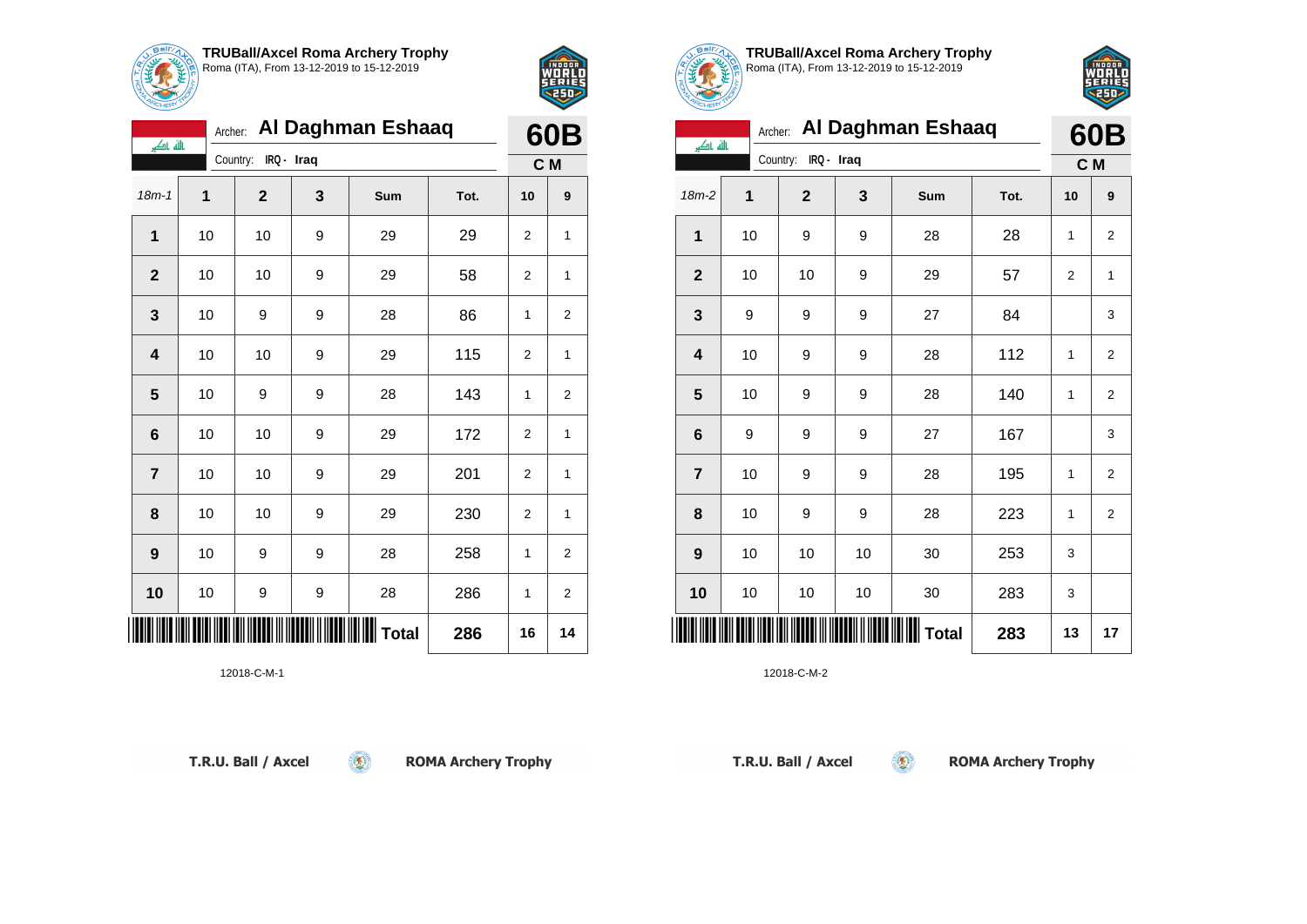

Archer: **Peserini Martina**

18m-1 **1 2 3 Sum Tot. 10 9**

**1** | 9 | 9 | 8 | 26 | 26 | 2

**2** | 10 | 9 | 9 | 28 | 54 | 1 | 2

**3** | 10 | 9 | 9 | 28 | 82 | 1 | 2

**5** | 9 | 8 | 7 | 24 | 131 | | 1

**7** | 9 | 9 | 8 | 26 | 180 | | 2

**8** | 9 | 8 | 7 | 24 | 204 | 1

**9** | 9 | 8 | 7 | 24 | 228 | | 1

**10** | 9 | 9 | 7 | 25 | 253 | | 2

 $\left( \begin{matrix} 0 \\ 1 \end{matrix} \right)$ 

**4** | 10 | 8 | 7 | 25 | 107 | 1

**6** | 10 | 7 | 6 | 23 | 154 | 1

Country: **ITA - Italy**



**62A C JW**

| — TRUBall/Axcel Roma Archery Trophy<br>ERI Roma (ITA), From 13-12-2019 to 15-12-2019 |
|--------------------------------------------------------------------------------------|



| PCHERY                             |    |              |                |              |      |              |                |  |
|------------------------------------|----|--------------|----------------|--------------|------|--------------|----------------|--|
| <b>Peserini Martina</b><br>Archer: |    |              |                |              |      |              | <b>62A</b>     |  |
| Country: ITA - Italy               |    |              |                |              |      | C JW         |                |  |
| $18m-2$                            | 1  | $\mathbf{2}$ | 3              | Sum          | Tot. | 10           | 9              |  |
| 1                                  | 9  | 8            | 8              | 25           | 25   |              | 1              |  |
| $\mathbf{2}$                       | 9  | 9            | 8              | 26           | 51   |              | $\overline{2}$ |  |
| 3                                  | 9  | 9            | 8              | 26           | 77   |              | $\overline{2}$ |  |
| 4                                  | 9  | 9            | 8              | 26           | 103  |              | $\overline{2}$ |  |
| 5                                  | 9  | 8            | $\overline{7}$ | 24           | 127  |              | $\mathbf{1}$   |  |
| $6\phantom{1}6$                    | 10 | 9            | 9              | 28           | 155  | $\mathbf{1}$ | $\overline{2}$ |  |
| $\overline{7}$                     | 9  | 9            | 9              | 27           | 182  |              | 3              |  |
| 8                                  | 9  | 9            | 9              | 27           | 209  |              | 3              |  |
| 9                                  | 9  | 9            | 8              | 26           | 235  |              | $\overline{2}$ |  |
| 10                                 | 9  | 9            | 9              | 27           | 262  |              | 3              |  |
|                                    |    |              |                | <b>Total</b> | 262  | 1            | 21             |  |

 $\circledcirc$ 

UU4547-C-JW-2

|  | T.R.U. Ball / Axcel |
|--|---------------------|
|  |                     |

\*UU4547-C-JW-1454-C-JW-1454-C-JW-1454-C-JW-1454-C-JW-1454-C-JW-1454-C-JW-1454-C-JW-1454-C-JW-1454-C-JW-1454-C-

UU4547-C-JW-1

**ROMA Archery Trophy** 

**Total 253 4 13**

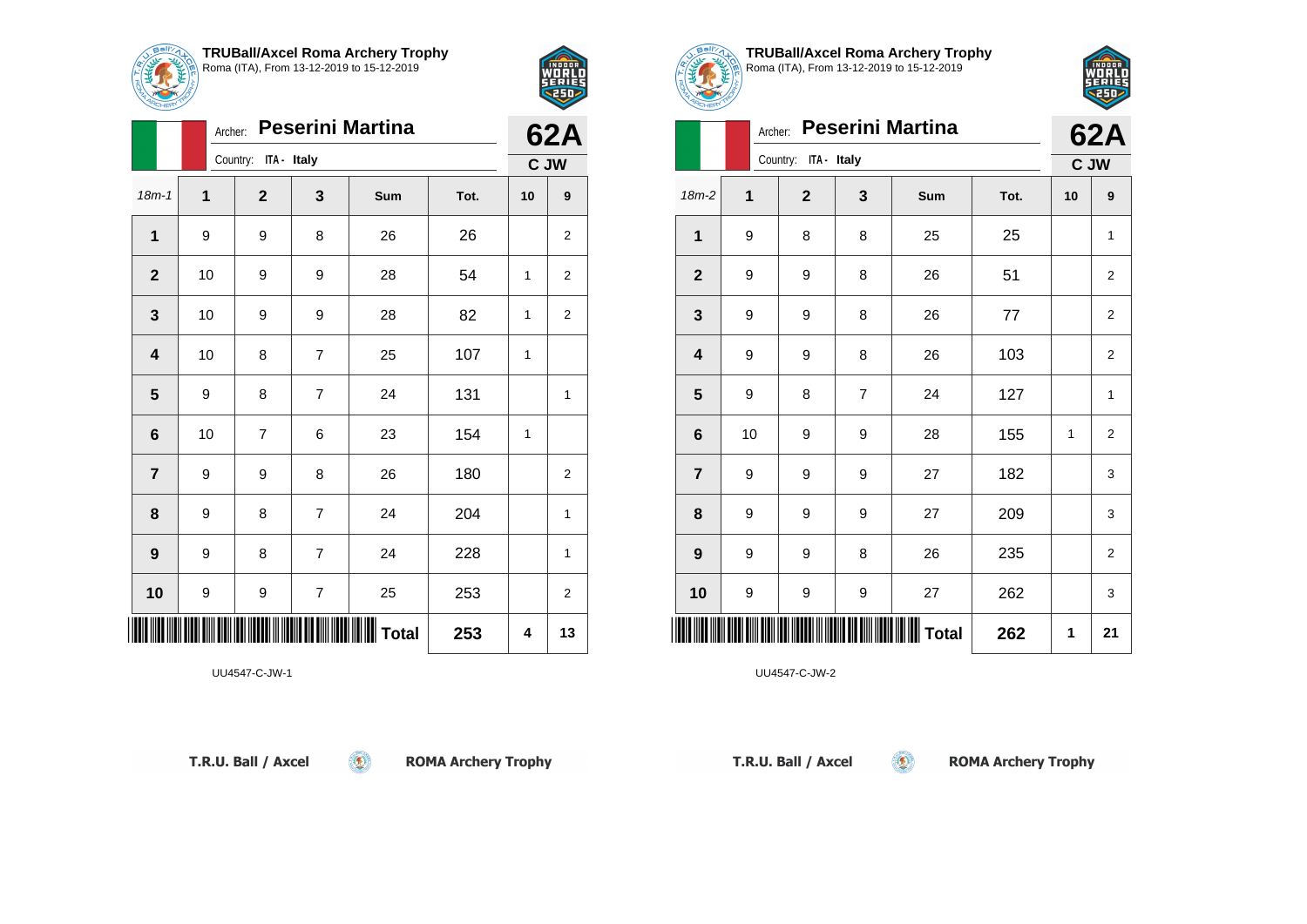

Archer: **Gabrion Agathe**

18m-1 **1 2 3 Sum Tot. 10 9**

**1** | 10 | 9 | 8 | 27 | 27 | 1 | 1

**2** | 10 | 10 | 9 | 29 | 56 | 2 | 1

**3** | 10 | 9 | 9 | 28 | 84 | 1 | 2

**4** | 10 | 9 | 9 | 28 | 112 | 1 | 2

**5** | 10 | 9 | 8 | 27 | 139 | 1 | 1

**6** | 10 | 10 | 9 | 29 | 168 | 2 | 1

**7** | 10 | 10 | 9 | 29 | 197 | 2 | 1

**8** | 10 | 9 | 9 | 28 | 225 | 1 | 2

**10** | 10 | 9 | 9 | 28 | 283 | 1 | 2

 $\circledcirc$ 

**9** | 10 | 10 | 30 | 255 | 3

Country: **FRA - France**



**62B C JW**

| <b>TRUBall/Axcel Roma Archery Trophy</b><br>Roma (ITA), From 13-12-2019 to 15-12-2019 |
|---------------------------------------------------------------------------------------|



| <b>UHEH!</b>                     |    |              |    |              |      |                |                |  |
|----------------------------------|----|--------------|----|--------------|------|----------------|----------------|--|
| <b>Gabrion Agathe</b><br>Archer: |    |              |    |              |      |                | 62B            |  |
| Country: FRA - France            |    |              |    |              |      |                | C JW           |  |
| $18m-2$                          | 1  | $\mathbf{2}$ | 3  | Sum          | Tot. | 10             | 9              |  |
| 1                                | 10 | 9            | 9  | 28           | 28   | $\mathbf{1}$   | $\overline{2}$ |  |
| $\mathbf{2}$                     | 10 | 9            | 9  | 28           | 56   | 1              | $\overline{2}$ |  |
| $\mathbf 3$                      | 10 | 9            | 9  | 28           | 84   | 1              | $\overline{2}$ |  |
| 4                                | 10 | 10           | 9  | 29           | 113  | $\overline{2}$ | $\mathbf{1}$   |  |
| 5                                | 10 | 9            | 6  | 25           | 138  | $\mathbf{1}$   | 1              |  |
| $6\phantom{1}6$                  | 10 | 10           | 9  | 29           | 167  | 2              | $\mathbf 1$    |  |
| $\overline{7}$                   | 10 | 10           | 9  | 29           | 196  | 2              | 1              |  |
| 8                                | 10 | 9            | 9  | 28           | 224  | $\mathbf{1}$   | $\overline{2}$ |  |
| $\boldsymbol{9}$                 | 10 | 10           | 10 | 30           | 254  | 3              |                |  |
| 10                               | 9  | 9            | 9  | 27           | 281  |                | 3              |  |
|                                  |    |              |    | <b>Total</b> | 281  | 14             | 15             |  |

 $\circledcirc$ 

27646-C-JW-2

T.R.U. Ball / Axcel

\*27646-C-JW-1\*

27646-C-JW-1

**ROMA Archery Trophy** 

**Total 283 15 13**

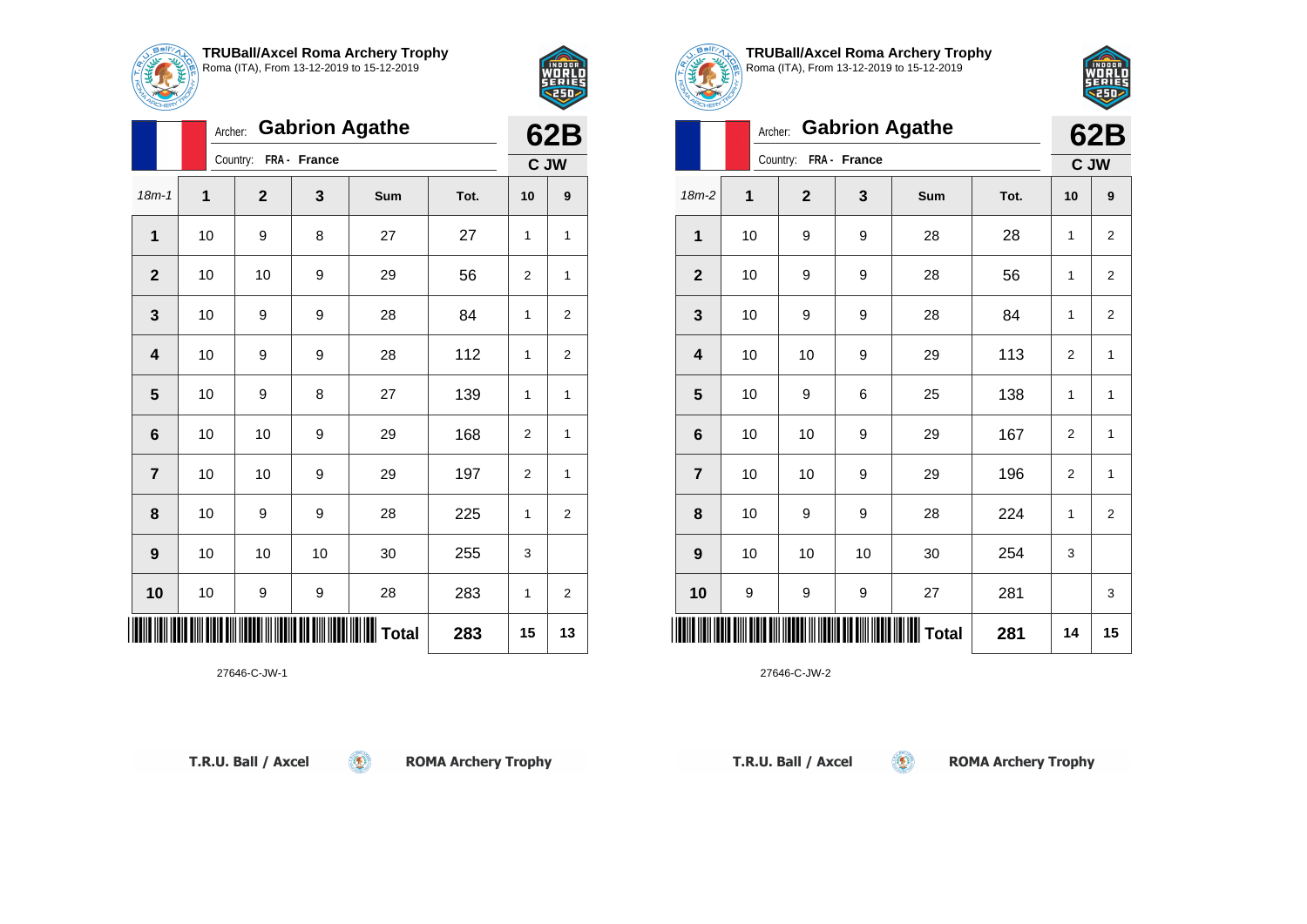

|--|

| <b>Miller Faith</b><br>Archer: |                    |             |    |     |      |                | <b>62C</b> |  |
|--------------------------------|--------------------|-------------|----|-----|------|----------------|------------|--|
|                                | Country: USA - USA |             |    |     |      |                | C JW       |  |
| $18m - 1$                      | 1                  | $\mathbf 2$ | 3  | Sum | Tot. | 10             | 9          |  |
| $\mathbf{1}$                   | 10                 | 10          | 9  | 29  | 29   | $\overline{2}$ | 1          |  |
| $\mathbf{2}$                   | 10                 | 10          | 9  | 29  | 58   | $\mathbf 2$    | 1          |  |
| 3                              | 10                 | 10          | 10 | 30  | 88   | 3              |            |  |
| 4                              | 10                 | 10          | 10 | 30  | 118  | 3              |            |  |
| 5                              | 10                 | 10          | 10 | 30  | 148  | 3              |            |  |
| 6                              | 10                 | 10          | 10 | 30  | 178  | 3              |            |  |
| $\overline{7}$                 | 10                 | 10          | 9  | 29  | 207  | $\mathbf 2$    | 1          |  |
| 8                              | 10                 | 10          | 9  | 29  | 236  | 2              | 1          |  |
| 9                              | 10                 | 10          | 10 | 30  | 266  | 3              |            |  |
| 10                             | 10                 | 10          | 10 | 30  | 296  | 3              |            |  |
| $\parallel$ Total<br>296       |                    |             |    |     |      |                | 4          |  |

 $\left( 9\right)$ 

27096-C-JW-1



250

| سيستع          |         |                    |                     |              |      |      |                |
|----------------|---------|--------------------|---------------------|--------------|------|------|----------------|
|                | Archer: |                    | <b>Miller Faith</b> |              |      |      | <b>62C</b>     |
|                |         | Country: USA - USA |                     |              |      | C JW |                |
| $18m-2$        | 1       | $\mathbf{2}$       | 3                   | Sum          | Tot. | 10   | 9              |
| 1              | 10      | 9                  | 9                   | 28           | 28   | 1    | $\overline{2}$ |
| $\mathbf{2}$   | 10      | 10                 | 9                   | 29           | 57   | 2    | 1              |
| $\mathbf 3$    | 10      | 10                 | 9                   | 29           | 86   | 2    | 1              |
| 4              | 10      | 10                 | 10                  | 30           | 116  | 3    |                |
| 5              | 10      | 10                 | 10                  | 30           | 146  | 3    |                |
| $\bf 6$        | 10      | 9                  | 9                   | 28           | 174  | 1    | $\overline{2}$ |
| $\overline{7}$ | 10      | 9                  | 9                   | 28           | 202  | 1    | $\overline{2}$ |
| 8              | 10      | 10                 | 10                  | 30           | 232  | 3    |                |
| 9              | 9       | 9                  | 9                   | 27           | 259  |      | 3              |
| 10             | $10\,$  | 10                 | 10                  | 30           | 289  | 3    |                |
|                |         |                    |                     | <b>Total</b> | 289  | 19   | 11             |

 $\left( 5\right)$ 

27096-C-JW-2

T.R.U. Ball / Axcel

**ROMA Archery Trophy**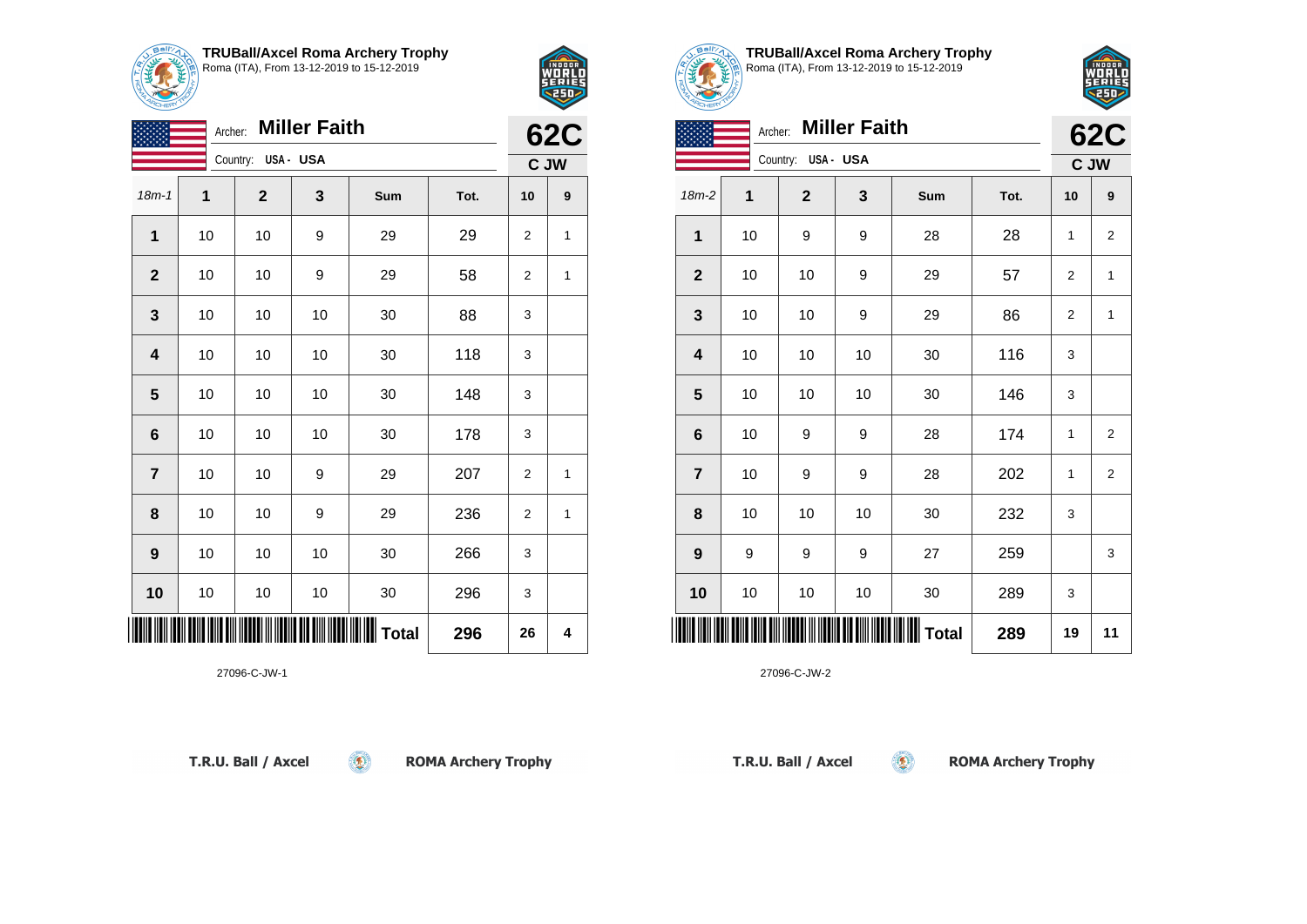

Archer: **Avdeeva Natalia**

18m-1 **1 2 3 Sum Tot. 10 9**

**1** | 10 | 10 | 9 | 29 | 29 | 2 | 1

**3** | 9 | 9 | 9 | 27 | 86 | | 3

**4** | 10 | 10 | 9 | 29 | 115 | 2 | 1

**5** | 10 | 10 | 9 | 29 | 144 | 2 | 1

**6** | 10 | 10 | 9 | 29 | 173 | 2 | 1

**8** | 10 | 10 | 9 | 29 | 232 | 2 | 1

**7** | 10 | 10 | 10 | 30 | 203 | 3

**9** | 10 | 10 | 10 | 30 | 262 | 3

**10** | 10 | 10 | 30 | 292 | 3

\*8321-C-W-1\*

**2** | 10 | 10 | 10 | 30 | 59 | 3

Country: **RUS - Russia**



**63A C W**

| <b>TRUBall/Axcel Roma Archery Trophy</b>  |
|-------------------------------------------|
| Roma (ITA), From 13-12-2019 to 15-12-2019 |
|                                           |



| <b>Avdeeva Natalia</b><br>Archer: |                       |             |    |     |      |                | 63A            |  |
|-----------------------------------|-----------------------|-------------|----|-----|------|----------------|----------------|--|
|                                   | Country: RUS - Russia |             |    |     |      |                |                |  |
| $18m-2$                           | 1                     | $\mathbf 2$ | 3  | Sum | Tot. | 10             | 9              |  |
| 1                                 | 10                    | 10          | 10 | 30  | 30   | 3              |                |  |
| $\mathbf{2}$                      | 10                    | 10          | 9  | 29  | 59   | 2              | $\mathbf{1}$   |  |
| 3                                 | 10                    | 10          | 9  | 29  | 88   | $\overline{2}$ | 1              |  |
| 4                                 | 10                    | 9           | 9  | 28  | 116  | 1              | $\overline{2}$ |  |
| 5                                 | 10                    | 10          | 10 | 30  | 146  | 3              |                |  |
| 6                                 | 10                    | 9           | 9  | 28  | 174  | 1              | $\overline{2}$ |  |
| $\overline{7}$                    | 10                    | 9           | 9  | 28  | 202  | 1              | $\overline{2}$ |  |
| 8                                 | 10                    | 10          | 9  | 29  | 231  | $\overline{2}$ | 1              |  |
| 9                                 | 10                    | 10          | 9  | 29  | 260  | 2              | 1              |  |
| 10                                | 10                    | 10          | 10 | 30  | 290  | 3              |                |  |
| <b>Total</b><br>290               |                       |             |    |     |      |                | 10             |  |

 $\circledcirc$ 

8321-C-W-2

T.R.U. Ball / Axcel

8321-C-W-1

**ROMA Archery Trophy** 

 $Total \ 292 \ 22 \ 8$ 

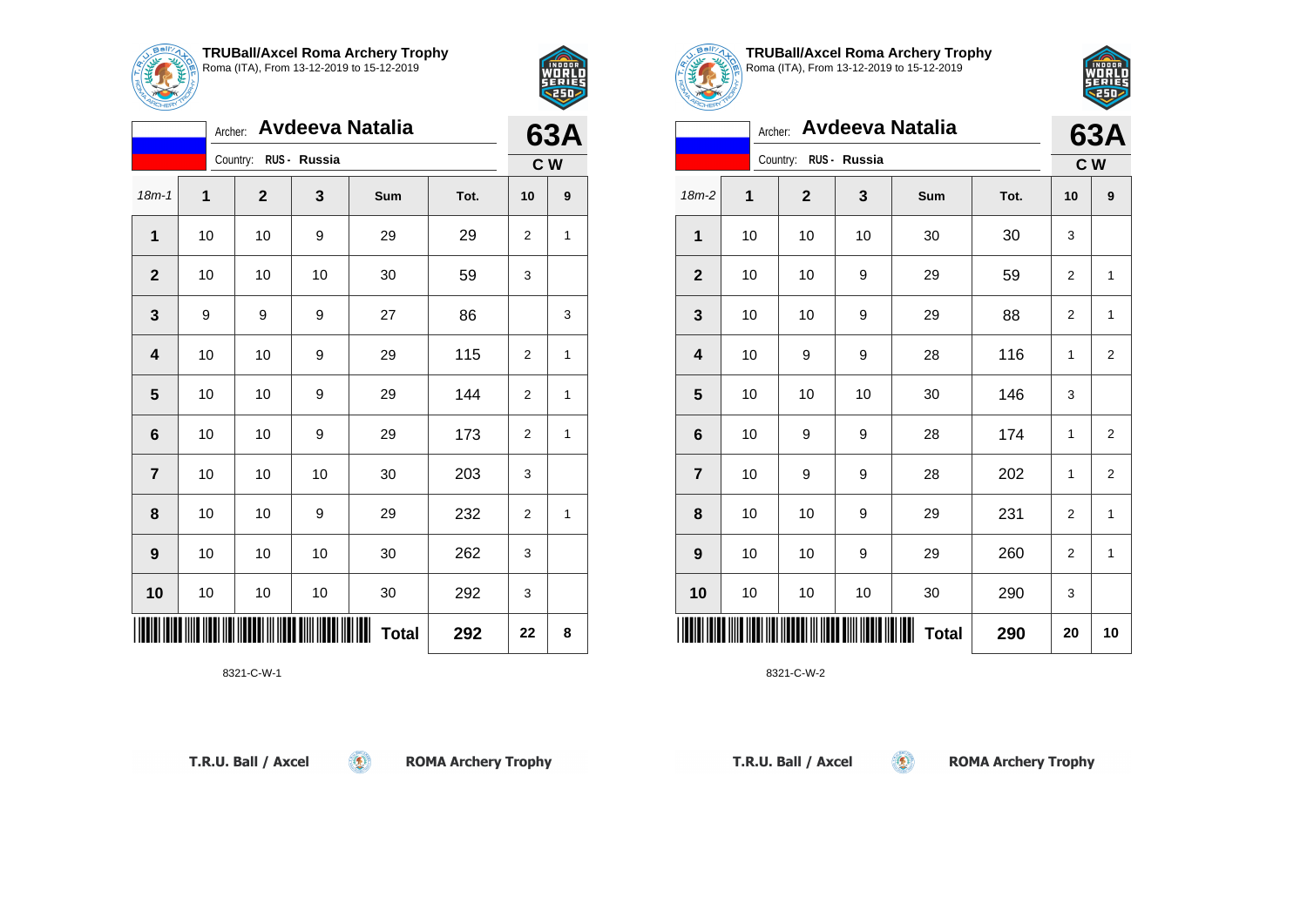

٥

**TRUBall/Axcel Roma Archery Trophy** Roma (ITA), From 13-12-2019 to 15-12-2019

18m-1 **1 2 3 Sum Tot. 10 9**

**2** | 9 | 9 | 9 | 27 | 57 | | 3

**3** | 10 | 9 | 9 | 28 | 85 | 1 | 2

**4** | 10 | 10 | 9 | 29 | 114 | 2 | 1

**5** | 10 | 9 | 9 | 28 | 142 | 1 | 2

**6** | 10 | 10 | 9 | 29 | 171 | 2 | 1

**8** | 10 | 10 | 9 | 29 | 230 | 2 | 1

**7** | 10 | 10 | 10 | 30 | 201 | 3

**9** | 10 | 10 | 30 | 260 | 3

**10** | 10 | 10 | 30 | 290 | 3

\*7117-C-W-1\*

**1** | 10 | 10 | 10 | 30 | 30 | 3

Archer: **Ellison Toja**

Country: **SLO - Slovenia**



**63B C W**

| <b>TRUBall/Axcel Roma Archery Trophy</b>  |
|-------------------------------------------|
| Roma (ITA), From 13-12-2019 to 15-12-2019 |



| Archer: Ellison Toja |                         |    |              |    |              |      | 63B |                |  |
|----------------------|-------------------------|----|--------------|----|--------------|------|-----|----------------|--|
|                      | Country: SLO - Slovenia |    |              |    |              |      |     | c <sub>w</sub> |  |
| 18m-2                |                         | 1  | $\mathbf{2}$ | 3  | Sum          | Tot. | 10  | 9              |  |
| 1                    |                         | 10 | 10           | 9  | 29           | 29   | 2   | 1              |  |
| $\mathbf{2}$         |                         | 10 | 10           | 10 | 30           | 59   | 3   |                |  |
| 3                    |                         | 10 | 10           | 10 | 30           | 89   | 3   |                |  |
| 4                    |                         | 10 | 10           | 10 | 30           | 119  | 3   |                |  |
| 5                    |                         | 10 | 10           | 9  | 29           | 148  | 2   | 1              |  |
| $6\phantom{1}6$      |                         | 10 | 9            | 9  | 28           | 176  | 1   | $\overline{2}$ |  |
| $\overline{7}$       |                         | 10 | 10           | 10 | 30           | 206  | 3   |                |  |
| 8                    |                         | 10 | 10           | 10 | 30           | 236  | 3   |                |  |
| $\boldsymbol{9}$     |                         | 10 | 10           | 9  | 29           | 265  | 2   | 1              |  |
| 10                   |                         | 10 | 10           | 10 | 30           | 295  | 3   |                |  |
|                      |                         |    |              |    | <b>Total</b> | 295  | 25  | 5              |  |

 $\circledcirc$ 

7117-C-W-2

| T.R.U. Ball / Axcel |  |
|---------------------|--|
|                     |  |

7117-C-W-1

**ROMA Archery Trophy** 

**Total 290 20 10**

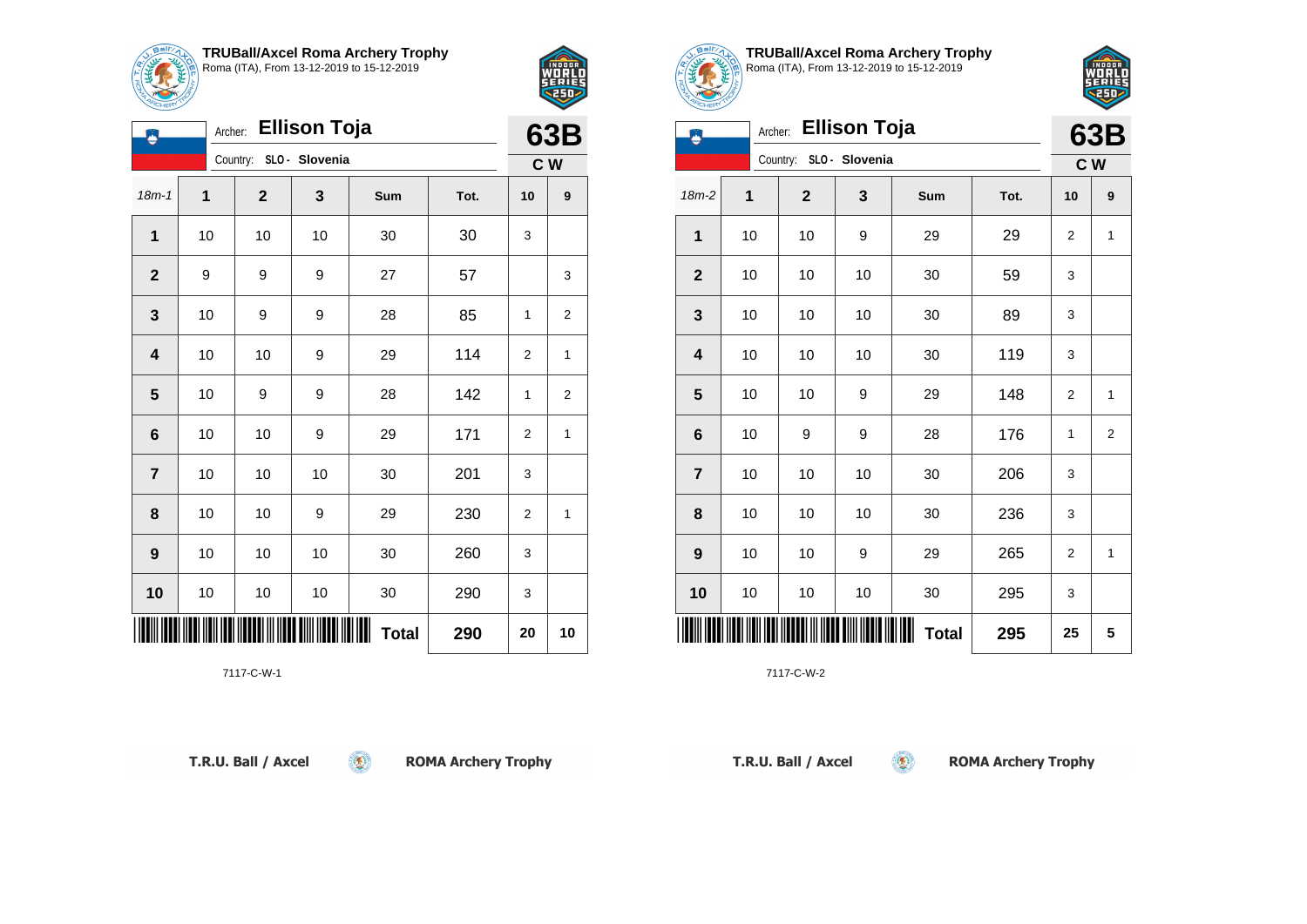



|                         |    | Archer: Saldanha Chantal |                |                |      |                   |                  |  |  |
|-------------------------|----|--------------------------|----------------|----------------|------|-------------------|------------------|--|--|
|                         |    | Country: FRA - France    |                |                |      | <b>63C</b><br>C W |                  |  |  |
| $18m - 1$               | 1  | $\overline{2}$           | 3              | Sum            | Tot. | 10                | $\boldsymbol{9}$ |  |  |
| $\mathbf{1}$            | 9  | 9                        | 9              | 27             | 27   |                   | 3                |  |  |
| $\mathbf{2}$            | 10 | 9                        | 9              | 28             | 55   | 1                 | $\overline{c}$   |  |  |
| 3                       | 9  | 9                        | 9              | 27             | 82   |                   | 3                |  |  |
| $\overline{\mathbf{4}}$ | 10 | 9                        | 9              | 28             | 110  | 1                 | $\overline{2}$   |  |  |
| 5                       | 10 | 10                       | 8              | 28             | 138  | $\overline{2}$    |                  |  |  |
| 6                       | 10 | 10                       | $\overline{7}$ | 27             | 165  | 2                 |                  |  |  |
| $\overline{\mathbf{7}}$ | 9  | 9                        | 9              | 27             | 192  |                   | 3                |  |  |
| 8                       | 10 | 9                        | 9              | 28             | 220  | 1                 | $\overline{2}$   |  |  |
| 9                       | 10 | 9                        | 8              | 27             | 247  | 1                 | $\mathbf{1}$     |  |  |
| 10                      | 9  | 9                        | 9              | 27             | 274  |                   | 3                |  |  |
|                         |    |                          |                | <b>I</b> Total | 274  | 8                 | 19               |  |  |

 $\circledcirc$ 

10803-C-W-1



|                         |    | <b>Saldanha Chantal</b><br>Archer: |                  |              |      |    |                         |  |  |
|-------------------------|----|------------------------------------|------------------|--------------|------|----|-------------------------|--|--|
|                         |    | Country:                           | FRA - France     |              |      |    | <b>63C</b><br>C W       |  |  |
| 18m-2                   | 1  | $\mathbf 2$                        | 3                | Sum          | Tot. | 10 | 9                       |  |  |
| $\mathbf{1}$            | 10 | 10                                 | 9                | 29           | 29   | 2  | 1                       |  |  |
| $\mathbf{2}$            | 9  | 9                                  | 9                | 27           | 56   |    | 3                       |  |  |
| 3                       | 10 | 10                                 | 9                | 29           | 85   | 2  | $\mathbf{1}$            |  |  |
| 4                       | 9  | 9                                  | $\overline{7}$   | 25           | 110  |    | $\overline{\mathbf{c}}$ |  |  |
| 5                       | 9  | 9                                  | 9                | 27           | 137  |    | 3                       |  |  |
| 6                       | 9  | 9                                  | 9                | 27           | 164  |    | 3                       |  |  |
| $\overline{\mathbf{7}}$ | 10 | 9                                  | 9                | 28           | 192  | 1  | $\overline{2}$          |  |  |
| 8                       | 10 | 9                                  | $\boldsymbol{9}$ | 28           | 220  | 1  | $\overline{2}$          |  |  |
| 9                       | 10 | 9                                  | $\boldsymbol{9}$ | 28           | 248  | 1  | $\overline{\mathbf{c}}$ |  |  |
| 10                      | 9  | 9                                  | 9                | 27           | 275  |    | 3                       |  |  |
|                         |    |                                    |                  | <b>Total</b> | 275  | 7  | 22                      |  |  |

 $\left( 5\right)$ 

10803-C-W-2

T.R.U. Ball / Axcel

**ROMA Archery Trophy** 

T.R.U. Ball / Axcel

**ROMA Archery Trophy**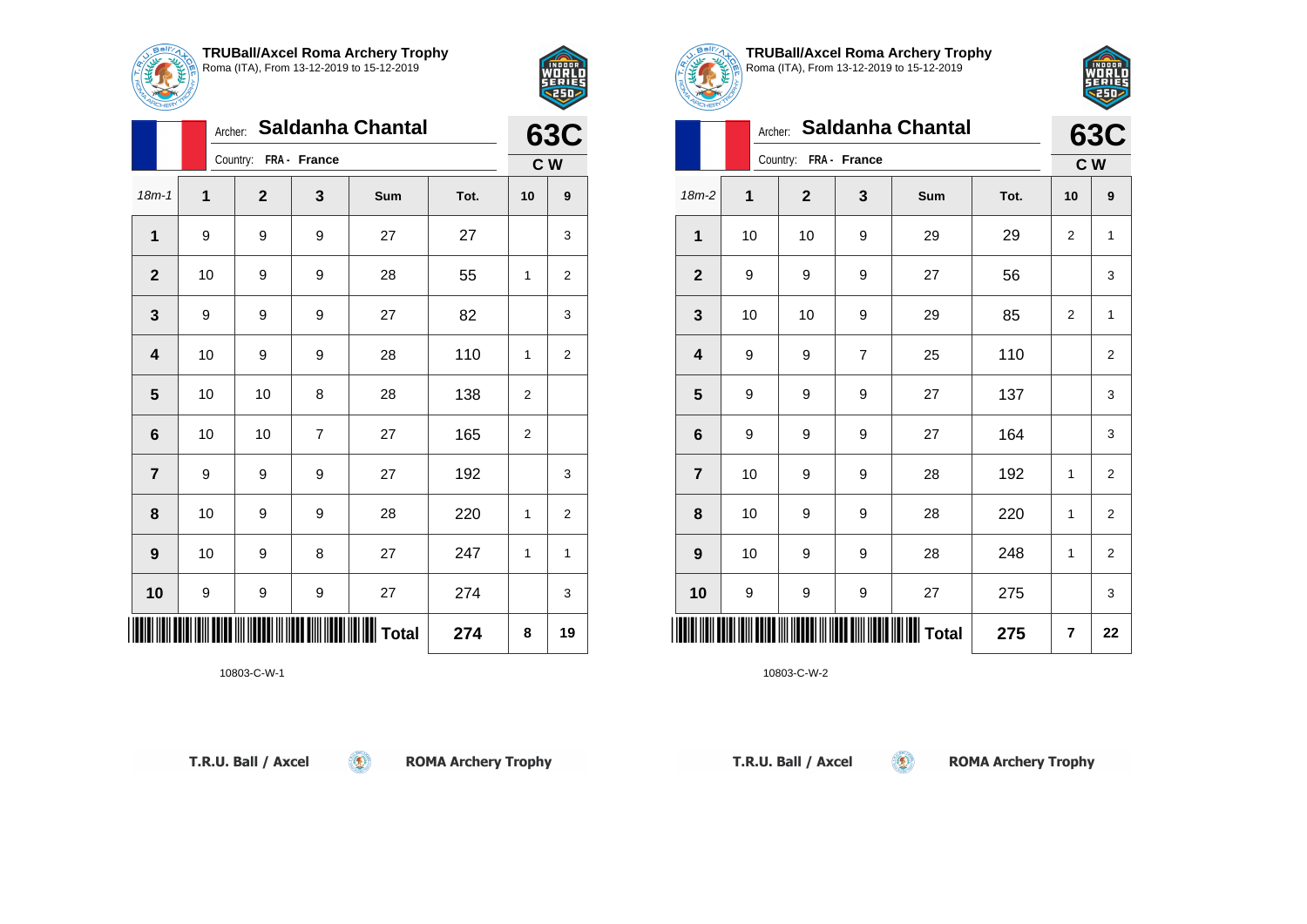

18m-1 **1 2 3 Sum Tot. 10 9**

**1** | 10 | 9 | 9 | 28 | 28 | 1 | 2

**2** | 10 | 10 | 9 | 29 | 57 | 2 | 1

**3** | 10 | 9 | 9 | 28 | 85 | 1 | 2

**4** | 10 | 10 | 9 | 29 | 114 | 2 | 1

**5** | 10 | 10 | 9 | 29 | 143 | 2 | 1

**6** | 10 | 9 | 9 | 28 | 171 | 1 | 2

**7** | 10 | 10 | 9 | 29 | 200 | 2 | 1

**9** | 10 | 10 | 9 | 29 | 259 | 2 | 1

**10** | 10 | 10 | 9 | 29 | 288 | 2 | 1

 $\circledast$ 

**8** | 10 | 10 | 10 | 30 | 230 | 3

\*3542-C-W-1\*

Archer: **Roner Elisa**

Country: **ITA - Italy**



**63D C W**

**TRUBall/Axcel Roma Archery Trophy** Roma (ITA), From 13-12-2019 to 15-12-2019



|                         | Archer:      |                         | <b>Roner Elisa</b> |              |      | 63D |                |
|-------------------------|--------------|-------------------------|--------------------|--------------|------|-----|----------------|
|                         |              | ITA - Italy<br>Country: |                    |              |      | C W |                |
| $18m-2$                 | $\mathbf{1}$ | $\mathbf{2}$            | 3                  | Sum          | Tot. | 10  | 9              |
| 1                       | 10           | 10                      | 10                 | 30           | 30   | 3   |                |
| $\mathbf{2}$            | 10           | 10                      | 9                  | 29           | 59   | 2   | $\mathbf{1}$   |
| $\mathbf{3}$            | 10           | 9                       | 9                  | 28           | 87   | 1   | $\overline{2}$ |
| $\overline{\mathbf{4}}$ | 10           | 9                       | 9                  | 28           | 115  | 1   | 2              |
| $5\phantom{1}$          | 10           | 10                      | 10                 | 30           | 145  | 3   |                |
| 6                       | 10           | 10                      | 9                  | 29           | 174  | 2   | $\mathbf{1}$   |
| $\overline{7}$          | 10           | 10                      | 10                 | 30           | 204  | 3   |                |
| 8                       | 10           | 10                      | 10                 | 30           | 234  | 3   |                |
| $\boldsymbol{9}$        | 10           | 10                      | 10                 | 30           | 264  | 3   |                |
| 10                      | 10           | 10                      | 10                 | 30           | 294  | 3   |                |
|                         |              |                         |                    | <b>Total</b> | 294  | 24  | 6              |

 $\circledcirc$ 

3542-C-W-2

T.R.U. Ball / Axcel

3542-C-W-1

**ROMA Archery Trophy** 

**Total 288 18 12**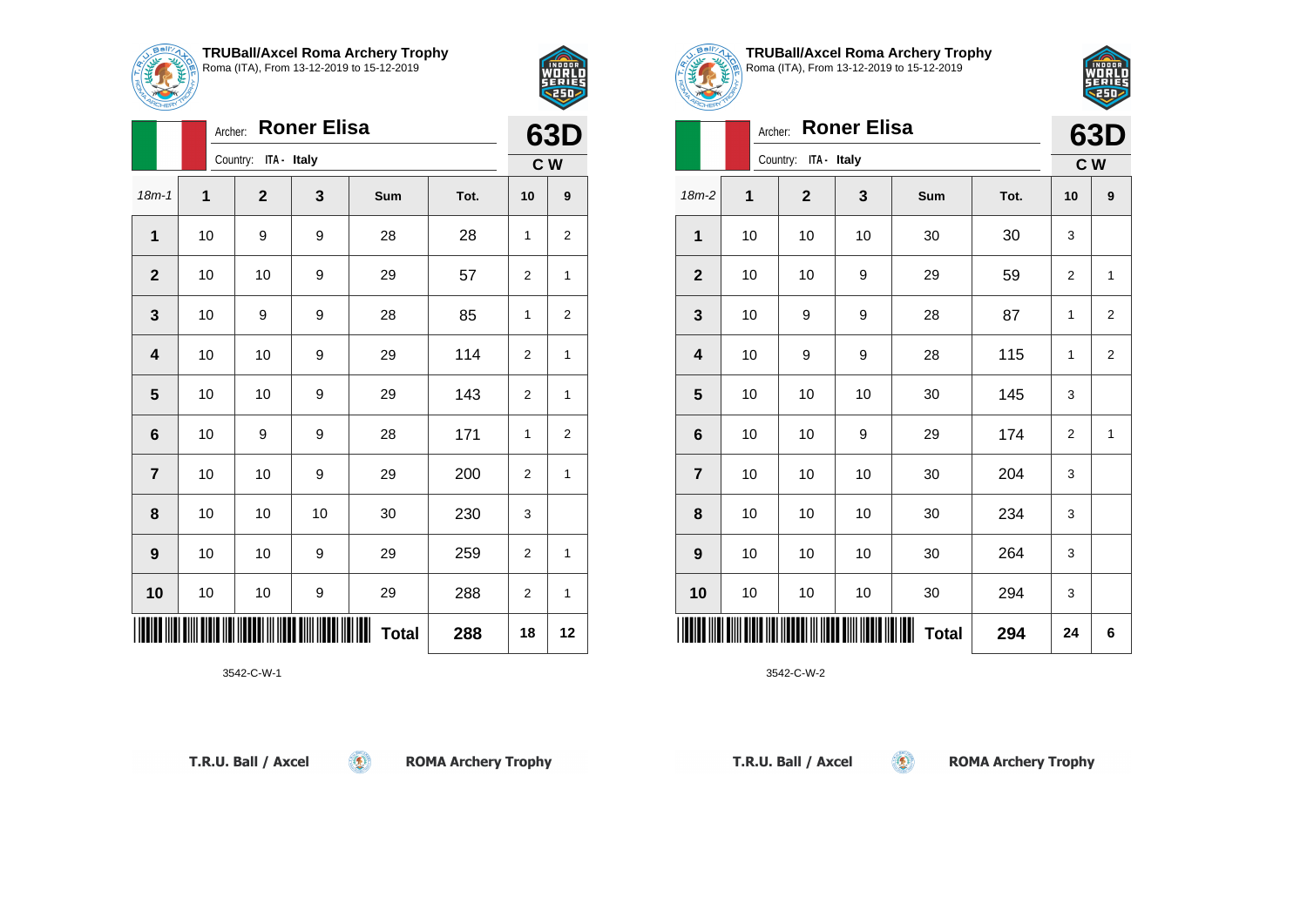



|                         | <b>Mikhalchuk Elena</b><br>Archer: |                |              |                                           |      |                   |                |  |  |  |
|-------------------------|------------------------------------|----------------|--------------|-------------------------------------------|------|-------------------|----------------|--|--|--|
|                         |                                    | Country:       | RUS - Russia |                                           |      | <b>64A</b><br>C W |                |  |  |  |
| $18m - 1$               | 1                                  | $\overline{2}$ | 3            | Sum                                       | Tot. | 10                | 9              |  |  |  |
| $\overline{1}$          | 10                                 | 10             | 9            | 29                                        | 29   | 2                 | 1              |  |  |  |
| $\overline{2}$          | 9                                  | 9              | 9            | 27                                        | 56   |                   | 3              |  |  |  |
| $\mathbf{3}$            | 10                                 | 9              | 9            | 28                                        | 84   | 1                 | $\overline{2}$ |  |  |  |
| $\overline{\mathbf{4}}$ | 10                                 | 9              | 9            | 28                                        | 112  | 1                 | 2              |  |  |  |
| 5                       | 10                                 | 9              | 9            | 28                                        | 140  | 1                 | $\overline{2}$ |  |  |  |
| $6\phantom{1}6$         | 10                                 | 9              | 9            | 28                                        | 168  | 1                 | $\overline{2}$ |  |  |  |
| $\overline{7}$          | 10                                 | 9              | 8            | 27                                        | 195  | 1                 | 1              |  |  |  |
| 8                       | 10                                 | 9              | 9            | 28                                        | 223  | 1                 | $\overline{2}$ |  |  |  |
| 9                       | 9                                  | 9              | 9            | 27                                        | 250  |                   | 3              |  |  |  |
| 10                      | 10                                 | 9              | 9            | 28                                        | 278  | 1                 | $\overline{2}$ |  |  |  |
|                         |                                    |                |              | <b>                          </b>   Total | 278  | 9                 | 20             |  |  |  |

 $\circledcirc$ 

UU5116-C-W-1





|                  |      | <b>Mikhalchuk Elena</b><br>Archer: |    |              |      |                | 64A                     |
|------------------|------|------------------------------------|----|--------------|------|----------------|-------------------------|
|                  |      | Country: RUS - Russia              |    |              |      | C <sub>W</sub> |                         |
| $18m-2$          | 1    | $\mathbf{2}$                       | 3  | Sum          | Tot. | 10             | 9                       |
| 1                | 9    | 9                                  | 9  | 27           | 27   |                | 3                       |
| $\mathbf{2}$     | 10   | 9                                  | 8  | 27           | 54   | 1              | $\mathbf{1}$            |
| 3                | $10$ | 10                                 | 10 | 30           | 84   | 3              |                         |
| 4                | 10   | 9                                  | 9  | 28           | 112  | 1              | $\overline{2}$          |
| 5                | 10   | 9                                  | 9  | 28           | 140  | 1              | 2                       |
| 6                | 10   | 9                                  | 9  | 28           | 168  | 1              | $\overline{\mathbf{c}}$ |
| $\overline{7}$   | 10   | 9                                  | 9  | 28           | 196  | 1              | $\overline{2}$          |
| 8                | 10   | 9                                  | 9  | 28           | 224  | 1              | 2                       |
| $\boldsymbol{9}$ | 10   | 10                                 | 9  | 29           | 253  | $\overline{2}$ | $\mathbf{1}$            |
| 10               | 10   | 9                                  | 9  | 28           | 281  | 1              | 2                       |
| Ⅲ                |      |                                    |    | <b>Total</b> | 281  | 12             | 17                      |

 $\left( 5\right)$ 

UU5116-C-W-2

T.R.U. Ball / Axcel

**ROMA Archery Trophy**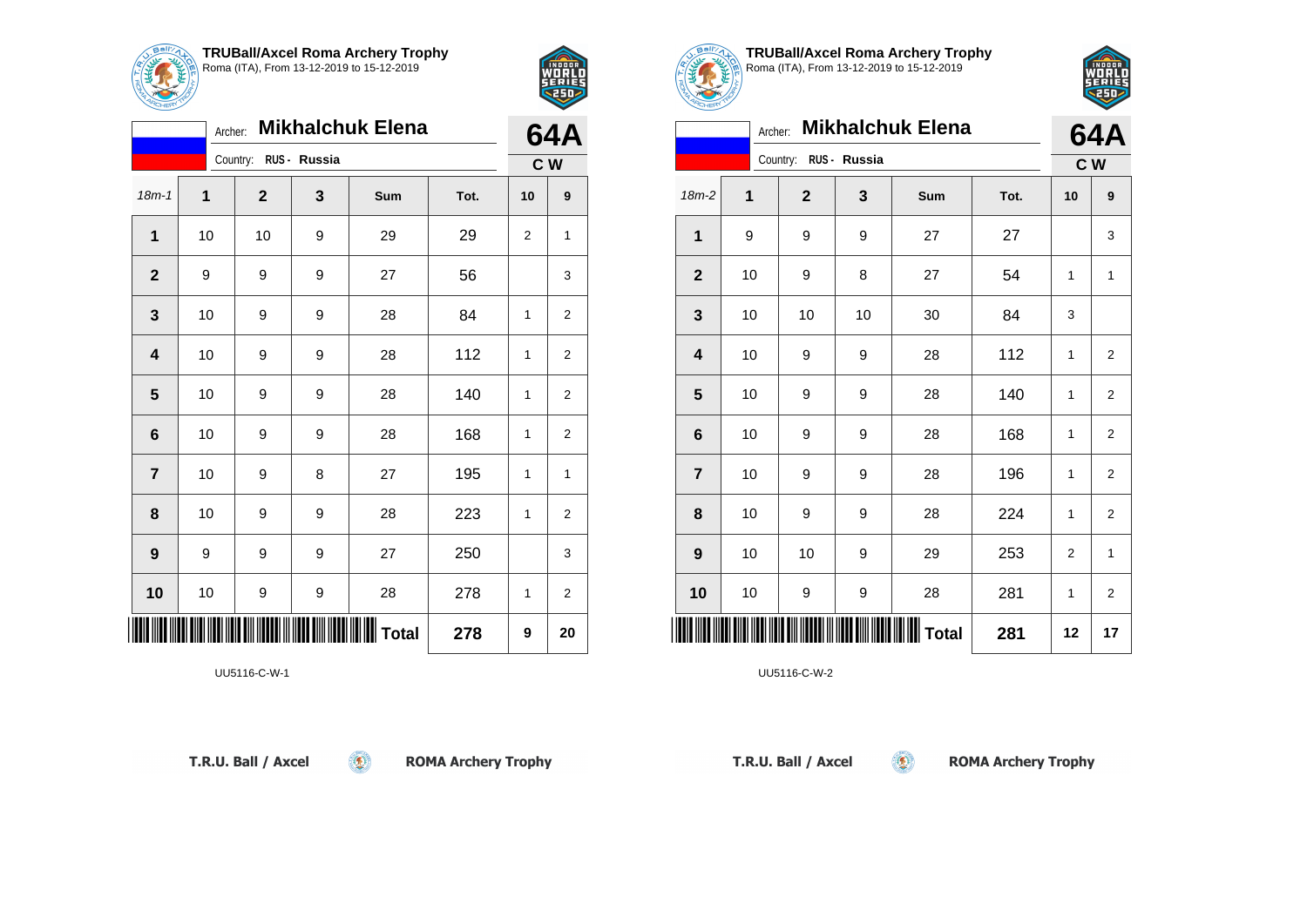

18m-1 **1 2 3 Sum Tot. 10 9**

**1** | 10 | 9 | 9 | 28 | 28 | 1 | 2

**2** | 10 | 9 | 9 | 28 | 56 | 1 | 2

**4** | 10 | 10 | 9 | 29 | 115 | 2 | 1

**5** | 10 | 9 | 9 | 28 | 143 | 1 | 2

**7** | 10 | 9 | 9 | 28 | 201 | 1 | 2

**9** | 10 | 10 | 9 | 29 | 260 | 2 | 1

**10** | 10 | 9 | 9 | 28 | 288 | 1 | 2

 $\circledast$ 

**3** | 10 | 10 | 10 | 30 | 86 | 3

**6** | 10 | 10 | 30 | 173 | 3

**8** | 10 | 10 | 10 | 30 | 231 | 3

Archer: **Hess D Arce**

Country: **USA - USA**



**64B C W**

**TRUBall/Axcel Roma Archery Trophy** Roma (ITA), From 13-12-2019 to 15-12-2019

|                         | Archer: |                    | <b>Hess D Arce</b> |                    |      |                | 64B            |  |
|-------------------------|---------|--------------------|--------------------|--------------------|------|----------------|----------------|--|
|                         |         | Country: USA - USA |                    |                    |      |                | C W            |  |
| $18m-2$                 | 1       | $\overline{2}$     | 3                  | Sum                | Tot. | 10             | 9              |  |
| 1                       | 10      | 10                 | 10                 | 30                 | 30   | 3              |                |  |
| $\mathbf{2}$            | 9       | 9                  | 9                  | 27                 | 57   |                | 3              |  |
| 3                       | 10      | 9                  | 9                  | 28                 | 85   | 1              | $\overline{2}$ |  |
| $\overline{\mathbf{4}}$ | 10      | 9                  | 9                  | 28                 | 113  | 1              | 2              |  |
| 5                       | 10      | 10                 | 9                  | 29                 | 142  | $\overline{2}$ | 1              |  |
| $6\phantom{1}6$         | 10      | 10                 | 9                  | 29                 | 171  | $\overline{2}$ | $\mathbf{1}$   |  |
| $\overline{7}$          | 10      | 10                 | 9                  | 29                 | 200  | $\overline{2}$ | 1              |  |
| 8                       | 10      | 9                  | 9                  | 28                 | 228  | 1              | $\overline{2}$ |  |
| $\boldsymbol{9}$        | 10      | 9                  | 9                  | 28                 | 256  | 1              | $\overline{2}$ |  |
| 10                      | 10      | 9                  | 9                  | 28                 | 284  | 1              | $\overline{2}$ |  |
|                         |         |                    |                    | IIIIIIIIIIII Total | 284  | 14             | 16             |  |

 $\circledcirc$ 

10839-C-W-2

T.R.U. Ball / Axcel

\*1**0839-C-W-1\*108-C-W-1\*10**8-C-W-1\*108-C-W-1\*108-C-W-1\*108-C-W-1\*108-C-W-1\*108-C-W-1\*108-C-W-1\*108-C-W-1\*108-C-W

10839-C-W-1

**ROMA Archery Trophy** 

**Total 288 18 12**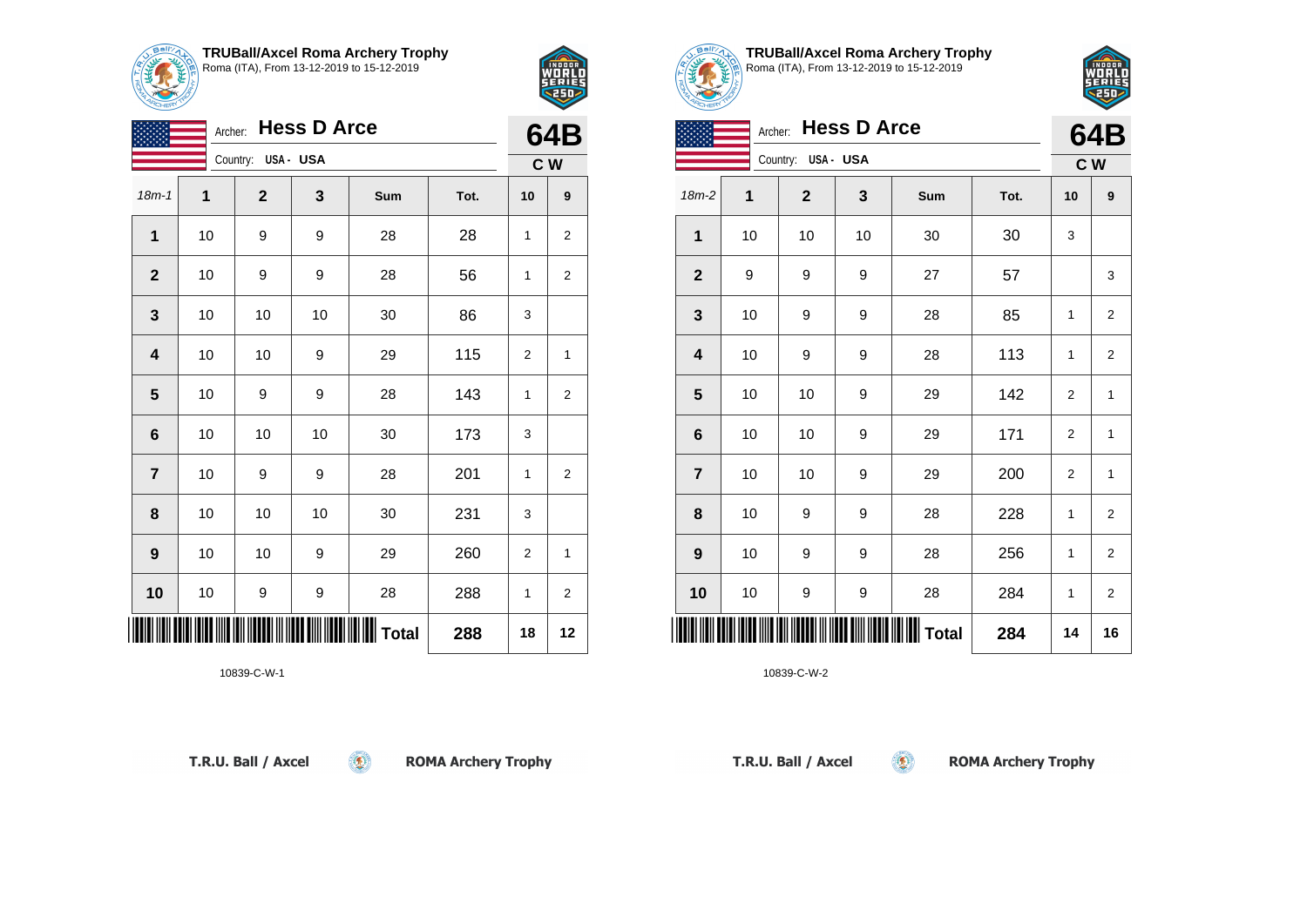

الله اکبر

**TRUBall/Axcel Roma Archery Trophy** Roma (ITA), From 13-12-2019 to 15-12-2019

Country: **IRQ - Iraq**

Archer: **Al-mashhadani Fatimah SAAD**

18m-1 **1 2 3 Sum Tot. 10 9**

**2** | 9 | 9 | 9 | 27 | 57 | | 3

**3** | 10 | 10 | 9 | 29 | 86 | 2 | 1

**4** | 10 | 10 | 9 | 29 | 115 | 2 | 1

**5** | 9 | 9 | 9 | 27 | 142 | | 3

**6** | 10 | 10 | 9 | 29 | 171 | 2 | 1

**7** | 9 | 9 | 9 | 27 | 198 | | 3

**8** | 10 | 10 | 9 | 29 | 227 | 2 | 1

**9** | 10 | 9 | 9 | 28 | 255 | 1 | 2

**10** | 10 | 9 | 8 | 27 | 282 | 1 | 1

**1** | 10 | 10 | 10 | 30 | 30 | 3



**64C C W**

**TRUBall/Axcel Roma Archery Trophy** Roma (ITA), From 13-12-2019 to 15-12-2019

F Sr

|                | Al-mashhadani Fatimah SAAD<br>Archer:<br>الله اکبر |                        |   |       |      |                |                              |
|----------------|----------------------------------------------------|------------------------|---|-------|------|----------------|------------------------------|
|                |                                                    | Country:<br>IRQ - Iraq |   |       |      |                | <b>64C</b><br>C <sub>W</sub> |
| $18m-2$        | 1                                                  | $\mathbf{2}$           | 3 | Sum   | Tot. | 10             | 9                            |
| 1              | 10                                                 | 10                     | 9 | 29    | 29   | $\overline{2}$ | 1                            |
| $\overline{2}$ | 10                                                 | 9                      | 9 | 28    | 57   | 1              | $\overline{2}$               |
| 3              | 10                                                 | 10                     | 9 | 29    | 86   | $\overline{2}$ | 1                            |
| 4              | 9                                                  | 9                      | 9 | 27    | 113  |                | 3                            |
| 5              | 10                                                 | 10                     | 9 | 29    | 142  | $\overline{2}$ | 1                            |
| 6              | 9                                                  | 9                      | 9 | 27    | 169  |                | 3                            |
| $\overline{7}$ | 10                                                 | 10                     | 9 | 29    | 198  | $\overline{2}$ | 1                            |
| 8              | 10                                                 | 9                      | 9 | 28    | 226  | 1              | $\overline{2}$               |
| 9              | 9                                                  | 9                      | 9 | 27    | 253  |                | 3                            |
| 10             | 10                                                 | 9                      | 9 | 28    | 281  | 1              | $\overline{2}$               |
|                |                                                    |                        |   | Total | 281  | 11             | 19                           |

 $\circledcirc$ 

UU5439-C-W-2

|  |  | T.R.U. Ball / Axcel |
|--|--|---------------------|
|  |  |                     |

\*UU5439-C-W-1\*UU5439-C-W-1\*UU5439-C-W-1\*UU5439-C-W-1\*UU5439-C-W-1\*UU5439-C-W-1\*UU5439-C-W-1\*UU5439-C-W-1\*UU543

UU5439-C-W-1

**ROMA Archery Trophy** 

**Total 282 13 16**

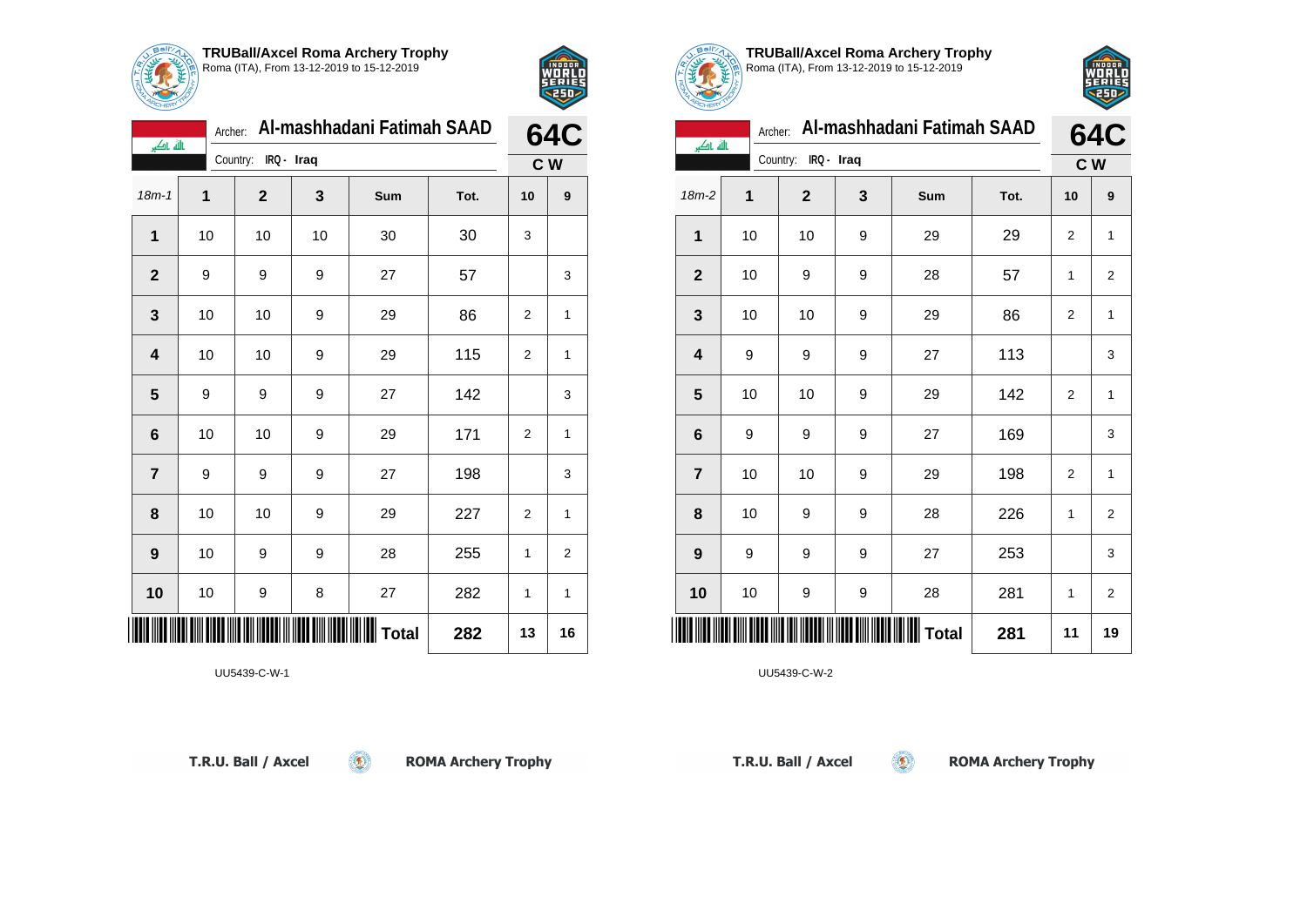



|                  |              | <b>Cocchi Umberto</b><br>Archer: |                |                   |      |                |                  |  |  |
|------------------|--------------|----------------------------------|----------------|-------------------|------|----------------|------------------|--|--|
|                  |              | Country: ITA - Italy             |                |                   |      |                | L M              |  |  |
| $18m - 1$        | $\mathbf{1}$ | $\mathbf{2}$                     | 3              | Sum               | Tot. | 10             | $\boldsymbol{9}$ |  |  |
| $\mathbf{1}$     | 8            | 6                                | 5              | 19                | 19   |                |                  |  |  |
| $\mathbf{2}$     | 10           | 8                                | $\overline{c}$ | 20                | 39   | $\mathbf{1}$   |                  |  |  |
| $\mathbf 3$      | 8            | 6                                | 6              | 20                | 59   |                |                  |  |  |
| 4                | 10           | 8                                | 5              | 23                | 82   | 1              |                  |  |  |
| $5\phantom{1}$   | 10           | 8                                | 6              | 24                | 106  | 1              |                  |  |  |
| $6\phantom{1}$   | 10           | 8                                | $\overline{4}$ | 22                | 128  | 1              |                  |  |  |
| $\overline{7}$   | 9            | 8                                | $\overline{7}$ | 24                | 152  |                | 1                |  |  |
| 8                | 7            | 4                                | 2              | 13                | 165  |                |                  |  |  |
| $\boldsymbol{9}$ | 10           | 10                               | 8              | 28                | 193  | $\overline{2}$ |                  |  |  |
| 10               | 6            | 5                                | $\overline{c}$ | 13                | 206  |                |                  |  |  |
|                  |              |                                  |                | $\parallel$ Total | 206  | 6              | 1                |  |  |

 $\circledcirc$ 

UU3681-L-M-1

F 5 n

|                |    | <b>Cocchi Umberto</b><br>Archer: |                |              |      |                |     |  |  |
|----------------|----|----------------------------------|----------------|--------------|------|----------------|-----|--|--|
|                |    | Country: ITA - Italy             |                |              |      |                | L M |  |  |
| $18m-2$        | 1  | $\mathbf 2$                      | 3              | Sum          | Tot. | 10             | 9   |  |  |
| 1              | 8  | 8                                | 6              | 22           | 22   |                |     |  |  |
| $\mathbf{2}$   | 8  | 6                                | 5              | 19           | 41   |                |     |  |  |
| 3              | 8  | 8                                | $\overline{7}$ | 23           | 64   |                |     |  |  |
| 4              | 8  | 8                                | 8              | 24           | 88   |                |     |  |  |
| 5              | 10 | 8                                | 6              | 24           | 112  | 1              |     |  |  |
| 6              | 9  | 8                                | $\overline{7}$ | 24           | 136  |                | 1   |  |  |
| $\overline{7}$ | 9  | 8                                | 5              | 22           | 158  |                | 1   |  |  |
| 8              | 8  | 8                                | $\overline{7}$ | 23           | 181  |                |     |  |  |
| 9              | 9  | 7                                | 5              | 21           | 202  |                | 1   |  |  |
| 10             | 10 | 7                                | 5              | 22           | 224  | 1              |     |  |  |
|                |    |                                  |                | <b>Total</b> | 224  | $\overline{2}$ | 3   |  |  |

 $\left( 5\right)$ 

**TRUBall/Axcel Roma Archery Trophy** Roma (ITA), From 13-12-2019 to 15-12-2019

UU3681-L-M-2

T.R.U. Ball / Axcel

**ROMA Archery Trophy** 

T.R.U. Ball / Axcel

**ROMA Archery Trophy**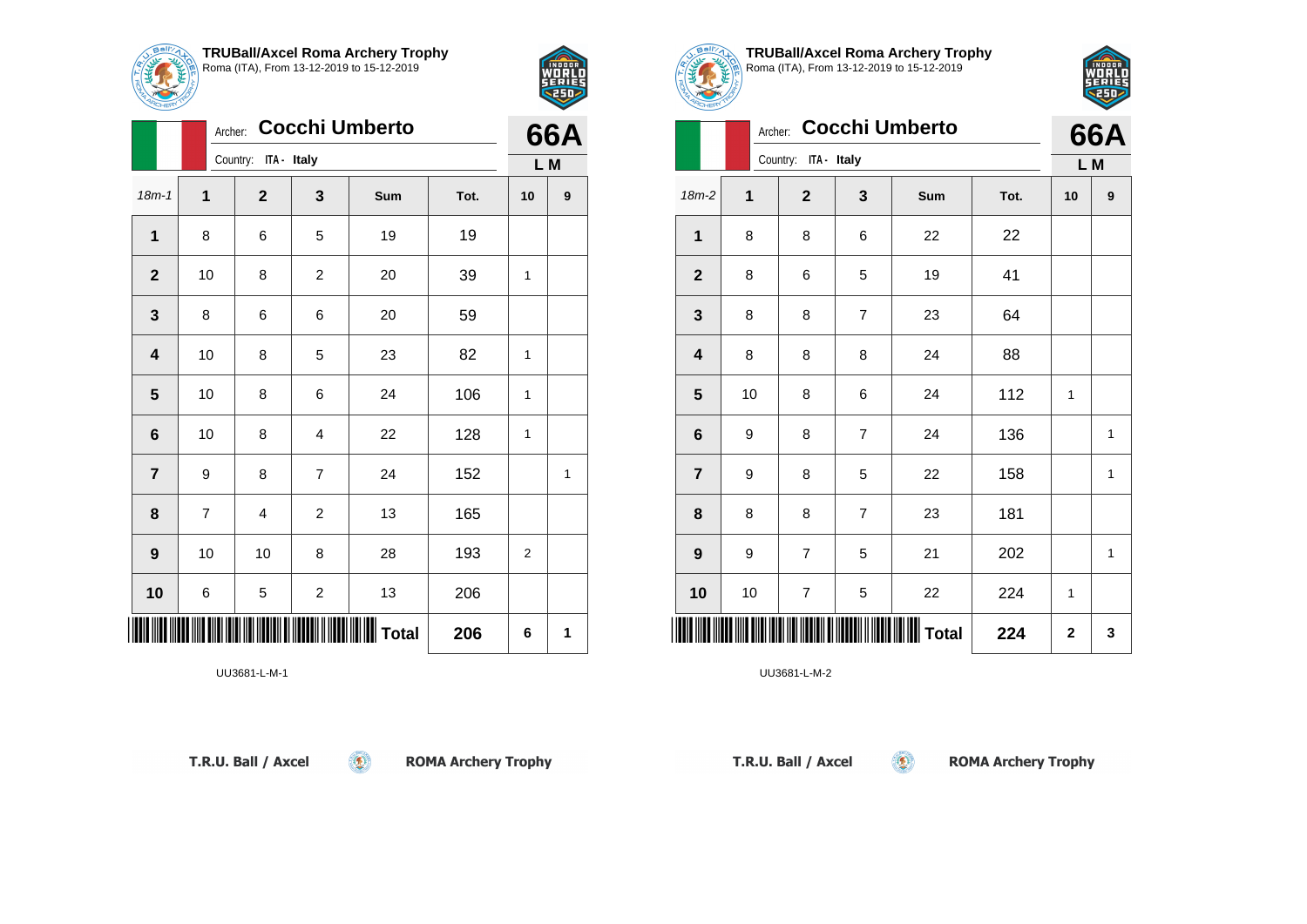

Archer: **Angeletti Francesco**

18m-1 **1 2 3 Sum Tot. 10 9**

**1** | 9 | 5 | 4 | 18 | 18 | 1

**2** | 9 | 8 | 8 | 25 | 43 | | 1

**3** | 9 | 6 | 4 | 19 | 62 | | 1

**5** | 9 | 8 | 7 | 24 | 102 | |1

**6** | 9 | 9 | 7 | 25 | 127 | | 2

**9** | 9 | 7 | 6 | 22 | 190 | | 1

 $\circledcirc$ 

**7** | 10 | 8 | 7 | 25 | 152 | 1

**8** | 7 | 6 | 3 | 16 | 168

**10** 8 7 3 18 208

**4** | 7 | 6 | 3 | 16 | 78

Country: **ITA - Italy**



**66B L M**

| TRUBall/Axcel Roma Archery Trophy<br>Roma (ITA), From 13-12-2019 to 15-12-2019 |
|--------------------------------------------------------------------------------|



| <b>TCHERY</b>   |                |                      |                |                             |      |     |                |
|-----------------|----------------|----------------------|----------------|-----------------------------|------|-----|----------------|
|                 |                |                      |                | Archer: Angeletti Francesco |      |     | 66B            |
|                 |                | Country: ITA - Italy |                |                             |      | L M |                |
| $18m-2$         | 1              | $\overline{2}$       | 3              | <b>Sum</b>                  | Tot. | 10  | 9              |
| 1               | $\overline{7}$ | $\overline{7}$       | 6              | 20                          | 20   |     |                |
| $\overline{2}$  | 8              | 8                    | 6              | 22                          | 42   |     |                |
| $\mathbf 3$     | 8              | 8                    | 8              | 24                          | 66   |     |                |
| 4               | 9              | $\overline{7}$       | 1              | 17                          | 83   |     | 1              |
| 5               | 9              | 9                    | 6              | 24                          | 107  |     | $\overline{2}$ |
| $6\phantom{1}6$ | $\overline{7}$ | $\overline{c}$       | $\overline{c}$ | 11                          | 118  |     |                |
| $\overline{7}$  | 6              | 5                    | 5              | 16                          | 134  |     |                |
| 8               | $\overline{7}$ | 3                    | $\overline{c}$ | 12                          | 146  |     |                |
| 9               | 8              | 8                    | 7              | 23                          | 169  |     |                |
| 10              | 10             | 7                    | M              | 17                          | 186  | 1   |                |
|                 |                |                      |                | <b>Total</b>                | 186  | 1   | 3              |

 $\circledcirc$ 

UU3495-L-M-2

|  | T.R.U. Ball / Axcel |
|--|---------------------|
|  |                     |

\*UU3 400 AASTAD AH DAD AH DAD AH DADAHA AH DADAHA AH DAD

UU3495-L-M-1

**ROMA Archery Trophy** 

**Total 208 1 7**

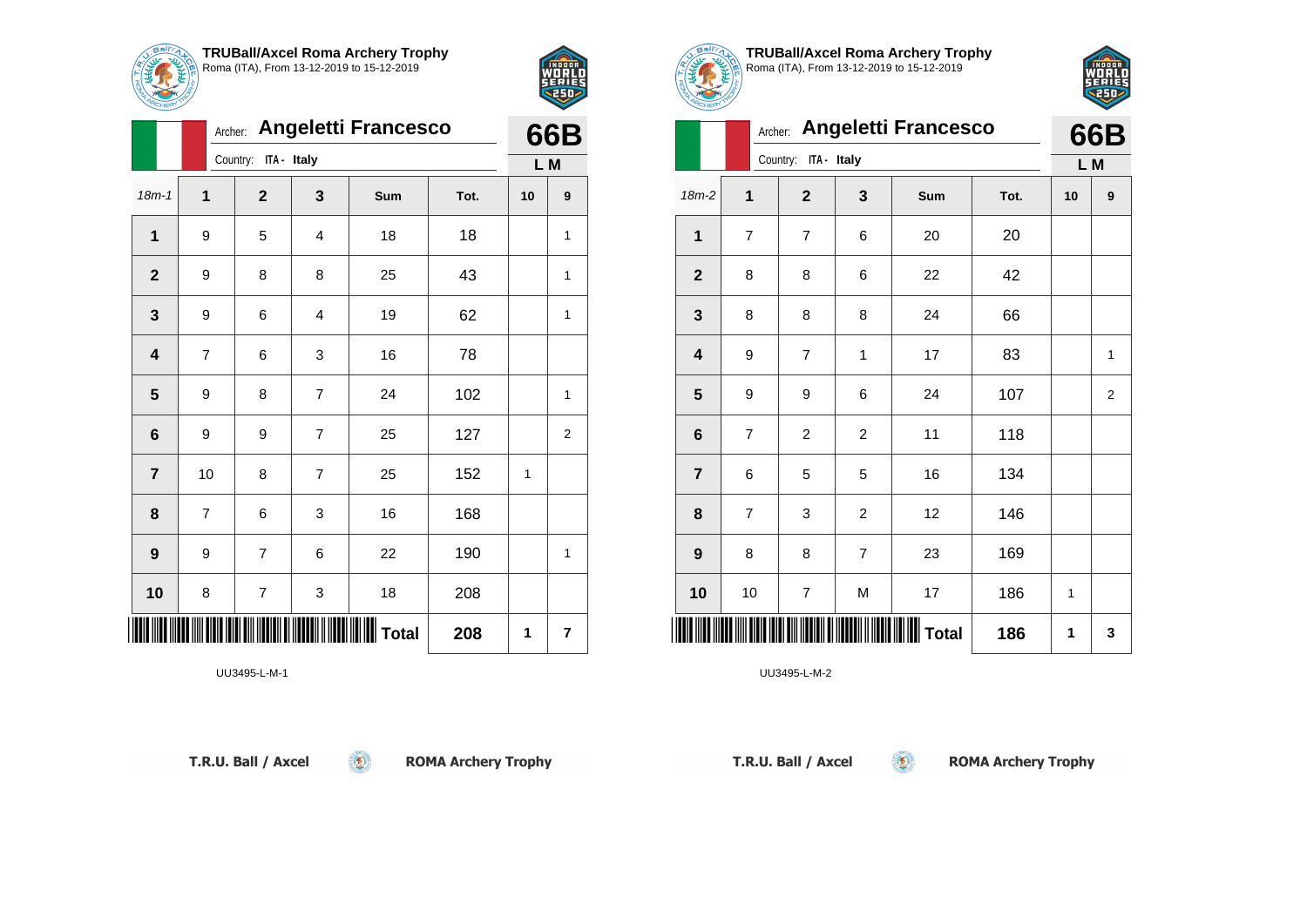



|                         |                | <b>Puliserti Giuseppe</b><br>Archer: |                         |           |      |              |   |  |
|-------------------------|----------------|--------------------------------------|-------------------------|-----------|------|--------------|---|--|
|                         |                | Country: ITA - Italy                 |                         |           |      |              |   |  |
| $18m - 1$               | 1              | $\mathbf 2$                          | 3                       | Sum       | Tot. | 10           | 9 |  |
| 1                       | 8              | $\overline{7}$                       | 3                       | 18        | 18   |              |   |  |
| $\mathbf{2}$            | 9              | 4                                    | 3                       | 16        | 34   |              | 1 |  |
| 3                       | 9              | $\overline{7}$                       | 6                       | 22        | 56   |              | 1 |  |
| 4                       | 6              | 4                                    | 3                       | 13        | 69   |              |   |  |
| $\overline{\mathbf{5}}$ | $\overline{7}$ | 5                                    | 3                       | 15        | 84   |              |   |  |
| 6                       | $\overline{7}$ | 1                                    | M                       | 8         | 92   |              |   |  |
| $\overline{7}$          | $\overline{7}$ | $\overline{7}$                       | 5                       | 19        | 111  |              |   |  |
| 8                       | 6              | 5                                    | 5                       | 16        | 127  |              |   |  |
| $\boldsymbol{9}$        | 9              | $\overline{7}$                       | 5                       | 21        | 148  |              | 1 |  |
| 10                      | 10             | 8                                    | $\overline{\mathbf{4}}$ | 22        | 170  | $\mathbf{1}$ |   |  |
|                         |                |                                      |                         | $ $ Total | 170  | 1            | 3 |  |

 $\left( 9\right)$ 

UU3461-L-M-1



|                         |                         | <b>Puliserti Giuseppe</b><br>Archer: |                |              |      |     |                |  |  |
|-------------------------|-------------------------|--------------------------------------|----------------|--------------|------|-----|----------------|--|--|
|                         |                         | Country: ITA - Italy                 |                |              |      | L M | <b>66C</b>     |  |  |
| 18m-2                   | 1                       | $\mathbf 2$                          | 3              | Sum          | Tot. | 10  | 9              |  |  |
| 1                       | 9                       | 6                                    | $\mathbf 1$    | 16           | 16   |     | 1              |  |  |
| $\mathbf{2}$            | 9                       | 8                                    | 5              | 22           | 38   |     | 1              |  |  |
| 3                       | $\overline{\mathbf{7}}$ | 6                                    | 3              | 16           | 54   |     |                |  |  |
| 4                       | 9                       | 8                                    | $\overline{7}$ | 24           | 78   |     | 1              |  |  |
| 5                       | 9                       | 8                                    | 6              | 23           | 101  |     | 1              |  |  |
| 6                       | 9                       | 9                                    | 4              | 22           | 123  |     | $\overline{2}$ |  |  |
| $\overline{\mathbf{7}}$ | $\overline{\mathbf{7}}$ | 6                                    | 6              | 19           | 142  |     |                |  |  |
| 8                       | 8                       | 8                                    | $\overline{7}$ | 23           | 165  |     |                |  |  |
| $\boldsymbol{9}$        | $\overline{\mathbf{7}}$ | 5                                    | 4              | 16           | 181  |     |                |  |  |
| 10                      | $\overline{\mathbf{7}}$ | 5                                    | 3              | 15           | 196  |     |                |  |  |
|                         |                         |                                      |                | <b>Total</b> | 196  | 0   | 6              |  |  |

 $\left( 5\right)$ 

**TRUBall/Axcel Roma Archery Trophy** Roma (ITA), From 13-12-2019 to 15-12-2019

UU3461-L-M-2

T.R.U. Ball / Axcel

**ROMA Archery Trophy**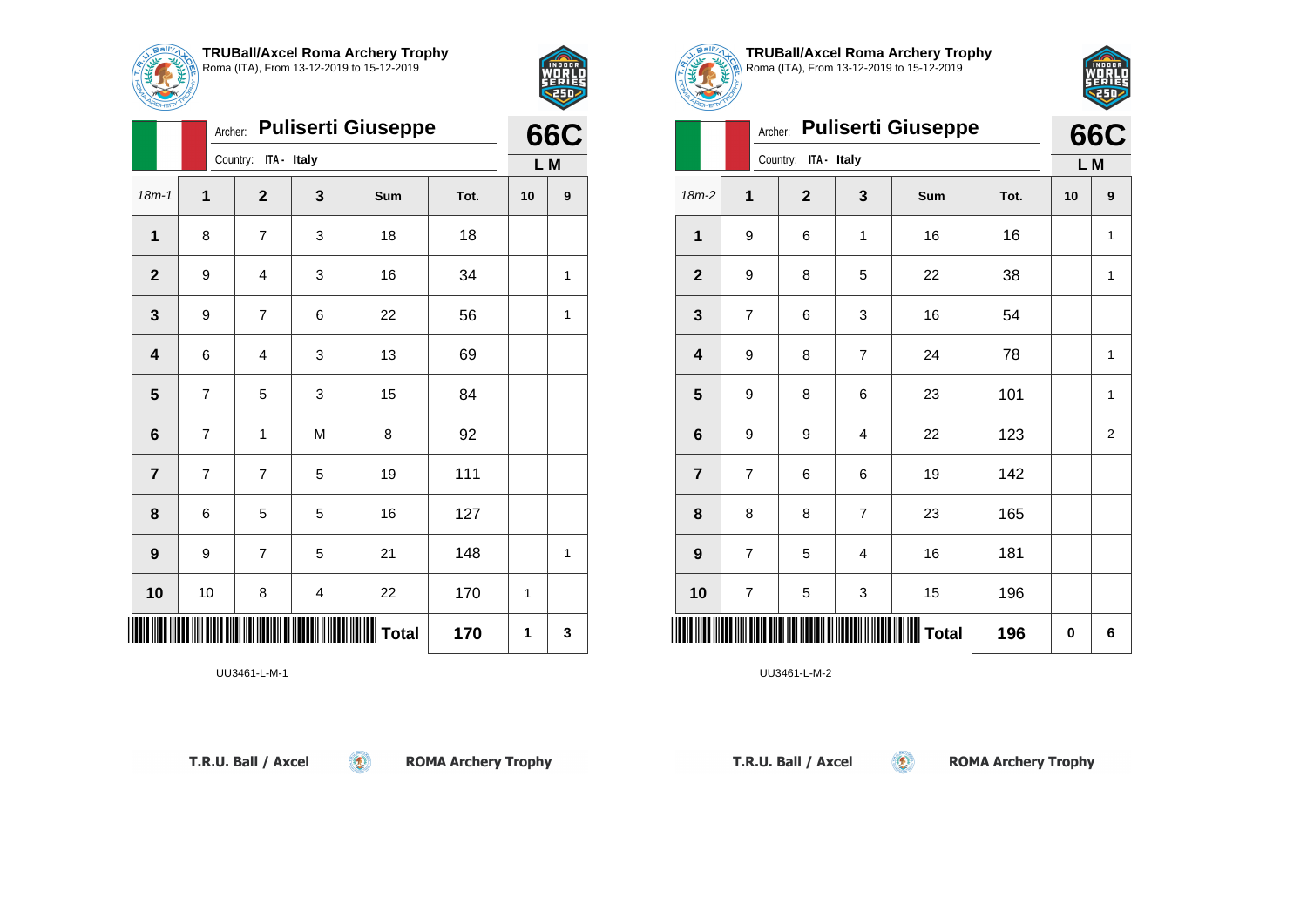

∗

¥

**TRUBall/Axcel Roma Archery Trophy** Roma (ITA), From 13-12-2019 to 15-12-2019

18m-1 **1 2 3 Sum Tot. 10 9**

**1** | 9 | 8 | 6 | 23 | 23 | 1

**3** | 9 | 6 | 6 | 21 | 64 | 1

**5** | 9 | 9 | 9 | 27 | 112 | | 3

**6** | 9 | 9 | 8 | 26 | 138 | | 2

**7** | 9 | 8 | 7 | 24 | 162 | | 1

**2** | 10 | 8 | 2 | 20 | 43 | 1

**4** | 8 | 7 | 6 | 21 | 85

**8** 8 8 8 6 22 184

**9** | 10 | 10 | 8 | 28 | 212 | 2

**10** | 9 | 9 | 4 | 22 | 234 | | 2

 $\left( \begin{matrix} 0 \\ 1 \end{matrix} \right)$ 

Archer: **Olah Stephen**

Country: **AUS - Australia**



**66D L M**

| <b>TRUBall/Axcel Roma Archery Trophy</b><br>$\frac{1}{2}$ Roma (ITA), From 13-12-2019 to 15-12-2019 |  |
|-----------------------------------------------------------------------------------------------------|--|
|                                                                                                     |  |

F 5 n

|                             |    | Archer: Olah Stephen    |                |              |      |                  | 66D                     |
|-----------------------------|----|-------------------------|----------------|--------------|------|------------------|-------------------------|
| AUS - Australia<br>Country: |    |                         |                |              |      | L M              |                         |
| 18m-2                       | 1  | $\overline{\mathbf{2}}$ | 3              | Sum          | Tot. | 10               | 9                       |
| 1                           | 9  | 6                       | 5              | 20           | 20   |                  | $\mathbf{1}$            |
| $\overline{\mathbf{2}}$     | 8  | 8                       | 7              | 23           | 43   |                  |                         |
| $\mathbf 3$                 | 10 | 10                      | 6              | 26           | 69   | $\boldsymbol{2}$ |                         |
| $\overline{\mathbf{4}}$     | 8  | $\overline{7}$          | 5              | 20           | 89   |                  |                         |
| 5                           | 9  | 8                       | 8              | 25           | 114  |                  | $\mathbf{1}$            |
| $\bf 6$                     | 10 | 9                       | 9              | 28           | 142  | 1                | $\overline{\mathbf{c}}$ |
| $\overline{7}$              | 10 | 9                       | $\overline{7}$ | 26           | 168  | 1                | $\mathbf{1}$            |
| 8                           | 10 | 9                       | 8              | 27           | 195  | 1                | $\mathbf{1}$            |
| $\boldsymbol{9}$            | 10 | 9                       | $\overline{7}$ | 26           | 221  | 1                | $\mathbf{1}$            |
| 10                          | 8  | 6                       | 6              | 20           | 241  |                  |                         |
|                             |    |                         |                | <b>Total</b> | 241  | 6                | $\overline{\mathbf{r}}$ |

 $\circledcirc$ 

UU4401-L-M-2

| T.R.U. Ball / Axcel |  |
|---------------------|--|
|                     |  |

\*UU4401-L-M-1\*UU4401-L-M-1\*UU4401-L-M-1\*UU4401-L-M-1\*UU4401-L-M-1\*UU4401-L-M-1\*UU4401-L-M-1\*UU4401-L-M-1\*UU440

UU4401-L-M-1

**ROMA Archery Trophy** 

**Total 234 3 10**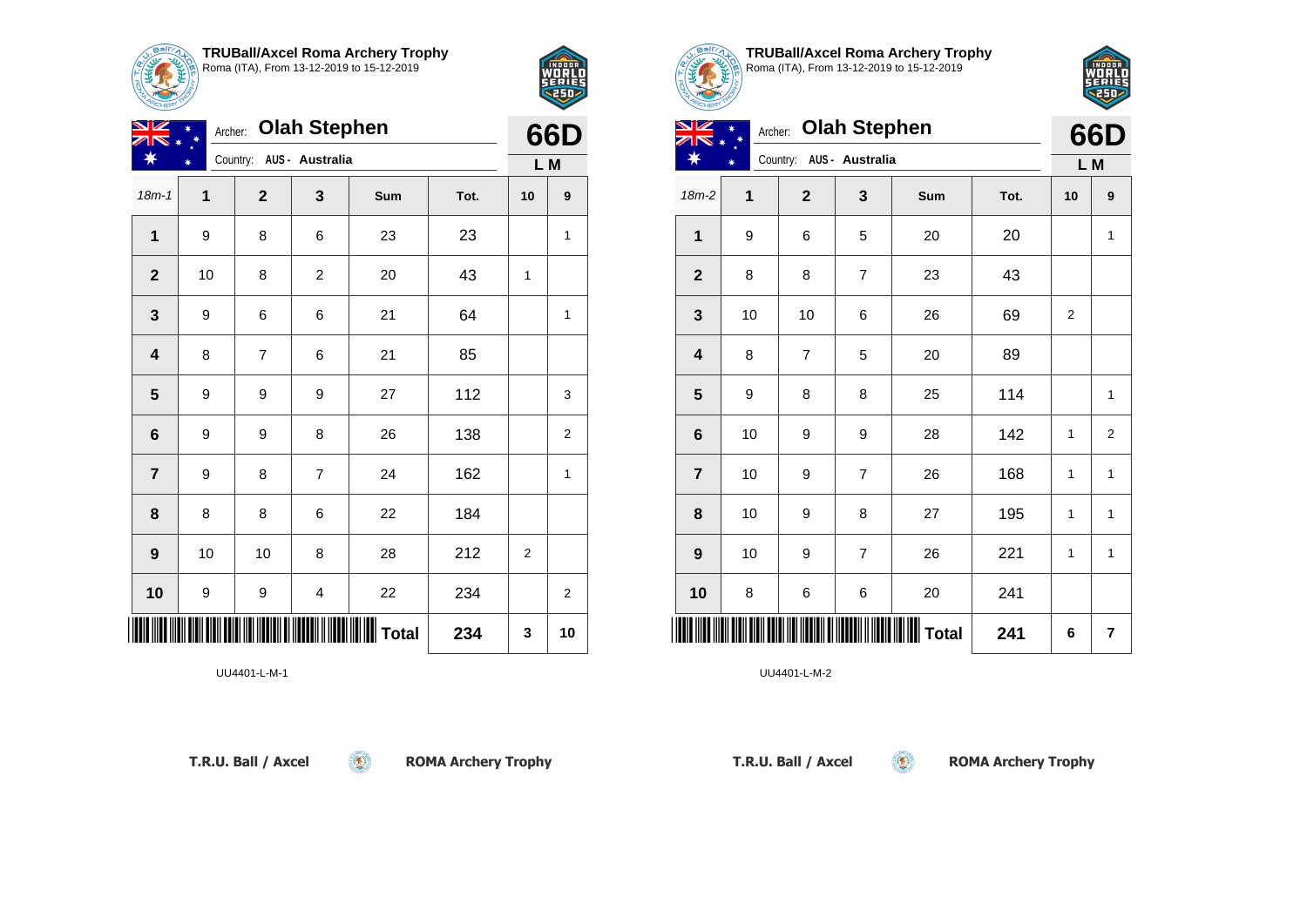



|                         |    | <b>Peserini Vincenzo</b><br>Archer: |                |                 |      |    |              |  |  |
|-------------------------|----|-------------------------------------|----------------|-----------------|------|----|--------------|--|--|
|                         |    | Country: ITA - Italy                |                |                 |      |    |              |  |  |
| $18m - 1$               | 1  | $\overline{2}$                      | 3              | Sum             | Tot. | 10 | 9            |  |  |
| $\mathbf{1}$            | 9  | 6                                   | 5              | 20              | 20   |    | 1            |  |  |
| $\mathbf{2}$            | 9  | 8                                   | $\overline{7}$ | 24              | 44   |    | $\mathbf{1}$ |  |  |
| $\mathbf 3$             | 9  | 8                                   | 5              | 22              | 66   |    | 1            |  |  |
| $\overline{\mathbf{4}}$ | 9  | 6                                   | 4              | 19              | 85   |    | $\mathbf{1}$ |  |  |
| $5\phantom{1}$          | 9  | 9                                   | $\overline{7}$ | 25              | 110  |    | 2            |  |  |
| $\bf 6$                 | 9  | 7                                   | 4              | 20              | 130  |    | 1            |  |  |
| $\overline{\mathbf{7}}$ | 8  | $\overline{7}$                      | 6              | 21              | 151  |    |              |  |  |
| 8                       | 6  | 5                                   | $\mathbf{1}$   | 12              | 163  |    |              |  |  |
| $\boldsymbol{9}$        | 9  | 5                                   | 5              | 19              | 182  |    | $\mathbf{1}$ |  |  |
| 10                      | 10 | 8                                   | 4              | 22              | 204  | 1  |              |  |  |
|                         |    |                                     |                | <b>II</b> Total | 204  | 1  | 8            |  |  |

 $\circledcirc$ 

UU3463-L-M-1





|                  | Archer:              |             | <b>67A</b> |              |      |             |              |
|------------------|----------------------|-------------|------------|--------------|------|-------------|--------------|
|                  | Country: ITA - Italy |             | L M        |              |      |             |              |
| $18m-2$          | 1                    | $\mathbf 2$ | 3          | Sum          | Tot. | 10          | 9            |
| 1                | 9                    | 9           | 9          | 27           | 27   |             | 3            |
| $\mathbf{2}$     | 9                    | 8           | 8          | 25           | 52   |             | 1            |
| $\mathbf 3$      | 9                    | 5           | 4          | 18           | 70   |             | $\mathbf{1}$ |
| 4                | 9                    | 8           | 5          | 22           | 92   |             | 1            |
| 5                | 10                   | 8           | 6          | 24           | 116  | 1           |              |
| $\bf 6$          | 10                   | 9           | 1          | 20           | 136  | 1           | 1            |
| $\overline{7}$   | 9                    | 6           | 6          | 21           | 157  |             | 1            |
| 8                | 8                    | 8           | 5          | 21           | 178  |             |              |
| $\boldsymbol{9}$ | 9                    | 8           | 8          | 25           | 203  |             | $\mathbf{1}$ |
| 10               | 8                    | 8           | 5          | 21           | 224  |             |              |
| ║║║              |                      |             |            | <b>Total</b> | 224  | $\mathbf 2$ | 9            |

 $\left( 5\right)$ 

UU3463-L-M-2

T.R.U. Ball / Axcel

**ROMA Archery Trophy** 

T.R.U. Ball / Axcel

**ROMA Archery Trophy**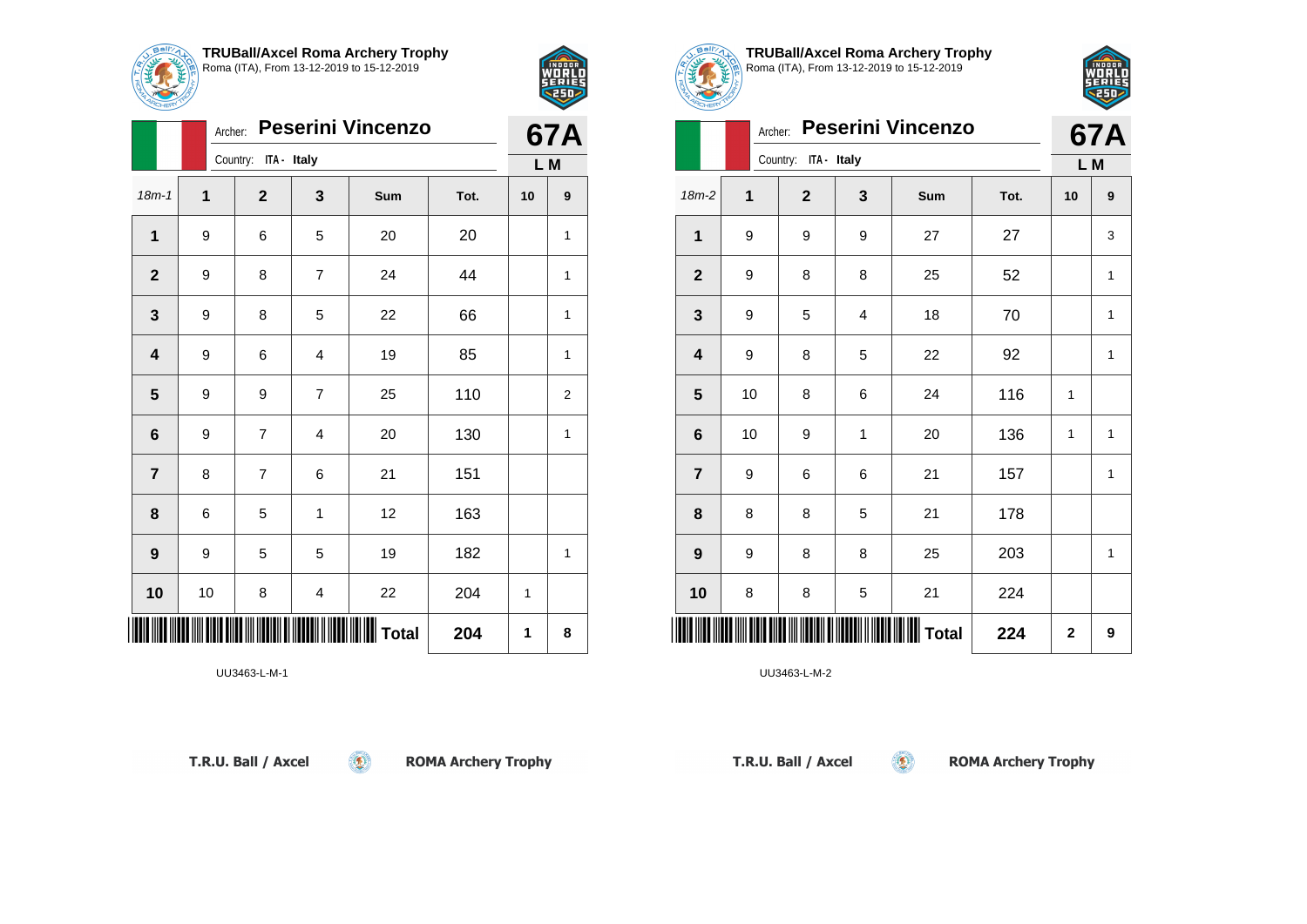

Archer: **Scancella Giuliano**

**2** | 6 | 4 | 1 | 11 | 32

**3** | 7 | 6 | 3 | 16 | 48

**7** | 8 | 6 | 5 | 19 | 126

**8** | 6 | 6 | 4 | 16 | 142

**10** | 7 | 7 | 7 | 21 | 180

18m-1 **1 2 3 Sum Tot. 10 9**

**1** | 9 | 6 | 6 | 21 | 21 | 1

**4** | 9 | 8 | 3 | 20 | 68 | 1

**5** | 9 | 7 | 5 | 21 | 89 | | 1

**6** | 9 | 7 | 2 | 18 | 107 | | 1

**9** | 9 | 5 | 3 | 17 | 159 | | 1

Country: **ITA - Italy**



**67B L M**

| <b>TRUBall/Axcel Roma Archery Trophy</b><br>$\bigcirc$ <sub>(P)</sub> Roma (ITA), From 13-12-2019 to 15-12-2019 |
|-----------------------------------------------------------------------------------------------------------------|
|                                                                                                                 |



| <b>MOHERY</b>  |                |                      |                         |                            |      |     |            |
|----------------|----------------|----------------------|-------------------------|----------------------------|------|-----|------------|
|                |                |                      |                         | Archer: Scancella Giuliano |      |     | <b>67B</b> |
|                |                | Country: ITA - Italy |                         |                            |      | L M |            |
| $18m-2$        | 1              | $\mathbf{2}$         | 3                       | Sum                        | Tot. | 10  | 9          |
| 1              | $\overline{7}$ | 6                    | 6                       | 19                         | 19   |     |            |
| $\mathbf 2$    | $\overline{7}$ | 6                    | 6                       | 19                         | 38   |     |            |
| 3              | 6              | 5                    | 4                       | 15                         | 53   |     |            |
| 4              | 8              | $\overline{7}$       | 7                       | 22                         | 75   |     |            |
| 5              | $\overline{7}$ | $\overline{7}$       | 6                       | 20                         | 95   |     |            |
| 6              | $\overline{7}$ | $\overline{7}$       | 6                       | 20                         | 115  |     |            |
| $\overline{7}$ | 10             | 6                    | 1                       | 17                         | 132  | 1   |            |
| 8              | 9              | 8                    | 4                       | 21                         | 153  |     | 1          |
| 9              | 9              | 8                    | $\overline{7}$          | 24                         | 177  |     | 1          |
| 10             | 9              | $\overline{7}$       | $\overline{\mathbf{4}}$ | 20                         | 197  |     | 1          |
|                |                |                      |                         | <b>Total</b>               | 197  | 1   | 3          |

 $\circledcirc$ 

UU5154-L-M-2

T.R.U. Ball / Axcel

\*UU5154-L-M-1\*UU5154-L-M-1\*UU5154-L-M-1\*UU5154-L-M-1\*UU5154-L-M-1\*UU5154-L-M-1\*UU5154-L-M-1\*UU5154-L-M-1\*UU515

UU5154-L-M-1

**ROMA Archery Trophy** 

**Total 180 0 5**

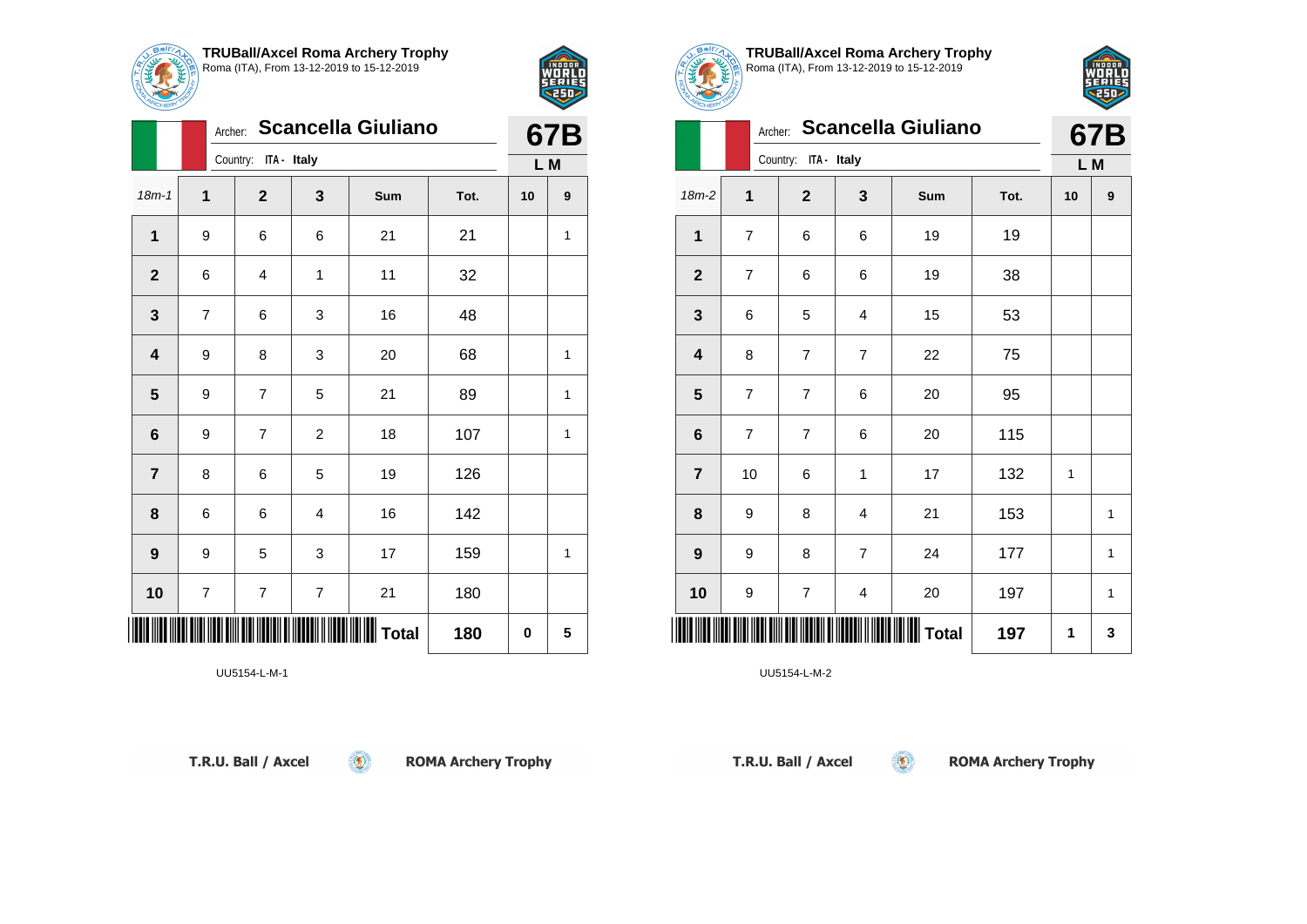



|                | Archer: Scaramuzza Vincenzo | <b>67C</b>           |                |                   |      |    |          |  |  |  |
|----------------|-----------------------------|----------------------|----------------|-------------------|------|----|----------|--|--|--|
|                |                             | Country: ITA - Italy |                |                   |      |    |          |  |  |  |
| $18m - 1$      | 1                           | $\overline{2}$       | 3              | Sum               | Tot. | 10 | 9        |  |  |  |
| $\mathbf{1}$   | 5                           | 5                    | M              | 10                | 10   |    |          |  |  |  |
| $\mathbf{2}$   | 5                           | $\mathbf 1$          | M              | 6                 | 16   |    |          |  |  |  |
| 3              | M                           | M                    | M              | 0                 | 16   |    |          |  |  |  |
| 4              | 8                           | 7                    | $\overline{c}$ | 17                | 33   |    |          |  |  |  |
| 5              | 8                           | 5                    | M              | 13                | 46   |    |          |  |  |  |
| 6              | 5                           | M                    | M              | 5                 | 51   |    |          |  |  |  |
| $\overline{7}$ | $\overline{2}$              | M                    | M              | $\overline{c}$    | 53   |    |          |  |  |  |
| 8              | 6                           | 5                    | 3              | 14                | 67   |    |          |  |  |  |
| 9              | $\overline{7}$              | 1                    | M              | 8                 | 75   |    |          |  |  |  |
| 10             | $\overline{7}$              | 5                    | $\overline{2}$ | 14                | 89   |    |          |  |  |  |
|                |                             |                      |                | $\parallel$ Total | 89   | 0  | $\bf{0}$ |  |  |  |

 $\circledcirc$ 

UU3666-L-M-1





|                         | Archer: Scaramuzza Vincenzo | <b>67C</b>     |                |              |      |          |              |
|-------------------------|-----------------------------|----------------|----------------|--------------|------|----------|--------------|
|                         | Country: ITA - Italy        |                | L M            |              |      |          |              |
| $18m-2$                 | 1                           | $\mathbf 2$    | 3              | Sum          | Tot. | 10       | 9            |
| 1                       | M                           | M              | M              | 0            | 0    |          |              |
| $\mathbf 2$             | 8                           | 6              | 4              | 18           | 18   |          |              |
| $\mathbf 3$             | 9                           | 8              | 8              | 25           | 43   |          | $\mathbf{1}$ |
| $\overline{\mathbf{4}}$ | $\overline{\mathcal{I}}$    | 3              | M              | 10           | 53   |          |              |
| 5                       | 6                           | M              | M              | 6            | 59   |          |              |
| $6\phantom{1}6$         | 5                           | 5              | $\overline{c}$ | 12           | 71   |          |              |
| $\overline{7}$          | 9                           | 3              | M              | 12           | 83   |          | $\mathbf{1}$ |
| 8                       | $\overline{7}$              | $\overline{7}$ | M              | 14           | 97   |          |              |
| $\boldsymbol{9}$        | $\overline{7}$              | 4              | $\overline{c}$ | 13           | 110  |          |              |
| 10                      | 5                           | 4              | 1              | 10           | 120  |          |              |
|                         |                             |                |                | <b>Total</b> | 120  | $\bf{0}$ | $\mathbf 2$  |

 $\left( 5\right)$ 

UU3666-L-M-2

T.R.U. Ball / Axcel

**ROMA Archery Trophy** 

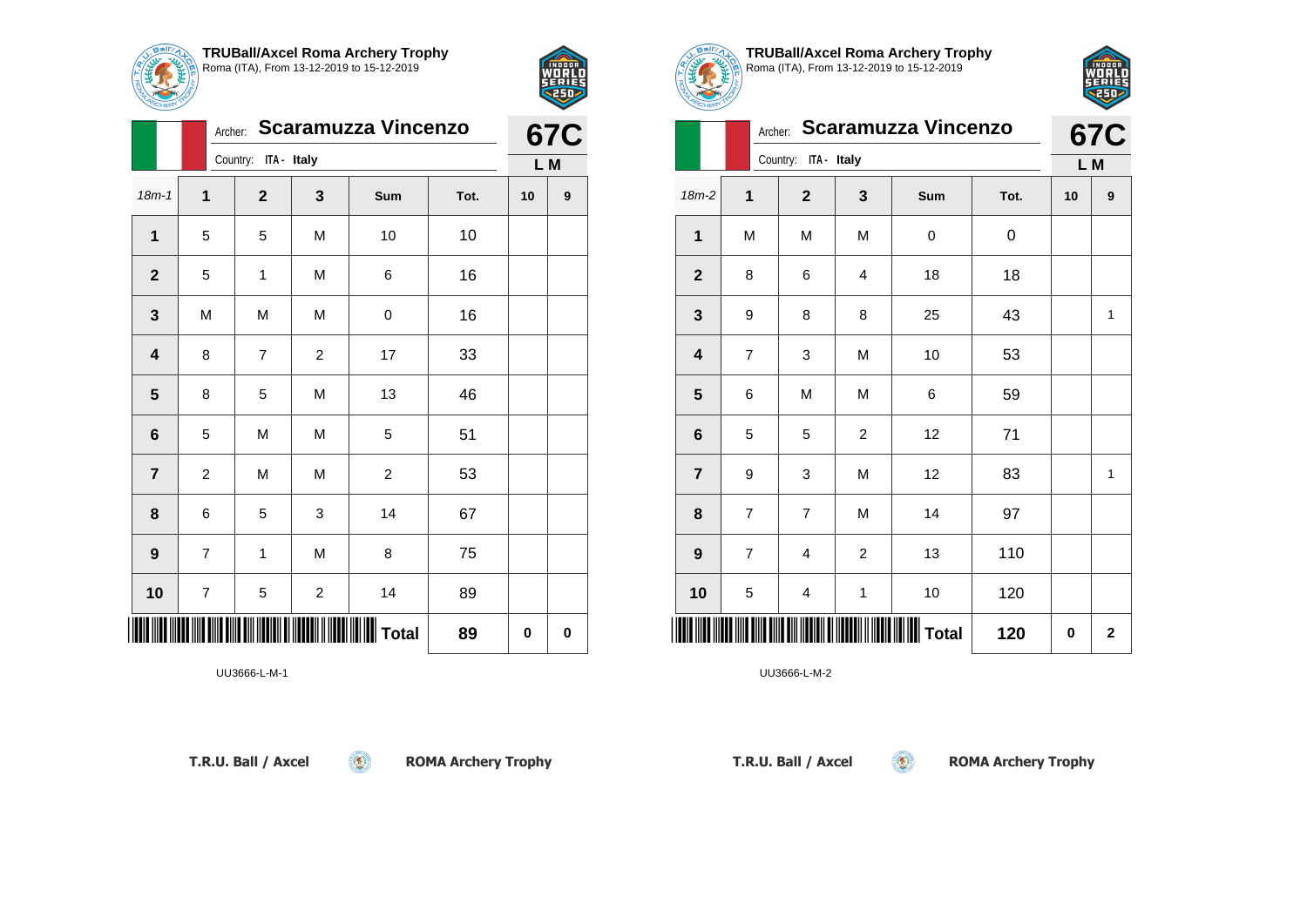

Archer: **Pontremolesi Marco**

18m-1 **1 2 3 Sum Tot. 10 9**

**1** | 10 | 8 | 8 | 26 | 26 | 1

**2** | 10 | 8 | 7 | 25 | 51 | 1

**4** | 9 | 8 | 6 | 23 | 95 | | 1

**5** | 9 | 8 | 6 | 23 | 118 | | 1

**6** | 9 | 7 | 7 | 23 | 141 | | 1

**7** | 10 | 9 | 5 | 24 | 165 | 1 | 1

**8** | 10 | 9 | 6 | 25 | 190 | 1 | 1

**10** | 10 | 9 | 9 | 28 | 243 | 1 | 2

 $\circledcirc$ 

**9** | 10 | 8 | 7 | 25 | 215 | 1

\*9519-L-M-1\*

**3** | 8 | 7 | 6 | 21 | 72

Country: **ITA - Italy**



**67D L M**

|  | $2$ all $\gamma$ |
|--|------------------|
|  |                  |

**TRUBall/Axcel Roma Archery Trophy** Roma (ITA), From 13-12-2019 to 15-12-2019



| <b>CHEFT</b>   |                |                      |                |                           |      |                |   |  |
|----------------|----------------|----------------------|----------------|---------------------------|------|----------------|---|--|
|                | Archer:        |                      |                | <b>Pontremolesi Marco</b> |      | 67D            |   |  |
|                |                | Country: ITA - Italy |                |                           |      | L M            |   |  |
| $18m-2$        | 1              | $\mathbf{2}$         | 3              | Sum                       | Tot. | 10             | 9 |  |
| 1              | 10             | 8                    | 8              | 26                        | 26   | 1              |   |  |
| $\mathbf{2}$   | 8              | 8                    | $\overline{7}$ | 23                        | 49   |                |   |  |
| $\mathbf{3}$   | 8              | 8                    | 7              | 23                        | 72   |                |   |  |
| 4              | 10             | 10                   | 9              | 29                        | 101  | $\overline{2}$ | 1 |  |
| 5              | $\overline{7}$ | $\overline{7}$       | 6              | 20                        | 121  |                |   |  |
| $6\phantom{1}$ | 9              | 8                    | 5              | 22                        | 143  |                | 1 |  |
| $\overline{7}$ | 10             | 9                    | 7              | 26                        | 169  | 1              | 1 |  |
| 8              | 10             | 9                    | 8              | 27                        | 196  | 1              | 1 |  |
| 9              | 10             | 8                    | 4              | 22                        | 218  | 1              |   |  |
| 10             | 10             | 10                   | 9              | 29                        | 247  | $\overline{2}$ | 1 |  |
|                |                |                      |                | <b>Total</b>              | 247  | 8              | 5 |  |

 $\circledcirc$ 

9519-L-M-2

T.R.U. Ball / Axcel

9519-L-M-1

**ROMA Archery Trophy** 

**Total 243 6 7**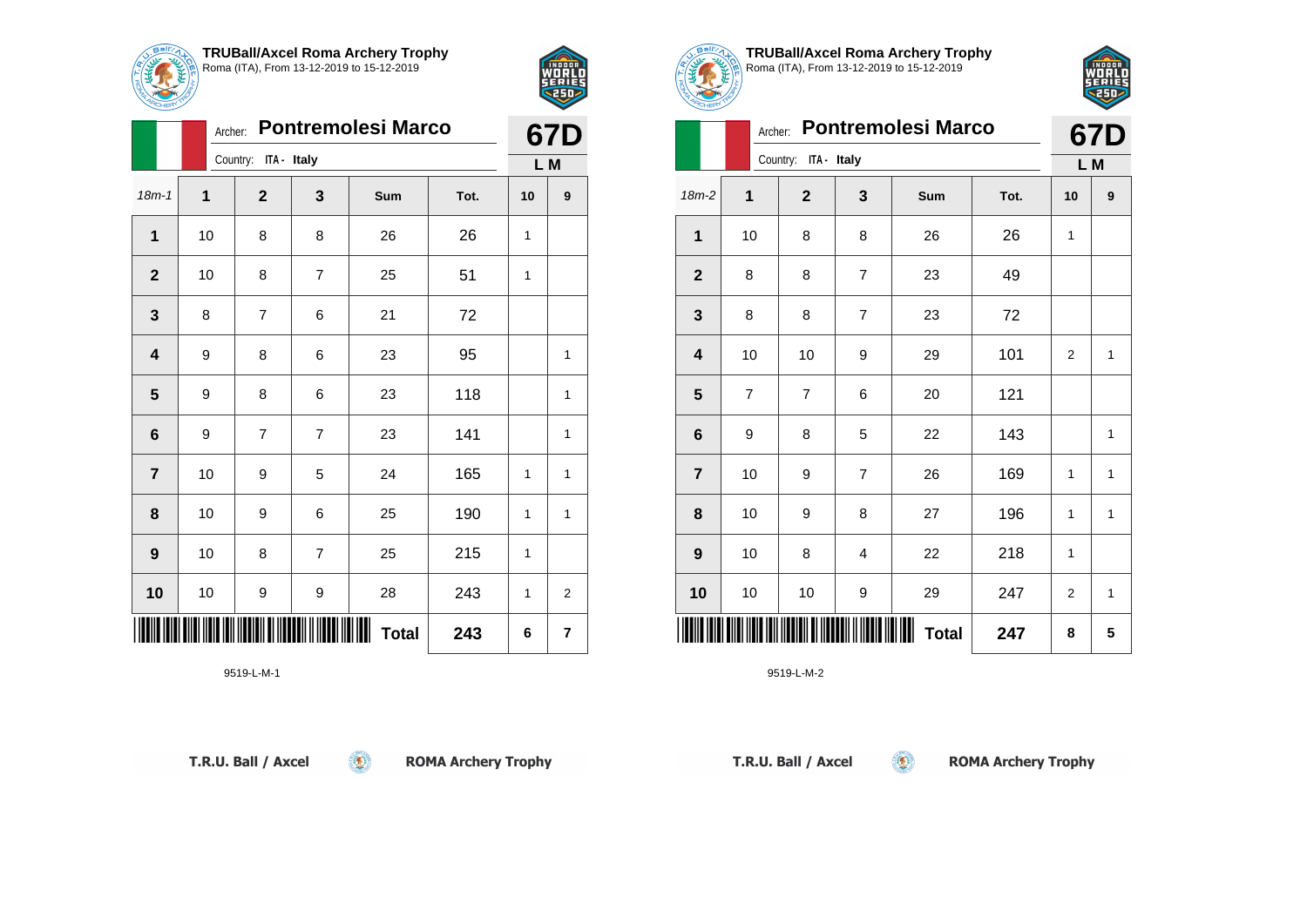

Archer: **Pittaluga Fabio**

**2** | 8 | 8 | 6 | 22 | 40

**3** | 8 | 4 | 4 | 16 | 56

**4** | 7 | 6 | 6 | 19 | 75

**5** | 8 | 8 | 1 | 17 | 92

**10** | 7 | 6 | 4 | 17 | 192

**6** | 10 | 8 | 4 | 22 | 114 | 1

**7** | 9 | 8 | 6 | 23 | 137 | | 1

**8** | 9 | 7 | 1 | 17 | 154 | | 1

**9** | 9 | 7 | 5 | 21 | 175 | | 1

\*UU4637-L-M-1\* **Total 192 1 4**

 $\circledcirc$ 

18m-1 **1 2 3 Sum Tot. 10 9**

**1** | 9 | 5 | 4 | 18 | 18 | 1

Country: **ITA - Italy**



**68A L M**

| <b>TRUBall/Axcel Roma Archery Trophy</b><br>\ <sup>@</sup> Roma (ITA), From 13-12-2019 to 15-12-2019 |  |
|------------------------------------------------------------------------------------------------------|--|



| <b>UHEH!</b> |                         |         |                         |                        |              |      |             |            |  |
|--------------|-------------------------|---------|-------------------------|------------------------|--------------|------|-------------|------------|--|
|              |                         | Archer: |                         | <b>Pittaluga Fabio</b> |              |      |             | <b>68A</b> |  |
|              |                         |         | ITA - Italy<br>Country: |                        |              |      | L M         |            |  |
|              | 18m-2                   | 1       | $\mathbf{2}$            | 3                      | Sum          | Tot. | 10          | 9          |  |
|              | $\mathbf{1}$            | 10      | 9                       | 8                      | 27           | 27   | 1           | 1          |  |
|              | $\mathbf{2}$            | 6       | 3                       | 3                      | 12           | 39   |             |            |  |
|              | 3                       | 8       | 8                       | $\overline{c}$         | 18           | 57   |             |            |  |
|              | $\overline{\mathbf{4}}$ | 10      | 6                       | 5                      | 21           | 78   | 1           |            |  |
|              | $5\phantom{1}$          | 8       | 8                       | $\overline{c}$         | 18           | 96   |             |            |  |
|              | 6                       | 8       | 7                       | 5                      | 20           | 116  |             |            |  |
|              | $\overline{7}$          | 9       | 6                       | M                      | 15           | 131  |             | 1          |  |
|              | 8                       | 9       | 8                       | M                      | 17           | 148  |             | 1          |  |
|              | 9                       | 6       | 4                       | 3                      | 13           | 161  |             |            |  |
|              | 10                      | 6       | 5                       | 4                      | 15           | 176  |             |            |  |
|              |                         |         |                         |                        | <b>Total</b> | 176  | $\mathbf 2$ | 3          |  |

 $\circledcirc$ 

UU4637-L-M-2

| T.R.U. Ball / Axcel |  |  |
|---------------------|--|--|
|---------------------|--|--|

UU4637-L-M-1

**ROMA Archery Trophy** 

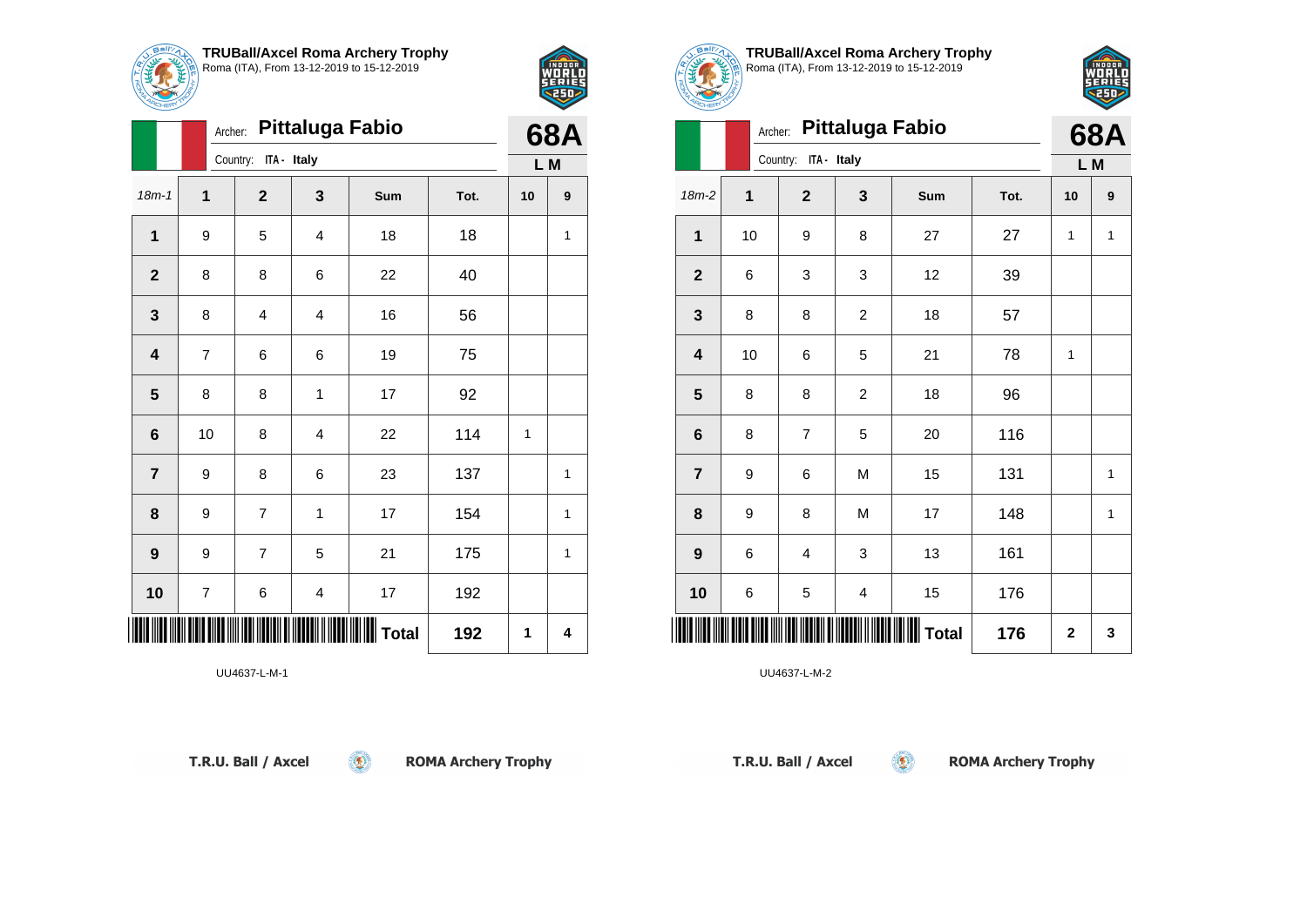

| <b>ACHERY</b>           |                |                         |                        |              |      |            |             |  |
|-------------------------|----------------|-------------------------|------------------------|--------------|------|------------|-------------|--|
|                         | Archer:        |                         | <b>Novelli Alberto</b> |              |      | <b>68B</b> |             |  |
|                         |                | Country: ITA - Italy    |                        |              |      | L M        |             |  |
| $18m - 1$               | 1              | $\mathbf{2}$            | 3                      | Sum          | Tot. | 10         | 9           |  |
| 1                       | $\overline{7}$ | $\overline{7}$          | 4                      | 18           | 18   |            |             |  |
| $\mathbf{2}$            | $\overline{7}$ | 6                       | M                      | 13           | 31   |            |             |  |
| 3                       | 6              | 5                       | M                      | 11           | 42   |            |             |  |
| $\overline{\mathbf{4}}$ | 4              | $\overline{\mathbf{4}}$ | 3                      | 11           | 53   |            |             |  |
| 5                       | 4              | $\overline{\mathbf{4}}$ | 3                      | 11           | 64   |            |             |  |
| $\bf 6$                 | 9              | 6                       | 5                      | 20           | 84   |            | 1           |  |
| $\overline{\mathbf{r}}$ | 6              | 4                       | 2                      | 12           | 96   |            |             |  |
| 8                       | 9              | 8                       | $\overline{7}$         | 24           | 120  |            | 1           |  |
| $\boldsymbol{9}$        | 7              | 4                       | 1                      | 12           | 132  |            |             |  |
| 10                      | 10             | 8                       | 8                      | 26           | 158  | 1          |             |  |
| Ш                       |                |                         |                        | <b>Total</b> | 158  | 1          | $\mathbf 2$ |  |

 $\circledcirc$ 





Œ

**TRUBall/Axcel Roma Archery Trophy** Roma (ITA), From 13-12-2019 to 15-12-2019

|                 | <b>Novelli Alberto</b><br>Archer: |                      |                |              |      |            |              |  |
|-----------------|-----------------------------------|----------------------|----------------|--------------|------|------------|--------------|--|
|                 |                                   | Country: ITA - Italy |                |              |      | 68B<br>L M |              |  |
| $18m-2$         | $\mathbf 1$                       | $\mathbf{2}$         | 3              | Sum          | Tot. | 10         | 9            |  |
| 1               | 8                                 | 1                    | M              | 9            | 9    |            |              |  |
| $\overline{2}$  | 6                                 | 5                    | M              | 11           | 20   |            |              |  |
| 3               | $\overline{7}$                    | 6                    | 5              | 18           | 38   |            |              |  |
| 4               | $\overline{7}$                    | 6                    | 3              | 16           | 54   |            |              |  |
| 5               | 9                                 | 7                    | M              | 16           | 70   |            | 1            |  |
| $6\phantom{1}6$ | 8                                 | $\overline{7}$       | $\overline{c}$ | 17           | 87   |            |              |  |
| $\overline{7}$  | 8                                 | 3                    | $\overline{c}$ | 13           | 100  |            |              |  |
| 8               | 9                                 | 7                    | $\overline{c}$ | 18           | 118  |            | $\mathbf{1}$ |  |
| 9               | 6                                 | 3                    | 3              | 12           | 130  |            |              |  |
| 10              | 8                                 | 7                    | 5              | 20           | 150  |            |              |  |
| Ш               |                                   |                      |                | <b>Total</b> | 150  | 0          | $\mathbf 2$  |  |

 $\left( 5\right)$ 

UU3473-L-M-2

T.R.U. Ball / Axcel

**ROMA Archery Trophy** 

T.R.U. Ball / Axcel

**ROMA Archery Trophy**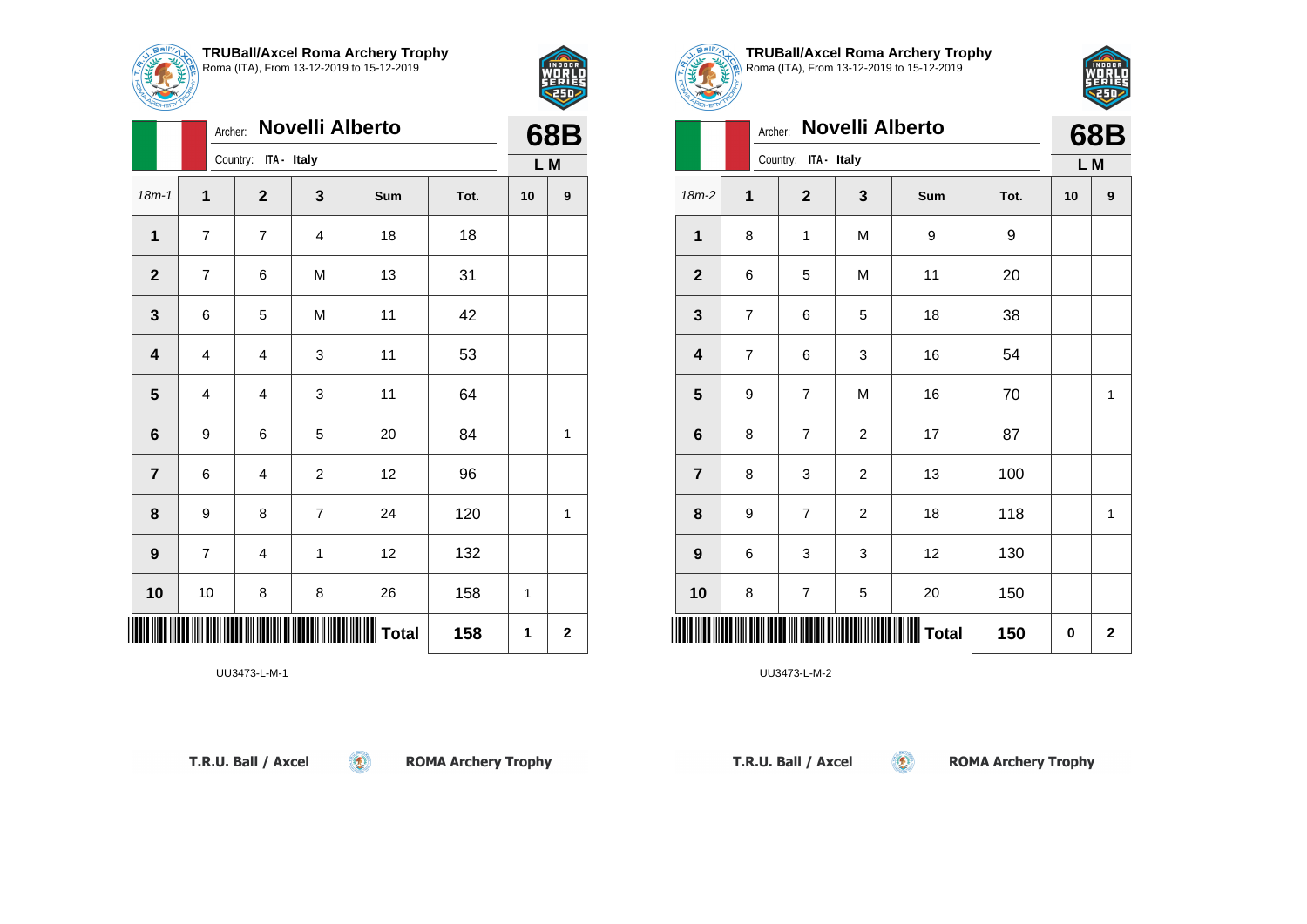



| ARCHERY        |    |                      |                |              |      |    |                |
|----------------|----|----------------------|----------------|--------------|------|----|----------------|
|                |    | <b>68C</b>           |                |              |      |    |                |
|                |    | Country: ITA - Italy |                |              |      |    | L M            |
| $18m - 1$      | 1  | $\mathbf{2}$         | 3              | Sum          | Tot. | 10 | 9              |
| 1              | 9  | 6                    | 6              | 21           | 21   |    | 1              |
| $\mathbf{2}$   | 9  | 9                    | 8              | 26           | 47   |    | 2              |
| 3              | 10 | 9                    | 8              | 27           | 74   | 1  | 1              |
| 4              | 9  | 9                    | $\overline{7}$ | 25           | 99   |    | $\overline{2}$ |
| $5\phantom{1}$ | 9  | 8                    | $\overline{7}$ | 24           | 123  |    | 1              |
| 6              | 10 | 10                   | $\overline{7}$ | 27           | 150  | 2  |                |
| $\overline{7}$ | 10 | 9                    | 6              | 25           | 175  | 1  | 1              |
| 8              | 9  | 8                    | $\overline{7}$ | 24           | 199  |    | 1              |
| 9              | 9  | 9                    | 8              | 26           | 225  |    | $\overline{2}$ |
| 10             | 10 | 10                   | 8              | 28           | 253  | 2  |                |
|                |    |                      |                | <b>Total</b> | 253  | 6  | 11             |

 $\circledcirc$ 



T.R.U. Ball / Axcel





|                  |    | <b>Faletti Giuliano</b><br>Archer: |                |                 |      |                   |                |  |  |
|------------------|----|------------------------------------|----------------|-----------------|------|-------------------|----------------|--|--|
|                  |    | Country: ITA - Italy               |                |                 |      | <b>68C</b><br>L M |                |  |  |
| $18m-2$          | 1  | $\overline{\mathbf{2}}$            | 3              | Sum             | Tot. | 10                | 9              |  |  |
| 1                | 9  | 9                                  | 8              | 26              | 26   |                   | $\overline{2}$ |  |  |
| $\mathbf{2}$     | 9  | 8                                  | $\overline{7}$ | 24              | 50   |                   | 1              |  |  |
| 3                | 10 | 10                                 | 4              | 24              | 74   | $\overline{2}$    |                |  |  |
| 4                | 10 | $\overline{7}$                     | 5              | 22              | 96   | 1                 |                |  |  |
| 5                | 9  | 8                                  | 8              | 25              | 121  |                   | 1              |  |  |
| $6\phantom{1}6$  | 9  | 9                                  | $\overline{7}$ | 25              | 146  |                   | $\overline{2}$ |  |  |
| $\overline{7}$   | 10 | 10                                 | 5              | 25              | 171  | $\overline{2}$    |                |  |  |
| 8                | 10 | 10                                 | 9              | 29              | 200  | $\overline{2}$    | 1              |  |  |
| $\boldsymbol{9}$ | 10 | 10                                 | 9              | 29              | 229  | $\overline{2}$    | 1              |  |  |
| 10               | 8  | 8                                  | 8              | 24              | 253  |                   |                |  |  |
|                  |    |                                    |                | <b>II</b> Total | 253  | 9                 | 8              |  |  |

 $(\bullet)$ 

**TRUBall/Axcel Roma Archery Trophy** Roma (ITA), From 13-12-2019 to 15-12-2019

12889-L-M-2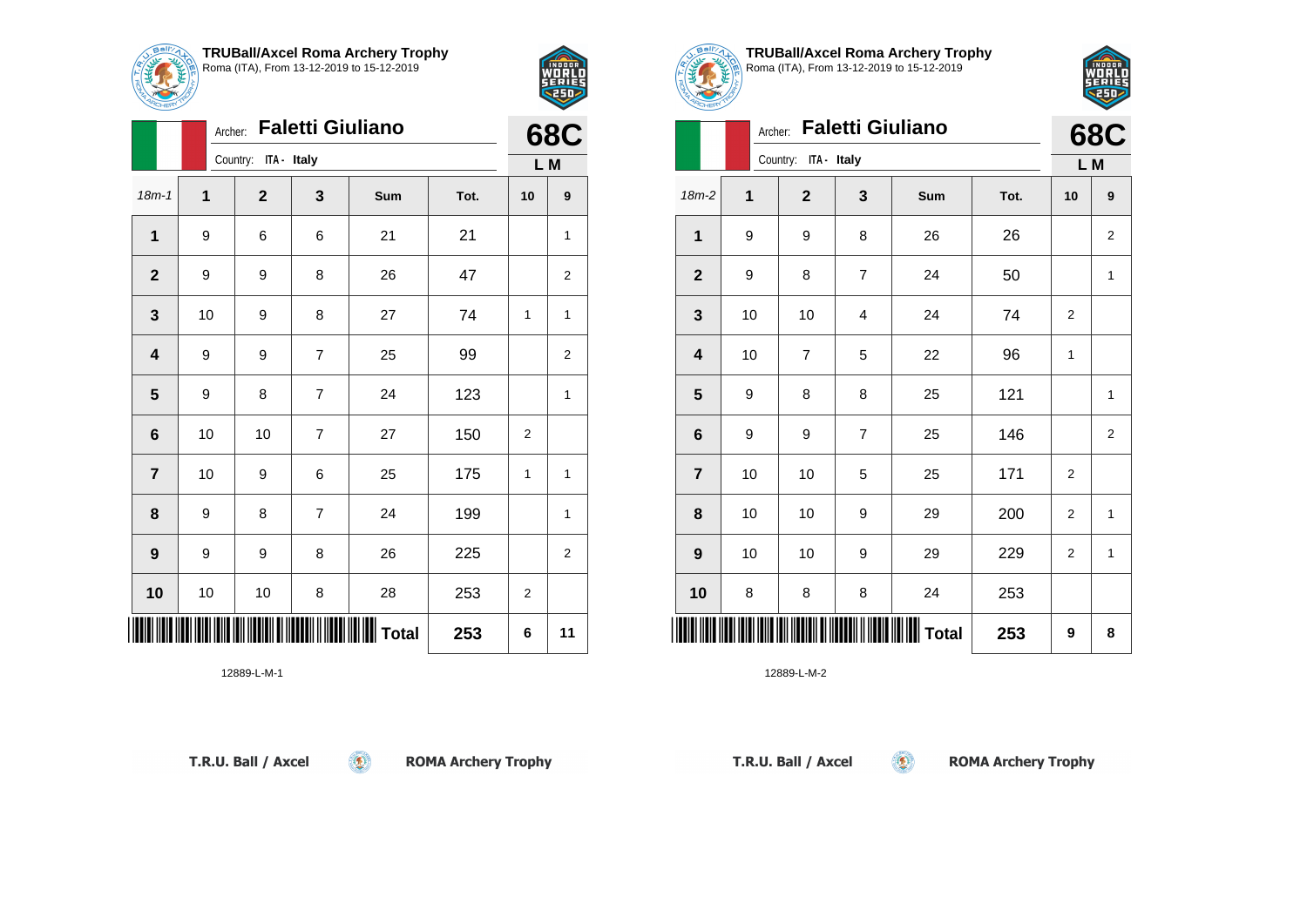



| ARCHER                  |                         |                      |   |                             |      |    |              |
|-------------------------|-------------------------|----------------------|---|-----------------------------|------|----|--------------|
| 瀛                       | Archer:                 |                      |   | <b>Gutierrez Llera Jose</b> |      |    | <b>69A</b>   |
|                         |                         | Country: ESP - Spain |   | L M                         |      |    |              |
| $18m - 1$               | $\mathbf{1}$            | $\overline{2}$       | 3 | Sum                         | Tot. | 10 | 9            |
| 1                       | $\overline{\mathbf{4}}$ | 3                    | 3 | 10                          | 10   |    |              |
| $\overline{\mathbf{2}}$ | 9                       | $\overline{c}$       | M | 11                          | 21   |    | 1            |
| 3                       | 8                       | 6                    | M | 14                          | 35   |    |              |
| 4                       | 8                       | $\overline{7}$       | 5 | 20                          | 55   |    |              |
| 5                       | $\overline{7}$          | $\overline{7}$       | M | 14                          | 69   |    |              |
| $\bf 6$                 | 9                       | $\overline{7}$       | 3 | 19                          | 88   |    | 1            |
| $\overline{7}$          | $\overline{7}$          | $\overline{7}$       | 5 | 19                          | 107  |    |              |
| 8                       | 5                       | M                    | M | 5                           | 112  |    |              |
| $\boldsymbol{9}$        | 6                       | M                    | M | $\,6$                       | 118  |    |              |
| 10                      | 7                       | M                    | M | $\overline{7}$              | 125  |    |              |
| Ш                       |                         |                      |   | <b>Total</b>                | 125  | 0  | $\mathbf{2}$ |

 $\left( \begin{matrix} 0 \\ 1 \end{matrix} \right)$ 



**TRUBall/Axcel Roma Archery Trophy** Roma (ITA), From 13-12-2019 to 15-12-2019



| <b>POHER</b>   |                         |              |                |                             |                         |              |            |
|----------------|-------------------------|--------------|----------------|-----------------------------|-------------------------|--------------|------------|
| 欁              | Archer:                 |              |                | <b>Gutierrez Llera Jose</b> |                         |              | <b>69A</b> |
|                | Country: ESP - Spain    |              |                | L M                         |                         |              |            |
| 18m-2          | 1                       | $\mathbf{2}$ | 3              | Sum                         | Tot.                    | 10           | 9          |
| 1              | $\overline{\mathbf{c}}$ | M            | M              | $\overline{c}$              | $\overline{\mathbf{c}}$ |              |            |
| $\overline{2}$ | 8                       | 8            | $\overline{4}$ | 20                          | 22                      |              |            |
| 3              | 10                      | 6            | M              | 16                          | 38                      | 1            |            |
| 4              | 10                      | 8            | M              | 18                          | 56                      | 1            |            |
| 5              | 8                       | 7            | M              | 15                          | 71                      |              |            |
| 6              | 6                       | 3            | M              | 9                           | 80                      |              |            |
| $\overline{7}$ | M                       | M            | M              | 0                           | 80                      |              |            |
| 8              | $\overline{7}$          | 6            | M              | 13                          | 93                      |              |            |
| 9              | 7                       | 3            | M              | 10                          | 103                     |              |            |
| 10             | 4                       | 4            | M              | 8                           | 111                     |              |            |
|                |                         |              |                | <b>Total</b>                | 111                     | $\mathbf{2}$ | $\bf{0}$   |

 $\left( 5\right)$ 

UU4567-L-M-2

UU4567-L-M-1

T.R.U. Ball / Axcel

**ROMA Archery Trophy**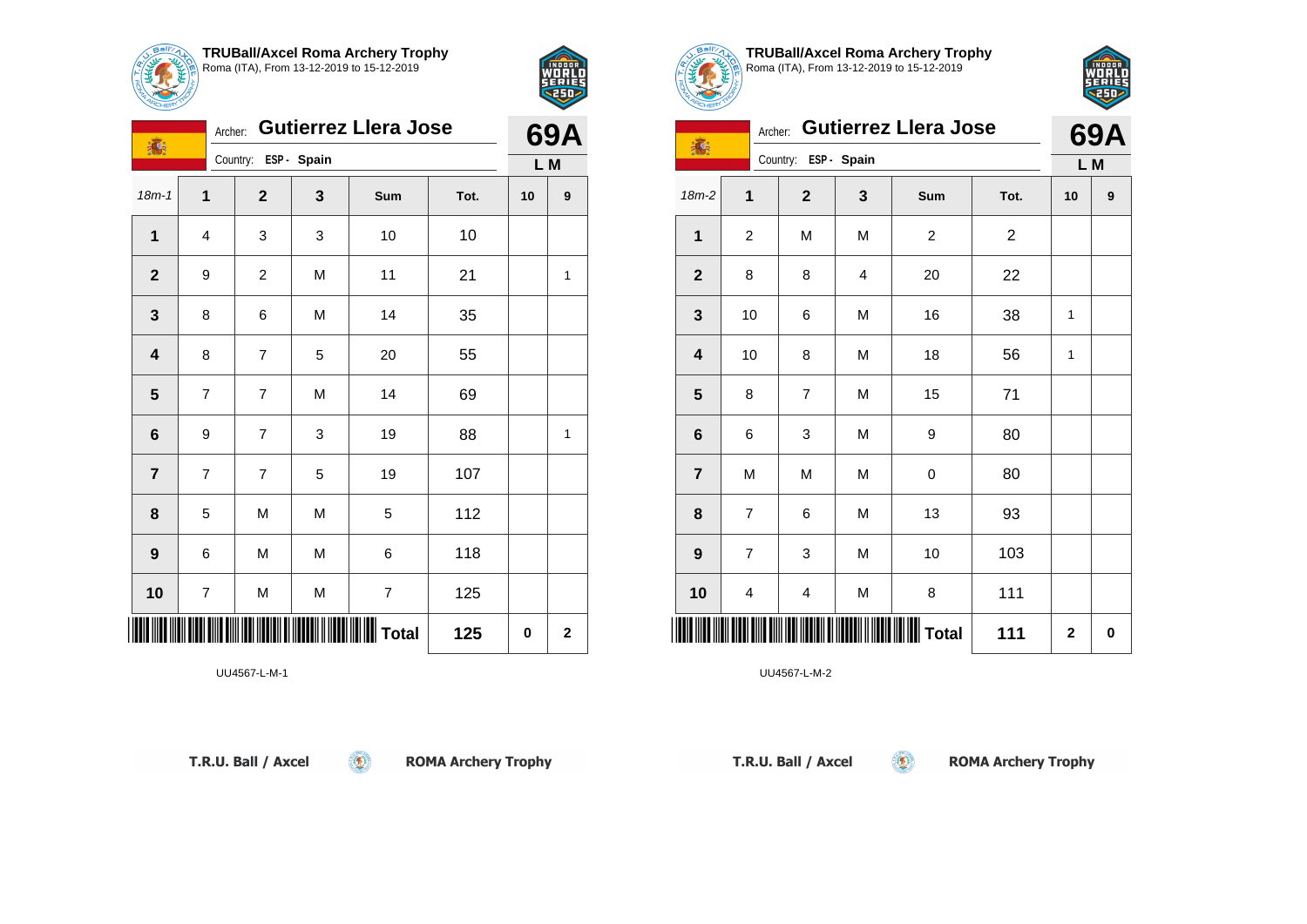

18m-1 **1 2 3 Sum Tot. 10 9**

**3** | 9 | 9 | 2 | 20 | 62 | | 2

**4** | 9 | 8 | 5 | 22 | 84 | 1

**7** | 9 | 7 | 6 | 22 | 149 | | 1

**9** | 10 | 9 | 7 | 26 | 193 | 1 | 1

**10** | 10 | 8 | 7 | 25 | 218 | 1

**1** | 10 | 6 | 5 | 21 | 21 | 1

**2** | 8 | 7 | 6 | 21 | 42

**5** 8 8 8 24 108

**6** | 7 | 7 | 5 | 19 | 127

**8** | 7 | 6 | 5 | 18 | 167

Archer: **Baldini Paolo**

Country: **ITA - Italy**



**69B L M**

**TRUBall/Axcel Roma Archery Trophy** Roma (ITA), From 13-12-2019 to 15-12-2019



| <b>ULLERY</b>           |                |                      |                      |           |      |     |             |  |  |
|-------------------------|----------------|----------------------|----------------------|-----------|------|-----|-------------|--|--|
|                         | Archer:        |                      | <b>Baldini Paolo</b> |           |      | 69B |             |  |  |
|                         |                | Country: ITA - Italy |                      |           |      |     |             |  |  |
| 18m-2                   | 1              | $\mathbf 2$          | 3                    | Sum       | Tot. | 10  | 9           |  |  |
| 1                       | 10             | 8                    | $\overline{7}$       | 25        | 25   | 1   |             |  |  |
| $\overline{2}$          | 8              | 8                    | $\overline{4}$       | 20        | 45   |     |             |  |  |
| 3                       | $\overline{7}$ | 7                    | 5                    | 19        | 64   |     |             |  |  |
| $\overline{\mathbf{4}}$ | 10             | 8                    | 6                    | 24        | 88   | 1   |             |  |  |
| 5                       | 9              | 8                    | $\overline{7}$       | 24        | 112  |     | 1           |  |  |
| 6                       | 9              | 7                    | $\overline{7}$       | 23        | 135  |     | 1           |  |  |
| $\overline{7}$          | 9              | 9                    | 8                    | 26        | 161  |     | $\mathbf 2$ |  |  |
| 8                       | 8              | 6                    | 6                    | 20        | 181  |     |             |  |  |
| $\boldsymbol{9}$        | 10             | $\overline{7}$       | 6                    | 23        | 204  | 1   |             |  |  |
| 10                      | 6              | 5                    | 4                    | 15        | 219  |     |             |  |  |
|                         |                |                      |                      | $ $ Total | 219  | 3   | 4           |  |  |

 $\circledcirc$ 

UU3916-L-M-2

| T.R.U. Ball / Axcel |
|---------------------|
|---------------------|

\*UU3916-L-M-1\*UU3916-L-M-1\*UU3916-L-M-1\*UU3916-L-M-1\*UU3916-L-M-1\*UU3916-L-M-1\*UU3916-L-M-1\*UU3916-L-M-1\*UU391

UU3916-L-M-1

**ROMA Archery Trophy** 

**Total 218 3 5**

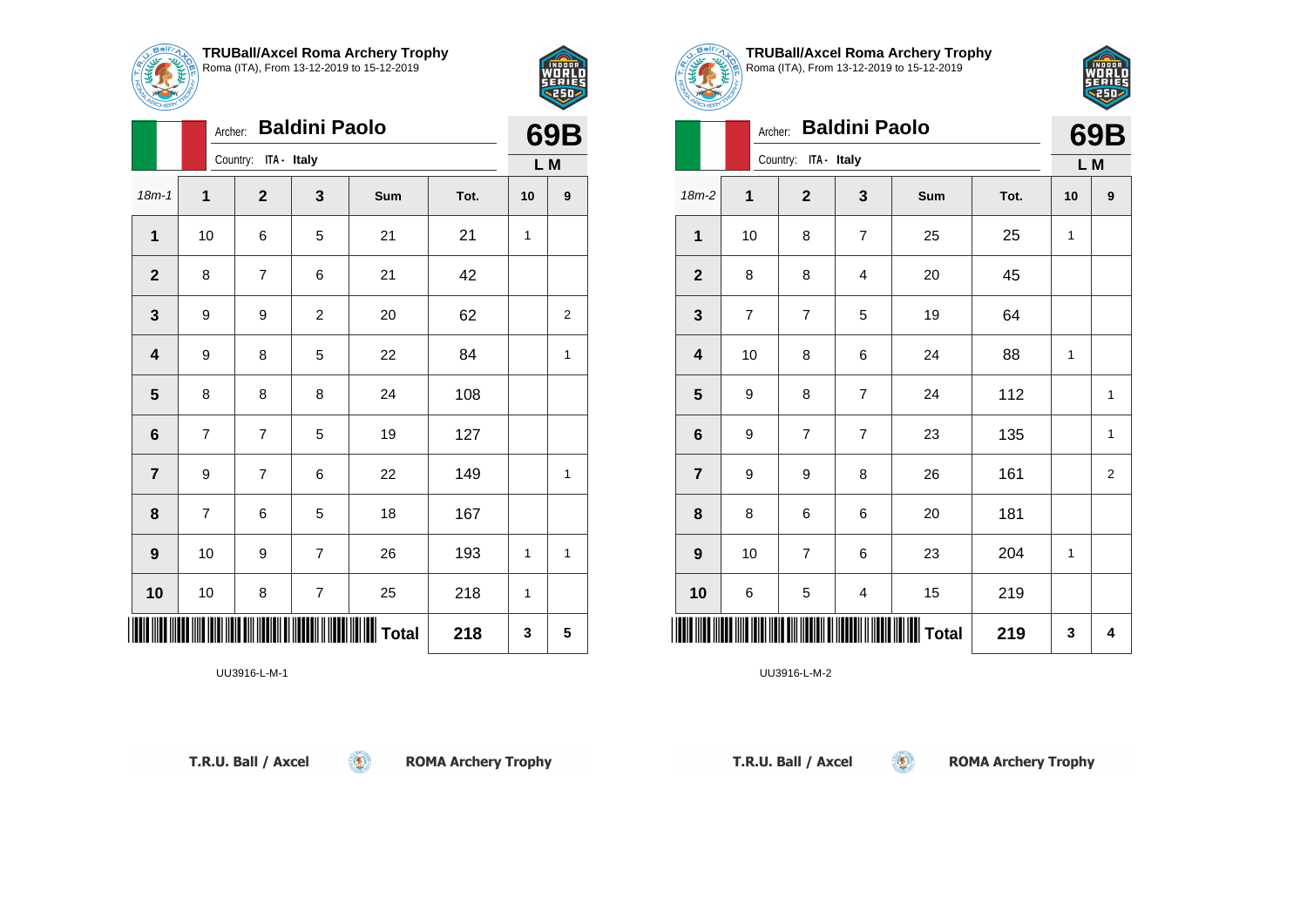

18m-1 **1 2 3 Sum Tot. 10 9**

Archer: **Leva Cristina**

**1** | 7 | 4 | 4 | 15 | 15

**2** | 8 | 5 | M | 13 | 28

**3**  $\begin{array}{|c|c|c|c|c|c|} \hline \textbf{3} & \textbf{8} & \textbf{5} & \textbf{5} & \textbf{1} & \textbf{3} & \textbf{46} \ \hline \end{array}$ 

**4** | 5 | 3 | M | 8 | 54

**5** | 6 | 6 | M | 12 | 66

**7** | 8 | 6 | 5 | 19 | 102

**8** | 5 | 4 | M | 9 | 111

**9** | 7 | 3 | M | 10 | 121

**10** | 6 | 3 | 1 | 10 | 131

**TOTAL TOTAL TELEVISION IN TELEVISION IN TOTAL 131 1 0** 

 $\circledcirc$ 

**6** | 10 | 7 | M | 17 | 83 | 1

Country: **ITA - Italy**



**70A L W**

**TRUBall/Axcel Roma Archery Trophy** Roma (ITA), From 13-12-2019 to 15-12-2019



|                                 | <b>ARCHERY</b>       |                         |                |                         |      |    |              |  |
|---------------------------------|----------------------|-------------------------|----------------|-------------------------|------|----|--------------|--|
| <b>Leva Cristina</b><br>Archer: |                      |                         |                |                         |      |    | <b>70A</b>   |  |
|                                 | Country: ITA - Italy |                         |                |                         |      |    |              |  |
| 18m-2                           | $\overline{1}$       | $\overline{2}$          | 3              | Sum                     | Tot. | 10 | 9            |  |
| 1                               | $\overline{c}$       | 1                       | M              | 3                       | 3    |    |              |  |
| $\mathbf{2}$                    | 8                    | 4                       | 4              | 16                      | 19   |    |              |  |
| $\mathbf{3}$                    | 3                    | $\overline{c}$          | 1              | 6                       | 25   |    |              |  |
| 4                               | 3                    | 1                       | M              | $\overline{\mathbf{4}}$ | 29   |    |              |  |
| $5\phantom{1}$                  | 9                    | $\overline{\mathbf{4}}$ | M              | 13                      | 42   |    | $\mathbf{1}$ |  |
| 6                               | $\overline{7}$       | 4                       | 1              | 12                      | 54   |    |              |  |
| $\overline{7}$                  | 9                    | 6                       | 5              | 20                      | 74   |    | 1            |  |
| 8                               | 9                    | 5                       | 4              | 18                      | 92   |    | 1            |  |
| $\boldsymbol{9}$                | 10                   | 3                       | $\overline{c}$ | 15                      | 107  | 1  |              |  |
| 10                              | $\overline{7}$       | 1                       | M              | 8                       | 115  |    |              |  |
|                                 |                      |                         |                | <b>Total</b>            | 115  | 1  | 3            |  |

 $\circledcirc$ 

UU4532-L-W-2

| T.R.U. Ball / Axcel |  |
|---------------------|--|
|---------------------|--|

UU4532-L-W-1

**ROMA Archery Trophy** 

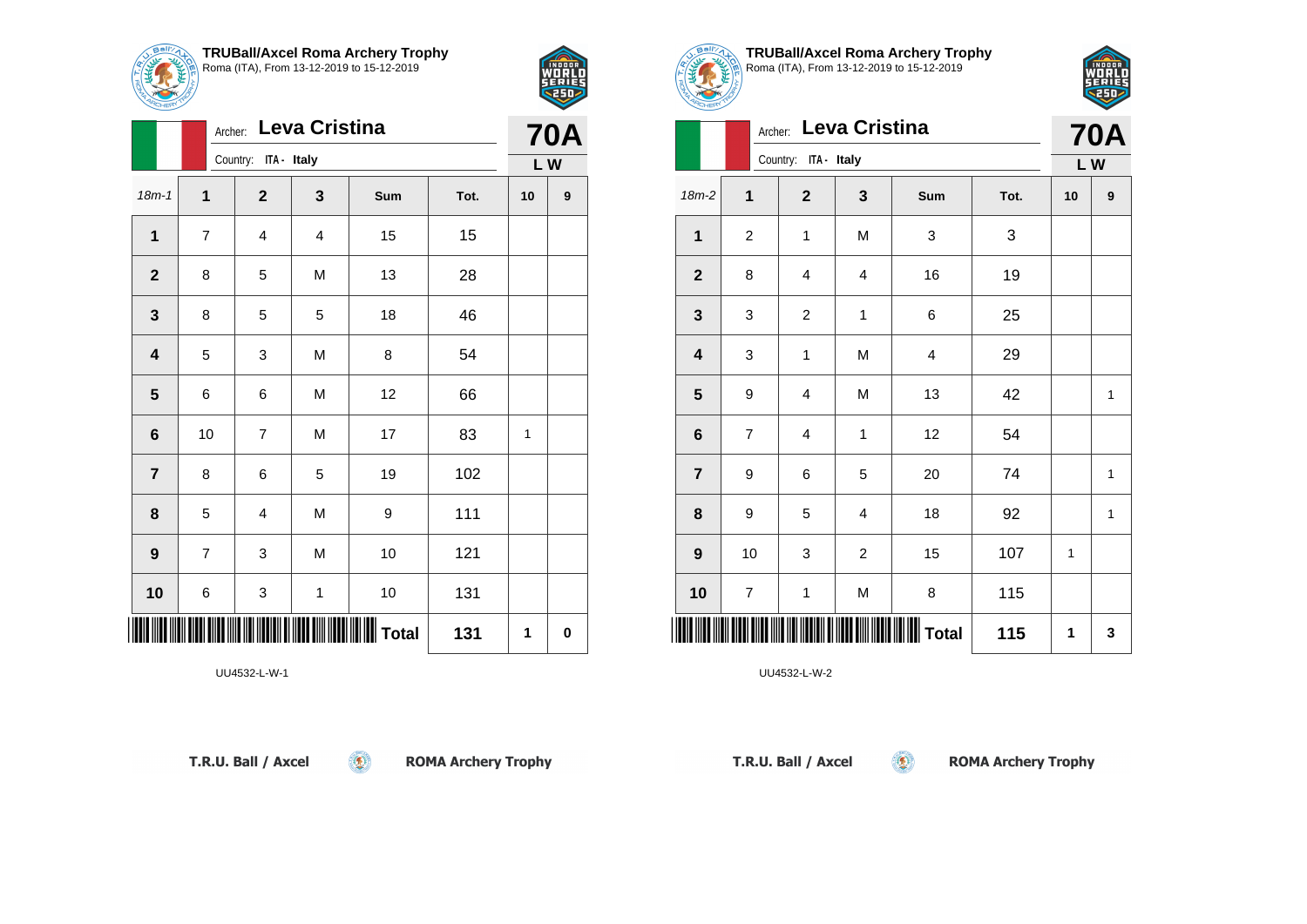

| <u>INDOOR</u> |  |
|---------------|--|
| IΞ.           |  |
| c             |  |
|               |  |

|                  | Archer:              | <b>70B</b>              |                         |              |      |                |   |
|------------------|----------------------|-------------------------|-------------------------|--------------|------|----------------|---|
|                  | Country: ITA - Italy | LW                      |                         |              |      |                |   |
| $18m - 1$        | 1                    | $\mathbf{2}$            | 3                       | Sum          | Tot. | 10             | 9 |
| $\mathbf{1}$     | 8                    | 8                       | $\overline{7}$          | 23           | 23   |                |   |
| $\mathbf{2}$     | 8                    | 8                       | 6                       | 22           | 45   |                |   |
| $\mathbf{3}$     | 10                   | 9                       | 5                       | 24           | 69   | 1              | 1 |
| 4                | 8                    | 6                       | 5                       | 19           | 88   |                |   |
| $5\phantom{1}$   | 9                    | 5                       | 3                       | 17           | 105  |                | 1 |
| 6                | 8                    | $\overline{7}$          | 5                       | 20           | 125  |                |   |
| $\overline{7}$   | 10                   | 10                      | 3                       | 23           | 148  | $\overline{2}$ |   |
| 8                | 10                   | 9                       | 8                       | 27           | 175  | 1              | 1 |
| $\boldsymbol{9}$ | 9                    | 4                       | $\overline{\mathbf{4}}$ | 17           | 192  |                | 1 |
| 10               | 9                    | $\overline{\mathbf{7}}$ | $\overline{\mathbf{7}}$ | 23           | 215  |                | 1 |
|                  |                      |                         |                         | <b>Total</b> | 215  | 4              | 5 |

 $(\mathbf{C})$ 

8499-L-W-1



|                         |                         | Archer:              | <b>70B</b>              |                  |              |      |    |                |  |
|-------------------------|-------------------------|----------------------|-------------------------|------------------|--------------|------|----|----------------|--|
|                         |                         | Country: ITA - Italy |                         |                  |              |      |    | LW             |  |
| $18m-2$                 | 1                       |                      | $\mathbf{2}$            | 3                | Sum          | Tot. | 10 | 9              |  |
| $\mathbf{1}$            | 8                       |                      | 8                       | $\boldsymbol{7}$ | 23           | 23   |    |                |  |
| $\mathbf{2}$            | 9                       |                      | 6                       | 3                | 18           | 41   |    | 1              |  |
| $\mathbf 3$             | 9                       |                      | 5                       | 5                | 19           | 60   |    | $\mathbf{1}$   |  |
| 4                       | 8                       |                      | 8                       | $\overline{7}$   | 23           | 83   |    |                |  |
| 5                       | 8                       |                      | 6                       | 4                | 18           | 101  |    |                |  |
| $\bf 6$                 | 8                       |                      | 8                       | 6                | 22           | 123  |    |                |  |
| $\overline{\mathbf{7}}$ | 9                       |                      | 9                       | 6                | 24           | 147  |    | $\overline{2}$ |  |
| 8                       | $\overline{7}$          |                      | 6                       | 6                | 19           | 166  |    |                |  |
| $\boldsymbol{9}$        | 8                       |                      | $\overline{\mathbf{7}}$ | 6                | 21           | 187  |    |                |  |
| 10                      | $\overline{\mathbf{7}}$ |                      | 5                       | 5                | 17           | 204  |    |                |  |
|                         |                         |                      |                         |                  | <b>Total</b> | 204  | 0  | 4              |  |

 $\left( 5\right)$ 

8499-L-W-2

T.R.U. Ball / Axcel

**ROMA Archery Trophy** 

T.R.U. Ball / Axcel

**ROMA Archery Trophy**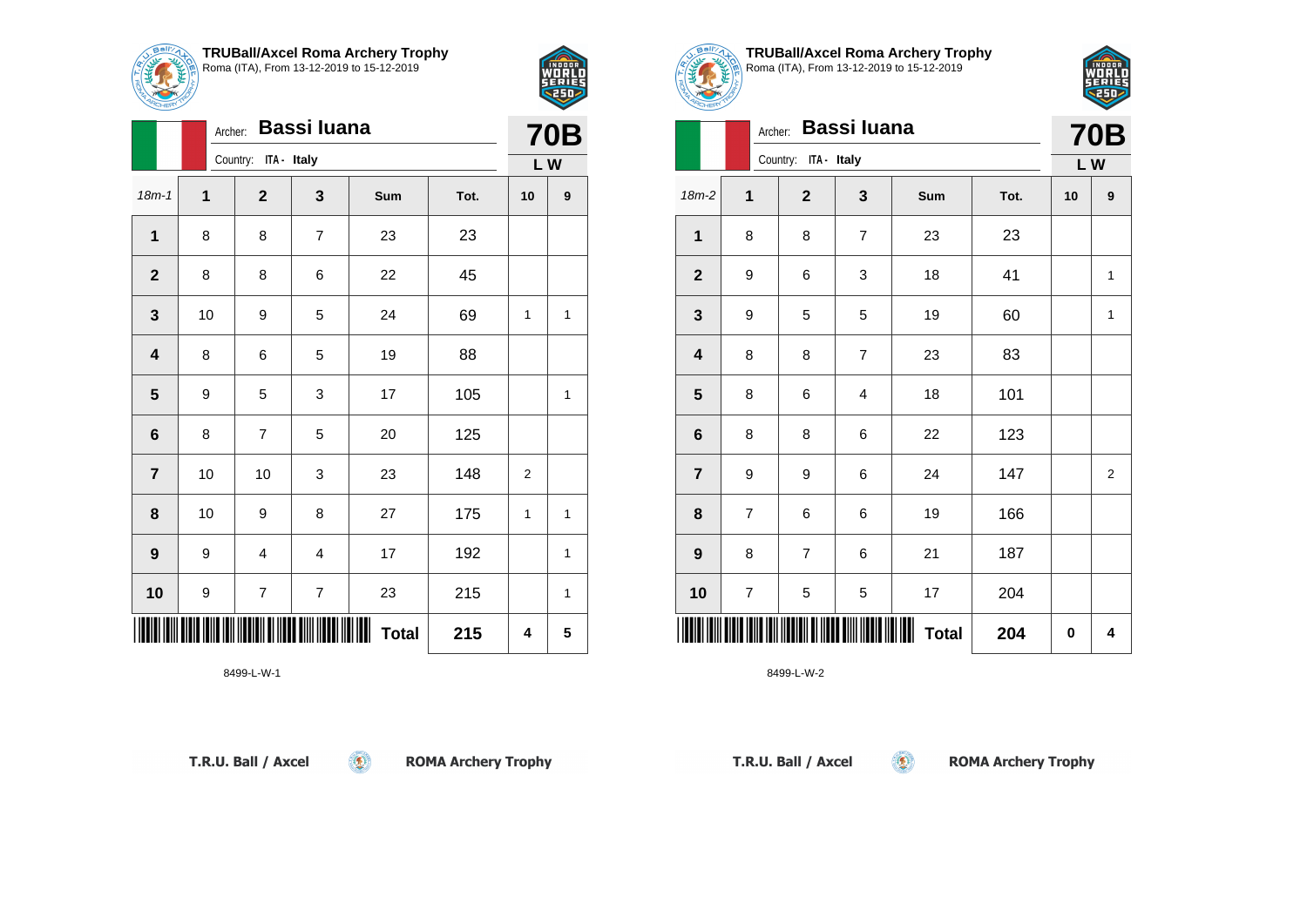

18m-1 **1 2 3 Sum Tot. 10 9**

**5** | 9 | 6 | 3 | 18 | 89 | | 1

**7** | 9 | 8 | 5 | 22 | 126 | | 1

**8** | 9 | 7 | 6 | 22 | 148 | | 1

 $\circledcirc$ 

Archer: **Grisanti Clelia**

**1** | 8 | 8 | 1 | 17 | 17

**2** | 7 | 6 | 4 | 17 | 34

**3** | 8 | 8 | 4 | 20 | 54

**4** | 6 | 6 | 5 | 17 | 71

**6** | 7 | 6 | 2 | 15 | 104

**9** | 6 | 4 | 1 | 11 | 159

**10** | 7 | 6 | 4 | 17 | 176

Country: **ITA - Italy**



**L W**

| <b>TRUBall/Axcel Roma Archery Trophy</b><br>$\mathbb{Z}_{\mathbb{Z}}$ Roma (ITA), From 13-12-2019 to 15-12-2019 |
|-----------------------------------------------------------------------------------------------------------------|



|                         | Archer:        |                          | <b>70C</b>     |              |      |    |   |  |  |  |  |
|-------------------------|----------------|--------------------------|----------------|--------------|------|----|---|--|--|--|--|
|                         |                | Country: ITA - Italy     |                |              |      |    |   |  |  |  |  |
| $18m-2$                 | 1              | $\mathbf{2}$             | 3              | Sum          | Tot. | 10 | 9 |  |  |  |  |
| 1                       | 8              | 6                        | 3              | 17           | 17   |    |   |  |  |  |  |
| $\overline{\mathbf{2}}$ | 6              | 5                        | 3              | 14           | 31   |    |   |  |  |  |  |
| $\mathbf{3}$            | $\overline{7}$ | 6                        | 5              | 18           | 49   |    |   |  |  |  |  |
| $\overline{\mathbf{4}}$ | 9              | 1                        | M              | 10           | 59   |    | 1 |  |  |  |  |
| $\overline{\mathbf{5}}$ | $\overline{7}$ | 4                        | M              | 11           | 70   |    |   |  |  |  |  |
| $\bf 6$                 | 9              | 8                        | $\overline{7}$ | 24           | 94   |    | 1 |  |  |  |  |
| $\overline{7}$          | 6              | 6                        | 5              | 17           | 111  |    |   |  |  |  |  |
| 8                       | 8              | $\overline{\mathcal{I}}$ | M              | 15           | 126  |    |   |  |  |  |  |
| $\boldsymbol{9}$        | 8              | 6                        | 5              | 19           | 145  |    |   |  |  |  |  |
| 10                      | 9              | $\overline{7}$           | 3              | 19           | 164  |    | 1 |  |  |  |  |
|                         |                |                          |                | <b>Total</b> | 164  | 0  | 3 |  |  |  |  |

 $\circledcirc$ 

UU3464-L-W-2

| T.R.U. Ball / Axcel |  |
|---------------------|--|
|                     |  |

\*UU3464-L-W-1464-L-W-1464-L-W-1464-L-W-1464-L-W-1464-L-W-1464-L-W-1464-L-W-1464-L-W-1464-L-W-1464-L-W-1464-L-W

UU3464-L-W-1

**ROMA Archery Trophy** 

**Total 176 0 3**

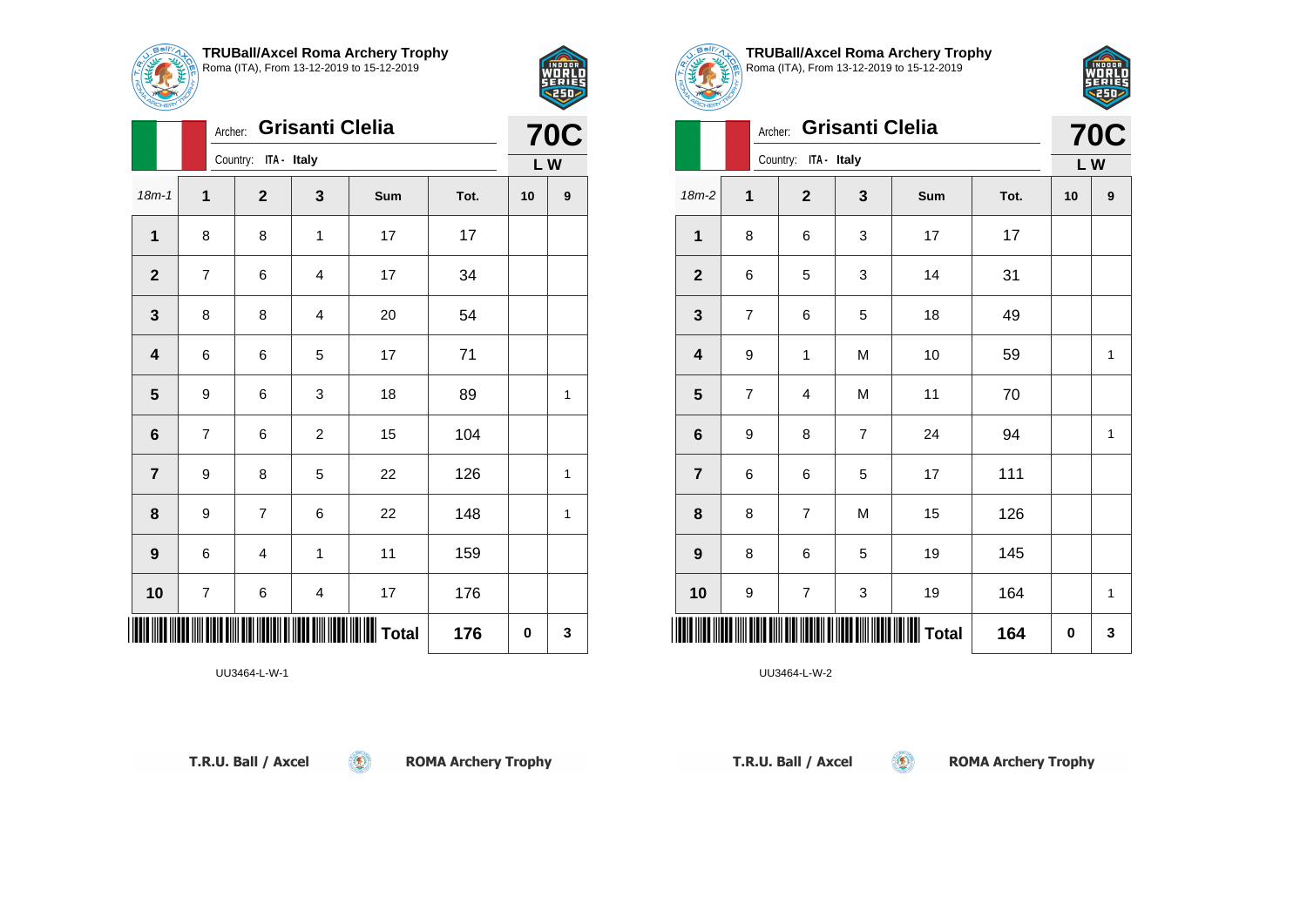



|                  |    |                       |    |                          |      |                | 932            |
|------------------|----|-----------------------|----|--------------------------|------|----------------|----------------|
|                  |    |                       |    | Archer: Coutret Stéphane |      |                | <b>72B</b>     |
|                  |    | Country: FRA - France |    |                          |      |                | R M            |
| $18m - 1$        | 1  | $\overline{2}$        | 3  | Sum                      | Tot. | 10             | 9              |
| 1                | 10 | 8                     | 8  | 26                       | 26   | 1              |                |
| $\mathbf{2}$     | 9  | 9                     | 8  | 26                       | 52   |                | $\overline{2}$ |
| $\mathbf 3$      | 10 | 10                    | 9  | 29                       | 81   | $\overline{2}$ | 1              |
| 4                | 10 | 9                     | 9  | 28                       | 109  | 1              | $\overline{2}$ |
| 5                | 10 | 10                    | 8  | 28                       | 137  | 2              |                |
| 6                | 10 | 10                    | 8  | 28                       | 165  | $\overline{2}$ |                |
| $\overline{7}$   | 10 | 10                    | 9  | 29                       | 194  | $\overline{2}$ | 1              |
| 8                | 10 | 9                     | 9  | 28                       | 222  | 1              | $\overline{2}$ |
| $\boldsymbol{9}$ | 10 | 10                    | 10 | 30                       | 252  | 3              |                |
| 10               | 10 | 10                    | 9  | 29                       | 281  | 2              | 1              |
|                  |    |                       |    | <b>Total</b>             | 281  | 16             | 9              |





**TRUBall/Axcel Roma Archery Trophy** Roma (ITA), From 13-12-2019 to 15-12-2019



|                |             | Archer:                  |                | <b>Coutret Stéphane</b> |      |                | <b>72B</b>     |  |  |
|----------------|-------------|--------------------------|----------------|-------------------------|------|----------------|----------------|--|--|
|                |             | Country:<br>FRA - France |                |                         |      |                |                |  |  |
| $18m-2$        | $\mathbf 1$ | $\mathbf 2$              | 3              | Sum                     | Tot. | 10             | 9              |  |  |
| 1              | 9           | 9                        | 9              | 27                      | 27   |                | 3              |  |  |
| $\overline{2}$ | 9           | 9                        | 9              | 27                      | 54   |                | 3              |  |  |
| 3              | 9           | 8                        | $\overline{7}$ | 24                      | 78   |                | 1              |  |  |
| 4              | 10          | 9                        | 9              | 28                      | 106  | 1              | $\overline{2}$ |  |  |
| 5              | 9           | 9                        | 6              | 24                      | 130  |                | $\overline{2}$ |  |  |
| 6              | 10          | 10                       | 9              | 29                      | 159  | $\overline{2}$ | 1              |  |  |
| $\overline{7}$ | 10          | 10                       | 10             | 30                      | 189  | 3              |                |  |  |
| 8              | 10          | 8                        | $\overline{7}$ | 25                      | 214  | $\mathbf{1}$   |                |  |  |
| 9              | 10          | 8                        | 8              | 26                      | 240  | $\mathbf{1}$   |                |  |  |
| 10             | 10          | 9                        | 9              | 28                      | 268  | 1              | $\overline{2}$ |  |  |
| IIIII          |             |                          |                | <b>Total</b>            | 268  | 9              | 14             |  |  |

 $\left( 6\right)$ 

26699-R-M-2

T.R.U. Ball / Axcel

**ROMA Archery Trophy** 

 $\circledcirc$ 

T.R.U. Ball / Axcel

**ROMA Archery Trophy**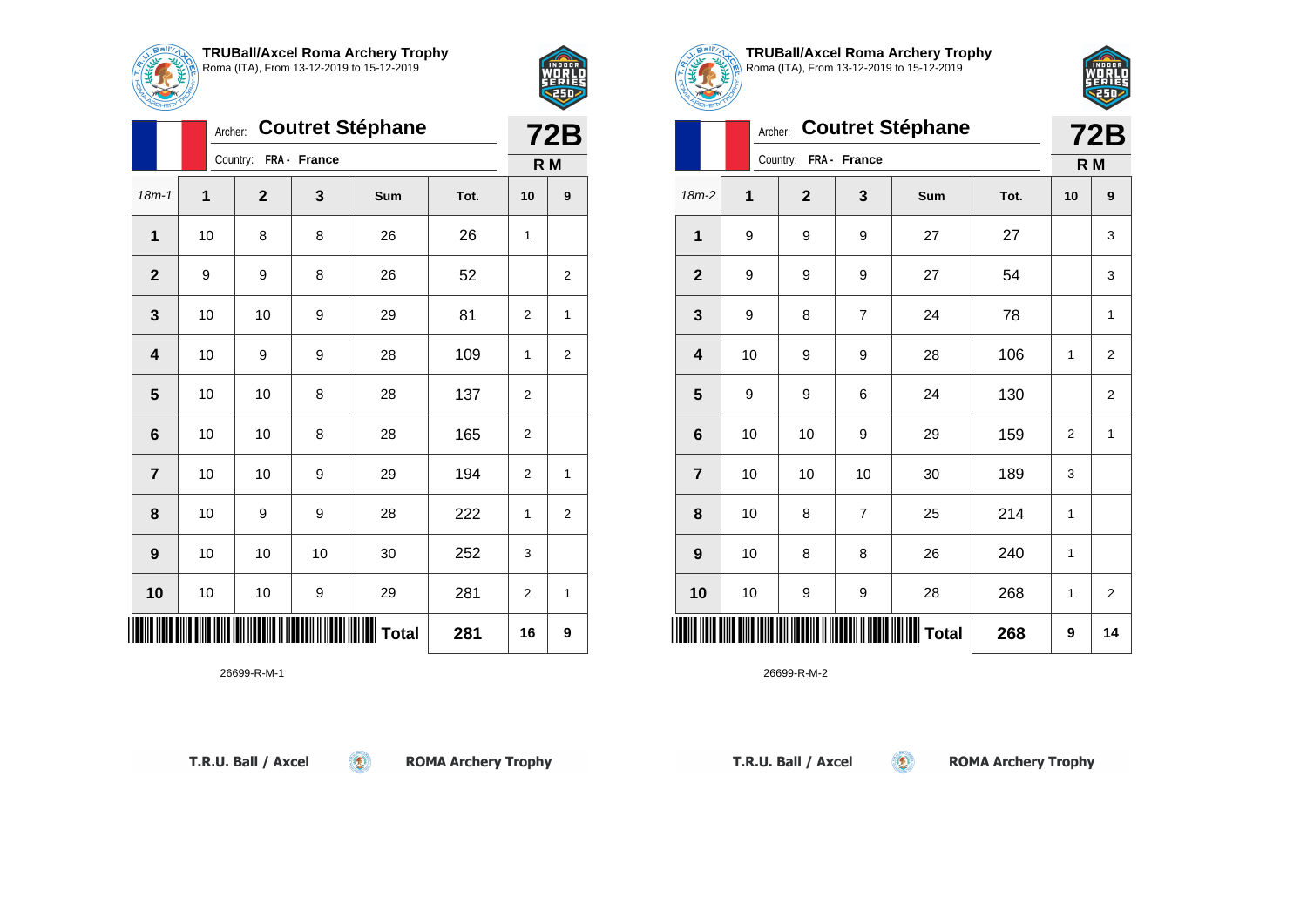

Archer: **D'errico Vincenzo**

**2** | 8 | 8 | M | 16 | 41

**7** | 8 | 7 | M | 15 | 159

**3** | 10 | 10 | 8 | 28 | 69 | 2

18m-1 **1 2 3 Sum Tot. 10 9**

**1** | 10 | 9 | 6 | 25 | 25 | 1 | 1

**4** | 10 | 9 | 7 | 26 | 95 | 1 | 1

**5** | 9 | 9 | 6 | 24 | 119 | | 2

**6** | 10 | 9 | 6 | 25 | 144 | 1 | 1

**8** | 9 | M | M | 9 | 168 | | 1

**9** | 10 | 9 | 8 | 27 | 195 | 1 | 1

**10** 9 9 7 25 220 220

 $\circledcirc$ 

Country: **ITA - Italy**



**72C**

**R M**

**TRUBall/Axcel Roma Archery Trophy** Roma (ITA), From 13-12-2019 to 15-12-2019

|                  | Archer:  |                | <b>72C</b>     |              |      |              |              |
|------------------|----------|----------------|----------------|--------------|------|--------------|--------------|
|                  | Country: | R M            |                |              |      |              |              |
| $18m-2$          | 1        | $\mathbf 2$    | 3              | Sum          | Tot. | 10           | 9            |
| 1                | 9        | $\overline{7}$ | $\overline{7}$ | 23           | 23   |              | 1            |
| $\mathbf{2}$     | 9        | 8              | $\overline{7}$ | 24           | 47   |              | 1            |
| $\mathbf{3}$     | 9        | 8              | 6              | 23           | 70   |              | 1            |
| 4                | 9        | 8              | $\overline{7}$ | 24           | 94   |              | $\mathbf{1}$ |
| 5                | 10       | 9              | 8              | 27           | 121  | 1            | $\mathbf{1}$ |
| 6                | 9        | 8              | $\overline{7}$ | 24           | 145  |              | 1            |
| $\overline{7}$   | 9        | $\overline{7}$ | 6              | 22           | 167  |              | $\mathbf{1}$ |
| 8                | 10       | 8              | $\overline{7}$ | 25           | 192  | 1            |              |
| $\boldsymbol{9}$ | 9        | 8              | M              | 17           | 209  |              | $\mathbf{1}$ |
| 10               | 6        | M              | M              | 6            | 215  |              |              |
|                  |          |                |                | <b>Total</b> | 215  | $\mathbf{2}$ | 8            |

 $\circledcirc$ 

27143-R-M-2

|  | T.R.U. Ball / Axcel |
|--|---------------------|
|  |                     |

\*27143-R-M-1\*

27143-R-M-1

**ROMA Archery Trophy** 

**Total 220 6 9**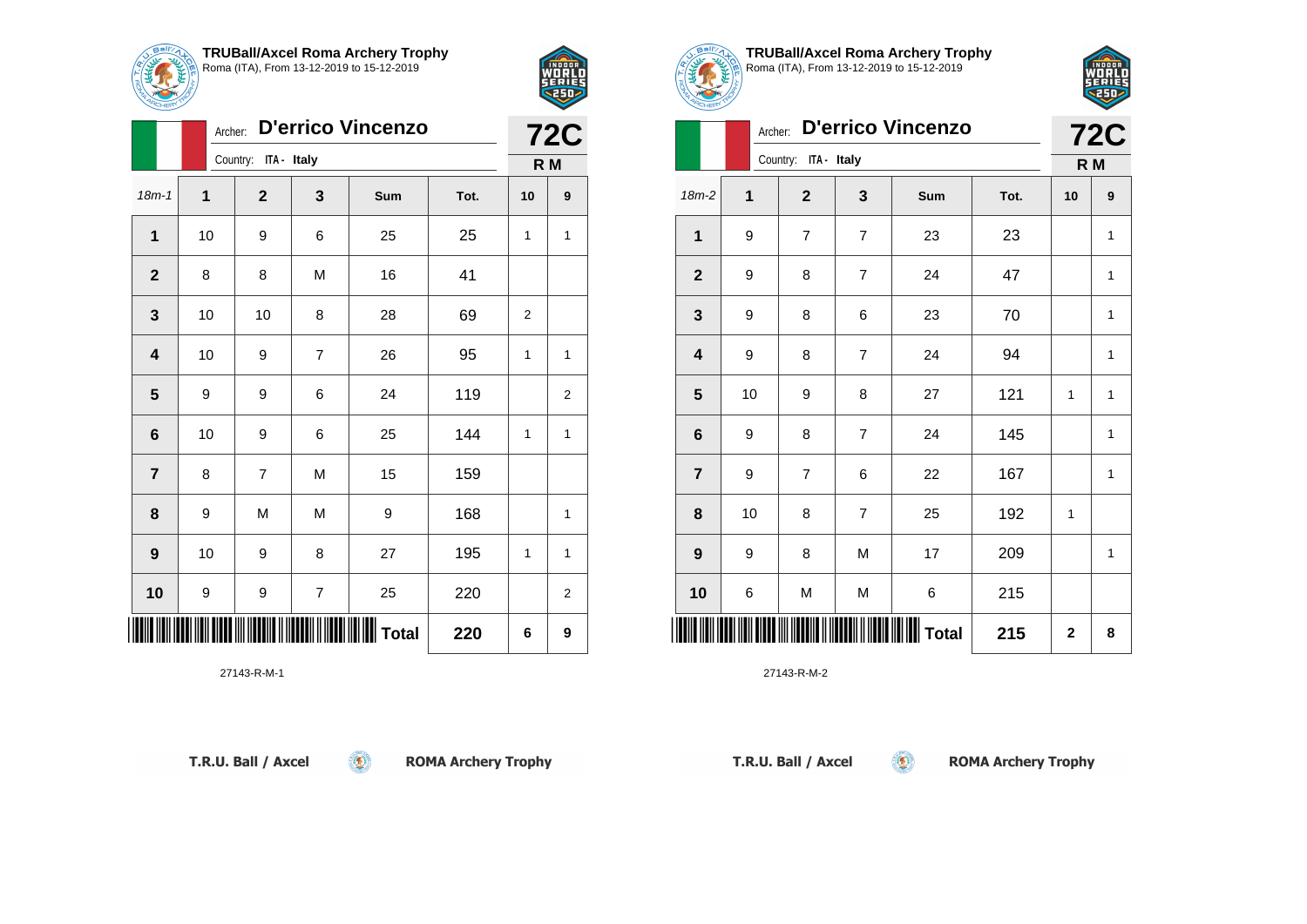



|                         |    | <b>Alberini Emanuele</b><br>Archer: |   |     |      |    |                  |  |  |
|-------------------------|----|-------------------------------------|---|-----|------|----|------------------|--|--|
|                         |    | ITA - Italy<br>Country:             |   |     |      |    |                  |  |  |
| $18m - 1$               | 1  | $\mathbf 2$                         | 3 | Sum | Tot. | 10 | 9                |  |  |
| 1                       | 10 | 9                                   | 9 | 28  | 28   | 1  | $\overline{2}$   |  |  |
| $\overline{\mathbf{2}}$ | 10 | 9                                   | 8 | 27  | 55   | 1  | 1                |  |  |
| $\mathbf 3$             | 9  | 9                                   | 8 | 26  | 81   |    | $\overline{c}$   |  |  |
| $\overline{\mathbf{4}}$ | 9  | 8                                   | 8 | 25  | 106  |    | 1                |  |  |
| $5\phantom{1}$          | 10 | 9                                   | 8 | 27  | 133  | 1  | 1                |  |  |
| 6                       | 10 | 9                                   | M | 19  | 152  | 1  | 1                |  |  |
| $\overline{7}$          | 10 | 9                                   | 9 | 28  | 180  | 1  | $\overline{2}$   |  |  |
| 8                       | 10 | 9                                   | 8 | 27  | 207  | 1  | 1                |  |  |
| $\boldsymbol{9}$        | 9  | 9                                   | 8 | 26  | 233  |    | $\boldsymbol{2}$ |  |  |
| 10                      | 9  | 9                                   | 8 | 26  | 259  |    | 2                |  |  |
| <b>Total</b><br>259     |    |                                     |   |     |      |    |                  |  |  |

 $\circledcirc$ 



T.R.U. Ball / Axcel







|                |    | Archer: Alberini Emanuele |                         |                   |      |                |                |  |  |
|----------------|----|---------------------------|-------------------------|-------------------|------|----------------|----------------|--|--|
|                |    | Country: ITA - Italy      |                         |                   |      |                |                |  |  |
| 18m-2          | 1  | $\overline{2}$            | 3                       | Sum               | Tot. | 10             | 9              |  |  |
| 1              | 9  | 9                         | 8                       | 26                | 26   |                | $\overline{2}$ |  |  |
| $\mathbf{2}$   | 10 | 9                         | 9                       | 28                | 54   | 1              | $\overline{2}$ |  |  |
| 3              | 8  | 8                         | 8                       | 24                | 78   |                |                |  |  |
| 4              | 10 | 8                         | $\overline{7}$          | 25                | 103  | 1              |                |  |  |
| 5              | 10 | 10                        | 8                       | 28                | 131  | 2              |                |  |  |
| 6              | 10 | 10                        | 9                       | 29                | 160  | $\overline{2}$ | 1              |  |  |
| $\overline{7}$ | 10 | 10                        | 9                       | 29                | 189  | $\overline{2}$ | 1              |  |  |
| 8              | 10 | 10                        | M                       | 20                | 209  | $\overline{2}$ |                |  |  |
| 9              | 10 | 9                         | $\overline{7}$          | 26                | 235  | 1              | 1              |  |  |
| 10             | 10 | $\overline{\mathcal{I}}$  | $\overline{\mathbf{7}}$ | 24                | 259  | 1              |                |  |  |
|                |    |                           |                         | Ш<br><b>Total</b> | 259  | 12             | 7              |  |  |

 $(\mathbf{C})$ 

**TRUBall/Axcel Roma Archery Trophy** Roma (ITA), From 13-12-2019 to 15-12-2019

6949-R-M-2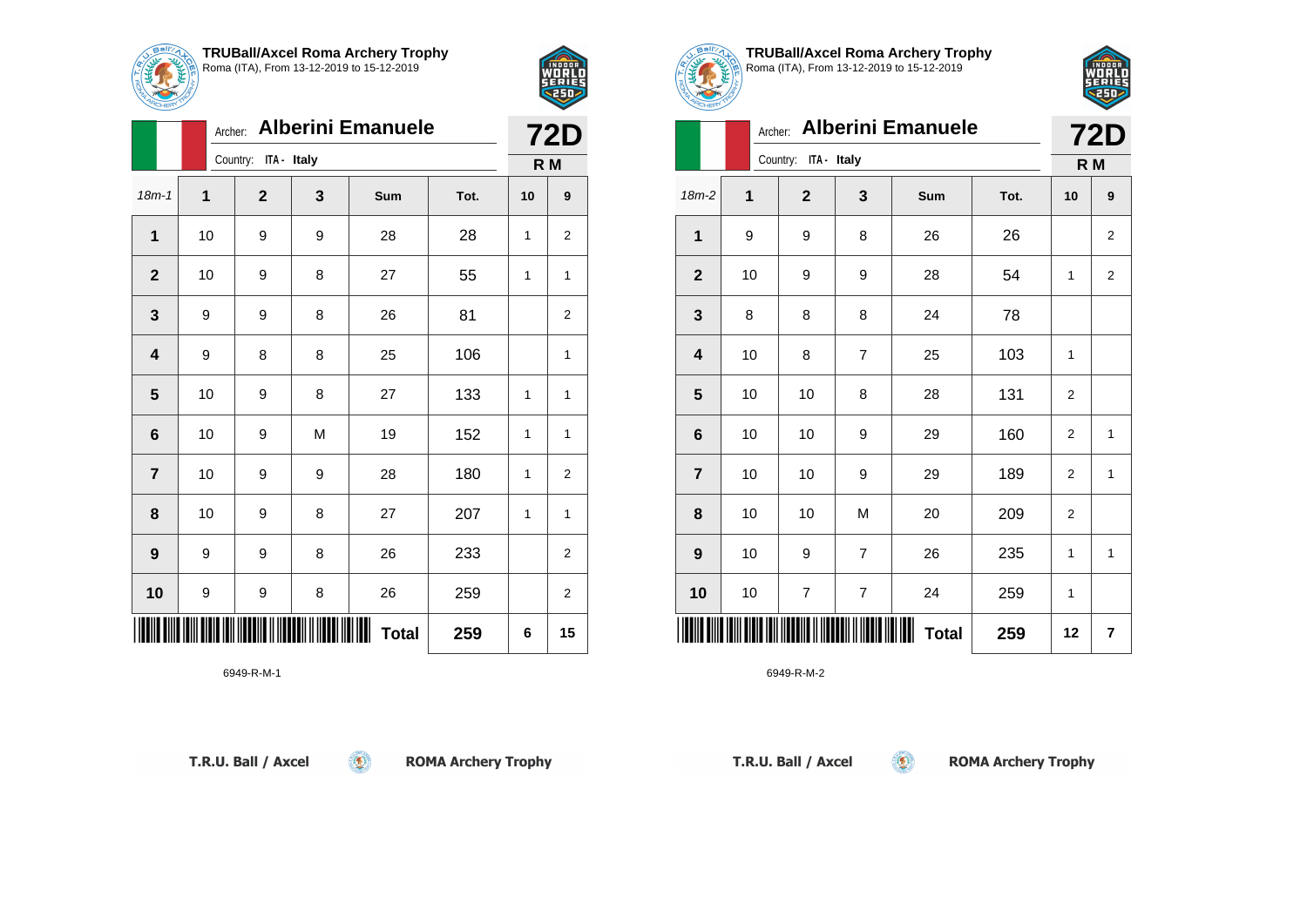

Archer: **Griguolo Mauro**

18m-1 **1 2 3 Sum Tot. 10 9**

**1** | 10 | 9 | 7 | 26 | 26 | 1 | 1

**2** | 9 | 9 | 9 | 27 | 53 | | 3

**3** | 9 | 8 | 7 | 24 | 77 | | 1

**4** | 9 | 9 | 8 | 26 | 103 | | 2

**5** | 10 | 10 | 9 | 29 | 132 | 2 | 1

**6** | 10 | 10 | 9 | 29 | 161 | 2 | 1

**7** | 10 | 9 | 9 | 28 | 189 | 1 | 2

**8** | 10 | 9 | 8 | 27 | 216 | 1 | 1

**9** | 10 | 10 | 9 | 29 | 245 | 2 | 1

**10** 9 8 8 8 25 270 1

 $\circledcirc$ 

Country: **ITA - Italy**



**73A R M**

**TRUBall/Axcel Roma Archery Trophy** Roma (ITA), From 13-12-2019 to 15-12-2019



| <b>ACHERY</b>  |                |                |                |              |      |                |                |
|----------------|----------------|----------------|----------------|--------------|------|----------------|----------------|
|                | Archer:        |                | <b>73A</b>     |              |      |                |                |
|                | R M            |                |                |              |      |                |                |
| 18m-2          | $\overline{1}$ | $\overline{2}$ | 3              | Sum          | Tot. | 10             | 9              |
| $\mathbf 1$    | 10             | 10             | 9              | 29           | 29   | 2              | 1              |
| $\mathbf{2}$   | 9              | 8              | $\overline{7}$ | 24           | 53   |                | 1              |
| $\mathbf{3}$   | 10             | 9              | 9              | 28           | 81   | 1              | $\overline{2}$ |
| 4              | 10             | 9              | 8              | 27           | 108  | 1              | 1              |
| 5              | 9              | 9              | 8              | 26           | 134  |                | $\overline{2}$ |
| $\bf 6$        | 10             | 10             | $\overline{7}$ | 27           | 161  | $\overline{2}$ |                |
| $\overline{7}$ | 10             | 10             | 9              | 29           | 190  | $\overline{2}$ | 1              |
| 8              | 10             | 10             | 9              | 29           | 219  | $\overline{2}$ | 1              |
| 9              | 10             | 9              | 9              | 28           | 247  | 1              | $\overline{2}$ |
| 10             | 9              | 9              | 8              | 26           | 273  |                | $\overline{2}$ |
|                |                |                |                | <b>Total</b> | 273  | 11             | 13             |

 $\circledcirc$ 

27195-R-M-2

\*27195-R-M-1\*

27195-R-M-1

**Total 270 9 14**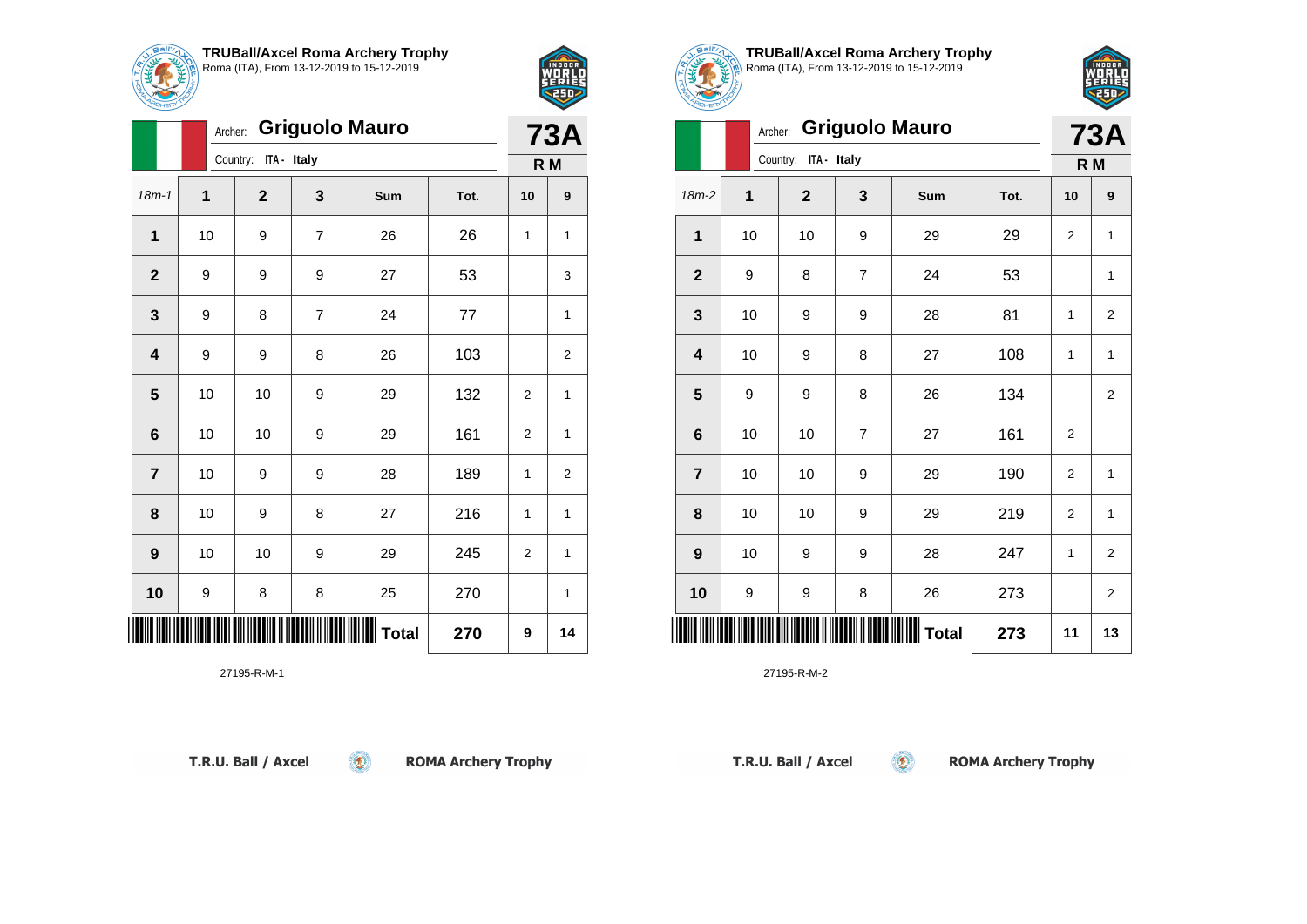



|                         | Archer: |                       | <b>73B</b> |                 |      |                |                |  |  |  |
|-------------------------|---------|-----------------------|------------|-----------------|------|----------------|----------------|--|--|--|
|                         |         | Country: FRA - France |            |                 |      |                |                |  |  |  |
| $18m - 1$               | 1       | $\mathbf{2}$          | 3          | Sum             | Tot. | 10             | 9              |  |  |  |
| 1                       | 10      | 10                    | 9          | 29              | 29   | 2              | 1              |  |  |  |
| $\overline{\mathbf{2}}$ | 10      | 10                    | 8          | 28              | 57   | $\overline{2}$ |                |  |  |  |
| 3                       | 10      | 10                    | 9          | 29              | 86   | 2              | 1              |  |  |  |
| 4                       | 10      | 10                    | 8          | 28              | 114  | 2              |                |  |  |  |
| $5\phantom{1}$          | 9       | 8                     | 8          | 25              | 139  |                | 1              |  |  |  |
| $6\phantom{1}6$         | 10      | 9                     | 9          | 28              | 167  | 1              | $\overline{2}$ |  |  |  |
| $\overline{7}$          | 10      | 10                    | 8          | 28              | 195  | 2              |                |  |  |  |
| 8                       | 10      | 9                     | 9          | 28              | 223  | 1              | 2              |  |  |  |
| $\boldsymbol{9}$        | 9       | 9                     | 8          | 26              | 249  |                | 2              |  |  |  |
| 10                      | 10      | 9                     | 9          | 28              | 277  | 1              | $\overline{2}$ |  |  |  |
|                         |         |                       |            | <b>II</b> Total | 277  | 13             | 11             |  |  |  |





**ROMA Archery Trophy** 



|                         | Lefrancois lanis<br>Archer: |                       |                |                   |      | <b>73B</b>     |                |  |  |
|-------------------------|-----------------------------|-----------------------|----------------|-------------------|------|----------------|----------------|--|--|
|                         |                             | Country: FRA - France |                |                   |      |                |                |  |  |
| $18m-2$                 | 1                           | $\mathbf 2$           | 3              | Sum               | Tot. | 10             | 9              |  |  |
| 1                       | 9                           | 8                     | 8              | 25                | 25   |                | 1              |  |  |
| $\mathbf{2}$            | 9                           | 9                     | $\overline{7}$ | 25                | 50   |                | $\mathbf 2$    |  |  |
| 3                       | 9                           | 9                     | 9              | 27                | 77   |                | 3              |  |  |
| $\overline{\mathbf{4}}$ | 10                          | 10                    | 9              | 29                | 106  | $\overline{2}$ | $\mathbf{1}$   |  |  |
| 5                       | 10                          | 10                    | 10             | 30                | 136  | 3              |                |  |  |
| $6\phantom{1}6$         | 10                          | 9                     | 9              | 28                | 164  | $\mathbf{1}$   | $\overline{2}$ |  |  |
| $\overline{7}$          | 10                          | 9                     | 8              | 27                | 191  | 1              | 1              |  |  |
| 8                       | 10                          | 9                     | 9              | 28                | 219  | 1              | $\overline{c}$ |  |  |
| 9                       | 10                          | 10                    | 10             | 30                | 249  | 3              |                |  |  |
| 10                      | 10                          | 9                     | 8              | 27                | 276  | 1              | 1              |  |  |
| ║║                      |                             |                       |                | <b>IIII</b> Total | 276  | 12             | 13             |  |  |

 $(\mathbf{C})$ 

**TRUBall/Axcel Roma Archery Trophy** Roma (ITA), From 13-12-2019 to 15-12-2019

14495-R-M-2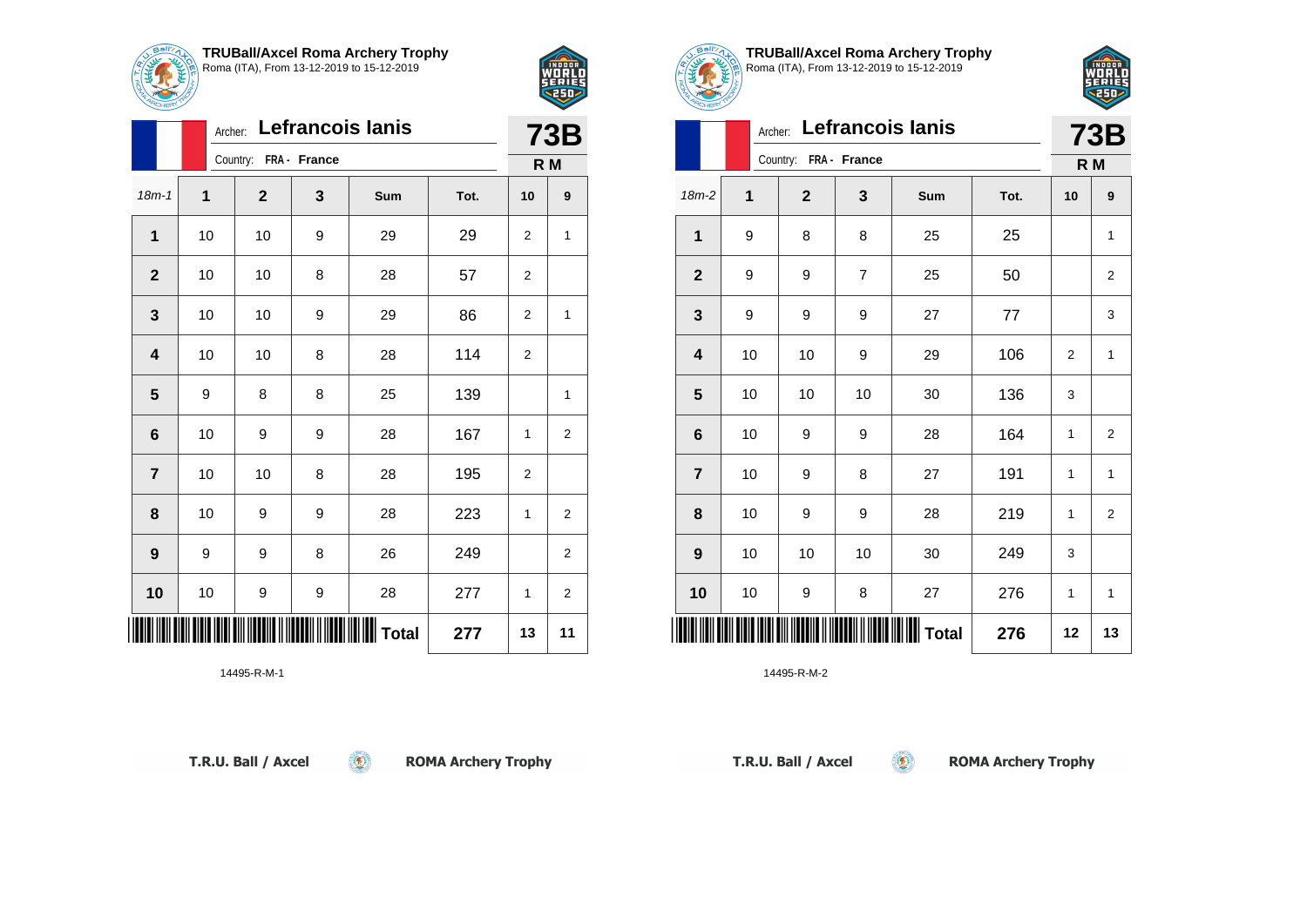

Country: **ITA - Italy**

Archer: **Quattrocchi Edoardo**

18m-1 **1 2 3 Sum Tot. 10 9**

**1** | 10 | 9 | 9 | 28 | 28 | 1 | 2

**3** | 10 | 10 | 9 | 29 | 87 | 2 | 1

**4** | 10 | 9 | 9 | 28 | 115 | 1 | 2

**6** | 10 | 10 | 9 | 29 | 174 | 2 | 1

**7** | 10 | 10 | 9 | 29 | 203 | 2 | 1

**8** | 10 | 10 | 9 | 29 | 232 | 2 | 1

**9** | 10 | 9 | 8 | 27 | 259 | 1 | 1

**10** | 10 | 9 | 9 | 28 | 287 | 1 | 2

 $\circledcirc$ 

**2** | 10 | 10 | 10 | 30 | 58 | 3

**5** | 10 | 10 | 10 | 30 | 145 | 3



**R M**

| <b>TRUBall/Axcel Roma Archery Trophy</b><br>Roma (ITA), From 13-12-2019 to 15-12-2019 |
|---------------------------------------------------------------------------------------|



| $C$ HEM $\overline{C}$  |         |                         |    |                            |      |                |                |
|-------------------------|---------|-------------------------|----|----------------------------|------|----------------|----------------|
|                         | Archer: |                         |    | <b>Quattrocchi Edoardo</b> |      |                | <b>73C</b>     |
|                         |         | ITA - Italy<br>Country: |    |                            |      | R M            |                |
| $18m-2$                 | 1       | $\mathbf{2}$            | 3  | Sum                        | Tot. | 10             | 9              |
| 1                       | 10      | 10                      | 9  | 29                         | 29   | $\overline{2}$ | 1              |
| $\overline{2}$          | 9       | 9                       | 9  | 27                         | 56   |                | 3              |
| 3                       | 10      | 9                       | 9  | 28                         | 84   | 1              | $\overline{2}$ |
| 4                       | 10      | 9                       | 9  | 28                         | 112  | 1              | $\overline{2}$ |
| $5\phantom{1}$          | 10      | 10                      | 9  | 29                         | 141  | $\overline{2}$ | 1              |
| 6                       | 9       | 8                       | M  | 17                         | 158  |                | 1              |
| $\overline{\mathbf{r}}$ | 10      | 10                      | 10 | 30                         | 188  | 3              |                |
| 8                       | 10      | 10                      | 9  | 29                         | 217  | $\overline{2}$ | 1              |
| 9                       | 10      | 10                      | 9  | 29                         | 246  | 2              | 1              |
| 10                      | 10      | 9                       | 8  | 27                         | 273  | 1              | 1              |
|                         |         |                         |    | <b>Total</b>               | 273  | 14             | 13             |

 $\circledcirc$ 

12645-R-M-2

\***12646-R-M-1\*126-R-M-1\*126-R-M-1\*126-R-M-1\*126-R-M-1\*126-R-M-1\*126-R-M-1\*126-R-M-1\*126-R-M-1\*126-R-M-1\*126-R-M** 

12645-R-M-1

T.R.U. Ball / Axcel

**ROMA Archery Trophy** 

**Total 287 18 11**

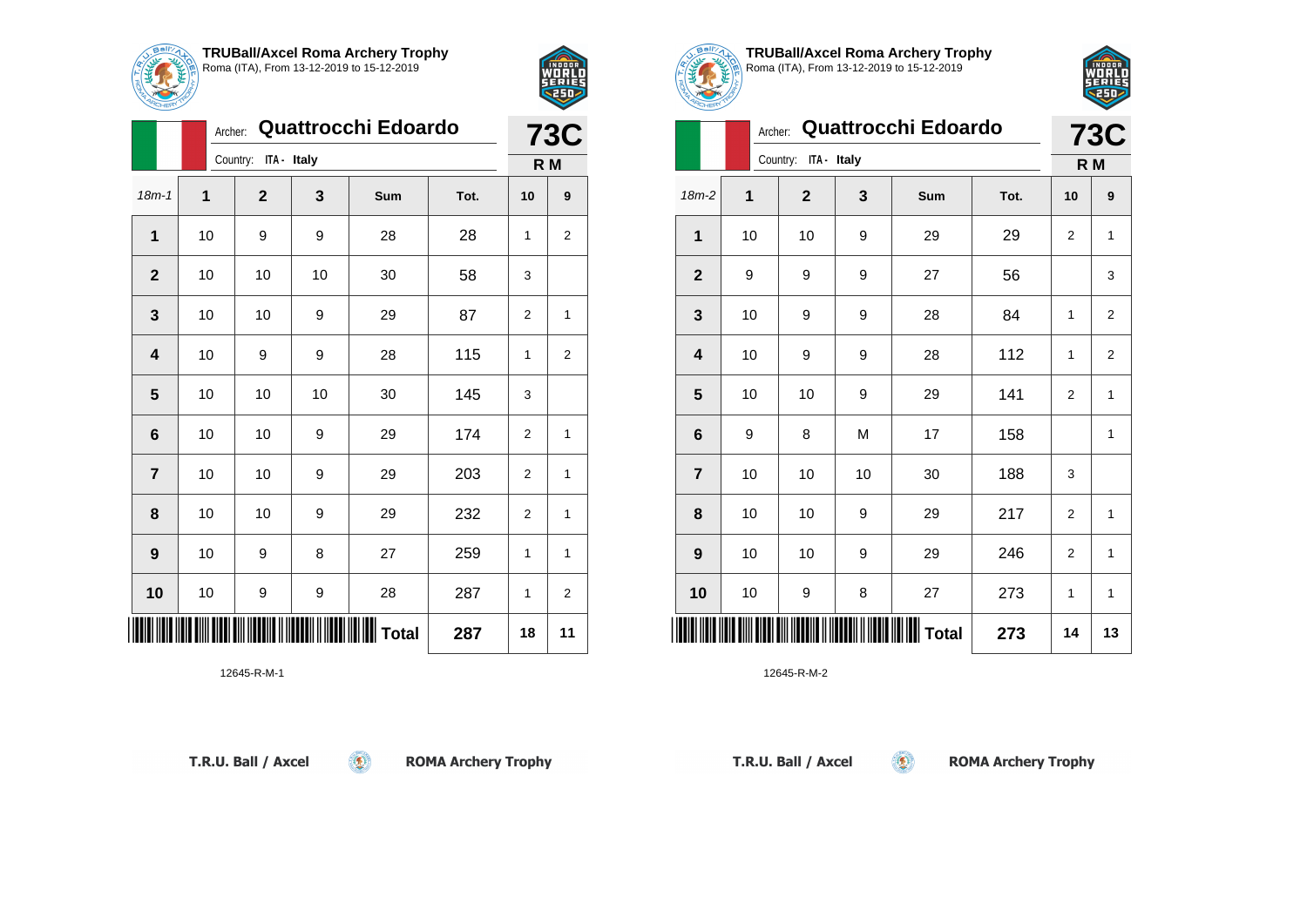

Country: **ITA - Italy**

Archer: **Spasiuc Florin Nicolae**

18m-1 **1 2 3 Sum Tot. 10 9**

**2** | 10 | 9 | 8 | 27 | 52 | 1 | 1

**3** | 10 | 9 | 8 | 27 | 79 | 1 | 1

**5** | 10 | 9 | 9 | 28 | 135 | 1 | 2

**6** | 10 | 9 | 9 | 28 | 163 | 1 | 2

**9** | 10 | 9 | 8 | 27 | 244 | 1 | 1

 $\circledcirc$ 

**1** | 10 | 8 | 7 | 25 | 25 | 1

**4** | 10 | 10 | 8 | 28 | 107 | 2

**7** | 10 | 10 | 8 | 28 | 191 | 2

**8** | 10 | 8 | 8 | 26 | 217 | 1

**10** | 10 | 8 | 8 | 26 | 270 | 1



**74A**

**R M**

| <b>TRUBall/Axcel Roma Archery Trophy</b><br>Roma (ITA), From 13-12-2019 to 15-12-2019 |
|---------------------------------------------------------------------------------------|



| Archer: Spasiuc Florin Nicolae |                         |              |   |              |      |              | <b>74A</b>     |  |  |
|--------------------------------|-------------------------|--------------|---|--------------|------|--------------|----------------|--|--|
|                                | ITA - Italy<br>Country: |              |   |              |      |              |                |  |  |
| $18m-2$                        | 1                       | $\mathbf{2}$ | 3 | Sum          | Tot. | 10           | 9              |  |  |
| 1                              | 10                      | 10           | 9 | 29           | 29   | 2            | 1              |  |  |
| $\overline{2}$                 | 10                      | 8            | 8 | 26           | 55   | 1            |                |  |  |
| $\mathbf 3$                    | 10                      | 8            | 7 | 25           | 80   | $\mathbf{1}$ |                |  |  |
| 4                              | 10                      | 9            | 8 | 27           | 107  | 1            | 1              |  |  |
| 5                              | 9                       | 9            | 9 | 27           | 134  |              | 3              |  |  |
| 6                              | 10                      | 9            | 8 | 27           | 161  | 1            | 1              |  |  |
| $\overline{7}$                 | 10                      | 9            | 9 | 28           | 189  | 1            | $\overline{2}$ |  |  |
| 8                              | 9                       | 9            | 8 | 26           | 215  |              | $\overline{2}$ |  |  |
| 9                              | 9                       | 8            | 8 | 25           | 240  |              | 1              |  |  |
| 10                             | 10                      | 9            | 8 | 27           | 267  | 1            | 1              |  |  |
|                                |                         |              |   | <b>Total</b> | 267  | 8            | 12             |  |  |

 $\circledcirc$ 

UU5151-R-M-2

| T.R.U. Ball / Axcel |  |  |
|---------------------|--|--|

\*UU5151-R-M-1\*UU51-R-M-1\*UU51-R-M-1\*UU51-R-M-1\*UU51-R-M-1\*UU51-R-M-1\*UU51-R-M-1\*U

UU5151-R-M-1

**ROMA Archery Trophy** 

**Total 270 12 7**

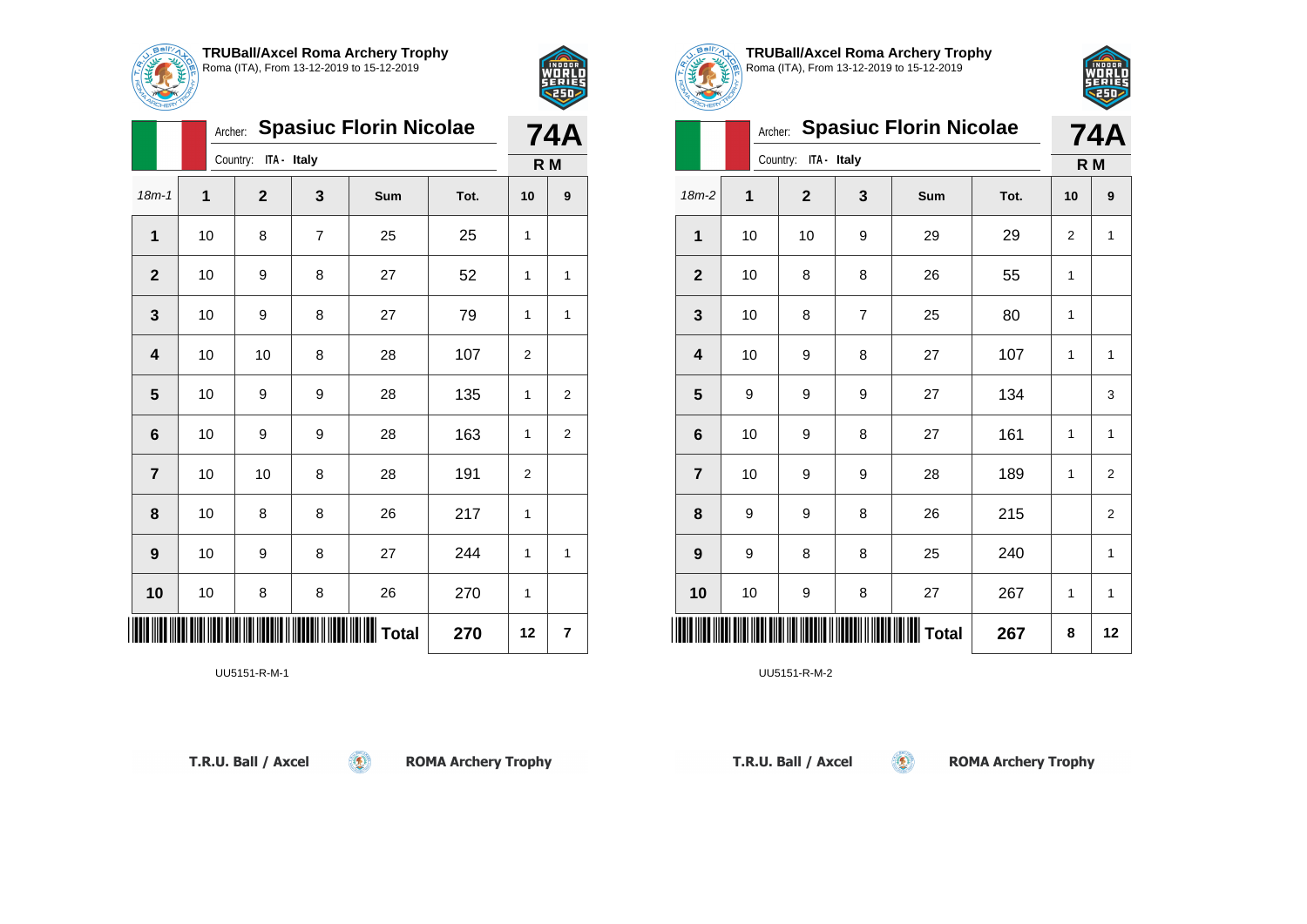

18m-1 **1 2 3 Sum Tot. 10 9**

**1** | 9 | 8 | 7 | 24 | 24 | 1

**2** | 10 | 9 | 9 | 28 | 52 | 1 | 2

**3** | 10 | 9 | 9 | 28 | 80 | 1 | 2

**4** | 10 | 9 | 8 | 27 | 107 | 1 | 1

**6** | 9 | 8 | 8 | 25 | 160 | | 1

**8** | 9 | 7 | 6 | 22 | 208 | | 1

**9** | 9 | 7 | 6 | 22 | 230 | | 1

**10** | 10 | 9 | 7 | 26 | 256 | 1 | 1

**5** | 10 | 10 | 8 | 28 | 135 | 2

**7** | 10 | 8 | 8 | 26 | 186 | 1

Archer: **Simon Jerome**

Country: **FRA - France**



**74B R M**

**TRUBall/Axcel Roma Archery Trophy** Roma (ITA), From 13-12-2019 to 15-12-2019

FEI

|                         | <b>Simon Jerome</b><br>Archer: |                          |                |              |      |                | <b>74B</b>              |  |  |  |
|-------------------------|--------------------------------|--------------------------|----------------|--------------|------|----------------|-------------------------|--|--|--|
|                         |                                | Country:<br>FRA - France |                |              |      |                |                         |  |  |  |
| $18m-2$                 | 1                              | $\mathbf 2$              | 3              | Sum          | Tot. | 10             | 9                       |  |  |  |
| 1                       | 8                              | 8                        | $\overline{7}$ | 23           | 23   |                |                         |  |  |  |
| $\mathbf 2$             | 9                              | 9                        | 8              | 26           | 49   |                | $\overline{\mathbf{c}}$ |  |  |  |
| $\mathbf 3$             | 9                              | 9                        | 8              | 26           | 75   |                | $\overline{2}$          |  |  |  |
| $\overline{\mathbf{4}}$ | 10                             | 9                        | 8              | 27           | 102  | 1              | $\mathbf{1}$            |  |  |  |
| 5                       | 8                              | 7                        | 6              | 21           | 123  |                |                         |  |  |  |
| $\bf 6$                 | 9                              | 8                        | $\overline{7}$ | 24           | 147  |                | $\mathbf 1$             |  |  |  |
| $\overline{7}$          | 10                             | 9                        | 9              | 28           | 175  | 1              | $\mathbf 2$             |  |  |  |
| 8                       | $\overline{7}$                 | $\overline{7}$           | $\overline{7}$ | 21           | 196  |                |                         |  |  |  |
| 9                       | 10                             | 10                       | 9              | 29           | 225  | $\overline{2}$ | 1                       |  |  |  |
| 10                      | 9                              | 8                        | 8              | 25           | 250  |                | 1                       |  |  |  |
|                         |                                |                          |                | <b>Total</b> | 250  | 4              | 10                      |  |  |  |

 $\circledcirc$ 

28244-R-M-2

| T.R.U. Ball / Axcel |  |
|---------------------|--|
|                     |  |

\*28244-R-M-1\*

28244-R-M-1

**ROMA Archery Trophy** 

**Total 256 7 10**

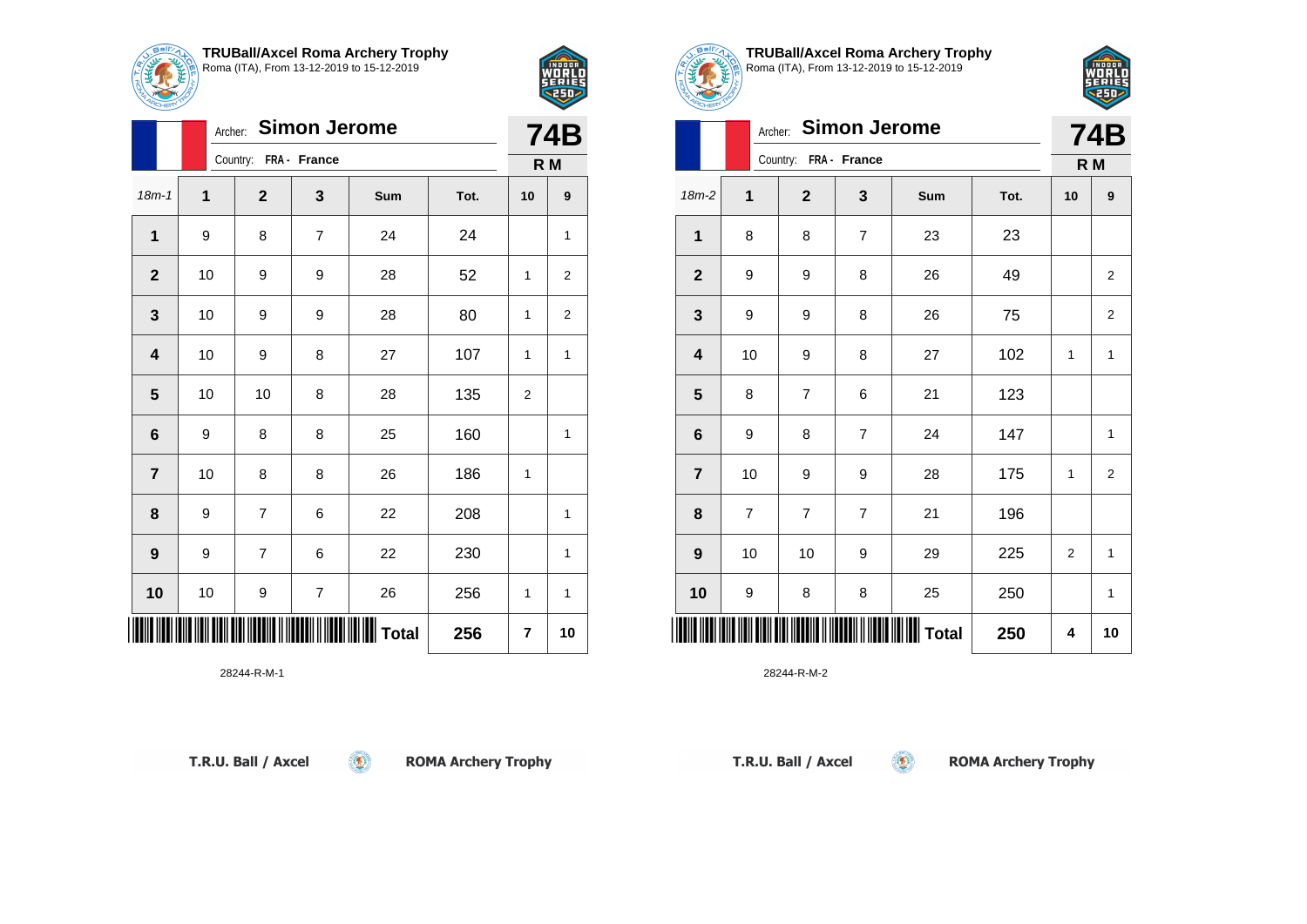

18m-1 **1 2 3 Sum Tot. 10 9**

**1** | 10 | 9 | 8 | 27 | 27 | 1 | 1

**3** | 10 | 9 | 9 | 28 | 85 | 1 | 2

**4** | 10 | 10 | 9 | 29 | 114 | 2 | 1

**5** | 10 | 10 | 9 | 29 | 143 | 2 | 1

**6** | 10 | 10 | 9 | 29 | 172 | 2 | 1

**7** | 10 | 10 | 9 | 29 | 201 | 2 | 1

**8** | 10 | 10 | 9 | 29 | 230 | 2 | 1

 $\circledcirc$ 

**9** | 10 | 10 | 30 | 260 | 3

**10** | 10 | 10 | 30 | 290 | 3

**2** | 10 | 10 | 10 | 30 | 57 | 3

Archer: **Bakker Willem**

Country: **NED - Netherlands**



**R M**

**TRUBall/Axcel Roma Archery Trophy** Roma (ITA), From 13-12-2019 to 15-12-2019

FET

| <b>Bakker Willem</b><br>Archer: |    |             |                   |       |      |                | <b>74C</b>   |  |
|---------------------------------|----|-------------|-------------------|-------|------|----------------|--------------|--|
|                                 |    | Country:    | NED - Netherlands |       |      | R M            |              |  |
| $18m-2$                         | 1  | $\mathbf 2$ | 3                 | Sum   | Tot. | 10             | 9            |  |
| 1                               | 10 | 10          | 10                | 30    | 30   | 3              |              |  |
| $\overline{2}$                  | 10 | 10          | 10                | 30    | 60   | 3              |              |  |
| 3                               | 10 | 10          | 8                 | 28    | 88   | $\overline{2}$ |              |  |
| 4                               | 10 | 10          | 9                 | 29    | 117  | $\overline{2}$ | $\mathbf{1}$ |  |
| 5                               | 10 | 10          | 9                 | 29    | 146  | $\overline{2}$ | 1            |  |
| 6                               | 10 | 10          | 9                 | 29    | 175  | $\overline{2}$ | $\mathbf{1}$ |  |
| $\overline{7}$                  | 10 | 10          | 10                | 30    | 205  | 3              |              |  |
| 8                               | 10 | 10          | $\boldsymbol{9}$  | 29    | 234  | $\overline{2}$ | $\mathbf{1}$ |  |
| 9                               | 10 | 10          | 9                 | 29    | 263  | $\overline{2}$ | 1            |  |
| 10                              | 10 | 10          | 9                 | 29    | 292  | 2              | 1            |  |
|                                 |    |             |                   | Total | 292  | 23             | 6            |  |

 $\circledcirc$ 

20725-R-M-2

| T.R.U. Ball / Axcel |  |
|---------------------|--|
|---------------------|--|

\*20725-R-M-1\*

20725-R-M-1

**ROMA Archery Trophy** 

**Total 290 21 8**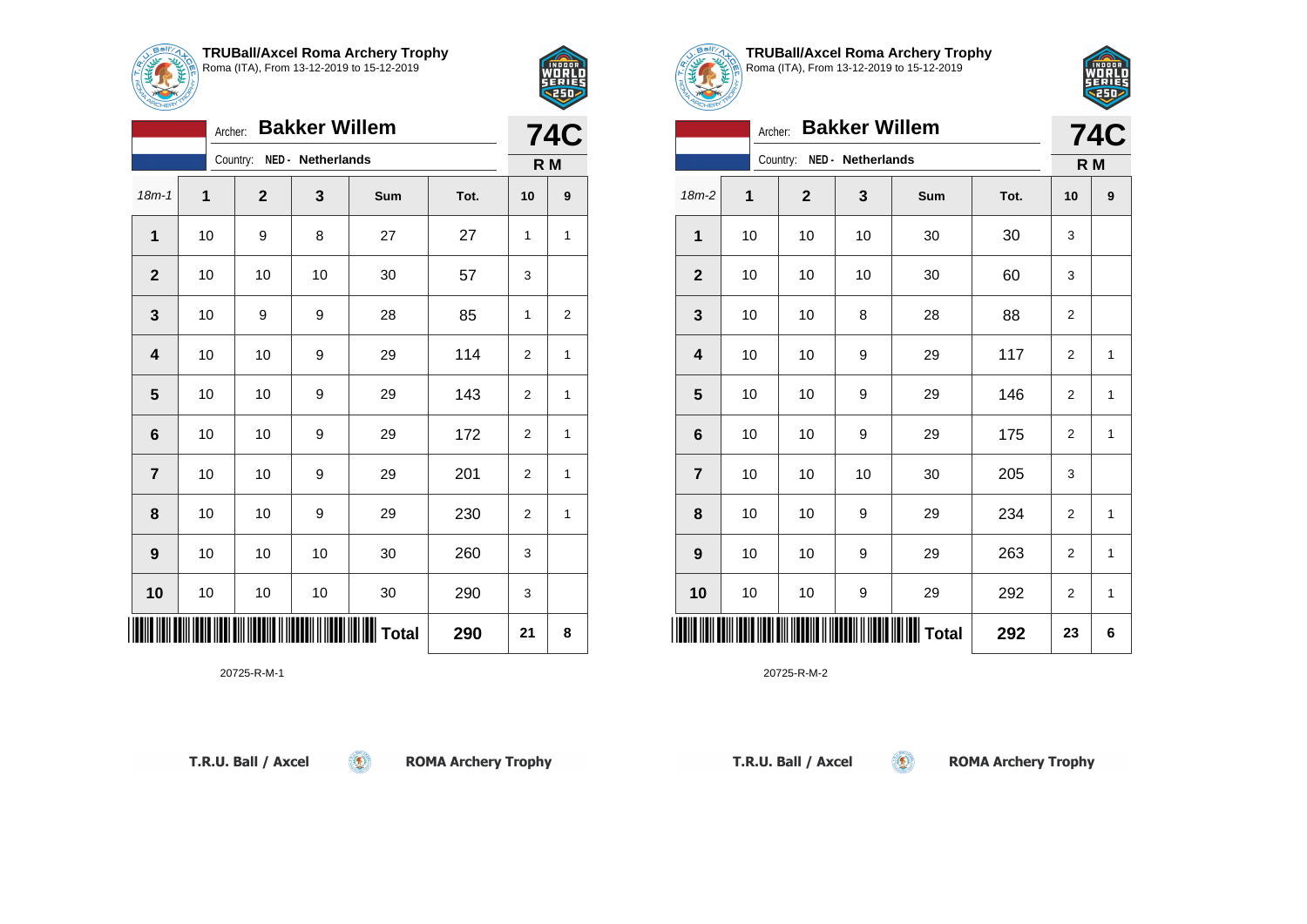



|                |    | <b>Mandia Massimiliano</b><br>Archer: |   |              |      |                |                |
|----------------|----|---------------------------------------|---|--------------|------|----------------|----------------|
|                |    | Country:<br>ITA - Italy               |   |              |      | R M            |                |
| $18m - 1$      | 1  | $\overline{2}$                        | 3 | Sum          | Tot. | 10             | 9              |
| 1              | 10 | 9                                     | 9 | 28           | 28   | 1              | 2              |
| $\mathbf{2}$   | 10 | 9                                     | 9 | 28           | 56   | 1              | 2              |
| 3              | 10 | 10                                    | 9 | 29           | 85   | 2              | 1              |
| 4              | 10 | 9                                     | 9 | 28           | 113  | 1              | 2              |
| 5              | 10 | 9                                     | 9 | 28           | 141  | 1              | $\overline{2}$ |
| 6              | 10 | 9                                     | 9 | 28           | 169  | 1              | 2              |
| $\overline{7}$ | 10 | 9                                     | 9 | 28           | 197  | 1              | 2              |
| 8              | 10 | 9                                     | 8 | 27           | 224  | 1              | 1              |
| 9              | 10 | 10                                    | 9 | 29           | 253  | $\overline{2}$ | $\mathbf{1}$   |
| 10             | 10 | 9                                     | 9 | 28           | 281  | 1              | $\overline{2}$ |
|                |    |                                       |   | <b>Total</b> | 281  | 12             | 17             |

 $\circledcirc$ 

7084-R-M-1



**TRUBall/Axcel Roma Archery Trophy**



|                         | Archer:              |              |                | <b>Mandia Massimiliano</b> |      |                | <b>75A</b>   |
|-------------------------|----------------------|--------------|----------------|----------------------------|------|----------------|--------------|
|                         | Country: ITA - Italy | R M          |                |                            |      |                |              |
| $18m-2$                 | 1                    | $\mathbf{2}$ | $\mathbf{3}$   | Sum                        | Tot. | 10             | 9            |
| $\mathbf{1}$            | 10                   | 10           | 8              | 28                         | 28   | 2              |              |
| $\mathbf{2}$            | 10                   | 10           | 9              | 29                         | 57   | 2              | 1            |
| $\mathbf 3$             | 10                   | 10           | $\overline{7}$ | 27                         | 84   | 2              |              |
| $\overline{\mathbf{4}}$ | 10                   | 10           | 10             | 30                         | 114  | 3              |              |
| 5                       | 10                   | 10           | 9              | 29                         | 143  | 2              | 1            |
| $\bf 6$                 | 10                   | 10           | 10             | 30                         | 173  | 3              |              |
| $\overline{7}$          | 10                   | 9            | 9              | 28                         | 201  | 1              | 2            |
| 8                       | 10                   | 10           | 9              | 29                         | 230  | 2              | $\mathbf{1}$ |
| $\boldsymbol{9}$        | 10                   | 10           | 8              | 28                         | 258  | $\overline{2}$ |              |
| 10                      | 10                   | 9            | 8              | 27                         | 285  | 1              | 1            |
| Ⅲ                       |                      |              |                | <b>Total</b>               | 285  | 20             | 6            |

 $\left( 5\right)$ 

7084-R-M-2

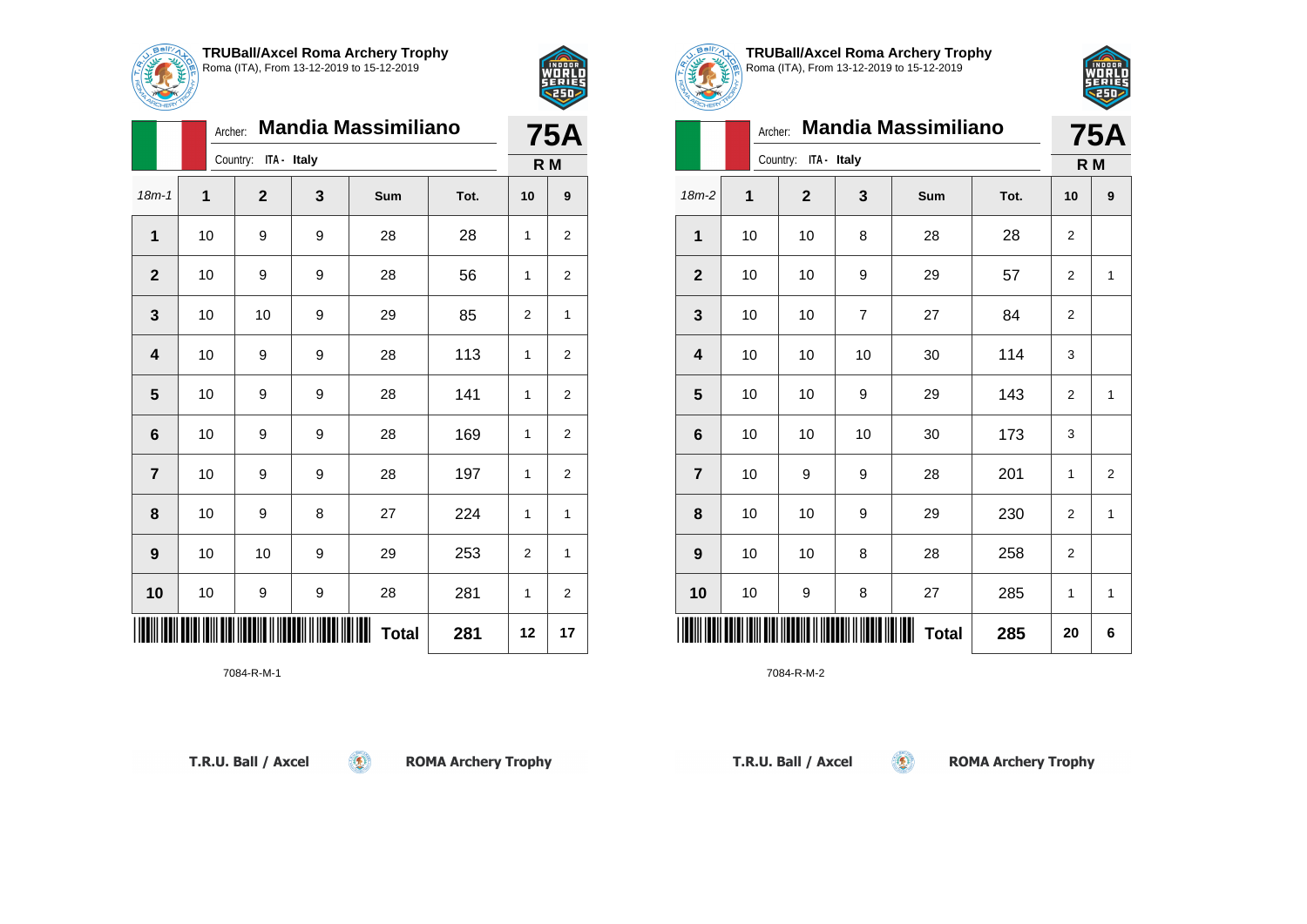



| PARCHEF         |                         |                |     |              |      |                |                |
|-----------------|-------------------------|----------------|-----|--------------|------|----------------|----------------|
|                 | <b>75B</b>              |                |     |              |      |                |                |
|                 | Country: SLO - Slovenia |                | R M |              |      |                |                |
| $18m - 1$       | 1                       | $\overline{2}$ | 3   | Sum          | Tot. | 10             | 9              |
| 1               | 10                      | 9              | 9   | 28           | 28   | 1              | $\overline{2}$ |
| $\mathbf{2}$    | 10                      | 10             | 9   | 29           | 57   | 2              | 1              |
| $\mathbf 3$     | 10                      | 10             | 9   | 29           | 86   | 2              | 1              |
| 4               | 10                      | 9              | 9   | 28           | 114  | 1              | $\overline{2}$ |
| 5               | 10                      | 10             | 10  | 30           | 144  | 3              |                |
| $6\phantom{1}6$ | 10                      | 10             | 9   | 29           | 173  | $\overline{2}$ | 1              |
| $\overline{7}$  | 10                      | 10             | 9   | 29           | 202  | 2              | 1              |
| 8               | 10                      | 10             | 10  | 30           | 232  | 3              |                |
| 9               | 10                      | 10             | 9   | 29           | 261  | 2              | 1              |
| 10              | 10                      | 10             | 10  | 30           | 291  | 3              |                |
|                 |                         |                |     | <b>Total</b> | 291  | 21             | 9              |

 $\circledcirc$ 



**TRUBall/Axcel Roma Archery Trophy** Roma (ITA), From 13-12-2019 to 15-12-2019



|  | ě                | Habjan Malavasic Den<br>Archer: |                |                |                 |      |                |                |  |
|--|------------------|---------------------------------|----------------|----------------|-----------------|------|----------------|----------------|--|
|  |                  |                                 | Country:       | SLO - Slovenia |                 |      | R M            |                |  |
|  | $18m-2$          | 1                               | $\overline{2}$ | 3              | Sum             | Tot. | 10             | 9              |  |
|  | 1                | 10                              | 10             | 10             | 30              | 30   | 3              |                |  |
|  | $\mathbf 2$      | 10                              | 10             | 9              | 29              | 59   | 2              | 1              |  |
|  | $\mathbf{3}$     | 9                               | 9              | 8              | 26              | 85   |                | $\overline{2}$ |  |
|  | 4                | 10                              | 9              | 8              | 27              | 112  | 1              | 1              |  |
|  | 5                | 10                              | 10             | 9              | 29              | 141  | 2              | 1              |  |
|  | 6                | 10                              | 10             | 10             | 30              | 171  | 3              |                |  |
|  | $\overline{7}$   | 9                               | 9              | 9              | 27              | 198  |                | 3              |  |
|  | 8                | 10                              | 10             | 9              | 29              | 227  | $\overline{2}$ | $\mathbf{1}$   |  |
|  | $\boldsymbol{9}$ | 10                              | 10             | 10             | 30              | 257  | 3              |                |  |
|  | 10               | 10                              | 9              | 9              | 28              | 285  | 1              | $\overline{2}$ |  |
|  |                  |                                 |                |                | <b>II</b> Total | 285  | 17             | 11             |  |

 $\left( 5\right)$ 

11964-R-M-2

11964-R-M-1

T.R.U. Ball / Axcel

**ROMA Archery Trophy** 

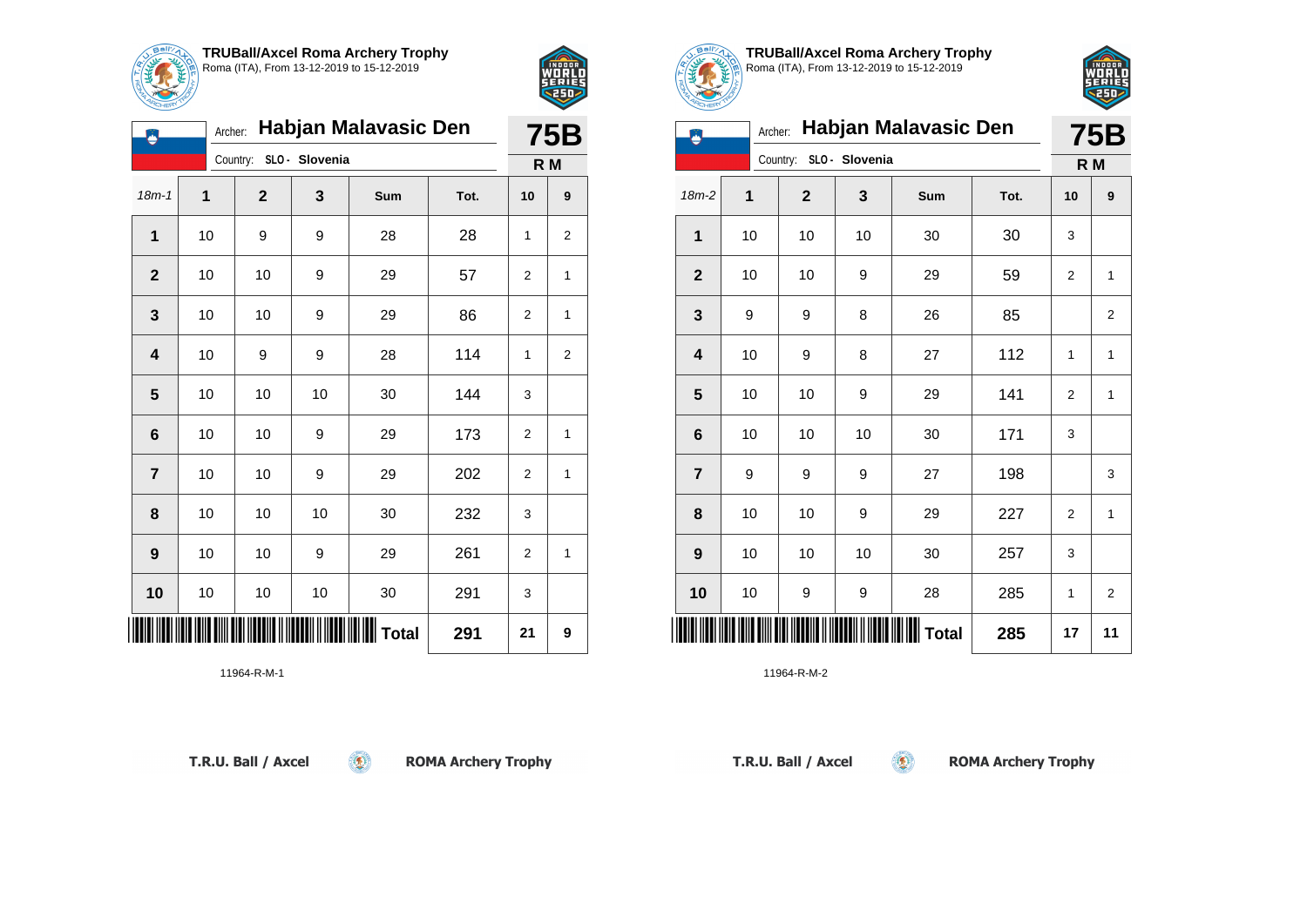

18m-1 **1 2 3 Sum Tot. 10 9**

**1** | 10 | 10 | 9 | 29 | 29 | 2 | 1

**2** | 10 | 10 | 9 | 29 | 58 | 2 | 1

**3** | 10 | 10 | 10 | 30 | 88 | 3

**4** | 10 | 10 | 10 | 30 | 118 | 3

**5** | 10 | 10 | 10 | 30 | 148 | 3

**6** | 10 | 10 | 30 | 178 | 3

**7** | 10 | 10 | 10 | 30 | 208 | 3

**9** | 10 | 10 | 30 | 267 | 3

**10** | 10 | 10 | 30 | 297 | 3

<u> || || || || || || || || || || ||</u>

**8** | 10 | 10 | 9 | 29 | 237 | 2 | 1

 $\circledcirc$ 

Archer: **Ellison Brady**

Country: **USA - USA**



**76A R M**

**TRUBall/Axcel Roma Archery Trophy** Roma (ITA), From 13-12-2019 to 15-12-2019

250

|                         | <b>76A</b> |             |          |              |      |                |              |  |
|-------------------------|------------|-------------|----------|--------------|------|----------------|--------------|--|
|                         |            | Country:    | USA- USA |              |      | R M            |              |  |
| $18m-2$                 | 1          | $\mathbf 2$ | 3        | Sum          | Tot. | 10             | 9            |  |
| 1                       | 10         | 10          | 9        | 29           | 29   | 2              | 1            |  |
| $\mathbf{2}$            | 10         | 10          | 9        | 29           | 58   | 2              | 1            |  |
| $\mathbf{3}$            | 10         | 10          | 10       | 30           | 88   | 3              |              |  |
| $\overline{\mathbf{4}}$ | 10         | 10          | 10       | 30           | 118  | 3              |              |  |
| 5                       | 10         | 10          | 10       | 30           | 148  | 3              |              |  |
| 6                       | 10         | 10          | 9        | 29           | 177  | $\mathbf 2$    | 1            |  |
| $\overline{7}$          | 10         | 10          | 10       | 30           | 207  | 3              |              |  |
| 8                       | 10         | 10          | 10       | 30           | 237  | 3              |              |  |
| 9                       | 10         | 10          | 9        | 29           | 266  | $\overline{2}$ | $\mathbf{1}$ |  |
| 10                      | 10         | 10          | $10$     | 30           | 296  | 3              |              |  |
|                         |            |             |          | <b>Total</b> | 296  | 26             | 4            |  |

 $\circledcirc$ 

5107-R-M-2

|  |  |  |  |  | T.R.U. Ball / Axcel |
|--|--|--|--|--|---------------------|
|--|--|--|--|--|---------------------|

5107-R-M-1

**ROMA Archery Trophy** 

**Total 297 27 3**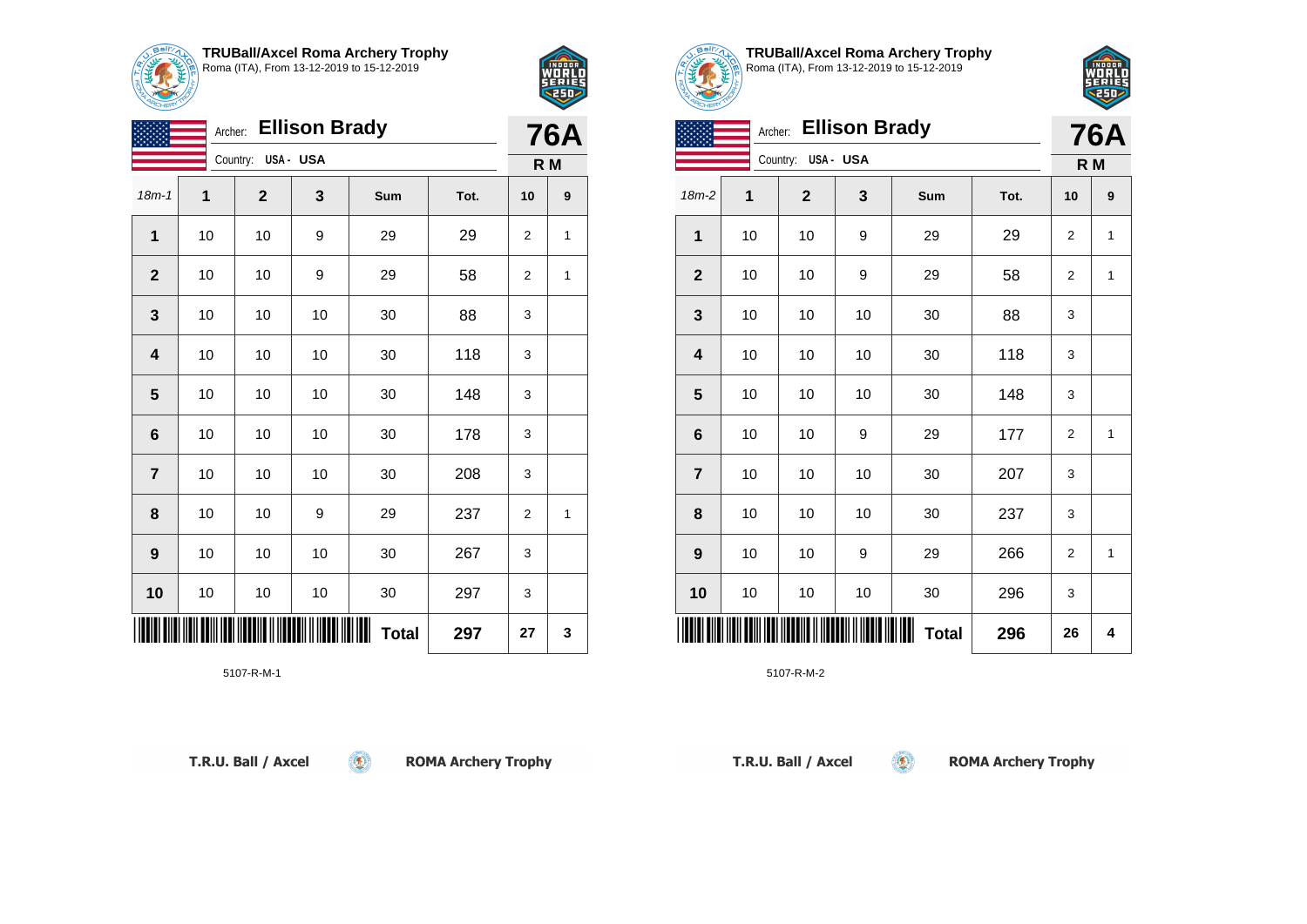



|                  |    | <b>Trombin Federico</b><br>Archer: |    |              |      |                |                |  |
|------------------|----|------------------------------------|----|--------------|------|----------------|----------------|--|
|                  |    | Country:<br>ITA - Italy            |    |              |      |                |                |  |
| $18m - 1$        | 1  | $\overline{2}$                     | 3  | Sum          | Tot. | 10             | 9              |  |
| 1                | 10 | 10                                 | 10 | 30           | 30   | 3              |                |  |
| $\overline{2}$   | 10 | 9                                  | 9  | 28           | 58   | 1              | $\overline{2}$ |  |
| $\mathbf{3}$     | 10 | 9                                  | 9  | 28           | 86   | 1              | $\overline{2}$ |  |
| 4                | 10 | 9                                  | 9  | 28           | 114  | 1              | 2              |  |
| 5                | 10 | 9                                  | 9  | 28           | 142  | 1              | 2              |  |
| $6\phantom{1}6$  | 10 | 10                                 | 9  | 29           | 171  | $\overline{2}$ | 1              |  |
| $\overline{7}$   | 10 | 10                                 | 9  | 29           | 200  | $\overline{2}$ | $\mathbf{1}$   |  |
| 8                | 10 | 9                                  | 9  | 28           | 228  | 1              | $\overline{2}$ |  |
| $\boldsymbol{9}$ | 10 | 10                                 | 9  | 29           | 257  | 2              | $\mathbf{1}$   |  |
| 10               | 10 | 10                                 | 10 | 30           | 287  | 3              |                |  |
|                  |    |                                    |    | <b>Total</b> | 287  | 17             | 13             |  |

 $\circledcirc$ 

UU4977-R-M-1





|                | Archer: |                         | <b>76C</b> |              |      |                |                |
|----------------|---------|-------------------------|------------|--------------|------|----------------|----------------|
|                |         | Country:<br>ITA - Italy |            |              |      |                |                |
| 18m-2          | 1       | $\mathbf 2$             | 3          | Sum          | Tot. | 10             | 9              |
| 1              | 10      | 10                      | 10         | 30           | 30   | 3              |                |
| $\mathbf{2}$   | 10      | 10                      | 10         | 30           | 60   | 3              |                |
| 3              | 10      | 10                      | 9          | 29           | 89   | $\overline{2}$ | 1              |
| 4              | 10      | 10                      | 10         | 30           | 119  | 3              |                |
| 5              | 10      | 10                      | 9          | 29           | 148  | 2              | 1              |
| 6              | 10      | 10                      | 9          | 29           | 177  | $\overline{2}$ | 1              |
| $\overline{7}$ | 10      | 9                       | 8          | 27           | 204  | 1              | 1              |
| 8              | 10      | 10                      | 10         | 30           | 234  | 3              |                |
| 9              | 10      | 10                      | 9          | 29           | 263  | $\mathbf 2$    | 1              |
| 10             | 10      | 9                       | 9          | 28           | 291  | 1              | $\overline{2}$ |
| Ⅲ              |         |                         |            | <b>Total</b> | 291  | 22             | 7              |

 $\left( 5\right)$ 

UU4977-R-M-2

T.R.U. Ball / Axcel

**ROMA Archery Trophy**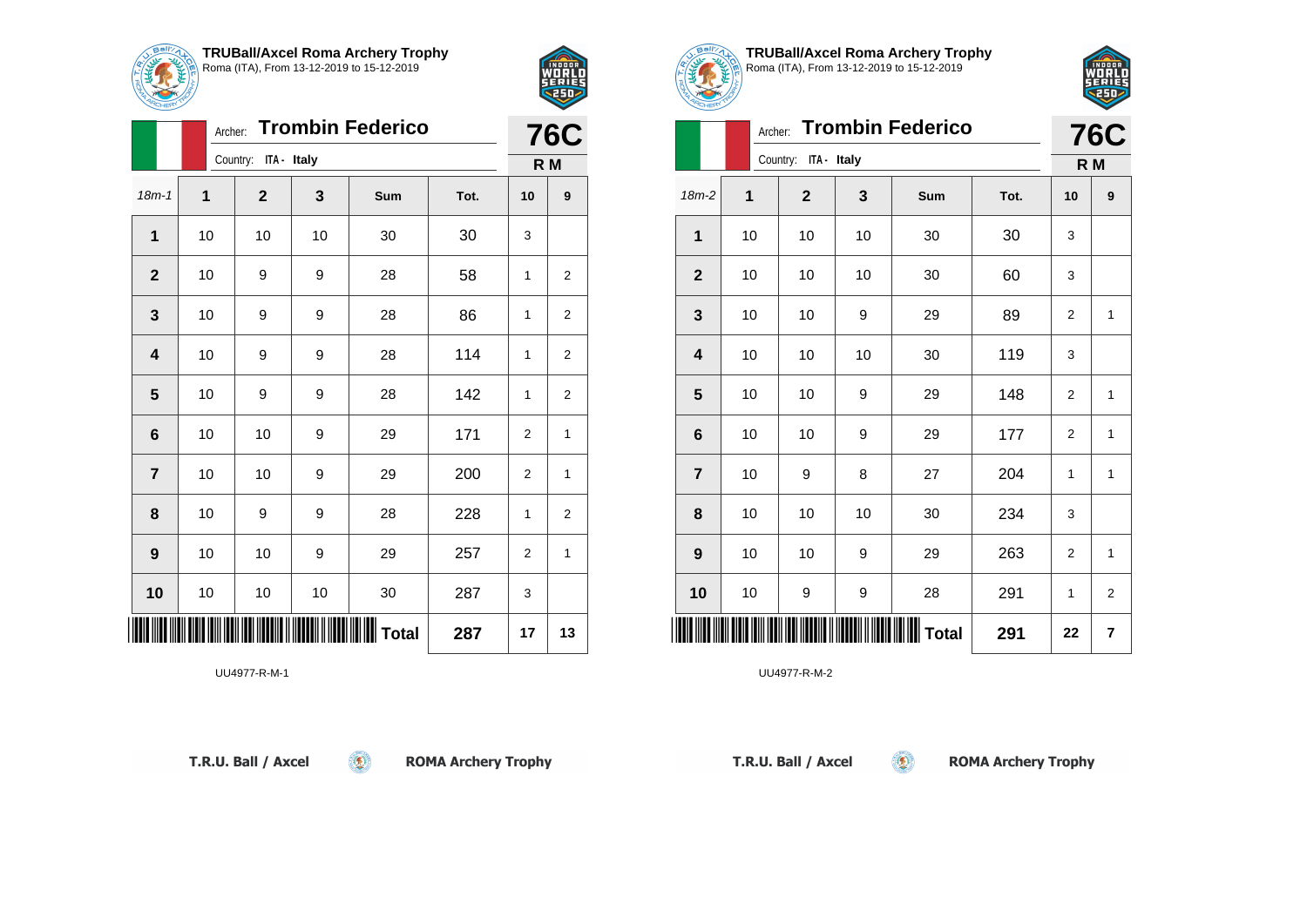

18m-1 **1 2 3 Sum Tot. 10 9**

**1** | 10 | 9 | 8 | 27 | 27 | 1 | 1

**2** | 10 | 9 | 8 | 27 | 54 | 1 | 1

**3** | 10 | 9 | 8 | 27 | 81 | 1 | 1

**4** | 10 | 10 | 9 | 29 | 110 | 2 | 1

**5** | 10 | 9 | 8 | 27 | 137 | 1 | 1

**6** | 10 | 9 | 9 | 28 | 165 | 1 | 2

**7** | 10 | 10 | 9 | 29 | 194 | 2 | 1

**9** | 9 | 8 | 8 | 25 | 249 | | 1

**10** | 10 | 10 | 9 | 29 | 278 | 2 | 1

 $\circledcirc$ 

**8** | 10 | 10 | 10 | 30 | 224 | 3

Archer: **Pogni Filippo**

Country: **ITA - Italy**



**77A**

**R M**

**TRUBall/Axcel Roma Archery Trophy** Roma (ITA), From 13-12-2019 to 15-12-2019



| <b>MOHERY</b>  |                      |                         |                |              |      |                |                |
|----------------|----------------------|-------------------------|----------------|--------------|------|----------------|----------------|
|                | <b>77A</b>           |                         |                |              |      |                |                |
|                | Country: ITA - Italy |                         |                |              |      |                | R M            |
| $18m-2$        | 1                    | $\overline{\mathbf{2}}$ | 3              | Sum          | Tot. | 10             | 9              |
| 1              | 9                    | 9                       | 9              | 27           | 27   |                | 3              |
| $\mathbf{2}$   | 10                   | 10                      | 10             | 30           | 57   | 3              |                |
| 3              | 10                   | 9                       | 9              | 28           | 85   | 1              | $\overline{2}$ |
| 4              | 10                   | 9                       | 8              | 27           | 112  | 1              | $\mathbf{1}$   |
| 5              | 10                   | 9                       | 8              | 27           | 139  | 1              | 1              |
| 6              | 10                   | 10                      | $\overline{7}$ | 27           | 166  | $\overline{2}$ |                |
| $\overline{7}$ | 10                   | 9                       | 9              | 28           | 194  | 1              | $\overline{2}$ |
| 8              | 10                   | 9                       | 9              | 28           | 222  | 1              | $\overline{2}$ |
| 9              | 9                    | 8                       | 8              | 25           | 247  |                | 1              |
| 10             | 10                   | 9                       | 9              | 28           | 275  | 1              | $\overline{2}$ |
|                |                      |                         |                | <b>Total</b> | 275  | 11             | 14             |

 $\circledcirc$ 

27198-R-M-2

\*27198-R-M-1\*

27198-R-M-1

**ROMA Archery Trophy** 

**Total 278 14 10**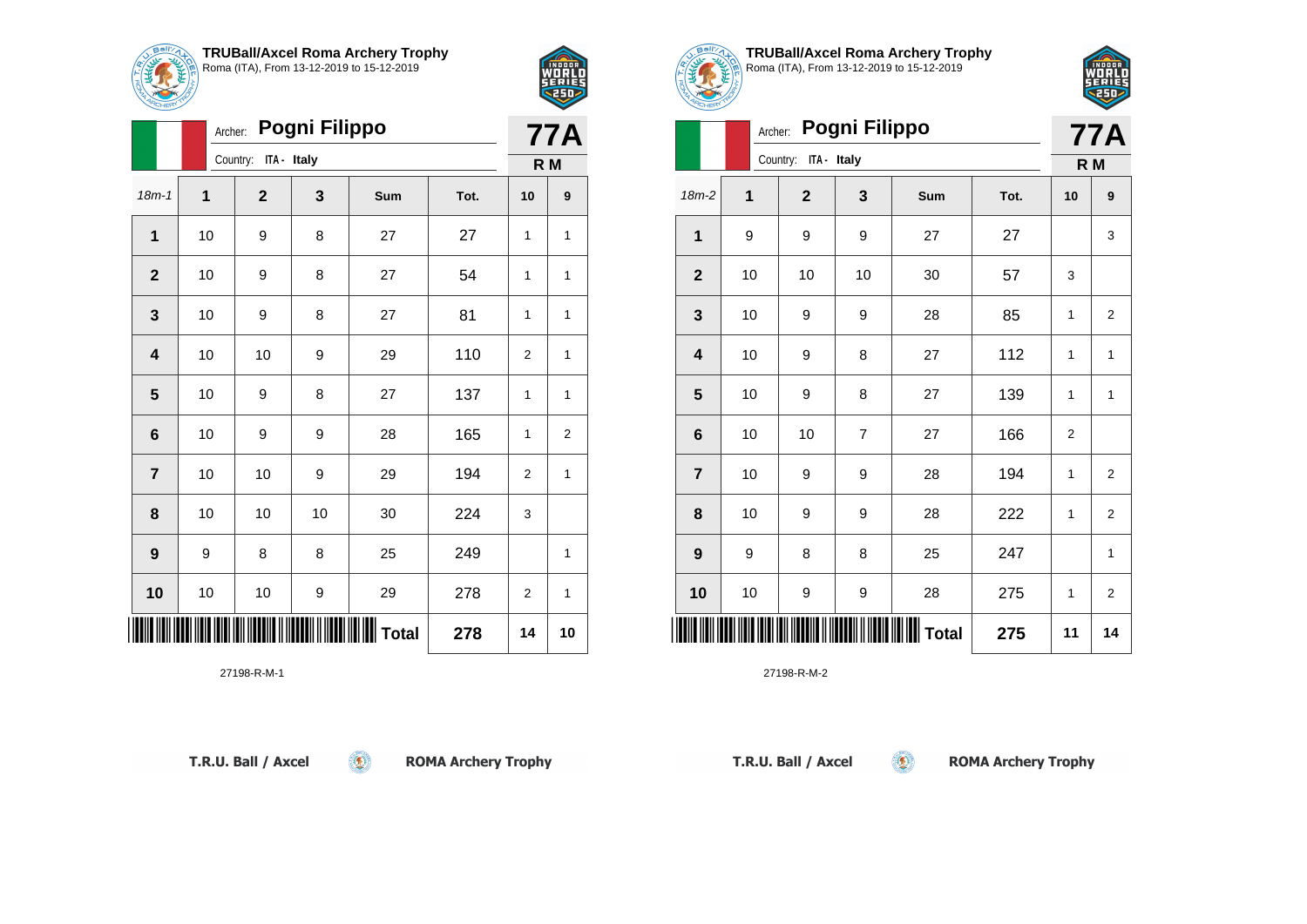

18m-1 **1 2 3 Sum Tot. 10 9**

**2** | 10 | 9 | 8 | 27 | 51 | 1 | 1

**3** | 10 | 9 | 7 | 26 | 77 | 1 | 1

Archer: **Pötsch Jörg**

**1** | 8 | 8 | 8 | 24 | 24

Country: **GER - Germany**



**77B R M**

| <b>TRUBall/Axcel Roma Archery Trophy</b><br><u>Noma (ITA), From 13-12-2019 to 15-12-2019</u> |
|----------------------------------------------------------------------------------------------|
|                                                                                              |



| Pötsch Jörg<br>Archer:    |    |             |   |              |      |             | <b>77B</b>              |  |  |
|---------------------------|----|-------------|---|--------------|------|-------------|-------------------------|--|--|
| GER - Germany<br>Country: |    |             |   |              |      |             | R M                     |  |  |
| 18m-2                     | 1  | $\mathbf 2$ | 3 | Sum          | Tot. | 10          | 9                       |  |  |
| 1                         | 10 | 10          | 8 | 28           | 28   | 2           |                         |  |  |
| $\mathbf{2}$              | 9  | 8           | 8 | 25           | 53   |             | 1                       |  |  |
| 3                         | 9  | 9           | 6 | 24           | 77   |             | 2                       |  |  |
| 4                         | 10 | 10          | 8 | 28           | 105  | 2           |                         |  |  |
| 5                         | 10 | 9           | 9 | 28           | 133  | 1           | $\overline{2}$          |  |  |
| 6                         | 10 | 10          | 8 | 28           | 161  | $\mathbf 2$ |                         |  |  |
| $\overline{7}$            | 10 | 10          | 9 | 29           | 190  | 2           | 1                       |  |  |
| 8                         | 10 | 9           | 9 | 28           | 218  | 1           | $\overline{2}$          |  |  |
| $\boldsymbol{9}$          | 10 | 9           | 7 | 26           | 244  | 1           | 1                       |  |  |
| 10                        | 9  | 9           | 8 | 26           | 270  |             | $\overline{\mathbf{c}}$ |  |  |
|                           |    |             |   | <b>Total</b> | 270  | 11          | 11                      |  |  |

 $\left( 6\right)$ 

26736-R-M-2

| III                     |    |    |   | $\mathbf{r}$ Total | 265 | 8            | 10             |
|-------------------------|----|----|---|--------------------|-----|--------------|----------------|
| 10                      | 9  | 9  | 8 | 26                 | 265 |              | $\overline{2}$ |
| $\boldsymbol{9}$        | 9  | 9  | 8 | 26                 | 239 |              | $\overline{2}$ |
| 8                       | 10 | 9  | 9 | 28                 | 213 | $\mathbf{1}$ | $\overline{2}$ |
| $\overline{\mathbf{7}}$ | 10 | 9  | 8 | 27                 | 185 | 1            | $\mathbf{1}$   |
| $\bf 6$                 | 10 | 8  | 8 | 26                 | 158 | $\mathbf{1}$ |                |
| $5\phantom{1}$          | 10 | 10 | 8 | 28                 | 132 | $\mathbf{2}$ |                |
| $\overline{\mathbf{4}}$ | 10 | 9  | 8 | 27                 | 104 | 1            | $\mathbf{1}$   |
|                         |    |    |   |                    |     |              |                |

 $\circledcirc$ 

26736-R-M-1

T.R.U. Ball / Axcel

**ROMA Archery Trophy**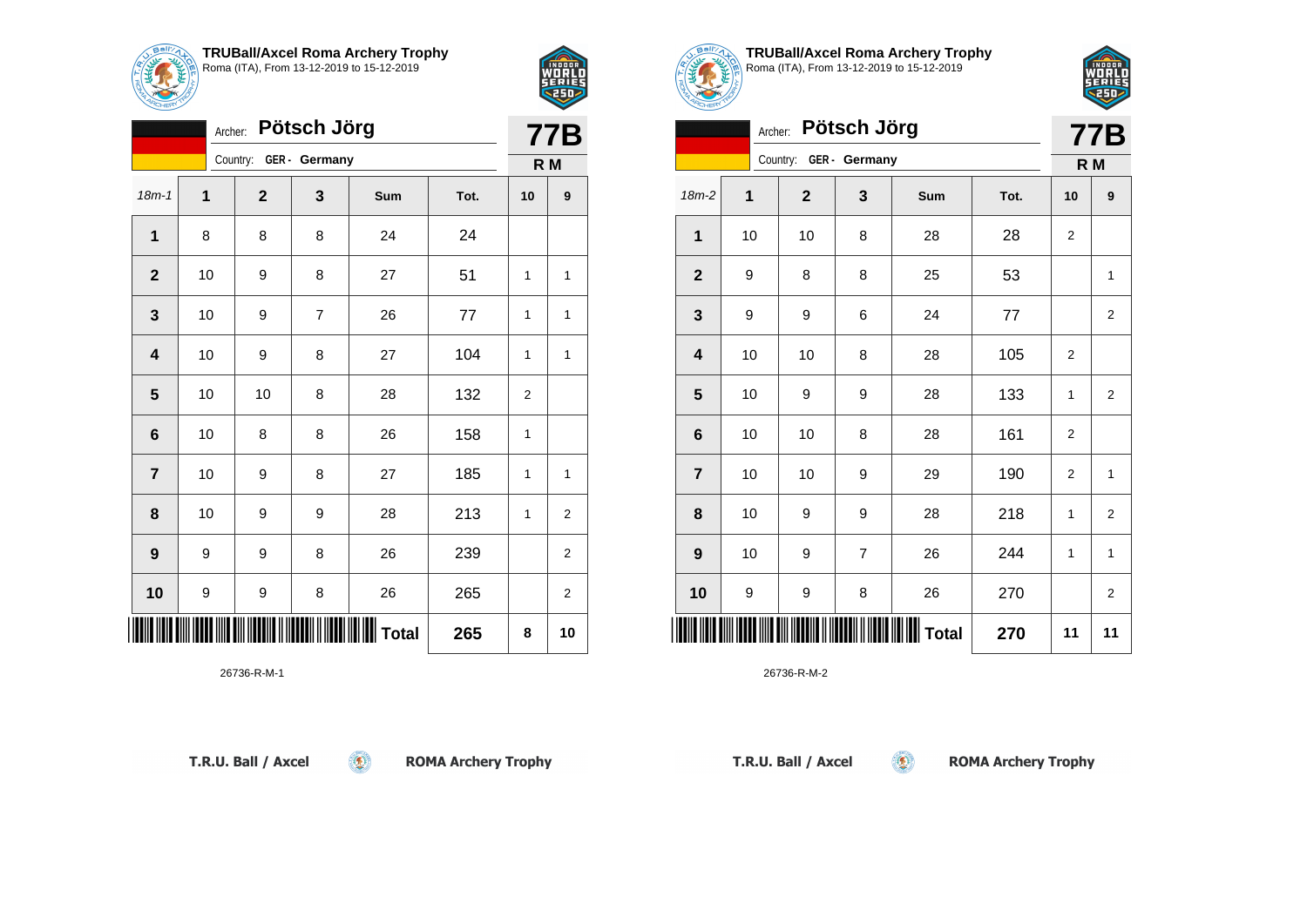

π

## **TRUBall/Axcel Roma Archery Trophy** Roma (ITA), From 13-12-2019 to 15-12-2019

Archer: **Duenas Crispin**

18m-1 **1 2 3 Sum Tot. 10 9**

**1** | 10 | 10 | 9 | 29 | 29 | 2 | 1

**3** | 10 | 10 | 9 | 29 | 88 | 2 | 1

**5** | 10 | 9 | 9 | 28 | 146 | 1 | 2

**2** | 10 | 10 | 10 | 30 | 59 | 3

**4** | 10 | 10 | 10 | 30 | 118 | 3

**6** | 10 | 10 | 30 | 176 | 3

**7** | 10 | 10 | 10 | 30 | 206 | 3

**8** | 10 | 10 | 10 | 30 | 236 | 3

**10** | 10 | 10 | 30 | 295 | 3

\* **111 | 111 | 111 | 11** 

 $\circledcirc$ 

**9** | 10 | 10 | 9 | 29 | 265 | 2 | 1

Country: **CAN - Canada**



**77C**

**R M**

| <b>TRUBall/Axcel Roma Archery Trophy</b><br>Roma (ITA), From 13-12-2019 to 15-12-2019 |  |
|---------------------------------------------------------------------------------------|--|



**77C**

|  |  | Archer: Duenas Crispin |  |
|--|--|------------------------|--|
|  |  |                        |  |

|                         |        |                       |        |              |      |                | 7 I V |
|-------------------------|--------|-----------------------|--------|--------------|------|----------------|-------|
|                         |        | Country: CAN - Canada |        |              |      | R M            |       |
| $18m-2$                 | 1      | $\mathbf{2}$          | 3      | Sum          | Tot. | 10             | 9     |
| $\mathbf{1}$            | 10     | 10                    | 9      | 29           | 29   | $\overline{c}$ | 1     |
| $\mathbf{2}$            | 10     | 10                    | 10     | 30           | 59   | 3              |       |
| $\mathbf{3}$            | 10     | 10                    | 10     | 30           | 89   | 3              |       |
| $\overline{\mathbf{4}}$ | 10     | 10                    | $10$   | 30           | 119  | 3              |       |
| ${\bf 5}$               | 10     | 10                    | $10$   | 30           | 149  | 3              |       |
| $6\phantom{a}$          | $10\,$ | 10                    | $10$   | 30           | 179  | 3              |       |
| $\overline{\mathbf{r}}$ | 10     | 10                    | $10$   | 30           | 209  | 3              |       |
| 8                       | 10     | 10                    | $10$   | 30           | 239  | 3              |       |
| $\boldsymbol{9}$        | 10     | 10                    | $10\,$ | 30           | 269  | 3              |       |
| 10                      | 10     | $10$                  | 10     | 30           | 299  | 3              |       |
| IIIII                   |        |                       |        | <b>Total</b> | 299  | 29             | 1     |

 $\circledcirc$ 

3613-R-M-2

| T.R.U. Ball / Axcel |  |  |  |  |  |  |
|---------------------|--|--|--|--|--|--|
|---------------------|--|--|--|--|--|--|

3613-R-M-1

**ROMA Archery Trophy** 

**Total 295 25 5**

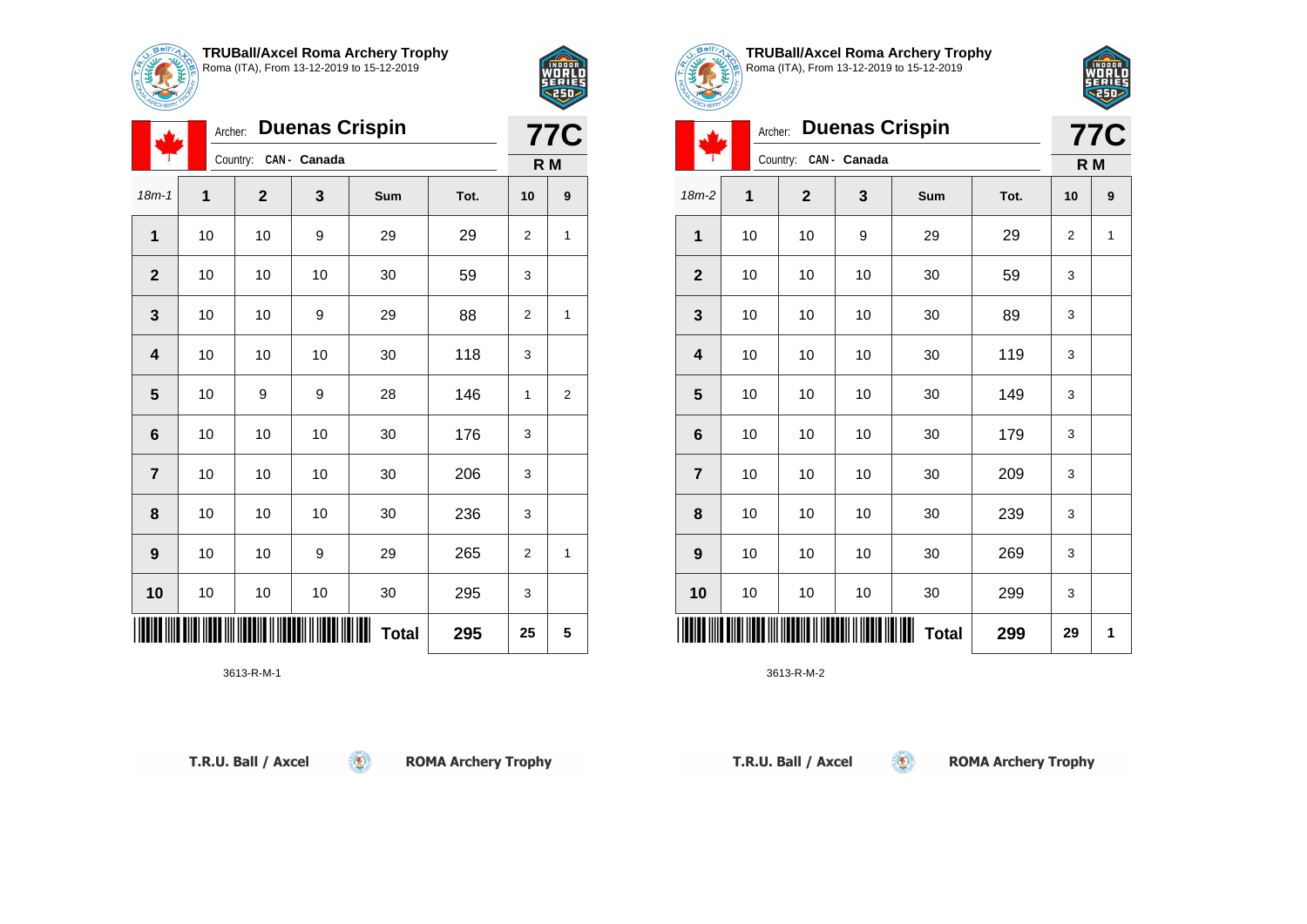



|                  | Archer: | <b>78A</b>           |   |              |      |                |                |
|------------------|---------|----------------------|---|--------------|------|----------------|----------------|
|                  |         | Country: ITA - Italy |   |              |      | R JM           |                |
| $18m - 1$        | 1       | $\mathbf{2}$         | 3 | Sum          | Tot. | 10             | 9              |
| $\overline{1}$   | 10      | 10                   | 9 | 29           | 29   | $\overline{2}$ | $\mathbf{1}$   |
| $\mathbf{2}$     | 10      | 10                   | 9 | 29           | 58   | $\overline{2}$ | 1              |
| $\mathbf{3}$     | 10      | 10                   | 9 | 29           | 87   | $\overline{2}$ | 1              |
| 4                | 10      | 10                   | 9 | 29           | 116  | $\overline{2}$ | 1              |
| 5                | 8       | 8                    | 8 | 24           | 140  |                |                |
| $\bf 6$          | 10      | 10                   | M | 20           | 160  | $\overline{2}$ |                |
| $\overline{7}$   | 9       | 8                    | 6 | 23           | 183  |                | 1              |
| 8                | 10      | 10                   | 9 | 29           | 212  | $\overline{2}$ | 1              |
| $\boldsymbol{9}$ | 10      | 9                    | 9 | 28           | 240  | 1              | $\overline{2}$ |
| 10               | 10      | 9                    | 8 | 27           | 267  | 1              | 1              |
|                  |         |                      |   | <b>Total</b> | 267  | 14             | 9              |

 $\circledcirc$ 

20803-R-JM-1



**TRUBall/Axcel Roma Archery Trophy** Roma (ITA), From 13-12-2019 to 15-12-2019



|                 |    | <b>Santi Matteo</b><br>Archer: |                  |         |      |                |                         |  |  |
|-----------------|----|--------------------------------|------------------|---------|------|----------------|-------------------------|--|--|
|                 |    | Country: ITA - Italy           |                  |         |      |                | <b>78A</b><br>R JM      |  |  |
| 18m-2           | 1  | $\mathbf 2$                    | 3                | Sum     | Tot. | 10             | 9                       |  |  |
| 1               | 10 | 10                             | 9                | 29      | 29   | $\overline{2}$ | $\mathbf{1}$            |  |  |
| $\mathbf{2}$    | 9  | 9                              | 8                | 26      | 55   |                | 2                       |  |  |
| $\mathbf{3}$    | 10 | 10                             | 9                | 29      | 84   | 2              | $\mathbf 1$             |  |  |
| 4               | 10 | 10                             | 9                | 29      | 113  | $\overline{2}$ | 1                       |  |  |
| 5               | 10 | 9                              | 9                | 28      | 141  | 1              | $\overline{\mathbf{c}}$ |  |  |
| $6\phantom{1}6$ | 10 | 9                              | 9                | 28      | 169  | 1              | $\overline{2}$          |  |  |
| $\overline{7}$  | 10 | 10                             | 9                | 29      | 198  | $\overline{2}$ | $\mathbf{1}$            |  |  |
| 8               | 10 | 10                             | $\boldsymbol{9}$ | 29      | 227  | $\overline{2}$ | 1                       |  |  |
| 9               | 10 | 9                              | 9                | 28      | 255  | 1              | $\overline{2}$          |  |  |
| 10              | 10 | 9                              | 8                | 27      | 282  | 1              | 1                       |  |  |
|                 |    |                                |                  | ∥ Total | 282  | 14             | 14                      |  |  |

 $\left( 5\right)$ 

20803-R-JM-2

T.R.U. Ball / Axcel

**ROMA Archery Trophy**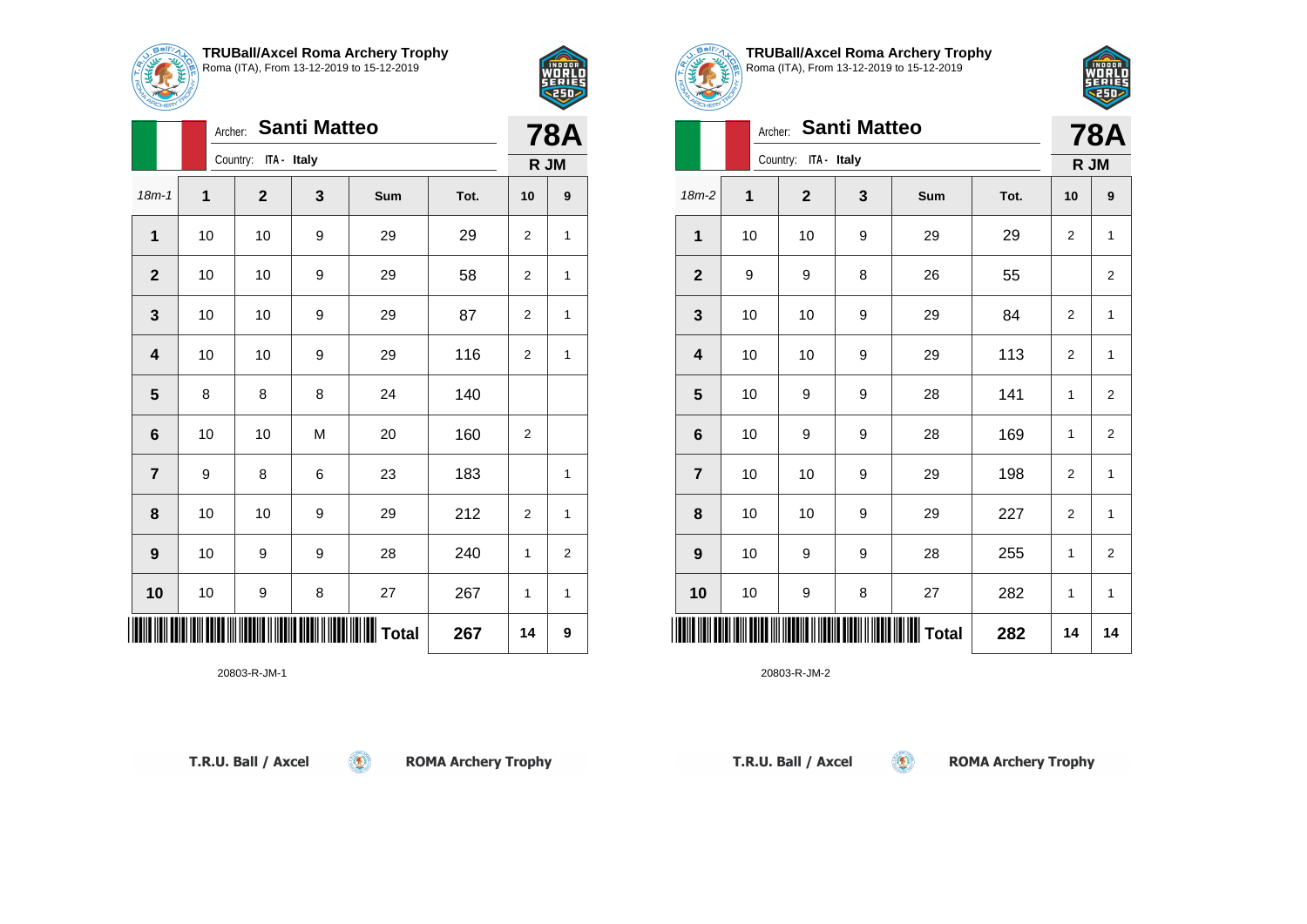

18m-1 **1 2 3 Sum Tot. 10 9**

**1** | 10 | 10 | 9 | 29 | 29 | 2 | 1

**2** | 9 | 9 | 8 | 26 | 55 | | 2

**3** | 10 | 9 | 8 | 27 | 82 | 1 | 1

**4** | 10 | 9 | 9 | 28 | 110 | 1 | 2

**6** | 10 | 9 | 8 | 27 | 167 | 1 | 1

**7** | 9 | 9 | 8 | 26 | 193 | | 2

**8** | 10 | 9 | 8 | 27 | 220 | 1 | 1

**9** | 10 | 9 | 8 | 27 | 247 | 1 | 1

**10** | 10 | 10 | 9 | 29 | 276 | 2 | 1

**5** | 10 | 10 | 10 | 30 | 140 | 3

Archer: **Simeray Tao**

Country: **FRA - France**



**78B R JM**

**TRUBall/Axcel Roma Archery Trophy** Roma (ITA), From 13-12-2019 to 15-12-2019

FEI

|                 |    | <b>Simeray Tao</b><br>Archer: |                |                |      |                |                |  |
|-----------------|----|-------------------------------|----------------|----------------|------|----------------|----------------|--|
|                 |    | FRA - France<br>Country:      |                |                |      |                |                |  |
| $18m-2$         | 1  | $\mathbf 2$                   | 3              | Sum            | Tot. | 10             | 9              |  |
| 1               | 10 | 9                             | 8              | 27             | 27   | 1              | 1              |  |
| $\mathbf{2}$    | 9  | 9                             | 8              | 26             | 53   |                | $\overline{2}$ |  |
| $\mathbf 3$     | 9  | 8                             | M              | 17             | 70   |                | 1              |  |
| 4               | 10 | 10                            | 10             | 30             | 100  | 3              |                |  |
| 5               | 10 | 9                             | $\overline{7}$ | 26             | 126  | 1              | 1              |  |
| $6\phantom{1}6$ | 10 | 10                            | 9              | 29             | 155  | $\overline{2}$ | $\mathbf{1}$   |  |
| $\overline{7}$  | 10 | 10                            | 9              | 29             | 184  | $\overline{2}$ | $\mathbf{1}$   |  |
| 8               | 10 | 10                            | 10             | 30             | 214  | 3              |                |  |
| 9               | 10 | 8                             | $\overline{7}$ | 25             | 239  | 1              |                |  |
| 10              | 10 | 10                            | 10             | 30             | 269  | 3              |                |  |
| IIII            |    |                               |                | <b>Ⅱ</b> Total | 269  | 16             | $\overline{7}$ |  |

 $\circledcirc$ 

UU1552-R-JM-2

| T.R.U. Ball / Axcel |  |  |  |  |  |  |
|---------------------|--|--|--|--|--|--|
|---------------------|--|--|--|--|--|--|

\*UU1552-R-JM-1. 1999 | 1999 | 1999 | 1999 | 1999 | 1999 | 1999 | 1999 | 1999 | 1999 | 1999 | 1999 | 1999 | 199

UU1552-R-JM-1

**ROMA Archery Trophy** 

**Total 276 12 12**

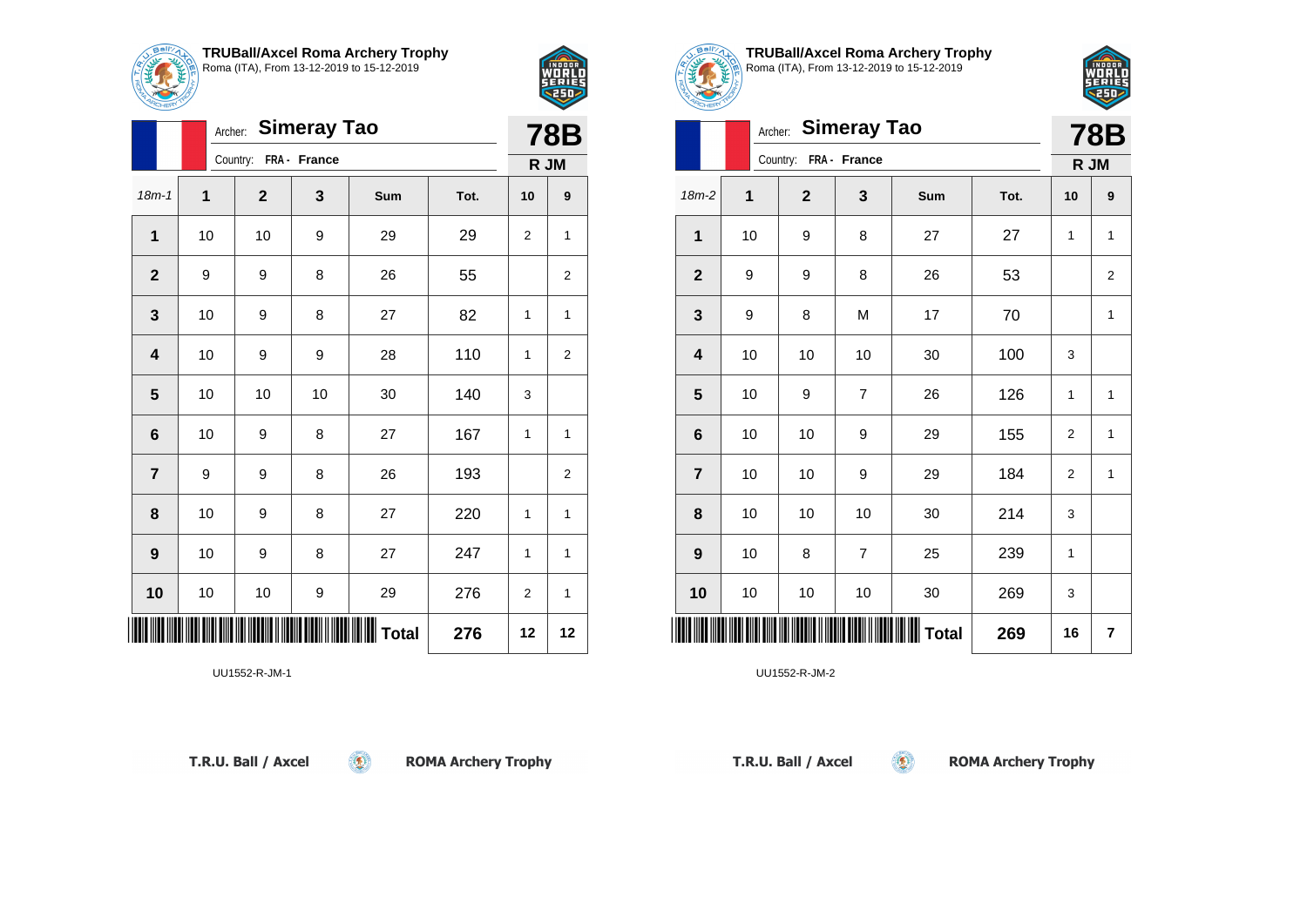

18m-1 **1 2 3 Sum Tot. 10 9**

**1** | 10 | 10 | 9 | 29 | 29 | 2 | 1

**3** | 10 | 9 | 9 | 28 | 87 | 1 | 2

**4** | 10 | 10 | 9 | 29 | 116 | 2 | 1

**5** | 10 | 9 | 8 | 27 | 143 | 1 | 1

**6** | 9 | 9 | 8 | 26 | 169 | | 2

**9** | 9 | 9 | 27 | 252 | | 3

**10** | 10 | 9 | 9 | 28 | 280 | 1 | 2

 $\circledcirc$ 

**7** | 10 | 10 | 10 | 30 | 199 | 3

**8** | 10 | 8 | 8 | 26 | 225 | 1

\*3887-R-W-1\*

**2** | 10 | 10 | 10 | 30 | 59 | 3

Archer: **Lionetti Pia**

Country: **ITA - Italy**



**80A R W**

**TRUBall/Axcel Roma Archery Trophy** Roma (ITA), From 13-12-2019 to 15-12-2019



|                | <b>80A</b> |                      |                  |              |      |                |                |
|----------------|------------|----------------------|------------------|--------------|------|----------------|----------------|
|                |            | Country: ITA - Italy |                  |              |      | R W            |                |
| $18m-2$        | 1          | $\mathbf{2}$         | 3                | Sum          | Tot. | 10             | 9              |
| 1              | 10         | 10                   | 9                | 29           | 29   | $\overline{2}$ | $\mathbf{1}$   |
| $\overline{2}$ | 10         | 9                    | 8                | 27           | 56   | 1              | 1              |
| 3              | 10         | 10                   | $\boldsymbol{9}$ | 29           | 85   | 2              | $\mathbf{1}$   |
| 4              | 10         | 10                   | 9                | 29           | 114  | $\overline{2}$ | $\mathbf{1}$   |
| 5              | 10         | 10                   | 9                | 29           | 143  | 2              | $\mathbf{1}$   |
| 6              | 10         | 9                    | $\boldsymbol{9}$ | 28           | 171  | 1              | $\overline{2}$ |
| $\overline{7}$ | 10         | 10                   | 6                | 26           | 197  | $\overline{2}$ |                |
| 8              | 10         | 10                   | 10               | 30           | 227  | 3              |                |
| 9              | 9          | 9                    | 9                | 27           | 254  |                | 3              |
| 10             | 10         | 10                   | 9                | 29           | 283  | $\overline{2}$ | $\mathbf{1}$   |
|                |            |                      |                  | <b>Total</b> | 283  | 17             | 11             |

 $\circledcirc$ 

3887-R-W-2

3887-R-W-1

**ROMA Archery Trophy** 

**Total 280 14 12**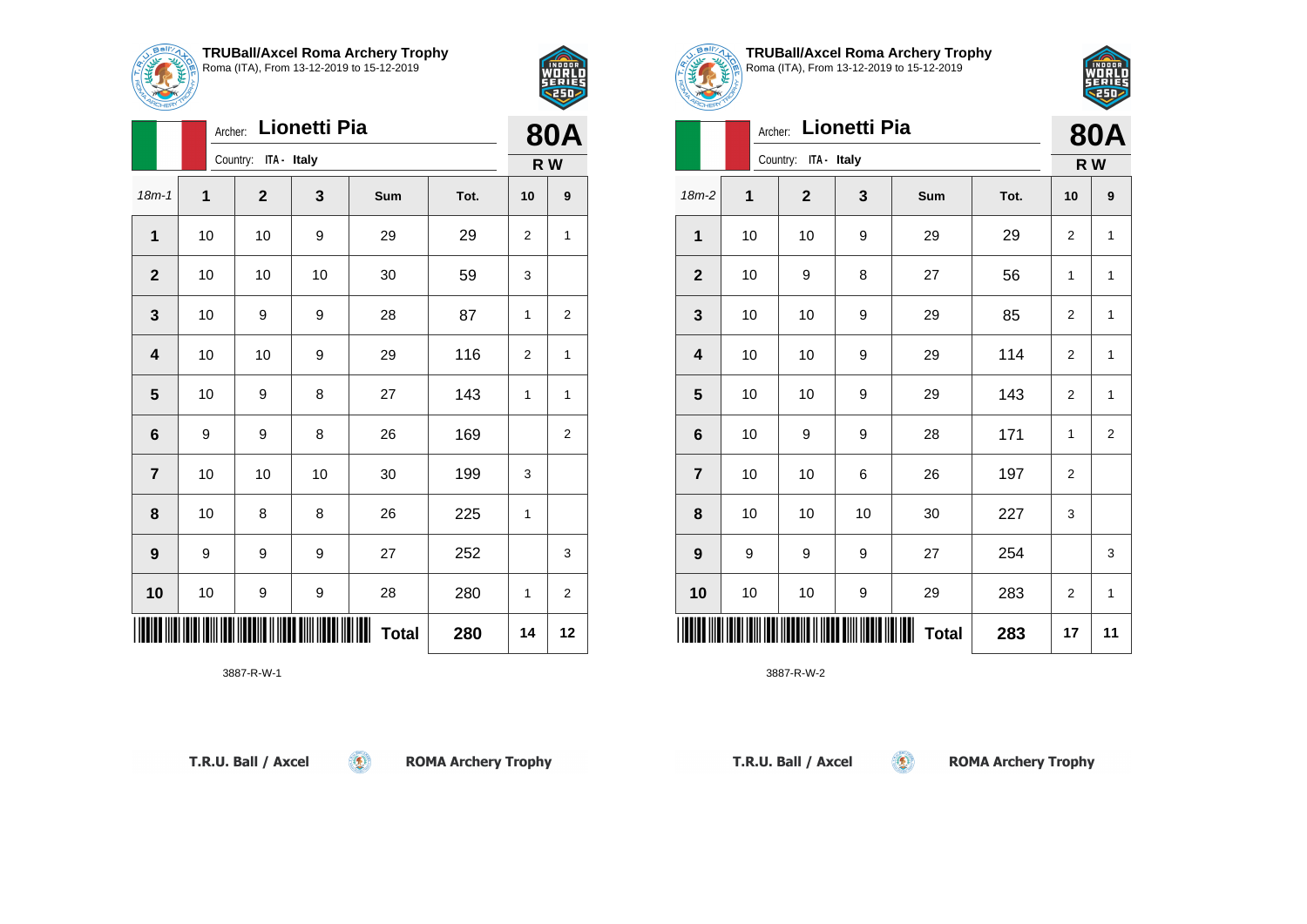



|                | <b>Umer Ana</b><br>Archer: |                         |   |                   |      |                |                |
|----------------|----------------------------|-------------------------|---|-------------------|------|----------------|----------------|
|                |                            | Country: SLO - Slovenia |   |                   |      | R W            |                |
| $18m - 1$      | $\overline{1}$             | $\mathbf{2}$            | 3 | <b>Sum</b>        | Tot. | 10             | 9              |
| $\mathbf{1}$   | 10                         | 9                       | 9 | 28                | 28   | $\mathbf{1}$   | 2              |
| $\mathbf{2}$   | 10                         | 9                       | 9 | 28                | 56   | $\mathbf{1}$   | 2              |
| 3              | 10                         | 9                       | 9 | 28                | 84   | 1              | 2              |
| 4              | 10                         | 10                      | 9 | 29                | 113  | 2              | 1              |
| $5\phantom{1}$ | 10                         | 10                      | 9 | 29                | 142  | $\overline{2}$ | 1              |
| 6              | 10                         | 9                       | 9 | 28                | 170  | $\mathbf{1}$   | 2              |
| $\overline{7}$ | 10                         | 10                      | 9 | 29                | 199  | $\overline{2}$ | 1              |
| 8              | 10                         | 9                       | 9 | 28                | 227  | 1              | 2              |
| 9              | 10                         | 9                       | 9 | 28                | 255  | 1              | $\overline{2}$ |
| 10             | 10                         | 10                      | 9 | 29                | 284  | $\overline{2}$ | $\mathbf{1}$   |
|                |                            |                         |   | ┉<br><b>Total</b> | 284  | 14             | 16             |

 $\left( \begin{matrix} 0 \\ 1 \end{matrix} \right)$ 





**ROMA Archery Trophy** 





|                         | Archer: |              | <b>Umer Ana</b> |              |      |                | <b>80B</b>              |
|-------------------------|---------|--------------|-----------------|--------------|------|----------------|-------------------------|
|                         |         | Country:     | SLO - Slovenia  |              |      | R W            |                         |
| $18m-2$                 | 1       | $\mathbf{2}$ | 3               | Sum          | Tot. | 10             | 9                       |
| 1                       | 10      | 10           | 8               | 28           | 28   | 2              |                         |
| $\mathbf{2}$            | 10      | 10           | 9               | 29           | 57   | 2              | $\mathbf{1}$            |
| $\mathbf{3}$            | 10      | 9            | 9               | 28           | 85   | 1              | $\overline{\mathbf{c}}$ |
| $\overline{\mathbf{4}}$ | 10      | 9            | 8               | 27           | 112  | 1              | 1                       |
| 5                       | 10      | 10           | 9               | 29           | 141  | $\overline{2}$ | $\mathbf{1}$            |
| $\bf 6$                 | 10      | 10           | 9               | 29           | 170  | 2              | 1                       |
| $\overline{7}$          | 10      | 9            | 6               | 25           | 195  | 1              | 1                       |
| 8                       | 10      | 9            | 9               | 28           | 223  | 1              | 2                       |
| $\boldsymbol{9}$        | 10      | 10           | 9               | 29           | 252  | 2              | 1                       |
| 10                      | 10      | 10           | 9               | 29           | 281  | 2              | 1                       |
| IIIII                   |         |              |                 | <b>Total</b> | 281  | 16             | 11                      |

 $(\mathbf{C})$ 

6584-R-W-2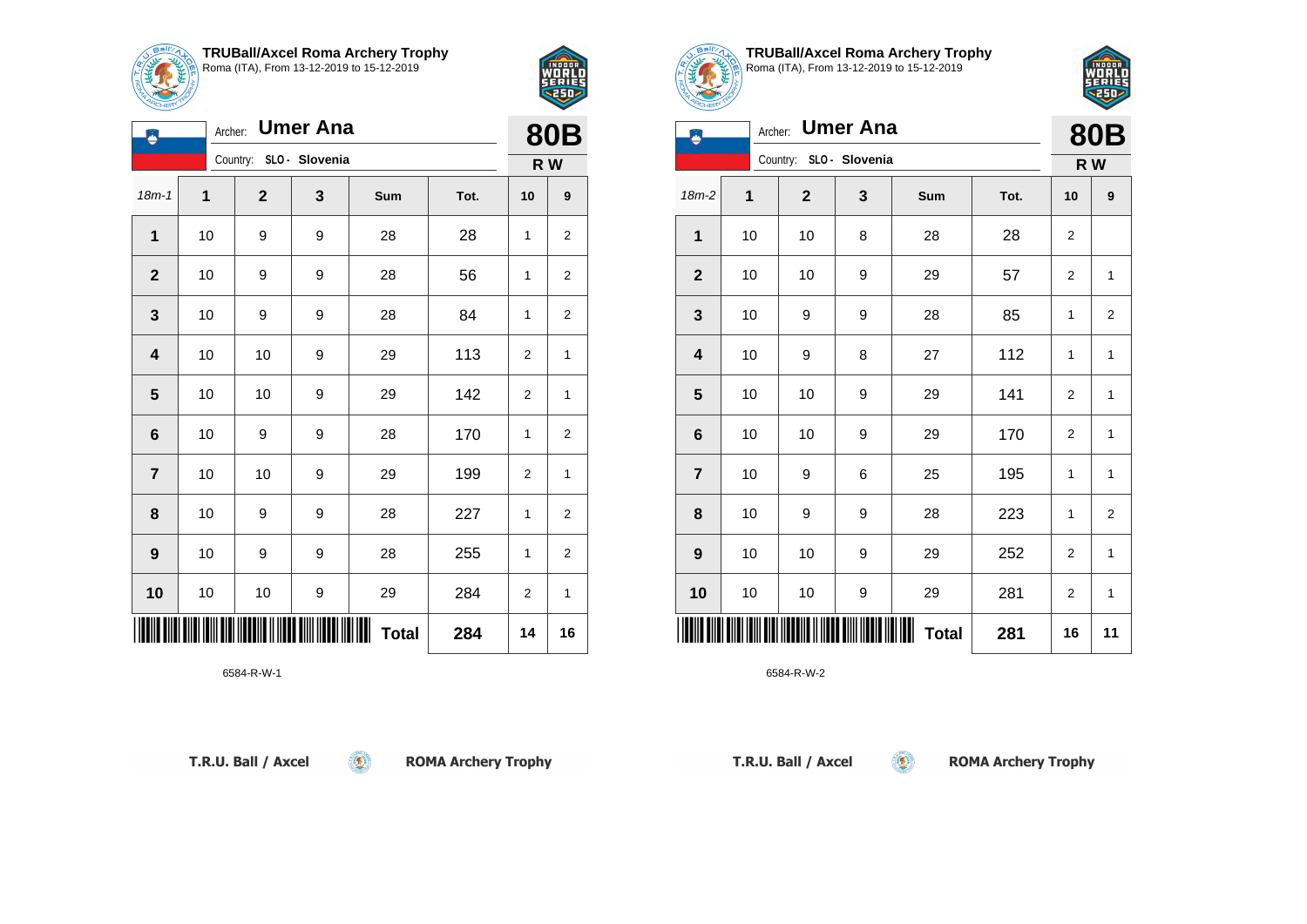

|                         | Archer:        |                      |    | <b>Mandia Claudia</b> |      |                | <b>80C</b>     |
|-------------------------|----------------|----------------------|----|-----------------------|------|----------------|----------------|
|                         |                | Country: ITA - Italy |    |                       |      | R W            |                |
| $18m - 1$               | $\overline{1}$ | $\mathbf{2}$         | 3  | Sum                   | Tot. | 10             | 9              |
| 1                       | 10             | 10                   | 10 | 30                    | 30   | 3              |                |
| $\mathbf{2}$            | 10             | 10                   | 9  | 29                    | 59   | $\overline{2}$ | 1              |
| $\mathbf{3}$            | 10             | 10                   | 9  | 29                    | 88   | $\overline{2}$ | 1              |
| $\overline{\mathbf{4}}$ | 10             | 9                    | 9  | 28                    | 116  | 1              | $\overline{2}$ |
| 5                       | 10             | 10                   | 9  | 29                    | 145  | $\overline{2}$ | 1              |
| $\bf 6$                 | 10             | 9                    | 9  | 28                    | 173  | 1              | $\overline{2}$ |
| $\overline{7}$          | 10             | 10                   | 9  | 29                    | 202  | $\overline{2}$ | $\mathbf{1}$   |
| 8                       | 10             | 9                    | 9  | 28                    | 230  | 1              | $\overline{2}$ |
| 9                       | 10             | 10                   | 9  | 29                    | 259  | 2              | 1              |
| 10                      | 10             | 10                   | 9  | 29                    | 288  | $\overline{2}$ | 1              |
| Ш                       |                |                      |    | <b>Total</b>          | 288  | 18             | 12             |

7353-R-W-1



**TRUBall/Axcel Roma Archery Trophy** Roma (ITA), From 13-12-2019 to 15-12-2019

2 S I

|                         | <b>80C</b> |                      |    |              |      |                |                         |
|-------------------------|------------|----------------------|----|--------------|------|----------------|-------------------------|
|                         |            | Country: ITA - Italy |    |              |      | R W            |                         |
| $18m-2$                 | 1          | $\mathbf{2}$         | 3  | Sum          | Tot. | 10             | 9                       |
| 1                       | 10         | 9                    | 9  | 28           | 28   | 1              | 2                       |
| $\mathbf{2}$            | 10         | 10                   | 8  | 28           | 56   | $\overline{2}$ |                         |
| $\mathbf{3}$            | 10         | 9                    | 9  | 28           | 84   | 1              | $\overline{2}$          |
| $\overline{\mathbf{4}}$ | 10         | 10                   | 9  | 29           | 113  | $\overline{2}$ | $\mathbf{1}$            |
| 5                       | 10         | 9                    | 9  | 28           | 141  | 1              | $\overline{2}$          |
| $\bf 6$                 | 10         | 10                   | 9  | 29           | 170  | $\overline{2}$ | $\mathbf{1}$            |
| $\overline{7}$          | 10         | 10                   | 8  | 28           | 198  | $\overline{2}$ |                         |
| 8                       | 10         | 9                    | 8  | 27           | 225  | 1              | $\mathbf{1}$            |
| $\boldsymbol{9}$        | 10         | 9                    | 9  | 28           | 253  | 1              | $\overline{\mathbf{c}}$ |
| 10                      | 10         | 10                   | 10 | 30           | 283  | 3              |                         |
|                         |            |                      |    | <b>Total</b> | 283  | 16             | 11                      |

 $\left( 5\right)$ 

7353-R-W-2

T.R.U. Ball / Axcel

**ROMA Archery Trophy** 

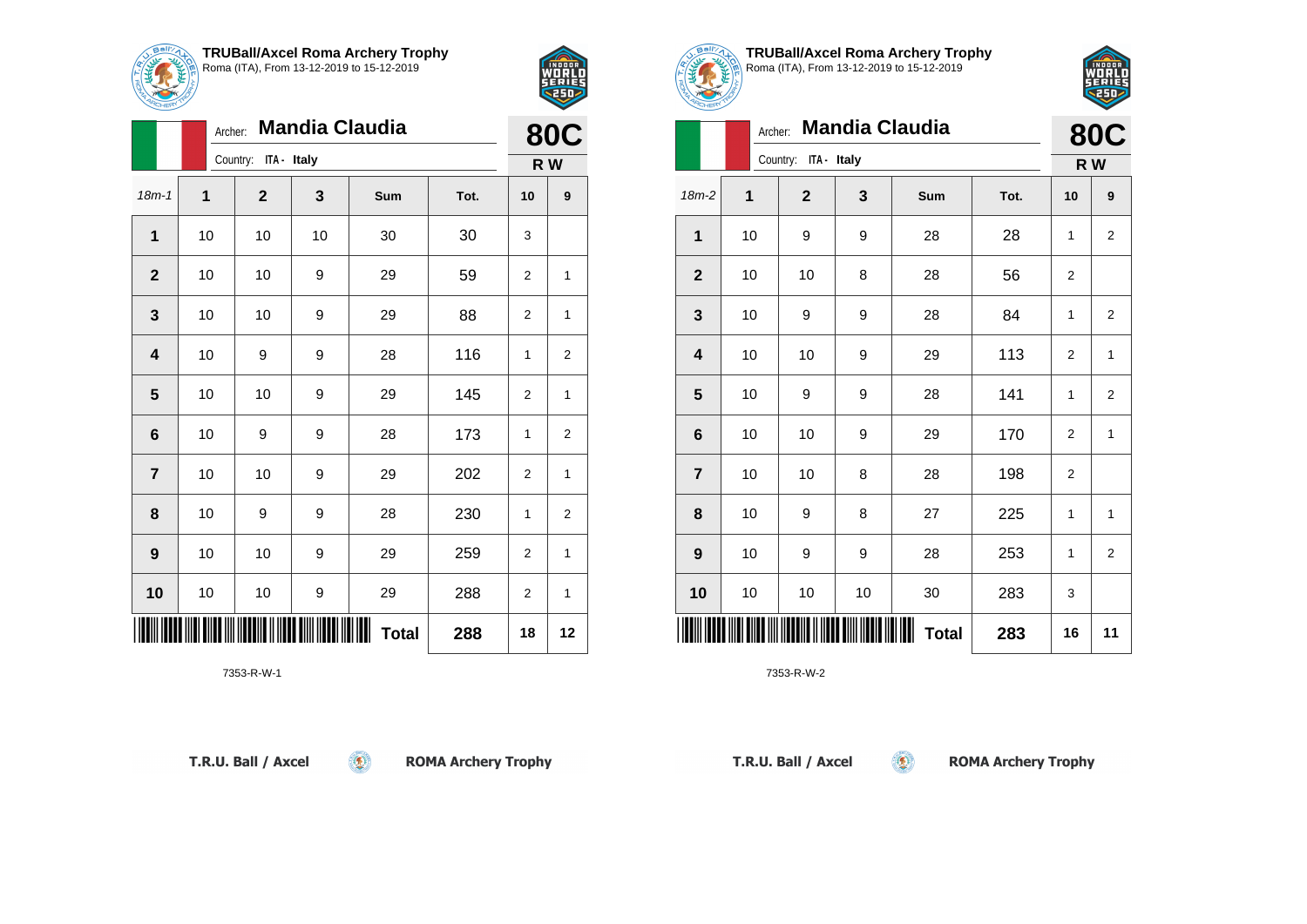



|                         | Archer: Alart Margaux |                          |    |       |      |                |                |  |
|-------------------------|-----------------------|--------------------------|----|-------|------|----------------|----------------|--|
|                         |                       | Country:<br>FRA - France |    |       |      |                |                |  |
| $18m - 1$               | 1                     | $\mathbf{2}$             | 3  | Sum   | Tot. | 10             | 9              |  |
| 1                       | 10                    | 10                       | 10 | 30    | 30   | 3              |                |  |
| $\overline{2}$          | 10                    | 10                       | 9  | 29    | 59   | $\overline{2}$ | 1              |  |
| 3                       | 10                    | 9                        | 8  | 27    | 86   | 1              | 1              |  |
| $\overline{\mathbf{4}}$ | 10                    | 9                        | 8  | 27    | 113  | 1              | 1              |  |
| 5                       | 10                    | 9                        | 8  | 27    | 140  | 1              | 1              |  |
| 6                       | 10                    | 10                       | 9  | 29    | 169  | $\overline{2}$ | 1              |  |
| $\overline{7}$          | 10                    | 9                        | 8  | 27    | 196  | 1              | 1              |  |
| 8                       | 10                    | 9                        | 9  | 28    | 224  | $\mathbf{1}$   | $\overline{2}$ |  |
| 9                       | 10                    | 9                        | 8  | 27    | 251  | 1              | 1              |  |
| 10                      | 10                    | 9                        | 9  | 28    | 279  | 1              | $\overline{2}$ |  |
| ║║║                     |                       |                          |    | Total | 279  | 14             | 11             |  |

 $\circledcirc$ 

22653-R-W-1



2 S I

|                |    | <b>Alart Margaux</b><br>Archer: |                |              |      |                |                |  |
|----------------|----|---------------------------------|----------------|--------------|------|----------------|----------------|--|
|                |    | Country:                        | FRA - France   |              | R W  |                |                |  |
| 18m-2          | 1  | $\overline{2}$                  | 3              | Sum          | Tot. | 10             | 9              |  |
| 1              | 10 | 10                              | 8              | 28           | 28   | 2              |                |  |
| $\overline{2}$ | 10 | 9                               | 9              | 28           | 56   | $\mathbf{1}$   | $\overline{2}$ |  |
| 3              | 10 | 10                              | 8              | 28           | 84   | $\overline{c}$ |                |  |
| 4              | 10 | 10                              | 9              | 29           | 113  | 2              | 1              |  |
| 5              | 10 | 9                               | 9              | 28           | 141  | 1              | $\overline{2}$ |  |
| 6              | 9  | 9                               | M              | 18           | 159  |                | $\overline{2}$ |  |
| $\overline{7}$ | 10 | 10                              | 9              | 29           | 188  | $\overline{2}$ | 1              |  |
| 8              | 10 | 8                               | $\overline{7}$ | 25           | 213  | $\mathbf{1}$   |                |  |
| 9              | 9  | 9                               | 9              | 27           | 240  |                | 3              |  |
| 10             | 10 | 9                               | 8              | 27           | 267  | 1              | 1              |  |
|                |    |                                 |                | <b>Total</b> | 267  | 12             | 12             |  |

 $\left( 5\right)$ 

22653-R-W-2

T.R.U. Ball / Axcel

**ROMA Archery Trophy** 

T.R.U. Ball / Axcel

**ROMA Archery Trophy**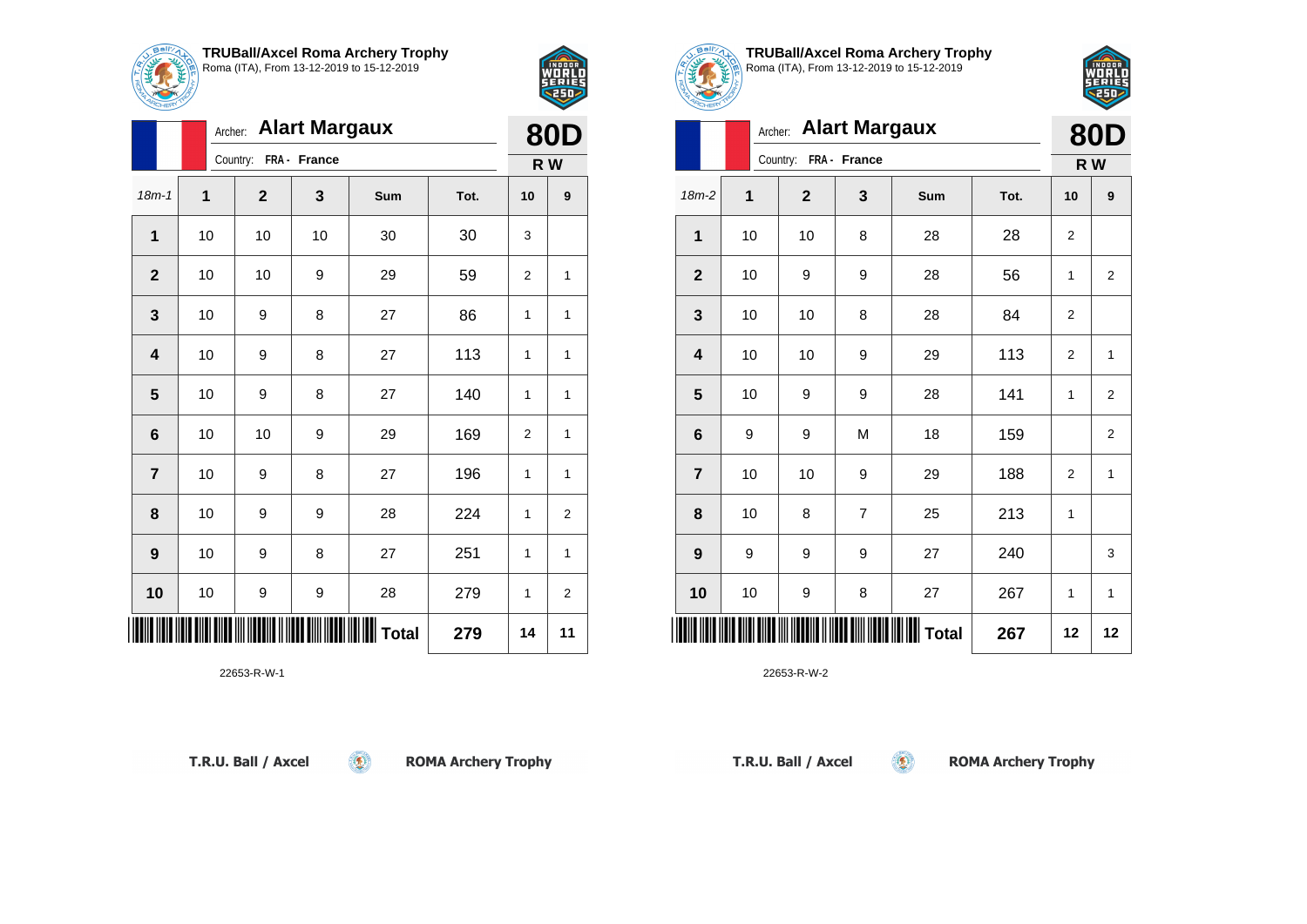

Archer: **D'errico Alessia**

18m-1 **1 2 3 Sum Tot. 10 9**

**1** | 9 | 9 | 9 | 27 | 27 | 3

**2** | 10 | 10 | 9 | 29 | 56 | 2 | 1

**3** | 10 | 9 | 9 | 28 | 84 | 1 | 2

**4** | 9 | 9 | 8 | 26 | 110 | | 2

**5** | 10 | 10 | 9 | 29 | 139 | 2 | 1

**6** | 10 | 9 | 9 | 28 | 167 | 1 | 2

**8** | 9 | 9 | 9 | 27 | 222 | | 3

**9** | 10 | 10 | 9 | 29 | 251 | 2 | 1

**7** | 10 | 10 | 8 | 28 | 195 | 2

**10** | 10 | 8 | 8 | 26 | 277 | 1

Country: **ITA - Italy**



**81A R JW**

| TRUBall/Axcel Roma Archery Trophy<br>Roma (ITA), From 13-12-2019 to 15-12-2019 |
|--------------------------------------------------------------------------------|
|                                                                                |



|                         | 81A |                      |    |              |      |      |                         |
|-------------------------|-----|----------------------|----|--------------|------|------|-------------------------|
|                         |     | Country: ITA - Italy |    |              |      | R JW |                         |
| $18m-2$                 | 1   | $\mathbf 2$          | 3  | Sum          | Tot. | 10   | 9                       |
| 1                       | 9   | 8                    | 7  | 24           | 24   |      | 1                       |
| $\mathbf{2}$            | 10  | 10                   | 10 | 30           | 54   | 3    |                         |
| $\mathbf 3$             | 10  | $10$                 | 9  | 29           | 83   | 2    | $\mathbf{1}$            |
| $\overline{\mathbf{4}}$ | 10  | 9                    | 9  | 28           | 111  | 1    | $\overline{2}$          |
| 5                       | 10  | 8                    | 7  | 25           | 136  | 1    |                         |
| 6                       | 9   | 9                    | 9  | 27           | 163  |      | 3                       |
| $\overline{\mathbf{r}}$ | 10  | 9                    | 9  | 28           | 191  | 1    | $\overline{\mathbf{c}}$ |
| 8                       | 10  | 10                   | 9  | 29           | 220  | 2    | $\mathbf{1}$            |
| $\boldsymbol{9}$        | 10  | 9                    | 9  | 28           | 248  | 1    | $\overline{2}$          |
| 10                      | 9   | 9                    | 6  | 24           | 272  |      | $\overline{2}$          |
|                         |     |                      |    | <b>Total</b> | 272  | 11   | 14                      |

 $\circledcirc$ 

27145-R-JW-2

27145-R-JW-1

\*27145-R-JW-1\*

T.R.U. Ball / Axcel

**ROMA Archery Trophy** 

**Total 277 11 15**



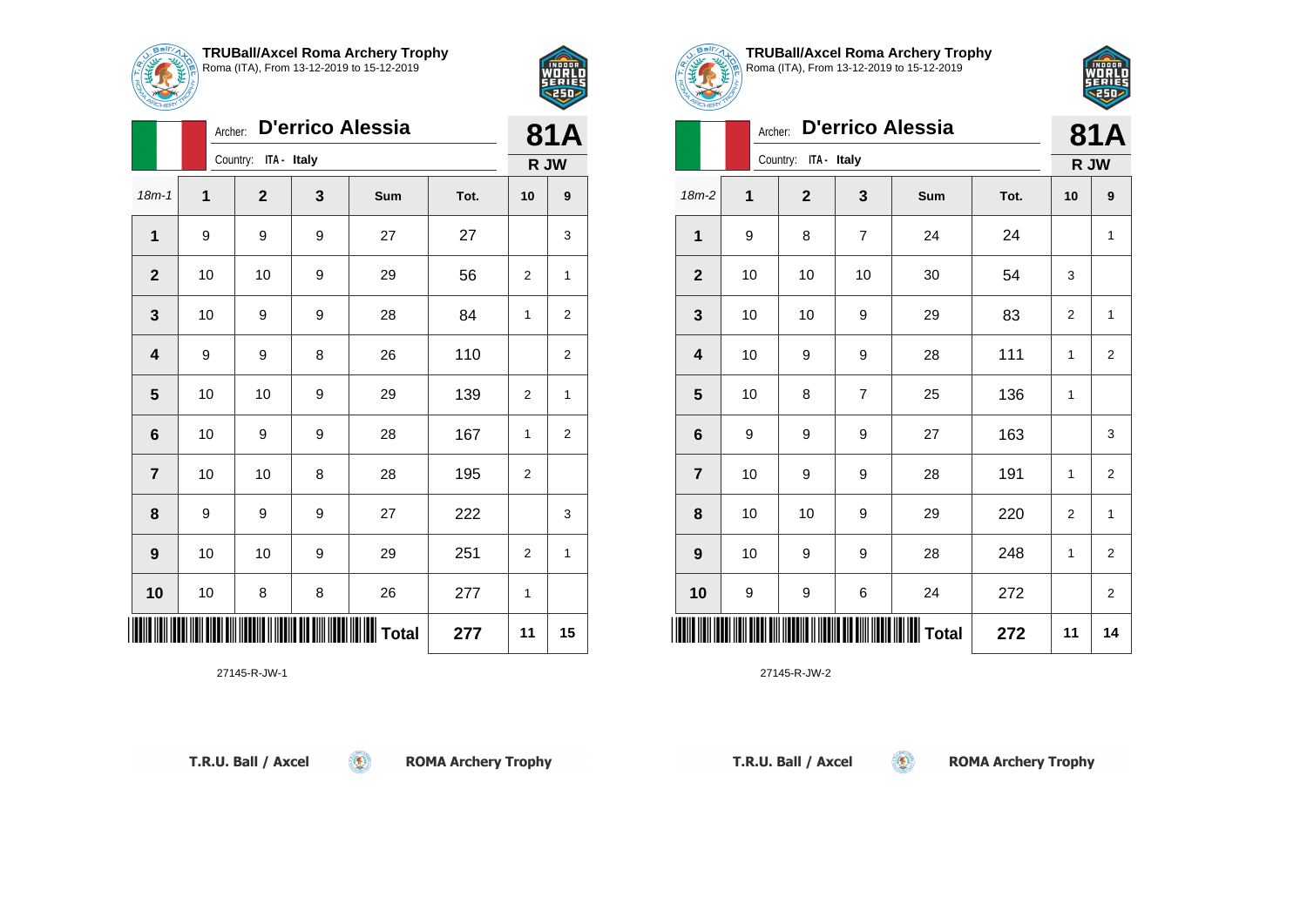



|                         | <b>Pichonnaz Maxine</b><br>Archer: |                            |                |      |      |                |                |  |
|-------------------------|------------------------------------|----------------------------|----------------|------|------|----------------|----------------|--|
|                         |                                    | Country: SUI - Switzerland |                | R JW |      |                |                |  |
| $18m - 1$               | 1                                  | $\mathbf{2}$               | 3              | Sum  | Tot. | 10             | 9              |  |
| $\mathbf{1}$            | 10                                 | 9                          | 8              | 27   | 27   | 1              | 1              |  |
| $\overline{2}$          | 10                                 | 10                         | 9              | 29   | 56   | $\overline{2}$ | 1              |  |
| $\mathbf{3}$            | 9                                  | 9                          | 8              | 26   | 82   |                | $\overline{2}$ |  |
| $\overline{\mathbf{4}}$ | 10                                 | 9                          | 8              | 27   | 109  | 1              | 1              |  |
| $\overline{\mathbf{5}}$ | 10                                 | 9                          | 9              | 28   | 137  | 1              | $\overline{2}$ |  |
| $6\phantom{1}6$         | 9                                  | 9                          | 9              | 27   | 164  |                | 3              |  |
| $\overline{7}$          | 10                                 | 9                          | 9              | 28   | 192  | 1              | $\overline{2}$ |  |
| 8                       | 10                                 | 9                          | 8              | 27   | 219  | 1              | 1              |  |
| $\boldsymbol{9}$        | 9                                  | 8                          | $\overline{7}$ | 24   | 243  |                | 1              |  |
| 10                      | 10                                 | 10                         | 8              | 28   | 271  | 2              |                |  |
|                         |                                    |                            |                |      | 271  | 9              | 14             |  |

 $\circledcirc$ 





**TRUBall/Axcel Roma Archery Trophy** Roma (ITA), From 13-12-2019 to 15-12-2019



|                |                                                                  |                |    |              |      |              | .25D                    |  |
|----------------|------------------------------------------------------------------|----------------|----|--------------|------|--------------|-------------------------|--|
|                | <b>Pichonnaz Maxine</b><br>Archer:<br>Country: SUI - Switzerland |                |    |              |      |              |                         |  |
| 18m-2          | 1                                                                | $\overline{2}$ | 3  | Sum          | Tot. | 10           | 9                       |  |
| $\mathbf{1}$   | 10                                                               | 9              | 8  | 27           | 27   | $\mathbf{1}$ | 1                       |  |
| $\mathbf{2}$   | 9                                                                | 9              | 8  | 26           | 53   |              | $\overline{\mathbf{c}}$ |  |
| 3              | 9                                                                | 9              | 8  | 26           | 79   |              | 2                       |  |
| 4              | 9                                                                | 8              | 8  | 25           | 104  |              | 1                       |  |
| 5              | 10                                                               | 9              | 7  | 26           | 130  | $\mathbf{1}$ | 1                       |  |
| 6              | 10                                                               | 9              | 8  | 27           | 157  | 1            | 1                       |  |
| $\overline{7}$ | 10                                                               | 10             | 10 | 30           | 187  | 3            |                         |  |
| 8              | 10                                                               | 10             | 10 | 30           | 217  | 3            |                         |  |
| 9              | 10                                                               | 9              | 8  | 27           | 244  | 1            | 1                       |  |
| 10             | 9                                                                | 9              | 9  | 27           | 271  |              | 3                       |  |
|                |                                                                  |                |    | <b>Total</b> | 271  | 10           | 12                      |  |

 $\mathbf{E}$ 

23443-R-JW-2

T.R.U. Ball / Axcel

**ROMA Archery Trophy** 

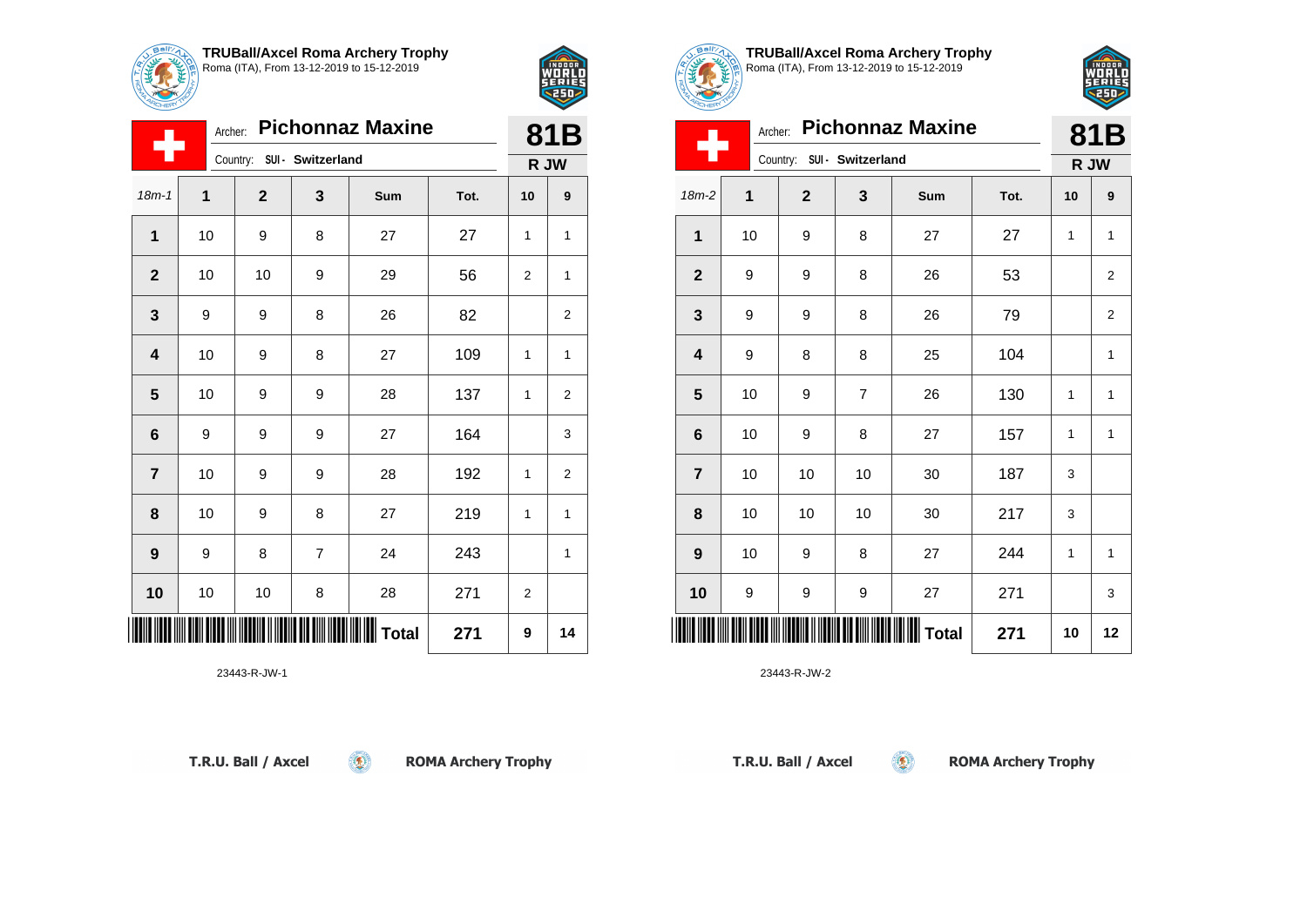

Country: **ITA - Italy**

Archer: **Coerezza Elisa Ester**

18m-1 **1 2 3 Sum Tot. 10 9**

**1** | 10 | 9 | 8 | 27 | 27 | 1 | 1

**2** | 10 | 9 | 8 | 27 | 54 | 1 | 1

**4** | 9 | 9 | 8 | 26 | 104 | | 2

**5** | 9 | 9 | 9 | 27 | 131 | | 3

**6** | 9 | 8 | 7 | 24 | 155 | | 1

**7** | 10 | 9 | 9 | 28 | 183 | 1 | 2

**8** | 10 | 9 | 8 | 27 | 210 | 1 | 1

**10** | 10 | 10 | 9 | 29 | 262 | 2 | 1

 $\circledcirc$ 

**9** | 8 | 8 | 7 | 23 | 233

**3** | 10 | 8 | 6 | 24 | 78 | 1



**81C R JW**

| <b>TRUBall/Axcel Roma Archery Trophy</b>                                                                  |
|-----------------------------------------------------------------------------------------------------------|
| <b>INUBAII/AXCELNOTIA Archery Tro</b><br>$\sqrt{\frac{10}{10}}$ Roma (ITA), From 13-12-2019 to 15-12-2019 |



| <b>MOHERY</b>           |    |                         |    |                             |      |              |                |
|-------------------------|----|-------------------------|----|-----------------------------|------|--------------|----------------|
|                         |    | Archer:                 |    | <b>Coerezza Elisa Ester</b> |      |              | <b>81C</b>     |
|                         |    | Country: ITA - Italy    |    |                             |      | R JW         |                |
| 18m-2                   | 1  | $\overline{\mathbf{2}}$ | 3  | Sum                         | Tot. | 10           | 9              |
| 1                       | 9  | 9                       | 8  | 26                          | 26   |              | $\overline{2}$ |
| $\overline{2}$          | 10 | 9                       | 9  | 28                          | 54   | $\mathbf{1}$ | $\overline{2}$ |
| 3                       | 10 | 9                       | 9  | 28                          | 82   | 1            | $\overline{2}$ |
| $\overline{\mathbf{4}}$ | 10 | 9                       | 9  | 28                          | 110  | 1            | $\overline{2}$ |
| 5                       | 10 | 9                       | 8  | 27                          | 137  | 1            | 1              |
| $6\phantom{1}6$         | 10 | 10                      | 10 | 30                          | 167  | 3            |                |
| 7                       | 10 | 9                       | 9  | 28                          | 195  | $\mathbf{1}$ | $\overline{2}$ |
| 8                       | 10 | 9                       | 9  | 28                          | 223  | 1            | $\overline{2}$ |
| 9                       | 10 | 10                      | 8  | 28                          | 251  | 2            |                |
| 10                      | 10 | 10                      | 10 | 30                          | 281  | 3            |                |
|                         |    |                         |    | <b>Total</b>                | 281  | 14           | 13             |

 $\circledcirc$ 

3543-R-JW-2

T.R.U. Ball / Axcel

\*3543-R-JW-1\*

3543-R-JW-1

**ROMA Archery Trophy** 

**Total 262 7 12**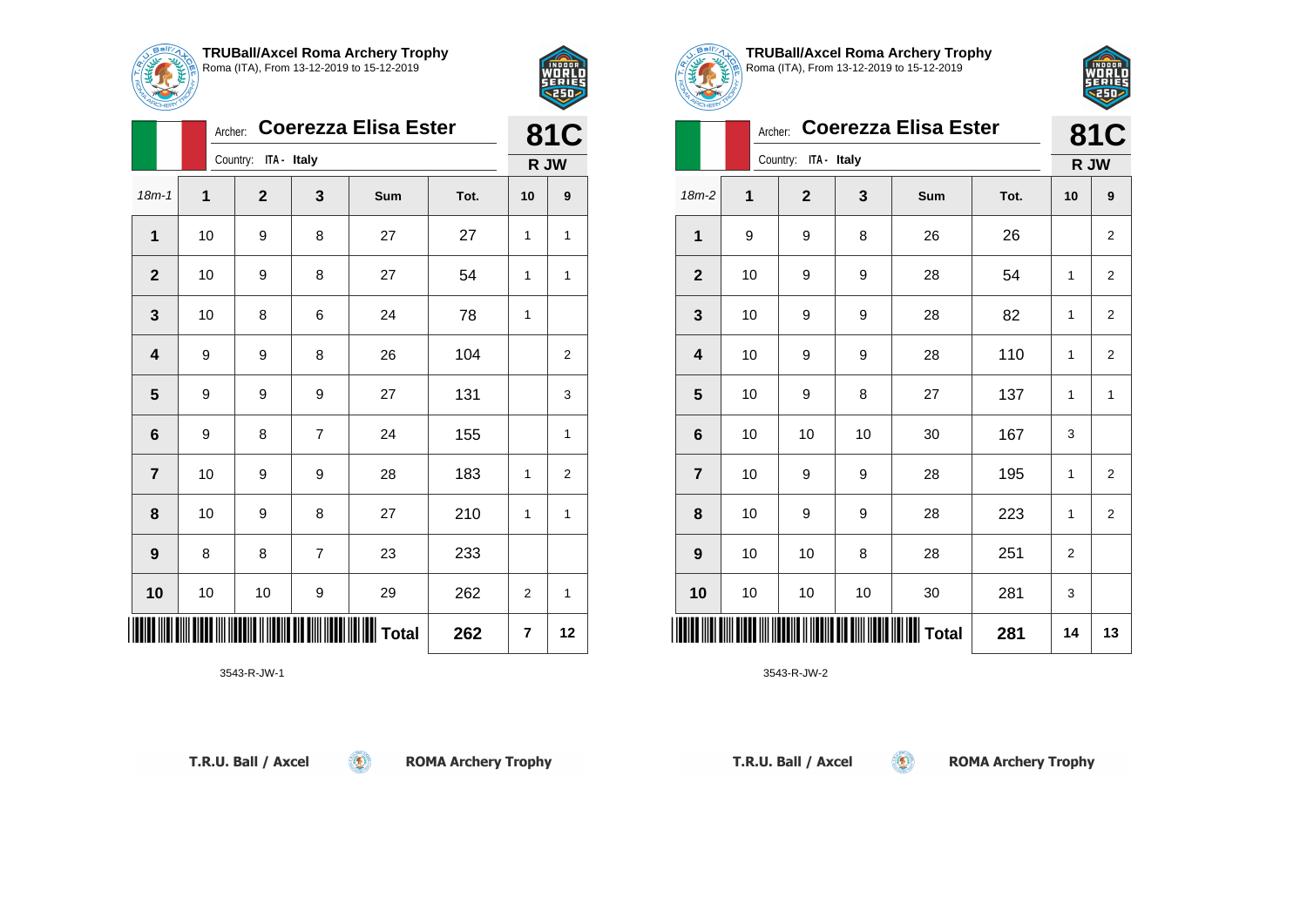



|                         | 81D          |                               |                |      |      |    |                |
|-------------------------|--------------|-------------------------------|----------------|------|------|----|----------------|
|                         |              | SUI - Switzerland<br>Country: |                | R JW |      |    |                |
| $18m - 1$               | $\mathbf{1}$ | $\overline{2}$                | 3              | Sum  | Tot. | 10 | 9              |
| $\mathbf{1}$            | 9            | 9                             | 9              | 27   | 27   |    | 3              |
| $\overline{2}$          | 9            | 9                             | 9              | 27   | 54   |    | 3              |
| $\mathbf{3}$            | 10           | 9                             | $\overline{7}$ | 26   | 80   | 1  | 1              |
| $\overline{\mathbf{4}}$ | 10           | 9                             | 9              | 28   | 108  | 1  | 2              |
| $5\phantom{1}$          | 10           | 9                             | 9              | 28   | 136  | 1  | $\overline{2}$ |
| $\bf 6$                 | 10           | 9                             | 8              | 27   | 163  | 1  | $\mathbf{1}$   |
| $\overline{7}$          | 8            | 8                             | 6              | 22   | 185  |    |                |
| 8                       | 10           | 9                             | $\overline{7}$ | 26   | 211  | 1  | 1              |
| $\boldsymbol{9}$        | 9            | 9                             | 8              | 26   | 237  |    | $\overline{2}$ |
| 10                      | 9            | 9                             | 9              | 27   | 264  |    | 3              |
| 264                     |              |                               |                |      |      |    | 18             |

 $\circledcirc$ 





**TRUBall/Axcel Roma Archery Trophy** Roma (ITA), From 13-12-2019 to 15-12-2019



| ستتنفذ           |                |                               |                |                       |      |           |                |
|------------------|----------------|-------------------------------|----------------|-----------------------|------|-----------|----------------|
|                  | Archer:        |                               |                | <b>Granger Leeloo</b> |      |           | 81D            |
|                  |                | SUI - Switzerland<br>Country: |                |                       |      |           | R JW           |
| $18m-2$          | $\mathbf 1$    | $\mathbf 2$                   | 3              | Sum                   | Tot. | 10        | 9              |
| 1                | 8              | 7                             | $\overline{7}$ | 22                    | 22   |           |                |
| $\mathbf 2$      | 9              | 9                             | 9              | 27                    | 49   |           | 3              |
| 3                | 9              | 6                             | 6              | 21                    | 70   |           | 1              |
| 4                | 9              | 8                             | 8              | 25                    | 95   |           | 1              |
| 5                | 8              | $\overline{7}$                | 6              | 21                    | 116  |           |                |
| 6                | $\overline{7}$ | 7                             | $\overline{7}$ | 21                    | 137  |           |                |
| $\overline{7}$   | 8              | $\overline{7}$                | M              | 15                    | 152  |           |                |
| 8                | 8              | 7                             | 6              | 21                    | 173  |           |                |
| $\boldsymbol{9}$ | 9              | 9                             | 8              | 26                    | 199  |           | $\overline{2}$ |
| 10               | 7              | 7                             | M              | 14                    | 213  |           |                |
|                  |                |                               |                | <b>Total</b>          | 213  | $\pmb{0}$ | 7              |

 $\left( 5\right)$ 

18941-R-JW-2

**ROMA Archery Trophy**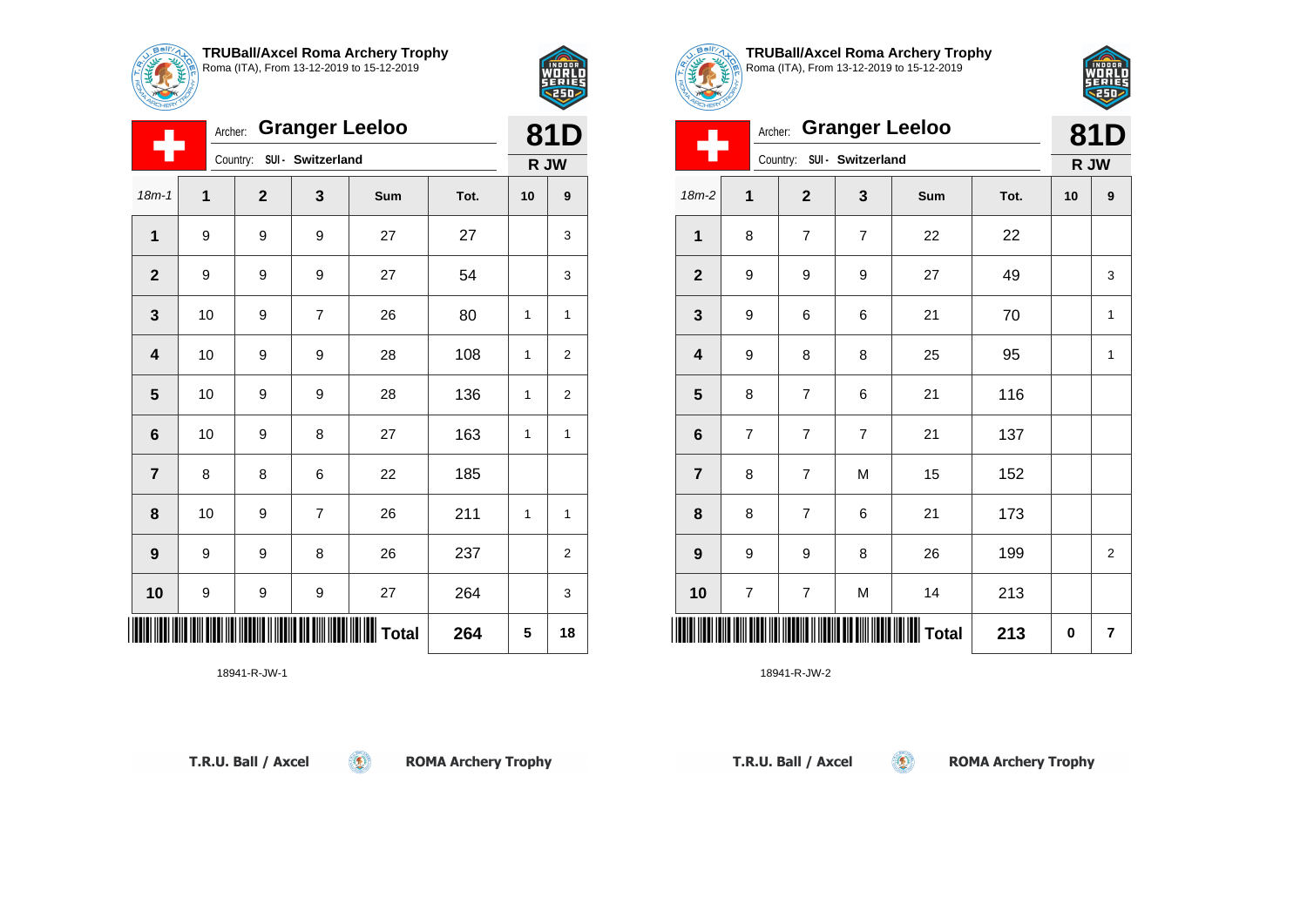

Archer: **Grieco Valentina**

18m-1 **1 2 3 Sum Tot. 10 9**

**1** | 9 | 8 | 8 | 25 | 25 | 1

**2** | 9 | 9 | 9 | 27 | 52 | | 3

**4** | 9 | 9 | 9 | 27 | 107 | | 3

**6** | 10 | 9 | 9 | 28 | 161 | 1 | 2

**7** | 10 | 10 | 9 | 29 | 190 | 2 | 1

**8** | 9 | 9 | 9 | 27 | 217 | | 3

**9** | 10 | 10 | 9 | 29 | 246 | 2 | 1

**10** | 10 | 10 | 9 | 29 | 275 | 2 | 1

**3** | 10 | 10 | 8 | 28 | 80 | 2

**5** | 10 | 8 | 8 | 26 | 133 | 1

Country: **ITA - Italy**



**82A R JW**

| <b>TRUBall/Axcel Roma Archery Trophy</b><br>Roma (ITA), From 13-12-2019 to 15-12-2019 |
|---------------------------------------------------------------------------------------|



| ستت                     |             |                         |    |              |      |                |                |
|-------------------------|-------------|-------------------------|----|--------------|------|----------------|----------------|
|                         | <b>82A</b>  |                         |    |              |      |                |                |
|                         |             | Country:<br>ITA - Italy |    |              |      |                | R JW           |
| $18m-2$                 | $\mathbf 1$ | $\mathbf 2$             | 3  | Sum          | Tot. | 10             | 9              |
| 1                       | 10          | 9                       | 8  | 27           | 27   | 1              | 1              |
| $\overline{2}$          | 9           | 8                       | 8  | 25           | 52   |                | 1              |
| $\mathbf{3}$            | 10          | 9                       | 8  | 27           | 79   | 1              | 1              |
| $\overline{\mathbf{4}}$ | 10          | 10                      | 9  | 29           | 108  | $\overline{2}$ | 1              |
| $5\phantom{1}$          | 10          | 10                      | 10 | 30           | 138  | 3              |                |
| 6                       | 10          | 9                       | 9  | 28           | 166  | 1              | $\overline{2}$ |
| $\overline{7}$          | 9           | 9                       | 9  | 27           | 193  |                | 3              |
| 8                       | 10          | 9                       | 9  | 28           | 221  | 1              | $\overline{2}$ |
| $\boldsymbol{9}$        | 10          | 10                      | 9  | 29           | 250  | $\overline{2}$ | 1              |
| 10                      | 9           | 6                       | M  | 15           | 265  |                | 1              |
|                         |             |                         |    | <b>Total</b> | 265  | 11             | 13             |

 $\circledcirc$ 

27215-R-JW-2

|  | T.R.U. Ball / Axcel |
|--|---------------------|

\*27215-R-JW-1\*

27215-R-JW-1

**ROMA Archery Trophy** 

**Total 275 10 15**

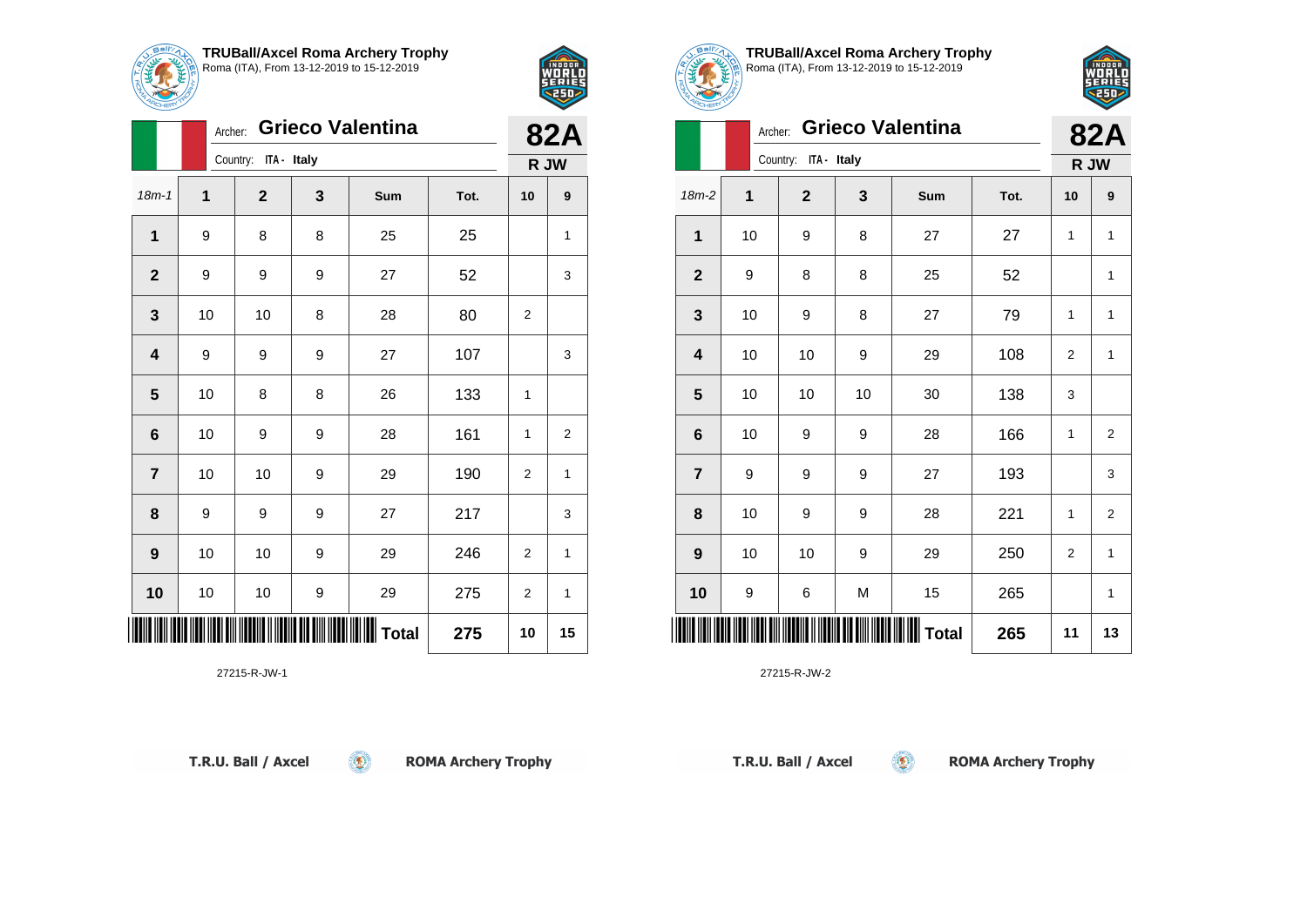

Archer: **Campana Rachel**

18m-1 **1 2 3 Sum Tot. 10 9**

**2** | 10 | 9 | 8 | 27 | 52 | 1 | 1

**3** | 9 | 9 | 7 | 25 | 77 | | 2

**4** | 9 | 9 | 8 | 26 | 103 | | 2

**5** | 10 | 9 | 8 | 27 | 130 | 1 | 1

**6** | 10 | 9 | 9 | 28 | 158 | 1 | 2

**7** | 10 | 10 | 9 | 29 | 187 | 2 | 1

**8** | 10 | 9 | 8 | 27 | 214 | 1 | 1

**9** | 10 | 9 | 8 | 27 | 241 | 1 | 1

**10** | 10 | 9 | 8 | 27 | 268 | 1 | 1

 $\circledcirc$ 

**1** | 10 | 8 | 7 | 25 | 25 | 1

Country: **SUI - Switzerland**



**82B R JW**

| <b>TRUBall/Axcel Roma Archery Trophy</b>  |
|-------------------------------------------|
| Roma (ITA), From 13-12-2019 to 15-12-2019 |



|                |                  |                  |                            | Archer: Campana Rachel |      |                  | <b>82B</b>       |
|----------------|------------------|------------------|----------------------------|------------------------|------|------------------|------------------|
|                |                  |                  | Country: SUI - Switzerland |                        |      |                  | R JW             |
| $18m-2$        | $\mathbf{1}$     | $\mathbf{2}$     | 3                          | Sum                    | Tot. | 10               | $\boldsymbol{9}$ |
| $\mathbf{1}$   | 10               | 9                | 9                          | 28                     | 28   | 1                | $\overline{2}$   |
| $\mathbf{2}$   | $10$             | 8                | 8                          | 26                     | 54   | 1                |                  |
| $\mathbf{3}$   | 9                | $\boldsymbol{9}$ | 8                          | 26                     | 80   |                  | $\overline{2}$   |
| 4              | 9                | 8                | 8                          | 25                     | 105  |                  | $\mathbf{1}$     |
| 5              | 9                | $\boldsymbol{9}$ | 8                          | 26                     | 131  |                  | $\overline{2}$   |
| 6              | 10               | 9                | 8                          | 27                     | 158  | 1                | 1                |
| $\overline{7}$ | 10               | 10               | 8                          | 28                     | 186  | $\boldsymbol{2}$ |                  |
| 8              | 10               | 9                | 9                          | 28                     | 214  | $\mathbf{1}$     | $\overline{2}$   |
| 9              | 10               | 8                | $\overline{7}$             | 25                     | 239  | 1                |                  |
| 10             | $\boldsymbol{9}$ | $\overline{7}$   | $\overline{7}$             | 23                     | 262  |                  | $\mathbf{1}$     |
|                |                  |                  |                            | <b>Total</b>           | 262  | $\overline{7}$   | 11               |

27605-R-JW-2

T.R.U. Ball / Axcel

\*27605-R-JW-1\*

27605-R-JW-1

**ROMA Archery Trophy** 

**Total 268 9 12**

T.R.U. Ball / Axcel

 $\circledcirc$ 

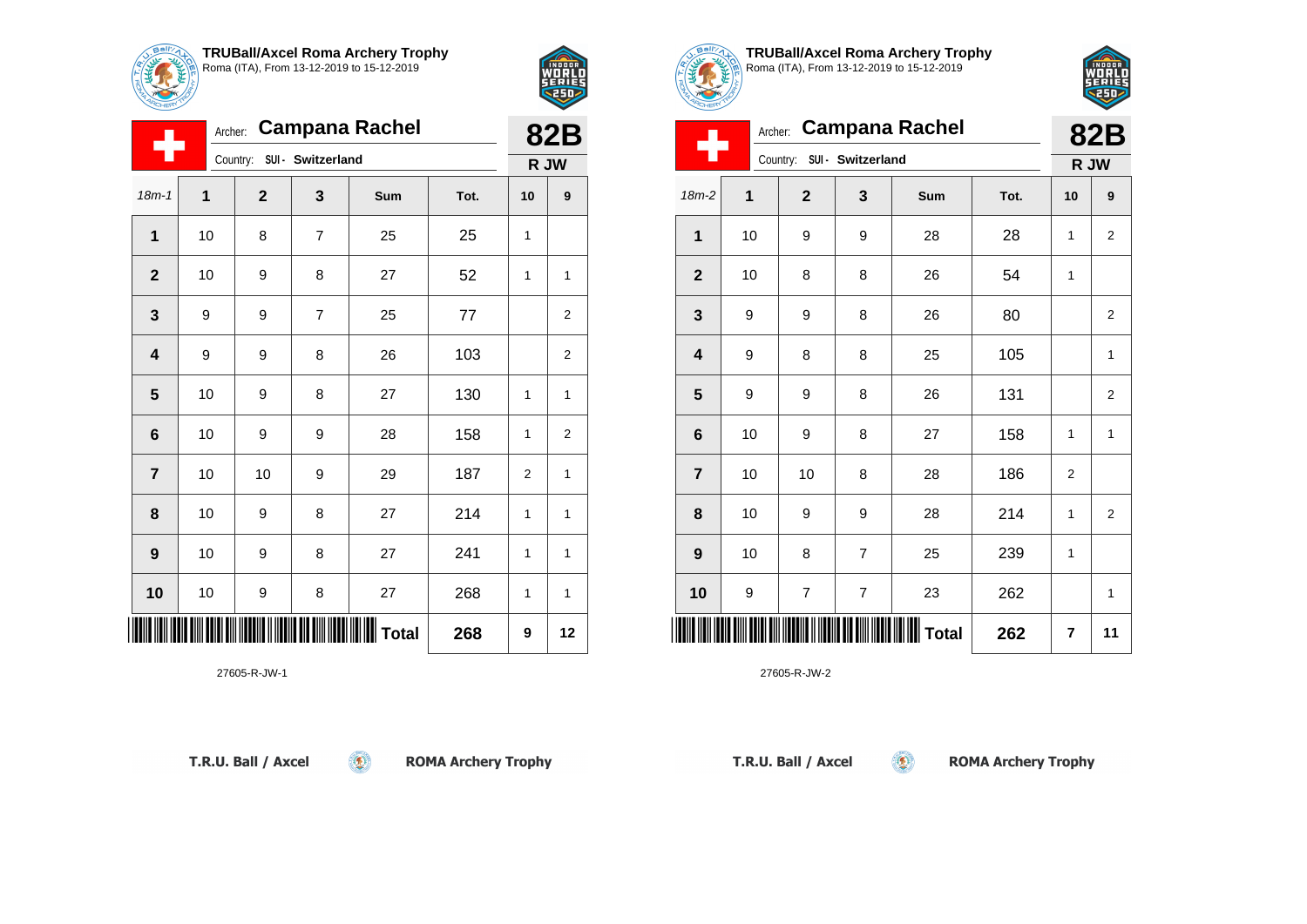



|                |    | Di Silvestro Margherita<br>Archer: |                |                                         |      |                | <b>82C</b>     |  |
|----------------|----|------------------------------------|----------------|-----------------------------------------|------|----------------|----------------|--|
|                |    | Country: ITA - Italy               |                |                                         |      |                | R JW           |  |
| $18m-1$        | 1  | $\overline{2}$                     | 3              | Sum                                     | Tot. | 10             | 9              |  |
| $\mathbf{1}$   | 9  | 8                                  | $\overline{7}$ | 24                                      | 24   |                | 1              |  |
| $\mathbf{2}$   | 8  | 8                                  | 8              | 24                                      | 48   |                |                |  |
| 3              | 9  | 8                                  | 6              | 23                                      | 71   |                | 1              |  |
| 4              | 9  | 9                                  | 9              | 27                                      | 98   |                | 3              |  |
| 5              | 10 | 10                                 | 8              | 28                                      | 126  | $\overline{2}$ |                |  |
| $\bf 6$        | 9  | 8                                  | 8              | 25                                      | 151  |                | 1              |  |
| $\overline{7}$ | 10 | 8                                  | 8              | 26                                      | 177  | 1              |                |  |
| 8              | 10 | 9                                  | 9              | 28                                      | 205  | 1              | $\overline{2}$ |  |
| 9              | 9  | 9                                  | 9              | 27                                      | 232  |                | 3              |  |
| 10             | 8  | 8                                  | 8              | 24                                      | 256  |                |                |  |
|                |    |                                    |                | <b>                           Total</b> | 256  | 4              | 11             |  |

 $\circledcirc$ 

27250-R-JW-1



25D

| Di Silvestro Margherita<br>Archer: |    |                         |                |              |      |                | <b>82C</b> |
|------------------------------------|----|-------------------------|----------------|--------------|------|----------------|------------|
|                                    |    | ITA - Italy<br>Country: |                |              |      | R JW           |            |
| $18m-2$                            | 1  | $\mathbf{2}$            | 3              | Sum          | Tot. | 10             | 9          |
| 1                                  | 10 | 10                      | 8              | 28           | 28   | $\overline{2}$ |            |
| $\overline{2}$                     | 9  | 8                       | 8              | 25           | 53   |                | 1          |
| 3                                  | 8  | 6                       | M              | 14           | 67   |                |            |
| 4                                  | 9  | 7                       | M              | 16           | 83   |                | 1          |
| 5                                  | 10 | 8                       | $\overline{7}$ | 25           | 108  | 1              |            |
| 6                                  | 10 | 9                       | 8              | 27           | 135  | 1              | 1          |
| $\overline{7}$                     | 10 | 9                       | 8              | 27           | 162  | 1              | 1          |
| 8                                  | 10 | 10                      | 9              | 29           | 191  | $\overline{2}$ | 1          |
| 9                                  | 9  | 8                       | $\overline{7}$ | 24           | 215  |                | 1          |
| 10                                 | 10 | 8                       | M              | 18           | 233  | 1              |            |
|                                    |    |                         |                | <b>Total</b> | 233  | 8              | 6          |

 $\left( 5\right)$ 

27250-R-JW-2

T.R.U. Ball / Axcel

**ROMA Archery Trophy**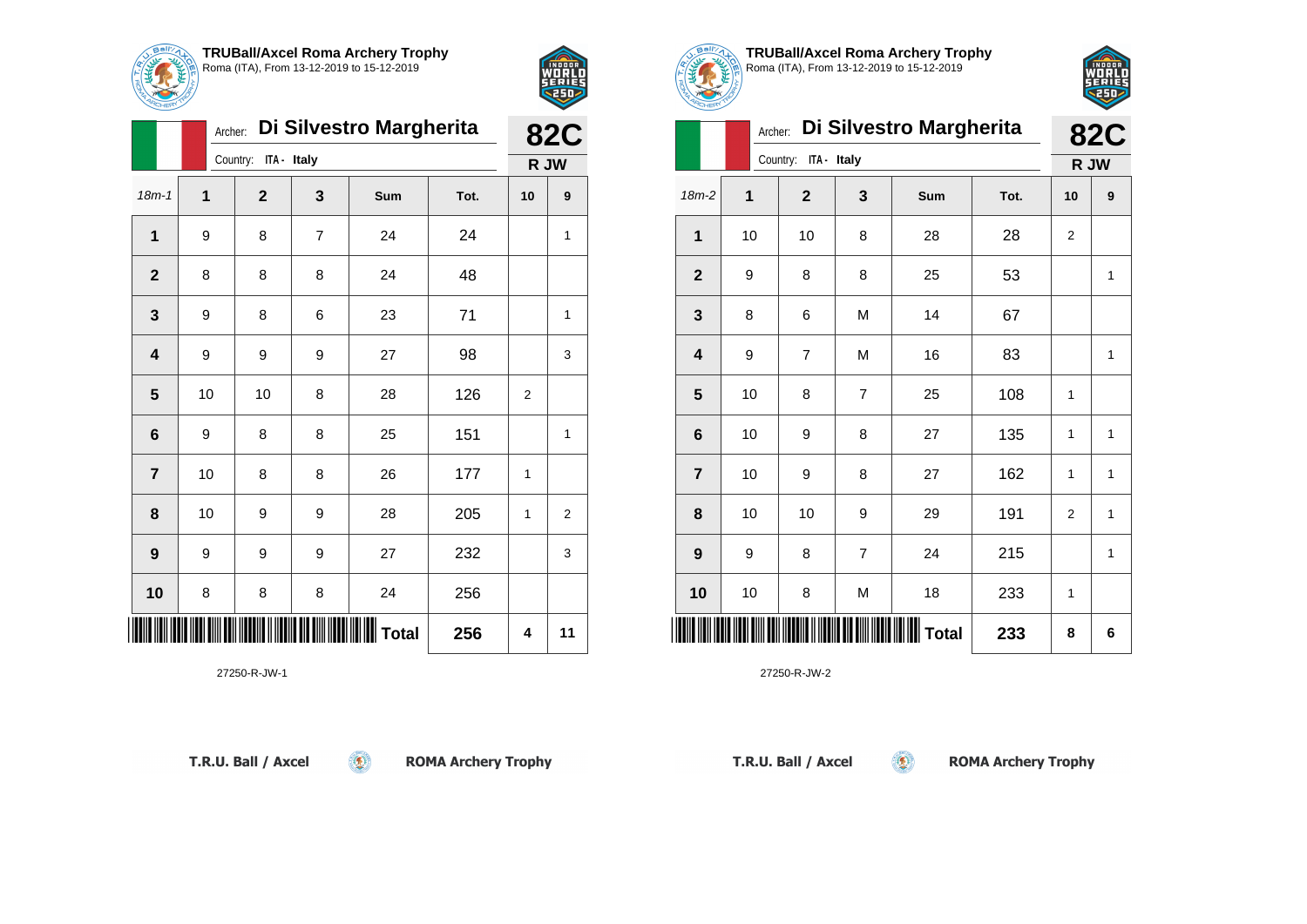

18m-1 **1 2 3 Sum Tot. 10 9**

**2** | 10 | 9 | 9 | 28 | 58 | 1 | 2

**3** | 10 | 10 | 9 | 29 | 87 | 2 | 1

**4** | 10 | 9 | 9 | 28 | 115 | 1 | 2

**5** | 10 | 10 | 9 | 29 | 144 | 2 | 1

**7** | 9 | 9 | 9 | 27 | 201 | | 3

**8** | 10 | 10 | 9 | 29 | 230 | 2 | 1

**9** | 10 | 9 | 9 | 28 | 258 | 1 | 2

**10** | 10 | 10 | 9 | 29 | 287 | 2 | 1

 $\circledcirc$ 

**6** | 10 | 10 | 30 | 174 | 3

**1** | 10 | 10 | 10 | 30 | 30 | 3

Archer: **Hervat Karen**

Country: **ITA - Italy**



**83A R JW**

**TRUBall/Axcel Roma Archery Trophy** Roma (ITA), From 13-12-2019 to 15-12-2019

 $5250$ 

| $C$ HEH $\prime$ |            |                      |    |              |      |                |      |
|------------------|------------|----------------------|----|--------------|------|----------------|------|
|                  | <b>83A</b> |                      |    |              |      |                |      |
|                  |            | Country: ITA - Italy |    |              |      |                | R JW |
| 18m-2            | 1          | $\overline{2}$       | 3  | Sum          | Tot. | 10             | 9    |
| 1                | 9          | 9                    | 9  | 27           | 27   |                | 3    |
| $\mathbf{2}$     | 10         | 10                   | 9  | 29           | 56   | 2              | 1    |
| 3                | 10         | 10                   | 9  | 29           | 85   | 2              | 1    |
| 4                | 10         | 10                   | 10 | 30           | 115  | 3              |      |
| $5\phantom{1}$   | 10         | 10                   | 10 | 30           | 145  | 3              |      |
| 6                | 10         | 10                   | 9  | 29           | 174  | $\overline{2}$ | 1    |
| $\overline{7}$   | 10         | 10                   | 8  | 28           | 202  | 2              |      |
| 8                | 10         | 10                   | 9  | 29           | 231  | 2              | 1    |
| 9                | 10         | 10                   | 8  | 28           | 259  | 2              |      |
| 10               | 9          | 9                    | 9  | 27           | 286  |                | 3    |
|                  |            |                      |    | <b>Total</b> | 286  | 18             | 10   |

 $\circledcirc$ 

3545-R-JW-2

| T.R.U. Ball / Axcel |  |  |
|---------------------|--|--|
|                     |  |  |

\*3545-R-JW-1\*

3545-R-JW-1

**ROMA Archery Trophy** 

**Total 287 17 13**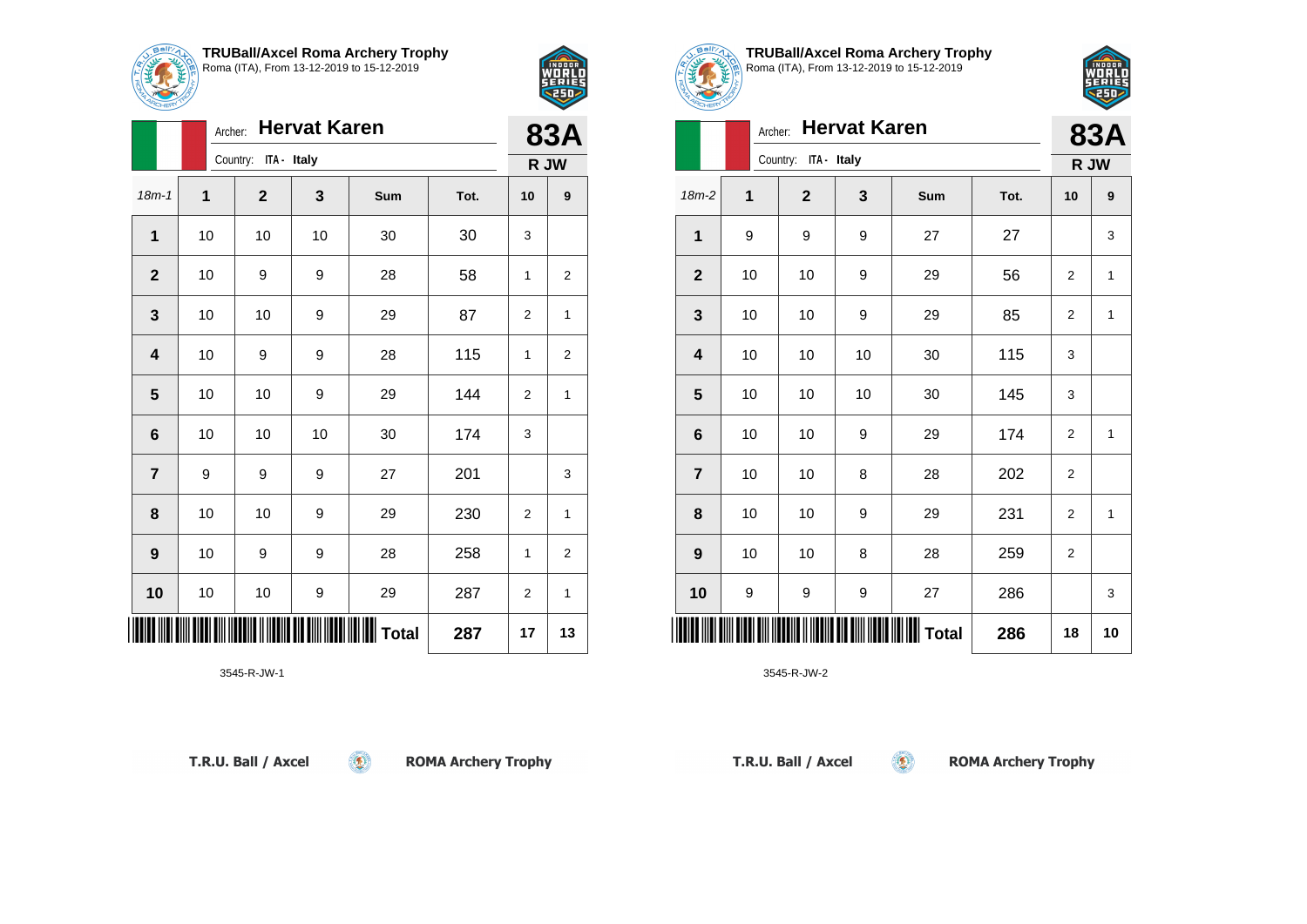

÷

**TRUBall/Axcel Roma Archery Trophy** Roma (ITA), From 13-12-2019 to 15-12-2019

18m-1 **1 2 3 Sum Tot. 10 9**

**1** | 10 | 10 | 9 | 29 | 29 | 2 | 1

**2** | 10 | 9 | 8 | 27 | 56 | 1 | 1

**3** | 10 | 10 | 9 | 29 | 85 | 2 | 1

**4** | 10 | 9 | 6 | 25 | 110 | 1 | 1

**5** | 9 | 9 | 7 | 25 | 135 | | 2

**6** | 9 | 8 | M | 17 | 152 | | 1

**7** | 9 | 9 | 8 | 26 | 178 | | 2

**8** | 9 | 9 | 27 | 205 | | 3

**9** | 10 | 9 | 9 | 28 | 233 | 1 | 2

 $\circledcirc$ 

**10** | 10 | 10 | 7 | 27 | 260 | 2

Archer: **Bétrisey Alice**

Country: **SUI - Switzerland**



**83B R JW**

| TRUBall/Axcel Roma Archery Trophy<br>Roma (ITA), From 13-12-2019 to 15-12-2019 |
|--------------------------------------------------------------------------------|

| <b>Bétrisey Alice</b><br>Archer: |    |              |                |                   |      |    | 83B            |  |
|----------------------------------|----|--------------|----------------|-------------------|------|----|----------------|--|
| SUI - Switzerland<br>Country:    |    |              |                |                   |      |    | R JW           |  |
| $18m-2$                          | 1  | $\mathbf{2}$ | 3              | Sum               | Tot. | 10 | 9              |  |
| $\mathbf{1}$                     | 10 | 8            | 8              | 26                | 26   | 1  |                |  |
| $\mathbf{2}$                     | 9  | 9            | 9              | 27                | 53   |    | 3              |  |
| $\mathbf{3}$                     | 10 | 9            | 9              | 28                | 81   | 1  | $\overline{2}$ |  |
| $\overline{\mathbf{4}}$          | 10 | 8            | 8              | 26                | 107  | 1  |                |  |
| 5                                | 10 | 10           | 8              | 28                | 135  | 2  |                |  |
| 6                                | 10 | 8            | 8              | 26                | 161  | 1  |                |  |
| $\overline{7}$                   | 9  | 9            | $\overline{7}$ | 25                | 186  |    | $\overline{2}$ |  |
| 8                                | 9  | 8            | 8              | 25                | 211  |    | 1              |  |
| $\boldsymbol{9}$                 | 10 | 9            | 9              | 28                | 239  | 1  | $\overline{2}$ |  |
| 10                               | 10 | 10           | 8              | 28                | 267  | 2  |                |  |
|                                  |    |              |                | $\parallel$ Total | 267  | 9  | 10             |  |

 $\circledcirc$ 

27657-R-JW-2

| T.R.U. Ball / Axcel |  |
|---------------------|--|
|---------------------|--|

\*27657-R-JW-1\*

27657-R-JW-1

**ROMA Archery Trophy** 

**Total 260 9 14**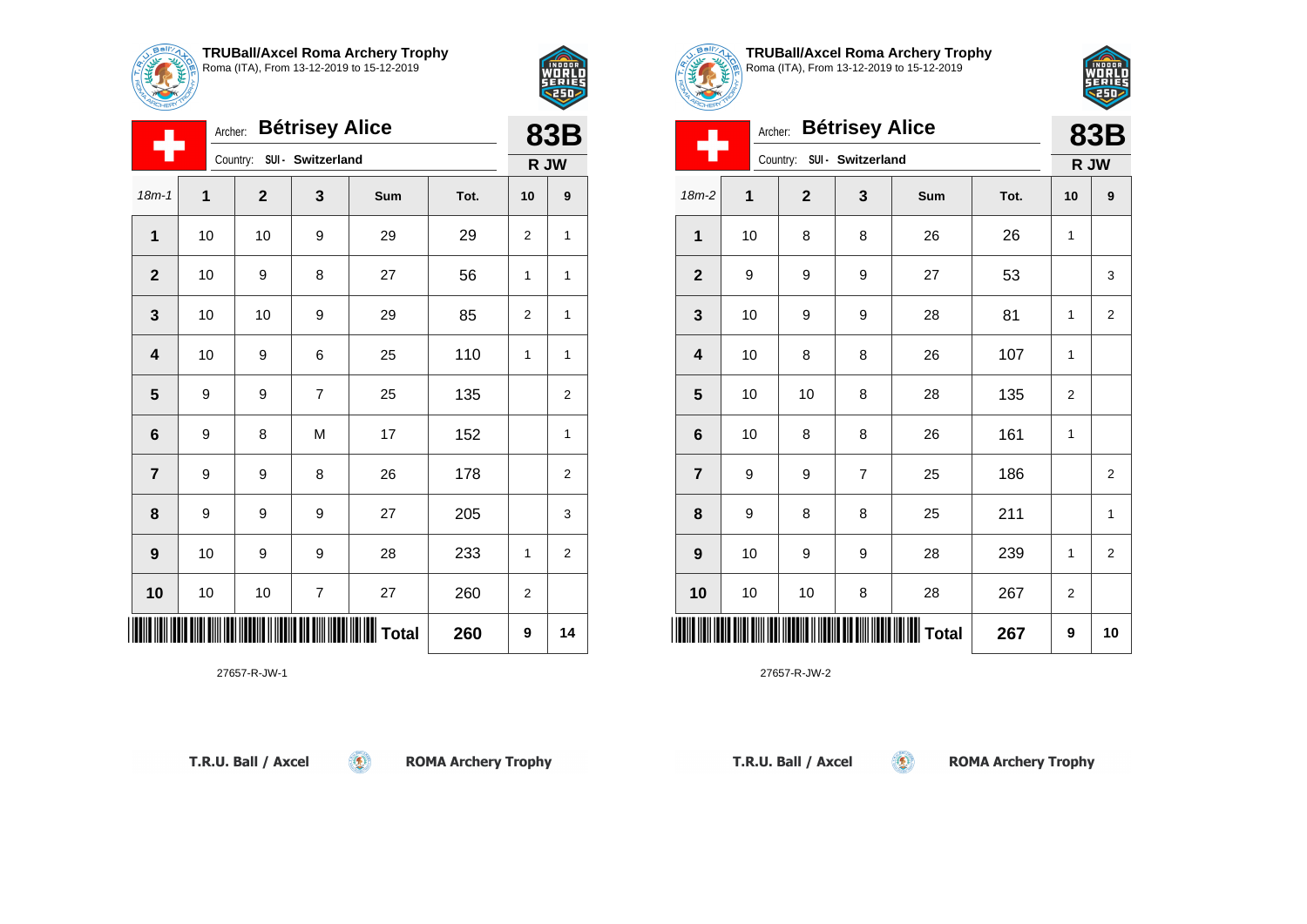

**TRUBall/Axcel Roma Archery Trophy** Roma (ITA), From 13-12-2019 to 15-12-2019



|                         |    | Q250                    |                   |     |      |                |              |
|-------------------------|----|-------------------------|-------------------|-----|------|----------------|--------------|
|                         |    | Archer:                 | <b>Fers Spela</b> |     |      |                | <b>83C</b>   |
|                         |    | Country: SLO - Slovenia |                   |     |      |                | R JW         |
| $18m - 1$               | 1  | $\overline{2}$          | 3                 | Sum | Tot. | 10             | 9            |
| $\mathbf{1}$            | 10 | 9                       | 9                 | 28  | 28   | 1              | 2            |
| $\mathbf{2}$            | 9  | 9                       | 9                 | 27  | 55   |                | 3            |
| $\mathbf{3}$            | 10 | 9                       | 9                 | 28  | 83   | 1              | 2            |
| $\overline{\mathbf{4}}$ | 10 | 9                       | $\overline{7}$    | 26  | 109  | 1              | $\mathbf{1}$ |
| $5\phantom{1}$          | 10 | 9                       | 9                 | 28  | 137  | 1              | 2            |
| 6                       | 10 | M                       | M                 | 10  | 147  | $\mathbf{1}$   |              |
| $\overline{7}$          | 10 | 10                      | 9                 | 29  | 176  | 2              | 1            |
| 8                       | 10 | 10                      | 9                 | 29  | 205  | $\overline{2}$ | $\mathbf{1}$ |
| $\boldsymbol{9}$        | 10 | 9                       | 9                 | 28  | 233  | 1              | 2            |
| 10                      | 10 | 10                      | 9                 | 29  | 262  | $\overline{2}$ | 1            |

**THE TOTAL TENSOR 12** 15

 $\left( \begin{matrix} 0 \\ 1 \end{matrix} \right)$ 

3567-R-JW-1



**TRUBall/Axcel Roma Archery Trophy** Roma (ITA), From 13-12-2019 to 15-12-2019



| <b>Fers Spela</b><br>Archer: |    |                         |                |              |      |                | <b>83C</b>     |  |
|------------------------------|----|-------------------------|----------------|--------------|------|----------------|----------------|--|
|                              |    | Country: SLO - Slovenia |                |              |      | R JW           |                |  |
| 18m-2                        | 1  | $\mathbf 2$             | 3              | Sum          | Tot. | 10             | 9              |  |
| 1                            | 10 | 9                       | 8              | 27           | 27   | 1              | 1              |  |
| $\mathbf{2}$                 | 10 | 9                       | 8              | 27           | 54   | 1              | 1              |  |
| 3                            | 10 | 10                      | 10             | 30           | 84   | 3              |                |  |
| 4                            | 10 | 9                       | 9              | 28           | 112  | 1              | $\overline{2}$ |  |
| 5                            | 10 | 9                       | 8              | 27           | 139  | 1              | $\mathbf{1}$   |  |
| $\bf 6$                      | 10 | 10                      | 8              | 28           | 167  | $\overline{2}$ |                |  |
| $\overline{7}$               | 10 | 9                       | $\overline{7}$ | 26           | 193  | 1              | $\mathbf{1}$   |  |
| 8                            | 10 | 10                      | 9              | 29           | 222  | $\overline{2}$ | 1              |  |
| 9                            | 10 | 10                      | 10             | 30           | 252  | 3              |                |  |
| 10                           | 10 | 10                      | 9              | 29           | 281  | $\overline{2}$ | 1              |  |
| ▏▎▌▊▌▌▌                      |    |                         |                | <b>Total</b> | 281  | 17             | 8              |  |

 $(\bullet)$ 

3567-R-JW-2

T.R.U. Ball / Axcel

**ROMA Archery Trophy**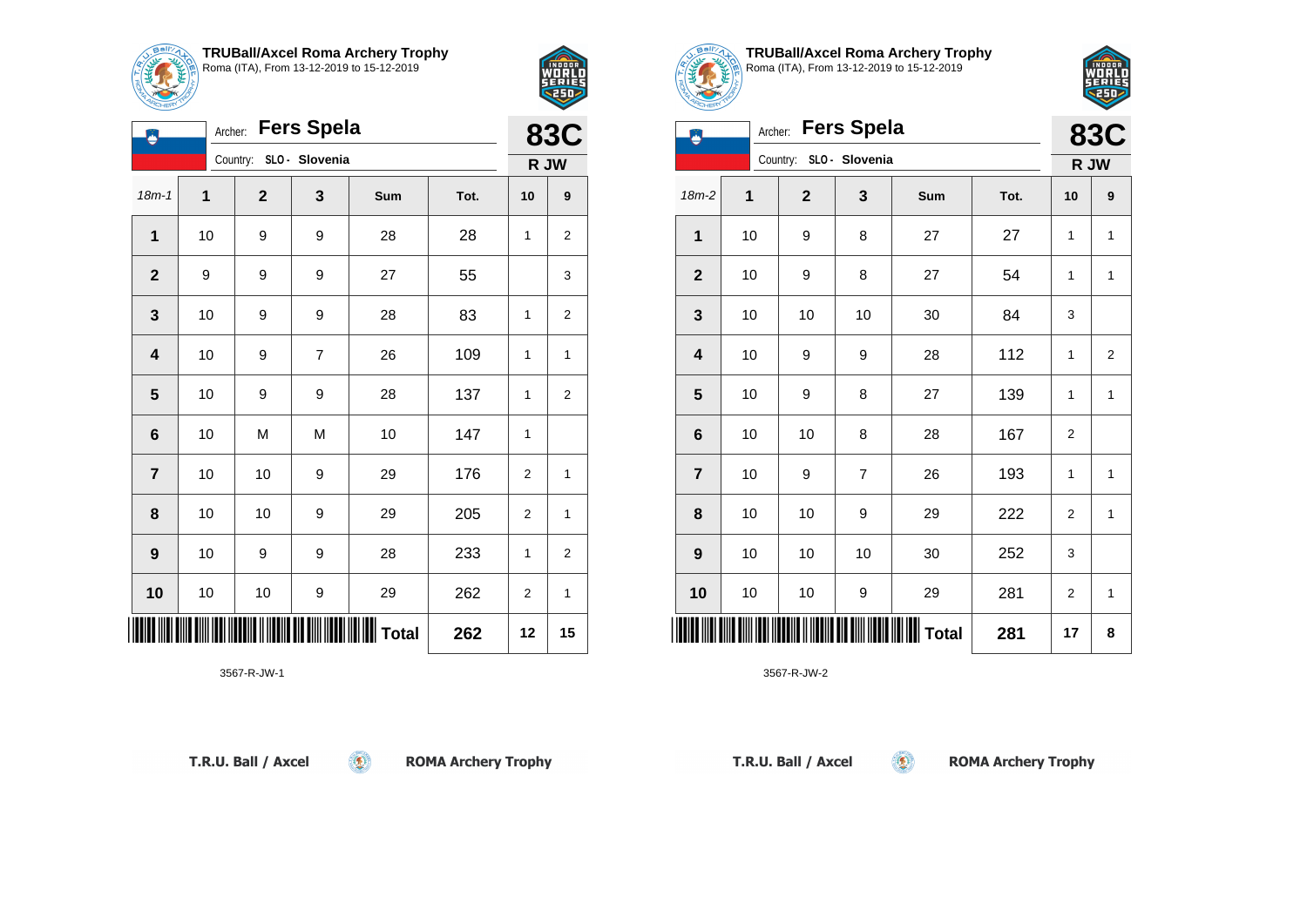

高

# **TRUBall/Axcel Roma Archery Trophy** Roma (ITA), From 13-12-2019 to 15-12-2019

Country: **ESP - Spain**

Archer: **Perez MiÑarro Cristian**

18m-1 **1 2 3 Sum Tot. 10 9**

**1** | 9 | 9 | 8 | 26 | 26 | 2

**2** | 10 | 9 | 9 | 28 | 54 | 1 | 2

**3** | 9 | 9 | 7 | 25 | 79 | | 2

**5** | 9 | 9 | 8 | 26 | 132 | | 2

**6** | 10 | 9 | 9 | 28 | 160 | 1 | 2

**7** | 10 | 9 | 8 | 27 | 187 | 1 | 1

**8** | 9 | 8 | 5 | 22 | 209 | | 1

**9** | 10 | 9 | 8 | 27 | 236 | 1 | 1

**10** | 10 | 10 | 9 | 29 | 265 | 2 | 1

 $\circledcirc$ 

**4** | 10 | 10 | 7 | 27 | 106 | 2



**85A**

**B M**

|  | TRUBall/Axcel Roma Archery Trophy<br>$\frac{1}{2}$ Roma (ITA), From 13-12-2019 to 15-12-2019 |  |
|--|----------------------------------------------------------------------------------------------|--|



|                | ARCHER |         |                         |                |                        |      |                |                |
|----------------|--------|---------|-------------------------|----------------|------------------------|------|----------------|----------------|
| 瀛              |        | Archer: |                         |                | Perez MiÑarro Cristian |      |                | <b>85A</b>     |
|                |        |         | Country: ESP - Spain    |                |                        |      | B <sub>M</sub> |                |
| 18m-2          |        | 1       | $\overline{\mathbf{2}}$ | 3              | Sum                    | Tot. | 10             | 9              |
| $\mathbf{1}$   |        | 8       | 6                       | 6              | 20                     | 20   |                |                |
| $\overline{2}$ |        | 10      | 8                       | $\overline{7}$ | 25                     | 45   | 1              |                |
| 3              |        | 10      | 10                      | 9              | 29                     | 74   | $\overline{2}$ | $\mathbf{1}$   |
| 4              |        | 9       | 9                       | 6              | 24                     | 98   |                | $\overline{2}$ |
| 5              |        | 9       | 9                       | 8              | 26                     | 124  |                | $\overline{2}$ |
| 6              |        | 10      | 8                       | 8              | 26                     | 150  | 1              |                |
| $\overline{7}$ |        | 9       | 7                       | $\overline{7}$ | 23                     | 173  |                | $\mathbf{1}$   |
| 8              |        | 10      | 10                      | $\overline{7}$ | 27                     | 200  | $\overline{2}$ |                |
| 9              |        | 10      | 8                       | 8              | 26                     | 226  | 1              |                |
| 10             |        | 10      | 8                       | 8              | 26                     | 252  | 1              |                |
|                |        |         |                         |                | $\ $ Total             | 252  | 8              | 6              |

 $\circledcirc$ 

31162-B-M-2

| T.R.U. Ball / Axcel |  |
|---------------------|--|
|---------------------|--|

\*31162-B-M-1\*

31162-B-M-1

**ROMA Archery Trophy** 

**Total 265 8 14**

**Signed Total 265 8 0** 

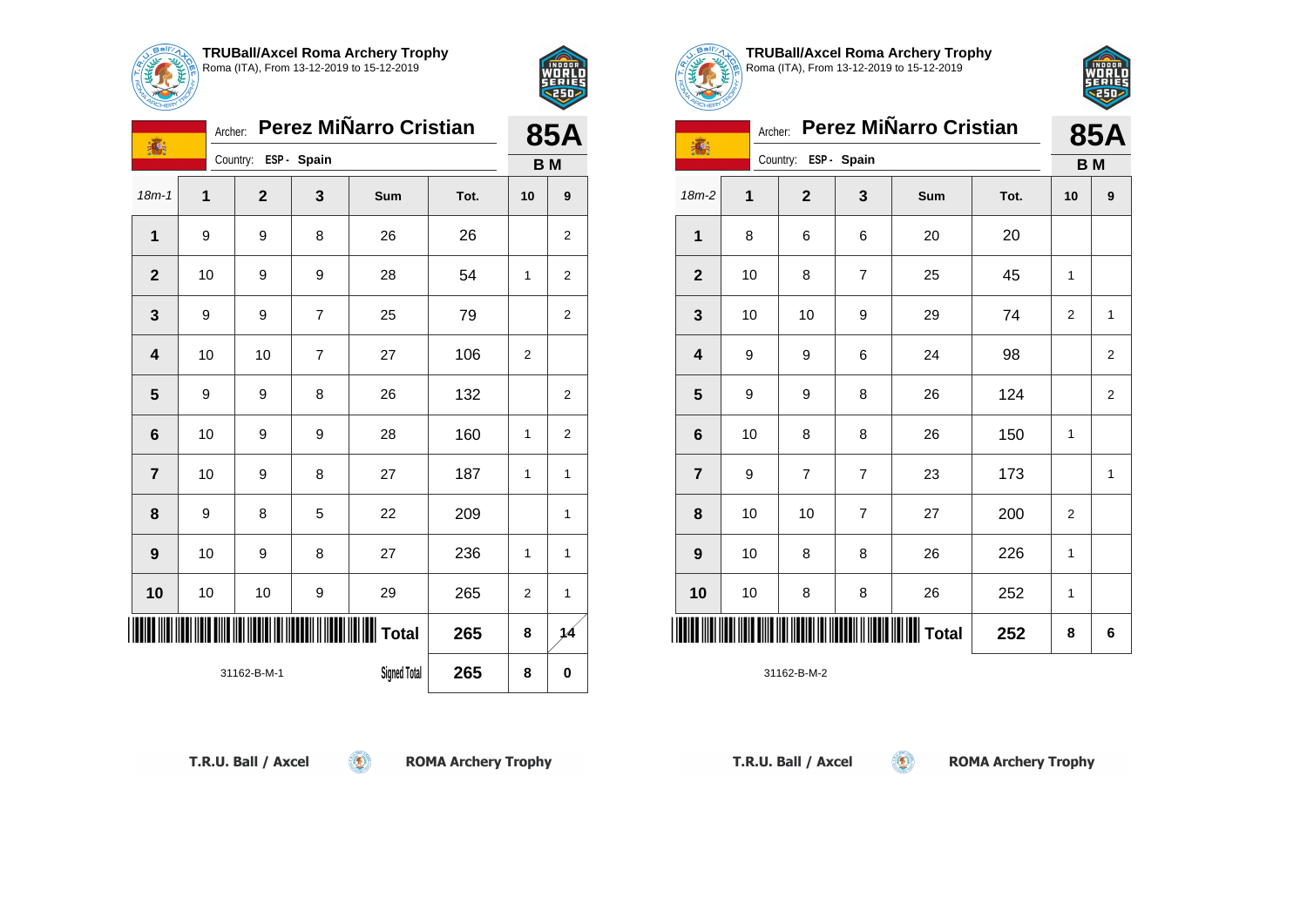



|   | Giuliani Giovanni<br>Archer: |                |              |                |                     |      |                | <b>85B</b>     |  |  |
|---|------------------------------|----------------|--------------|----------------|---------------------|------|----------------|----------------|--|--|
|   |                              |                | Country:     | ITA - Italy    |                     |      |                | <b>BM</b>      |  |  |
|   | $18m - 1$                    | $\overline{1}$ | $\mathbf{2}$ | 3              | Sum                 | Tot. | 10             | 9              |  |  |
|   | 1                            | 9              | 7            | 6              | 22                  | 22   |                | 1              |  |  |
|   | $\overline{2}$               | 9              | 9            | 8              | 26                  | 48   |                | 2              |  |  |
|   | $\mathbf 3$                  | 10             | 9            | 8              | 27                  | 75   | 1              | $\mathbf{1}$   |  |  |
|   | $\overline{\mathbf{4}}$      | 10             | 9            | 9              | 28                  | 103  | 1              | $\overline{2}$ |  |  |
|   | 5                            | 10             | 9            | 8              | 27                  | 130  | 1              | 1              |  |  |
|   | $6\phantom{1}6$              | 10             | 9            | 8              | 27                  | 157  | 1              | $\mathbf{1}$   |  |  |
|   | $\overline{7}$               | 10             | 10           | 8              | 28                  | 185  | $\overline{2}$ |                |  |  |
|   | 8                            | 10             | 9            | 8              | 27                  | 212  | 1              | $\mathbf{1}$   |  |  |
|   | 9                            | 10             | 9            | $\overline{7}$ | 26                  | 238  | 1              | $\mathbf{1}$   |  |  |
|   | 10                           | 9              | 9            | $\overline{7}$ | 25                  | 263  |                | 2              |  |  |
| ∭ |                              |                |              |                |                     | 263  | 8              | 12             |  |  |
|   |                              |                | UU5597-B-M-1 |                | <b>Signed Total</b> | 263  | 8              | $\bf{0}$       |  |  |

 $\circledcirc$ 



**TRUBall/Axcel Roma Archery Trophy** Roma (ITA), From 13-12-2019 to 15-12-2019

|                | Giuliani Giovanni<br>Archer: |                         |                |                 |      |                |                         |
|----------------|------------------------------|-------------------------|----------------|-----------------|------|----------------|-------------------------|
|                |                              | Country:<br>ITA - Italy |                |                 |      |                | <b>85B</b><br><b>BM</b> |
| $18m-2$        | $\mathbf 1$                  | $\overline{2}$          | 3              | Sum             | Tot. | 10             | 9                       |
| 1              | 9                            | 9                       | 8              | 26              | 26   |                | $\mathbf 2$             |
| $\overline{2}$ | 9                            | 8                       | $\overline{7}$ | 24              | 50   |                | 1                       |
| 3              | 10                           | 9                       | 9              | 28              | 78   | 1              | $\mathbf 2$             |
| 4              | 10                           | 8                       | $\overline{7}$ | 25              | 103  | 1              |                         |
| 5              | 10                           | 9                       | 8              | 27              | 130  | 1              | 1                       |
| 6              | 9                            | 8                       | 8              | 25              | 155  |                | 1                       |
| $\overline{7}$ | 10                           | 9                       | 8              | 27              | 182  | 1              | 1                       |
| 8              | 9                            | $\overline{7}$          | 6              | 22              | 204  |                | $\mathbf{1}$            |
| 9              | 9                            | 9                       | 8              | 26              | 230  |                | $\overline{\mathbf{c}}$ |
| 10             | 10                           | 10                      | 10             | 30              | 260  | 3              |                         |
| ║║║            |                              |                         |                | <b>II</b> Total | 260  | $\overline{7}$ | 11                      |

 $\left( 5\right)$ 

UU5597-B-M-2

T.R.U. Ball / Axcel

**ROMA Archery Trophy**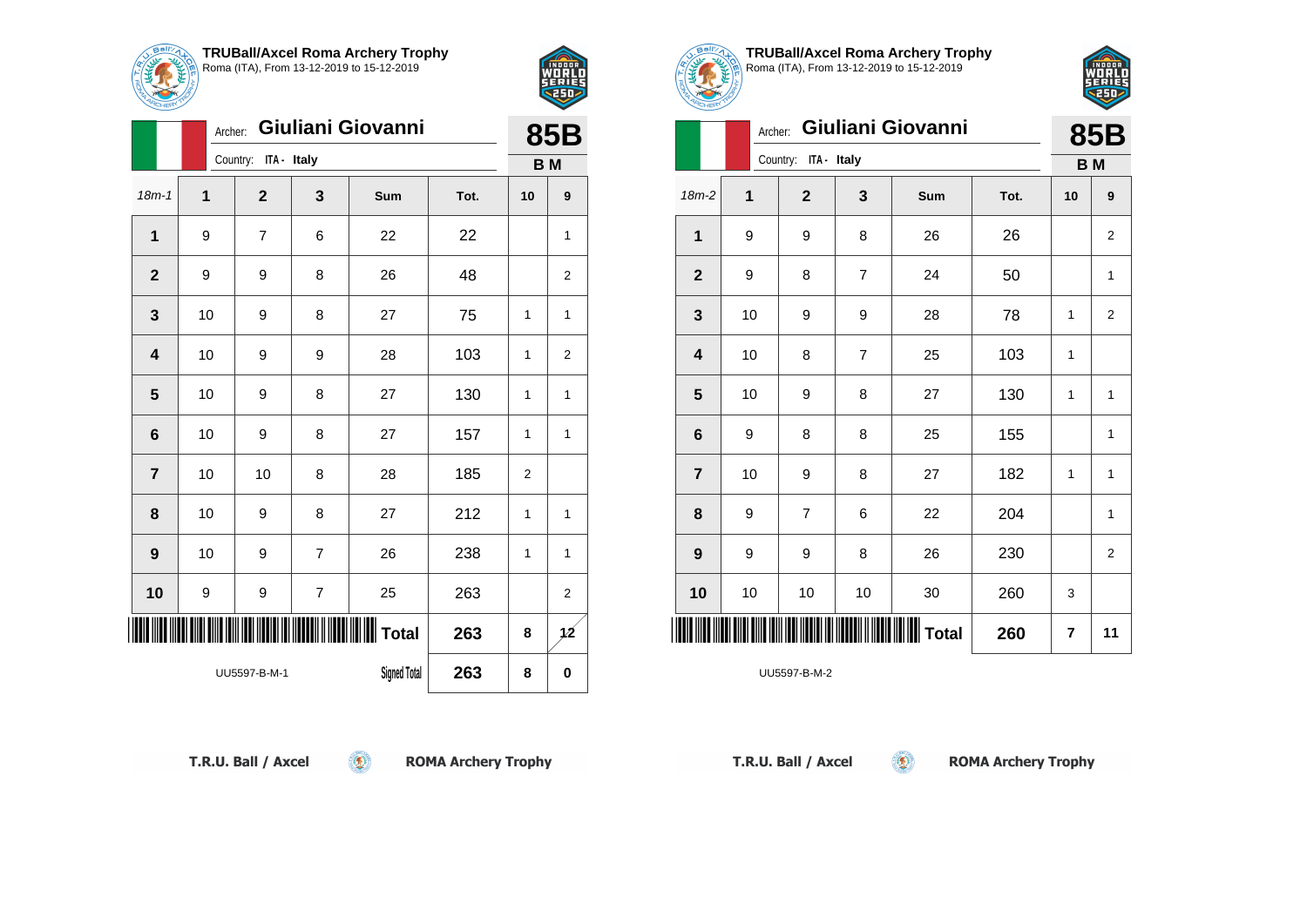

1.

### **TRUBall/Axcel Roma Archery Trophy** Roma (ITA), From 13-12-2019 to 15-12-2019

Country: **ESP - Spain**

Archer: **Sanchez Torres Felix**

18m-1 **1 2 3 Sum Tot. 10 9**

**1** | 10 | 9 | 7 | 26 | 26 | 1 | 1

**2** | 9 | 9 | 7 | 25 | 51 | | 2

**3** | 9 | 8 | 8 | 25 | 76 | 1

**7** | 9 | 8 | 5 | 22 | 163 | |1

**8** | 9 | 8 | 7 | 24 | 187 | | 1

**10** | 10 | 9 | 8 | 27 | 232 | 1 | 1

 $\circledcirc$ 

**4** | 10 | 10 | 8 | 28 | 104 | 2

**5** | 10 | 7 | M | 17 | 121 | 1

**6** 8 7 5 20 141

**9** | 7 | 6 | 5 | 18 | 205



**85C B M**

|  | <b>TRUBall/Axcel Roma Archery Trophy</b><br>Alp Roma (ITA), From 13-12-2019 to 15-12-2019 |  |
|--|-------------------------------------------------------------------------------------------|--|



| <b>HOHERY</b>           |         |                      |                |                             |      |                |            |
|-------------------------|---------|----------------------|----------------|-----------------------------|------|----------------|------------|
| <b>高</b>                | Archer: |                      |                | <b>Sanchez Torres Felix</b> |      |                | <b>85C</b> |
|                         |         | Country: ESP - Spain |                |                             |      | B <sub>M</sub> |            |
| $18m-2$                 | 1       | $\overline{2}$       | 3              | Sum                         | Tot. | 10             | 9          |
| $\mathbf{1}$            | 9       | 8                    | 8              | 25                          | 25   |                | 1          |
| $\mathbf{2}$            | 8       | $\overline{7}$       | 5              | 20                          | 45   |                |            |
| 3                       | 10      | 4                    | 3              | 17                          | 62   | 1              |            |
| $\overline{\mathbf{4}}$ | 8       | $\overline{7}$       | 6              | 21                          | 83   |                |            |
| 5                       | 9       | 8                    | 6              | 23                          | 106  |                | 1          |
| 6                       | 10      | 7                    | 5              | 22                          | 128  | 1              |            |
| $\overline{7}$          | 10      | 9                    | 8              | 27                          | 155  | 1              | 1          |
| 8                       | 9       | 8                    | $\overline{7}$ | 24                          | 179  |                | 1          |
| $\boldsymbol{9}$        | 9       | 6                    | 3              | 18                          | 197  |                | 1          |
| 10                      | 10      | 10                   | 9              | 29                          | 226  | 2              | 1          |
|                         |         |                      |                | <b>Total</b>                | 226  | 5              | 6          |

 $\circledcirc$ 

UU4730-B-M-2

| T.R.U. Ball / Axcel |  |  |
|---------------------|--|--|

\*UU470-B-M-1\*UU470-B-M-1\*UU470-B-M-1\*UU470-B-M-1\*UU470-B-M-1\*UU470-B-M-1\*UU470-B-M-1\*UU470-B-M-1\*UU470-B-M-1\*U

UU4730-B-M-1

**ROMA Archery Trophy** 

**Total 232 5 7**

**Signed Total 232 5 0**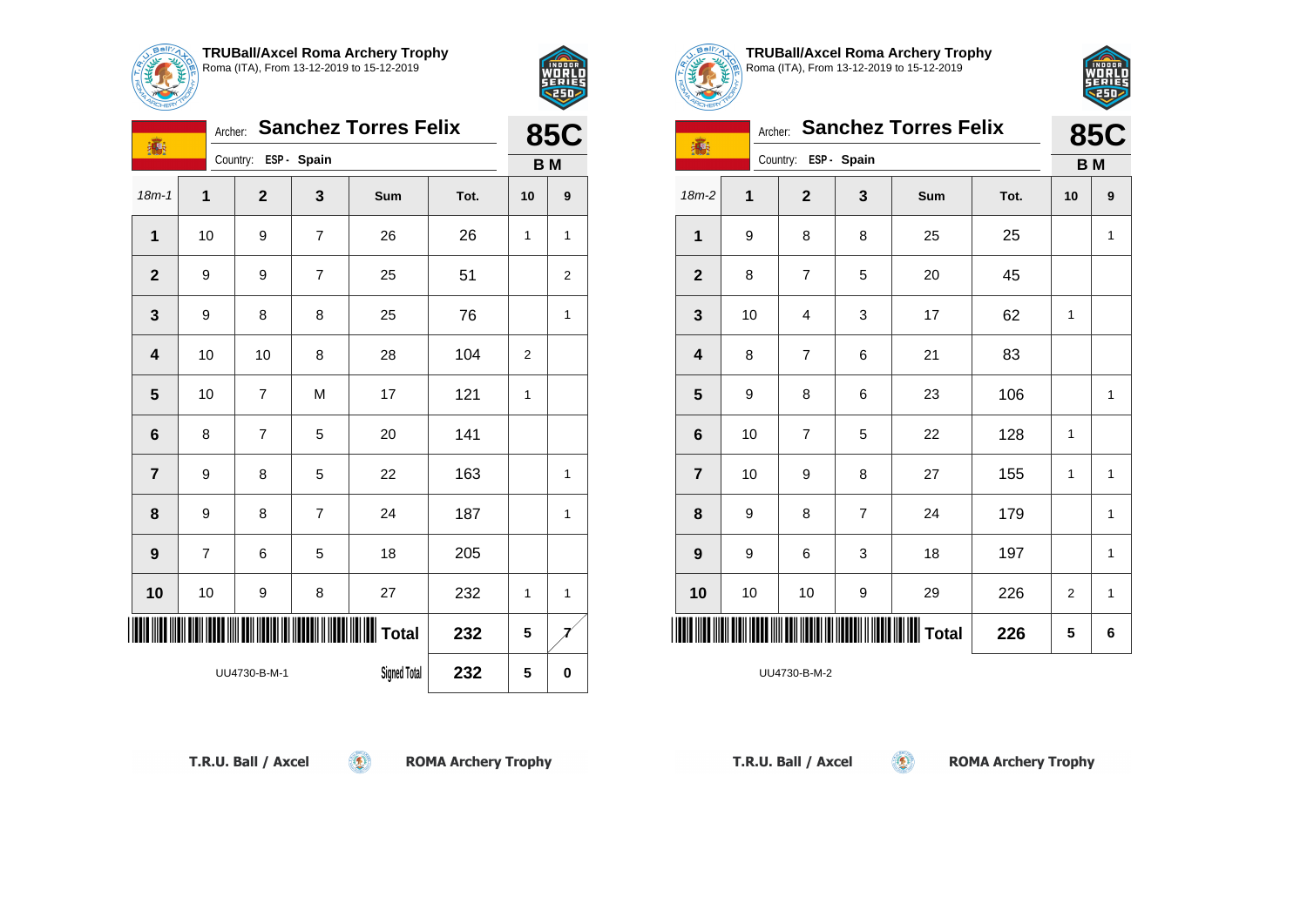

**TRUBall/Axcel Roma Archery Trophy** Roma (ITA), From 13-12-2019 to 15-12-2019

Country: **ESP - Spain**

Archer: **Daniel Romero Pérez**

18m-1 **1 2 3 Sum Tot. 10 9**

**1** | 9 | 8 | 5 | 22 | 22 | 1

**3** | 10 | 9 | 7 | 26 | 73 | 1 | 1

**4** | 9 | 9 | 9 | 27 | 100 | | 3

**8** | 9 | 9 | 7 | 25 | 193 | | 2

**9** | 10 | 9 | 7 | 26 | 219 | 1 | 1

**10** | 9 | 9 | 5 | 23 | 242 | | 2

**2** | 10 | 8 | 7 | 25 | 47 | 1

**6** | 10 | 7 | 7 | 24 | 145 | 1

**5** 8 8 8 5 21 21

**7** 8 8 7 23 168



**86A B M**

| <b>TRUBall/Axcel Roma Archery Trophy</b>  |
|-------------------------------------------|
| Roma (ITA), From 13-12-2019 to 15-12-2019 |
|                                           |
|                                           |

|                         | Archer:        |                      |                | <b>Daniel Romero Pérez</b> |      |              | <b>86A</b>   |
|-------------------------|----------------|----------------------|----------------|----------------------------|------|--------------|--------------|
| <b>高</b>                |                | Country: ESP - Spain |                |                            |      |              | <b>BM</b>    |
| $18m-2$                 | 1              | $\mathbf 2$          | 3              | Sum                        | Tot. | 10           | 9            |
| $\mathbf{1}$            | $\overline{7}$ | 6                    | 6              | 19                         | 19   |              |              |
| $\mathbf{2}$            | 9              | 9                    | 8              | 26                         | 45   |              | 2            |
| 3                       | 9              | 8                    | 6              | 23                         | 68   |              | $\mathbf{1}$ |
| 4                       | 10             | 10                   | 10             | 30                         | 98   | 3            |              |
| 5                       | 10             | $\overline{7}$       | $\overline{7}$ | 24                         | 122  | $\mathbf{1}$ |              |
| 6                       | 10             | 8                    | 8              | 26                         | 148  | 1            |              |
| $\overline{\mathbf{r}}$ | 9              | 8                    | $\overline{7}$ | 24                         | 172  |              | $\mathbf{1}$ |
| 8                       | 9              | 7                    | 6              | 22                         | 194  |              | 1            |
| 9                       | 10             | 9                    | 8              | 27                         | 221  | $\mathbf{1}$ | $\mathbf{1}$ |
| 10                      | 8              | 7                    | 6              | 21                         | 242  |              |              |
|                         |                |                      |                | <b>Total</b>               | 242  | 6            | 6            |

 $\circledcirc$ 

UU3118-B-M-2

| T.R.U. Ball / Axcel |  |  |
|---------------------|--|--|

\*UU3118-B-M-1\*UU3118-B-M-1\*UU3118-B-M-1\*UU3118-B-M-1\*UU3118-B-M-1\*UU3118-B-M-1\*UU3118-B-M-1\*UU3118-B-M-1\*UU311

UU3118-B-M-1

**ROMA Archery Trophy** 

**Total 242 4 10**

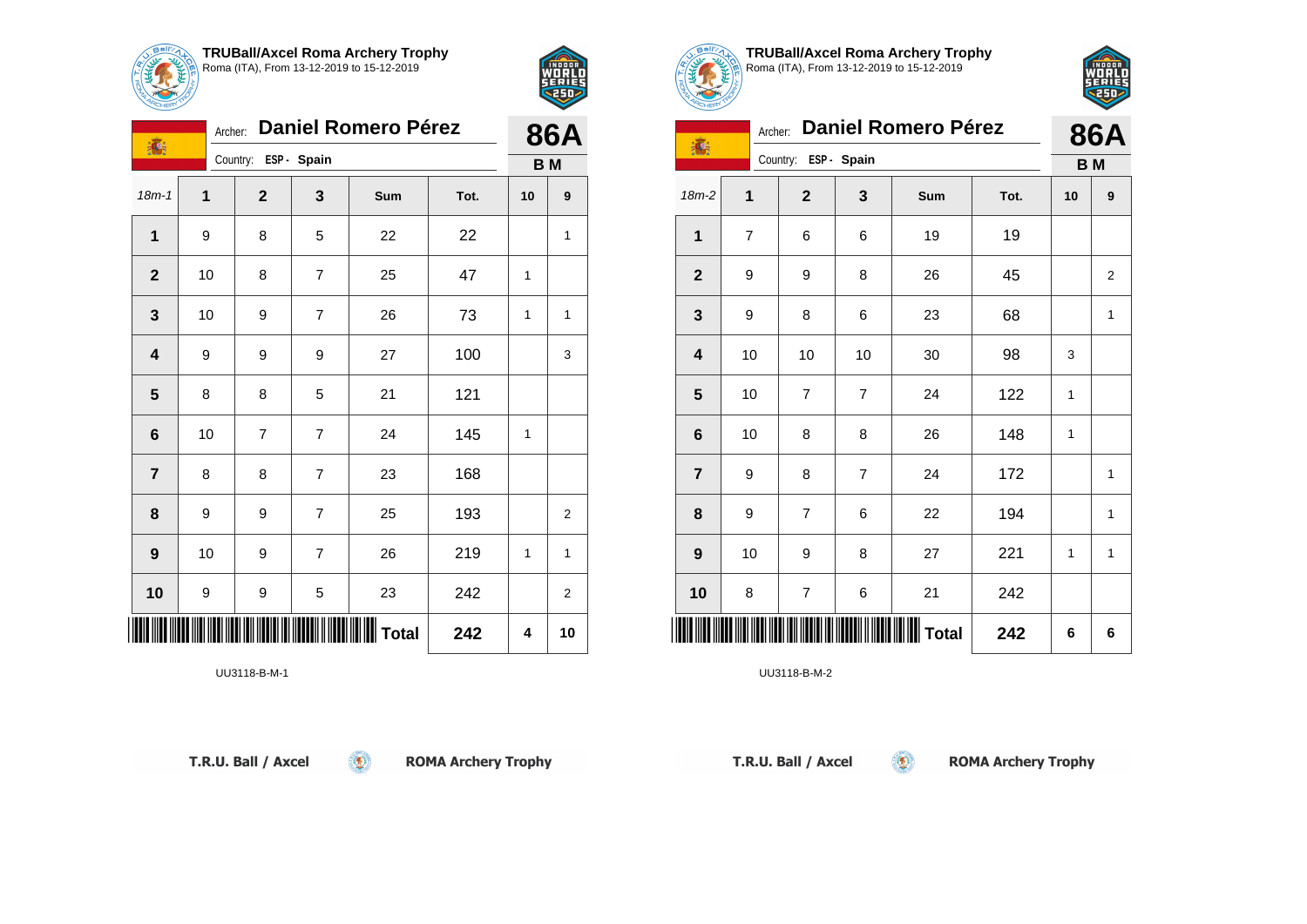

Archer: **Mazzantini Mario**

18m-1 **1 2 3 Sum Tot. 10 9**

**1** | 9 | 9 | 7 | 25 | 25 | 2

**2** | 10 | 10 | 9 | 29 | 54 | 2 | 1

**4** | 10 | 10 | 9 | 29 | 108 | 2 | 1

**7** | 9 | 8 | 8 | 25 | 181 | | 1

**9** | 10 | 9 | 8 | 27 | 232 | 1 | 1

**10** | 10 | 10 | 9 | 29 | 261 | 2 | 1

 $\circledcirc$ 

**3** | 10 | 8 | 7 | 25 | 79 | 1

**5** | 10 | 8 | 6 | 24 | 132 | 1

**6** 8 8 8 24 156

**8** 8 8 8 24 205

Country: **ITA - Italy**



**86B B M**

| <b>TRUBall/Axcel Roma Archery Trophy</b><br>Roma (ITA), From 13-12-2019 to 15-12-2019 |
|---------------------------------------------------------------------------------------|



| <b>POHERY</b>           |         |                      |                |                         |      |                |                         |
|-------------------------|---------|----------------------|----------------|-------------------------|------|----------------|-------------------------|
|                         | Archer: |                      |                | <b>Mazzantini Mario</b> |      |                | 86B                     |
|                         |         | Country: ITA - Italy |                |                         |      |                | <b>BM</b>               |
| $18m-2$                 | 1       | $\mathbf{2}$         | 3              | Sum                     | Tot. | 10             | 9                       |
| $\mathbf{1}$            | 9       | 8                    | 8              | 25                      | 25   |                | 1                       |
| $\mathbf{2}$            | 10      | 10                   | 9              | 29                      | 54   | 2              | 1                       |
| $\mathbf 3$             | 9       | 9                    | 8              | 26                      | 80   |                | 2                       |
| $\overline{\mathbf{4}}$ | 9       | 9                    | 8              | 26                      | 106  |                | $\overline{\mathbf{c}}$ |
| 5                       | 10      | 10                   | 9              | 29                      | 135  | $\overline{2}$ | $\mathbf{1}$            |
| $6\phantom{1}6$         | 10      | 9                    | 8              | 27                      | 162  | $\mathbf{1}$   | $\mathbf{1}$            |
| $\overline{7}$          | 10      | 9                    | 8              | 27                      | 189  | $\mathbf{1}$   | 1                       |
| 8                       | 10      | 9                    | $\overline{7}$ | 26                      | 215  | 1              | 1                       |
| $\boldsymbol{9}$        | 10      | 9                    | 8              | 27                      | 242  | $\mathbf{1}$   | 1                       |
| 10                      | 10      | 10                   | $\overline{7}$ | 27                      | 269  | $\overline{2}$ |                         |
|                         |         |                      |                | <b>Total</b>            | 269  | 10             | 11                      |

 $\circledcirc$ 

UU2939-B-M-2

| T.R.U. Ball / Axcel |
|---------------------|
|---------------------|

\*UU2039-B-M-1\*UU2939-B-M-1\*UU2939-B-M-1\*UU2939-B-M-1\*UU2939-B-M-1\*UU2939-B-M-1\*UU2939-B-M-1\*UU2939-B-M-1\*UU293

UU2939-B-M-1

**ROMA Archery Trophy** 

**Total 261 9 7**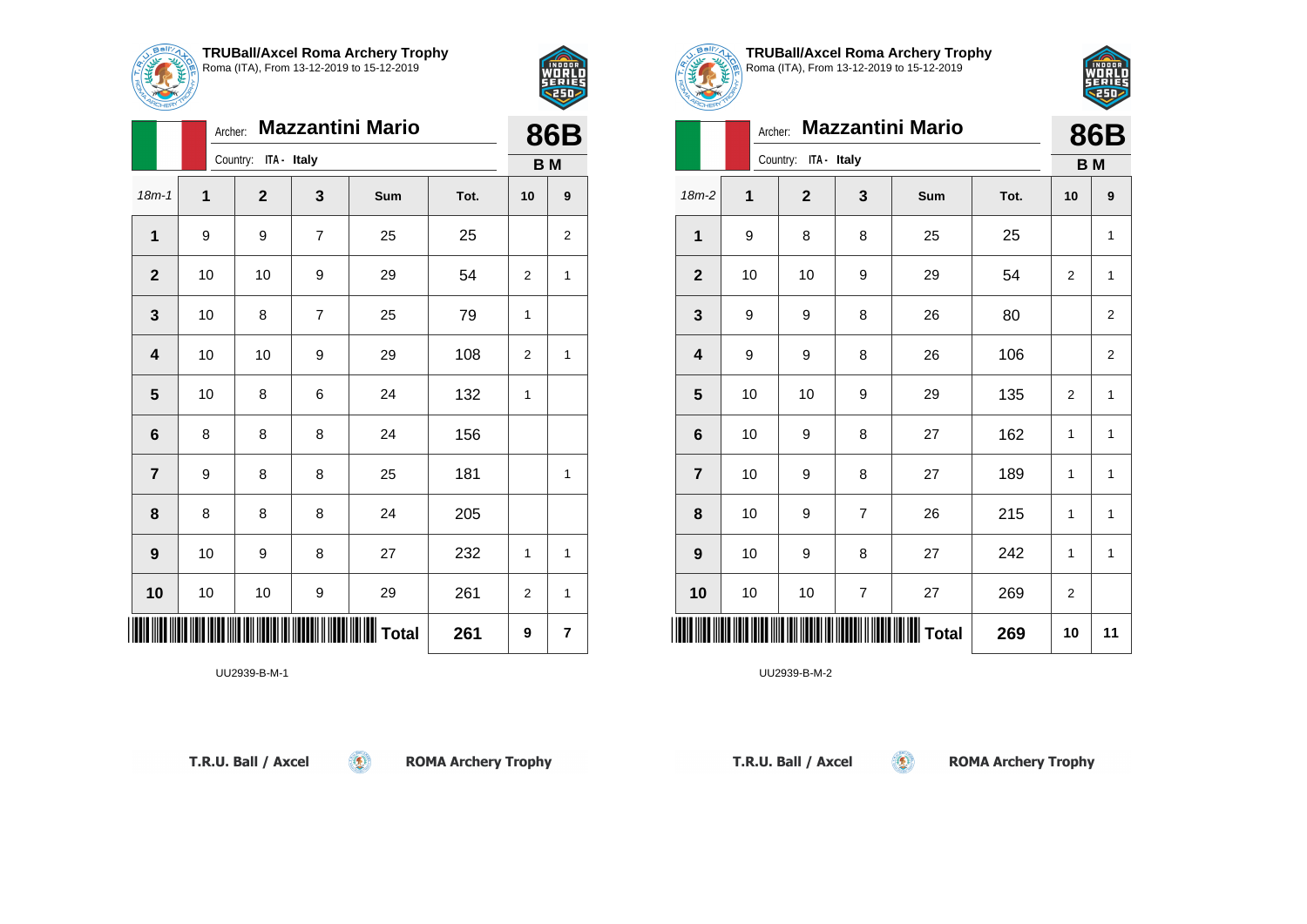

₩.

**TRUBall/Axcel Roma Archery Trophy** Roma (ITA), From 13-12-2019 to 15-12-2019

Archer: **Marencic Zoran**

18m-1 **1 2 3 Sum Tot. 10 9**

**1** | 9 | 8 | 7 | 24 | 24 | 1

**2** | 10 | 9 | 7 | 26 | 50 | 1 | 1

**3** | 9 | 9 | 8 | 26 | 76 | | 2

**4** | 10 | 9 | 7 | 26 | 102 | 1 | 1

**5** | 9 | 8 | 7 | 24 | 126 | | 1

**6** | 9 | 9 | 8 | 26 | 152 | | 2

**9** | 9 | 8 | 7 | 24 | 215 | | 1

**10** | 10 | 8 | 6 | 24 | 239 | 1

 $\sqrt{\| \mathbf{u} \|}$ 

**7** | 8 | 7 | 7 | 22 | 174

**8** | 8 | 7 | 2 | 17 | 191

Country: **CRO - Croatia**



**86C B M**

| TRUBall/Axcel Roma Archery Trophy<br>Roma (ITA), From 13-12-2019 to 15-12-2019 |
|--------------------------------------------------------------------------------|

| <b>Marencic Zoran</b><br>Archer: |    |                        |                | <b>86C</b>   |      |    |                |
|----------------------------------|----|------------------------|----------------|--------------|------|----|----------------|
|                                  |    | Country: CRO - Croatia |                |              |      |    | B <sub>M</sub> |
| $18m-2$                          | 1  | $\mathbf{2}$           | 3              | Sum          | Tot. | 10 | 9              |
| $\mathbf{1}$                     | 8  | 8                      | $\overline{7}$ | 23           | 23   |    |                |
| $\mathbf{2}$                     | 10 | 9                      | 6              | 25           | 48   | 1  | $\mathbf{1}$   |
| 3                                | 9  | 9                      | $\overline{7}$ | 25           | 73   |    | $\overline{2}$ |
| $\overline{\mathbf{4}}$          | 10 | $\overline{7}$         | 6              | 23           | 96   | 1  |                |
| 5                                | 9  | 8                      | 6              | 23           | 119  |    | 1              |
| 6                                | 9  | 9                      | 6              | 24           | 143  |    | $\overline{2}$ |
| $\overline{7}$                   | 9  | 8                      | 6              | 23           | 166  |    | 1              |
| 8                                | 10 | 8                      | 8              | 26           | 192  | 1  |                |
| 9                                | 10 | 9                      | $\overline{7}$ | 26           | 218  | 1  | 1              |
| 10                               | 9  | 8                      | 6              | 23           | 241  |    | 1              |
|                                  |    |                        |                | <b>Total</b> | 241  | 4  | 9              |

 $\circledcirc$ 

8483-B-M-2

| T.R.U. Ball / Axcel |  |  |  |  |
|---------------------|--|--|--|--|
|---------------------|--|--|--|--|

8483-B-M-1

**ROMA Archery Trophy** 

**Total 239 3 9**

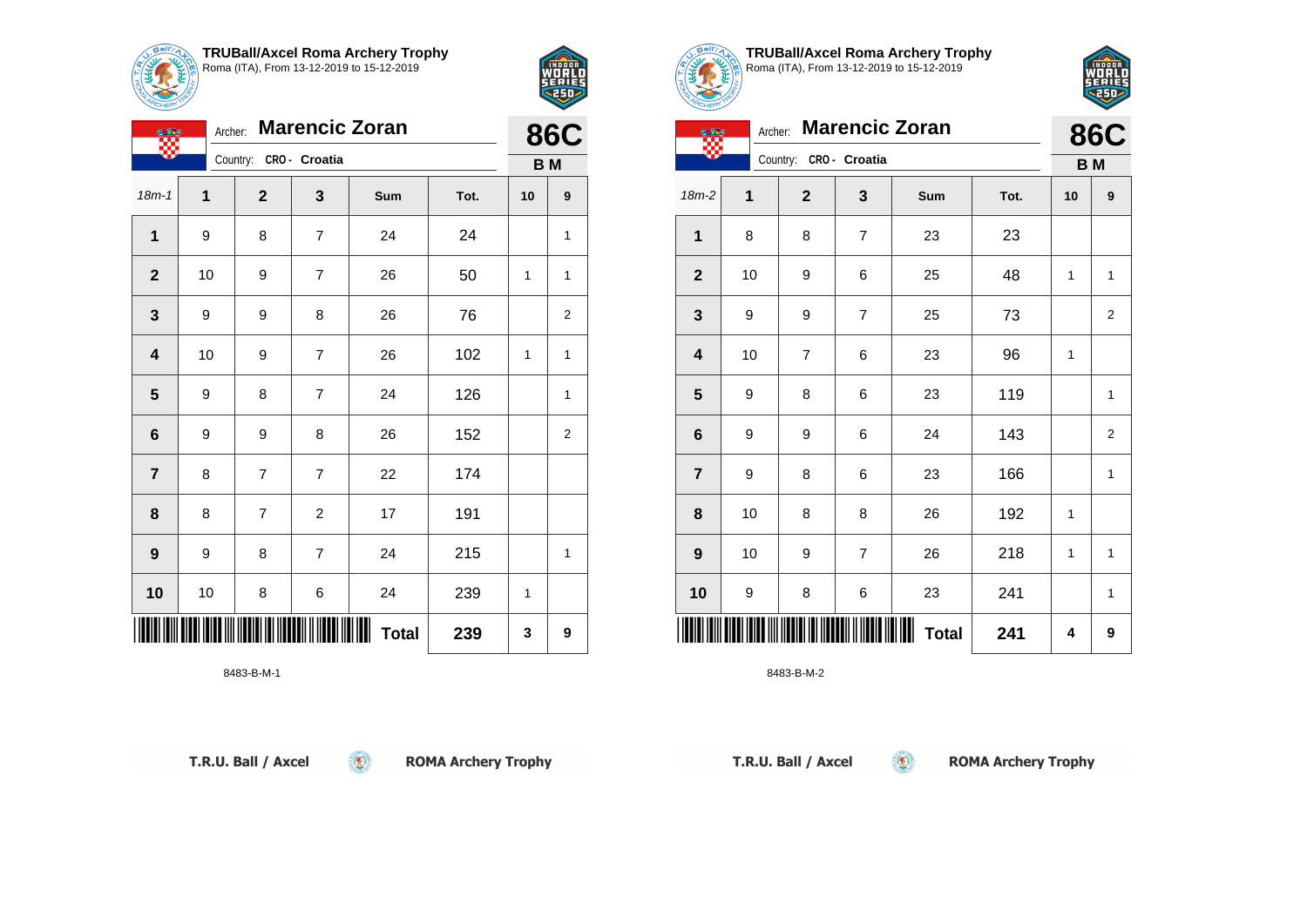

# **TRUBall/Axcel Roma Archery Trophy** Roma (ITA), From 13-12-2019 to 15-12-2019

Country: **ESP - Spain**

Archer: **Garcia Fernandez David** 

18m-1 **1 2 3 Sum Tot. 10 9**

**1** | 10 | 10 | 9 | 29 | 29 | 2 | 1

**2** | 10 | 9 | 8 | 27 | 56 | 1 | 1

**3** | 10 | 9 | 8 | 27 | 83 | 1 | 1

**4** | 10 | 10 | 9 | 29 | 112 | 2 | 1

**5** | 9 | 8 | 8 | 25 | 137 | | 1

**6** | 10 | 10 | 9 | 29 | 166 | 2 | 1

**7** | 10 | 9 | 8 | 27 | 193 | 1 | 1

**8** | 10 | 10 | 9 | 29 | 222 | 2 | 1

**9** | 9 | 8 | 26 | 248 | | 2

**10** | 10 | 10 | 9 | 29 | 277 | 2 | 1

\*8391-B-M-1\*



**86D B M**

| <b>TRUBall/Axcel Roma Archery Trophy</b>                                               |
|----------------------------------------------------------------------------------------|
| <b>IRUBAII/AXCEI ROMA Archery Tro</b><br>Policide (ITA), From 13-12-2019 to 15-12-2019 |



| 16              |    | Archer:              |                | <b>Garcia Fernandez David</b> |      |                | 86D            |
|-----------------|----|----------------------|----------------|-------------------------------|------|----------------|----------------|
|                 |    | Country: ESP - Spain |                |                               |      |                | <b>BM</b>      |
| $18m-2$         | 1  | $\overline{2}$       | 3              | Sum                           | Tot. | 10             | 9              |
| 1               | 10 | 10                   | 9              | 29                            | 29   | 2              | 1              |
| $\overline{2}$  | 10 | 10                   | $\overline{7}$ | 27                            | 56   | 2              |                |
| 3               | 10 | 10                   | 10             | 30                            | 86   | 3              |                |
| 4               | 10 | 9                    | 9              | 28                            | 114  | 1              | $\overline{2}$ |
| 5               | 9  | 9                    | 9              | 27                            | 141  |                | 3              |
| $6\phantom{1}6$ | 9  | 9                    | 9              | 27                            | 168  |                | 3              |
| $\overline{7}$  | 10 | 9                    | 9              | 28                            | 196  | 1              | $\overline{2}$ |
| 8               | 10 | 10                   | 9              | 29                            | 225  | $\overline{2}$ | 1              |
| 9               | 9  | 9                    | 8              | 26                            | 251  |                | $\overline{2}$ |
| 10              | 10 | 10                   | 10             | 30                            | 281  | 3              |                |
|                 |    |                      |                | <b>Total</b>                  | 281  | 14             | 14             |

 $\circledcirc$ 

8391-B-M-2

T.R.U. Ball / Axcel

8391-B-M-1

**ROMA Archery Trophy** 

**Total 277 13 11**

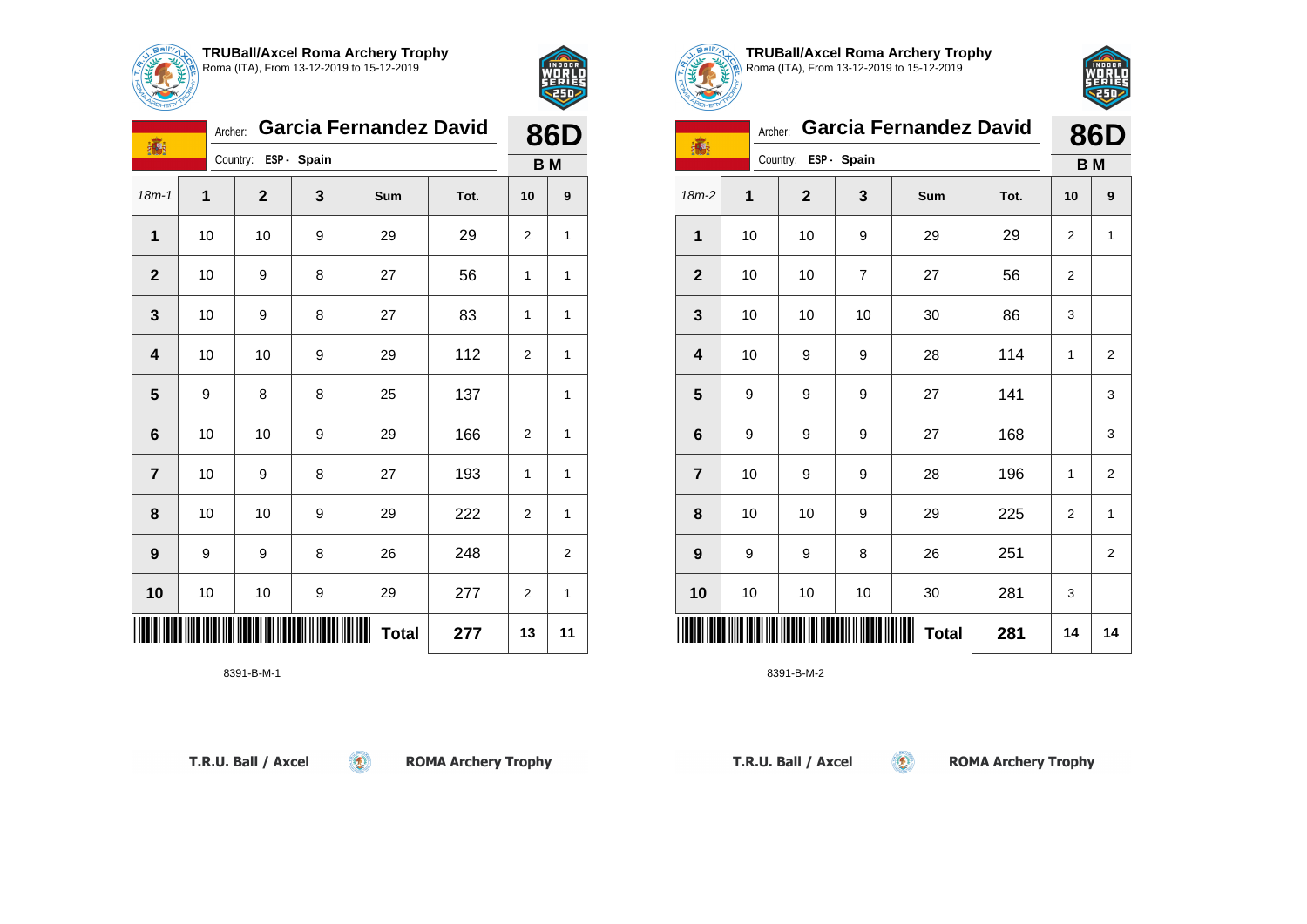

**TRUBall/Axcel Roma Archery Trophy** Roma (ITA), From 13-12-2019 to 15-12-2019

Country: **ESP - Spain**

Archer: **Ibañez del Saz Juan Jose**

18m-1 **1 2 3 Sum Tot. 10 9**

**1** | 9 | 7 | 6 | 22 | 22 | 1

**2** | 9 | 8 | 7 | 24 | 46 | | 1

**6** | 9 | 7 | 5 | 21 | 135 | | 1

**7** | 9 | 8 | 5 | 22 | 157 | | 1

**10** | 9 | 7 | 5 | 21 | 225 | | 1

 $\left( \begin{matrix} 0 \\ 1 \end{matrix} \right)$ 

**8** | 10 | 8 | 6 | 24 | 181 | 1

**3** | 10 | 7 | 7 | 24 | 70 | 1

**4** | 8 | 7 | 5 | 20 | 90

**5** 8 8 8 24 114

**9** | 8 | 8 | 7 | 23 | 204



**87A B M**

| <b>TRUBall/Axcel Roma Archery Trophy</b><br>Roma (ITA), From 13-12-2019 to 15-12-2019 |
|---------------------------------------------------------------------------------------|
|                                                                                       |



| 瀛                       |    | Ibañez del Saz Juan Jose<br>Archer: |                |           |      |                |   |  |
|-------------------------|----|-------------------------------------|----------------|-----------|------|----------------|---|--|
|                         |    | Country: ESP - Spain                |                |           |      | <b>BM</b>      |   |  |
| $18m-2$                 | 1  | $\overline{2}$                      | 3              | Sum       | Tot. | 10             | 9 |  |
| 1                       | 10 | 8                                   | 6              | 24        | 24   | 1              |   |  |
| $\mathbf{2}$            | 9  | 8                                   | 6              | 23        | 47   |                | 1 |  |
| $\mathbf{3}$            | 8  | 6                                   | 5              | 19        | 66   |                |   |  |
| $\overline{\mathbf{4}}$ | 9  | 6                                   | 5              | 20        | 86   |                | 1 |  |
| 5                       | 9  | 7                                   | 6              | 22        | 108  |                | 1 |  |
| 6                       | 8  | $\overline{7}$                      | 1              | 16        | 124  |                |   |  |
| $\overline{7}$          | 10 | 10                                  | 8              | 28        | 152  | $\overline{2}$ |   |  |
| 8                       | 9  | 8                                   | 6              | 23        | 175  |                | 1 |  |
| $\boldsymbol{9}$        | 9  | 8                                   | $\overline{7}$ | 24        | 199  |                | 1 |  |
| 10                      | 9  | 7                                   | 7              | 23        | 222  |                | 1 |  |
|                         |    |                                     |                | $ $ Total | 222  | 3              | 6 |  |

 $\circledcirc$ 

UU4546-B-M-2

|  | T.R.U. Ball / Axcel |
|--|---------------------|
|  |                     |

\*UU464-B-M-1\*UU46-B-M-1\*UU46-B-M-1\*UU46-B-M-1\*UU46-B-M-1\*UU46-B-M-1\*UU46-B-M-1\*UU46-B-M-1\*UU46-B-M-1\*UU46-B-M-

UU4546-B-M-1

**ROMA Archery Trophy** 

**Total 225 2 5**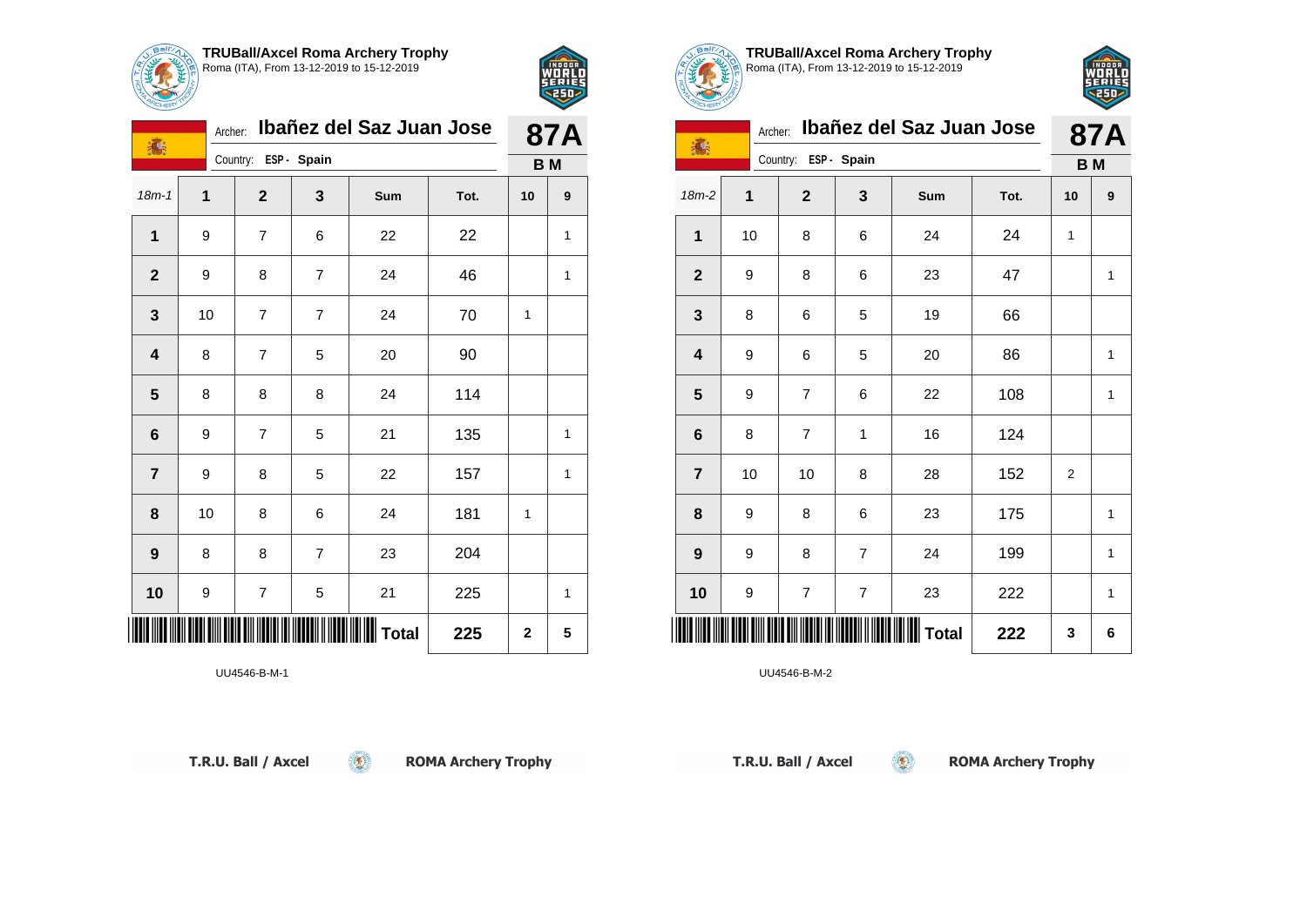

18m-1 **1 2 3 Sum Tot. 10 9**

**2** | 9 | 8 | 7 | 24 | 50 | | 1

**3** | 9 | 9 | 7 | 25 | 75 | | 2

**5** | 9 | 8 | 7 | 24 | 125 | | 1

**6** | 10 | 9 | 8 | 27 | 152 | 1 | 1

**8** | 9 | 9 | 6 | 24 | 198 | | 2

**10** | 10 | 9 | 8 | 27 | 247 | 1 | 1

**1** | 10 | 8 | 8 | 26 | 26 | 1

**4** | 10 | 8 | 8 | 26 | 101 | 1

**7** | 8 | 7 | 7 | 22 | 174

**9** 8 7 7 7 22 220

Archer: **Vicini Davide**

Country: **ITA - Italy**



**87B B M**

| TRUBall/Axcel Roma Archery Trophy<br>Roma (ITA), From 13-12-2019 to 15-12-2019 |
|--------------------------------------------------------------------------------|

|                         | <b>87B</b>              |                |                |              |      |    |                |  |  |
|-------------------------|-------------------------|----------------|----------------|--------------|------|----|----------------|--|--|
|                         | Country:<br>ITA - Italy |                |                |              |      |    |                |  |  |
| 18m-2                   | 1                       | $\mathbf{2}$   | 3              | Sum          | Tot. | 10 | 9              |  |  |
| 1                       | 9                       | 8              | $\overline{7}$ | 24           | 24   |    | 1              |  |  |
| $\mathbf{2}$            | 10                      | 10             | 8              | 28           | 52   | 2  |                |  |  |
| 3                       | 10                      | 10             | 9              | 29           | 81   | 2  | 1              |  |  |
| $\overline{\mathbf{4}}$ | 9                       | $\overline{7}$ | $\overline{7}$ | 23           | 104  |    | 1              |  |  |
| 5                       | 10                      | 7              | 6              | 23           | 127  | 1  |                |  |  |
| 6                       | 10                      | 9              | $\overline{7}$ | 26           | 153  | 1  | 1              |  |  |
| $\overline{7}$          | 10                      | 8              | 8              | 26           | 179  | 1  |                |  |  |
| 8                       | 9                       | 9              | $\overline{7}$ | 25           | 204  |    | $\overline{c}$ |  |  |
| $\boldsymbol{9}$        | 9                       | 9              | $\overline{7}$ | 25           | 229  |    | $\overline{c}$ |  |  |
| 10                      | $\boldsymbol{7}$        | 6              | 6              | 19           | 248  |    |                |  |  |
|                         |                         |                |                | <b>Total</b> | 248  | 7  | 8              |  |  |

 $\circledcirc$ 

15913-B-M-2

\***15913-B-M-1\*15-B-M-1\*15-B-M-1\*15-B-M-1\*15-B-M-1\*15-B-M-1\*15-B-M-1\*15-B-M-1\*15-B-M-1\*15-B-M-1\*15-B-M-1\*15-B-M-**

15913-B-M-1

**ROMA Archery Trophy** 

 $\vert$  Total  $\vert$  247  $\vert$  4  $\vert$  8

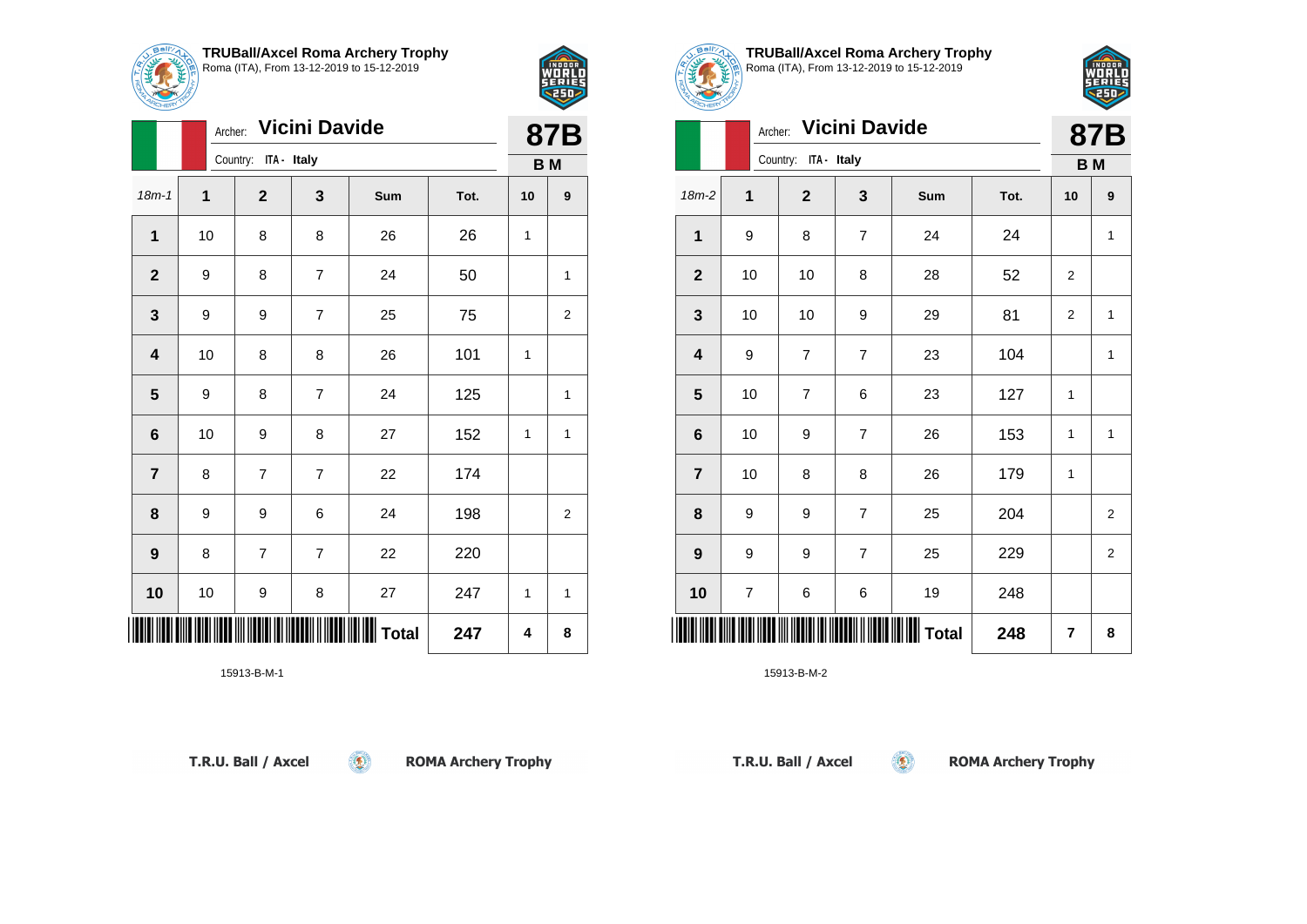



|                | <b>87C</b>            |                |                |            |      |    |              |
|----------------|-----------------------|----------------|----------------|------------|------|----|--------------|
|                | Country: RUS - Russia |                |                |            |      |    |              |
| $18m - 1$      | 1                     | $\mathbf{2}$   | 3              | <b>Sum</b> | Tot. | 10 | 9            |
| $\mathbf{1}$   | 9                     | 8              | 4              | 21         | 21   |    | $\mathbf{1}$ |
| $\overline{2}$ | 8                     | 6              | 5              | 19         | 40   |    |              |
| 3              | 9                     | 8              | $\overline{7}$ | 24         | 64   |    | 1            |
| 4              | 10                    | 9              | 8              | 27         | 91   | 1  | $\mathbf{1}$ |
| 5              | $\overline{7}$        | 6              | 4              | 17         | 108  |    |              |
| 6              | 8                     | $\overline{7}$ | $\overline{7}$ | 22         | 130  |    |              |
| $\overline{7}$ | $\overline{7}$        | 6              | 5              | 18         | 148  |    |              |
| 8              | 10                    | 9              | 8              | 27         | 175  | 1  | 1            |
| 9              | 10                    | 7              | 5              | 22         | 197  | 1  |              |
| 10             | 9                     | 9              | 6              | 24         | 221  |    | 2            |
|                |                       |                |                | $\ $ Total | 221  | 3  | 6            |

 $\circledcirc$ 



|                |                |                       |                | Archer: Zalivakin Aleksandr |      |    | <b>87C</b>     |
|----------------|----------------|-----------------------|----------------|-----------------------------|------|----|----------------|
|                |                | Country: RUS - Russia |                |                             |      |    | B M            |
| $18m-2$        | 1              | $\mathbf{2}$          | 3              | Sum                         | Tot. | 10 | 9              |
| $\mathbf{1}$   | 9              | 8                     | $\overline{7}$ | 24                          | 24   |    | 1              |
| $\mathbf{2}$   | 10             | 8                     | 6              | 24                          | 48   | 1  |                |
| $\mathbf{3}$   | 10             | $\overline{7}$        | $\overline{7}$ | 24                          | 72   | 1  |                |
| 4              | 9              | 9                     | 8              | 26                          | 98   |    | 2              |
| 5              | $\overline{7}$ | 5                     | 5              | 17                          | 115  |    |                |
| $6\phantom{1}$ | 10             | 9                     | 9              | 28                          | 143  | 1  | $\overline{2}$ |
| $\overline{7}$ | 9              | 9                     | 8              | 26                          | 169  |    | $\overline{2}$ |
| 8              | 9              | 8                     | 6              | 23                          | 192  |    | 1              |

,250.

**TRUBall/Axcel Roma Archery Trophy** Roma (ITA), From 13-12-2019 to 15-12-2019

18698-B-M-2

**9** | 8 | 8 | 5 | 21 | 213

**10** 8 7 5 20 233

**TOTAL INC. 233 3** 8

 $\left( 0\right)$ 

T.R.U. Ball / Axcel

**ROMA Archery Trophy**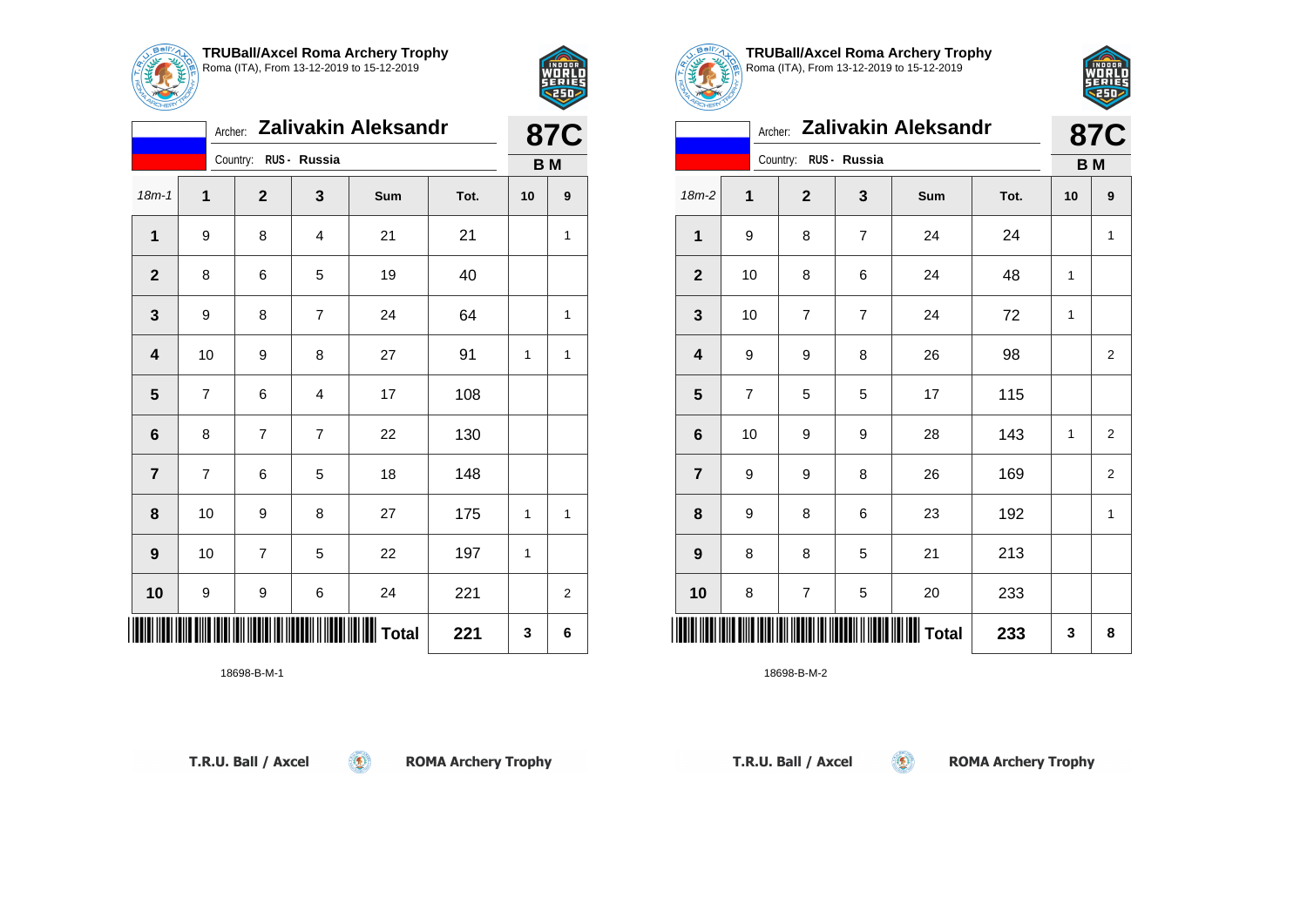

1

# **TRUBall/Axcel Roma Archery Trophy** Roma (ITA), From 13-12-2019 to 15-12-2019

**1** | 8 | 8 | 7 | 23 | 23

**2** | 8 | 8 | 7 | 23 | 46

Country: **ESP - Spain**

Archer: **Ribatallada Espasa Xavier**

18m-1 **1 2 3 Sum Tot. 10 9**

**3** | 9 | 9 | 8 | 26 | 72 | | 2

**4** | 9 | 8 | 8 | 25 | 97 | 1

**5** | 10 | 9 | 8 | 27 | 124 | 1 | 1

**8** | 9 | 8 | 6 | 23 | 192 | |1

**10** | 9 | 8 | 7 | 24 | 237 | | 1

**6** | 10 | 7 | 5 | 22 | 146 | 1

**7** | 8 | 8 | 7 | 23 | 169

**9** | 8 | 7 | 6 | 21 | 213



**87D B M**

| <b>TRUBall/Axcel Roma Archery Trophy</b>     |
|----------------------------------------------|
| $\mathbb{R}$ ROBall/Axcel Rollia Archery Tro |



| <u>Company and</u>      |                          |                |                |              |                                                                                                                                                                                                                                   |              |              |
|-------------------------|--------------------------|----------------|----------------|--------------|-----------------------------------------------------------------------------------------------------------------------------------------------------------------------------------------------------------------------------------|--------------|--------------|
|                         | Archer:                  |                |                |              |                                                                                                                                                                                                                                   |              |              |
| 瀛                       |                          | Country:       | ESP - Spain    |              | Ribatallada Espasa Xavier<br><b>87D</b><br><b>BM</b><br>Sum<br>Tot.<br>10<br>9<br>20<br>20<br>$\mathbf{1}$<br>42<br>22<br>65<br>23<br>$\mathbf{1}$<br>89<br>24<br>1<br>115<br>26<br>$\overline{c}$<br>23<br>138<br>161<br>23<br>1 |              |              |
| $18m-2$                 | $\mathbf 1$              | $\mathbf{2}$   | 3              |              |                                                                                                                                                                                                                                   |              |              |
| 1                       | 9                        | 6              | 5              |              |                                                                                                                                                                                                                                   |              |              |
| $\mathbf 2$             | 8                        | 8              | 6              |              |                                                                                                                                                                                                                                   |              |              |
| 3                       | 9                        | 8              | 6              |              |                                                                                                                                                                                                                                   |              |              |
| 4                       | 9                        | 8              | $\overline{7}$ |              |                                                                                                                                                                                                                                   |              |              |
| 5                       | 9                        | 9              | 8              |              |                                                                                                                                                                                                                                   |              |              |
| 6                       | 8                        | 8              | $\overline{7}$ |              |                                                                                                                                                                                                                                   |              |              |
| $\overline{\mathbf{r}}$ | 9                        | $\overline{7}$ | $\overline{7}$ |              |                                                                                                                                                                                                                                   |              |              |
| 8                       | $\overline{\mathcal{I}}$ | 5              | 5              | 17           | 178                                                                                                                                                                                                                               |              |              |
| 9                       | 10                       | $\overline{7}$ | 6              | 23           | 201                                                                                                                                                                                                                               | $\mathbf{1}$ |              |
| 10                      | 9                        | 8              | 6              | 23           | 224                                                                                                                                                                                                                               |              | $\mathbf{1}$ |
|                         |                          |                |                | <b>Total</b> | 224                                                                                                                                                                                                                               | 1            | 7            |

 $\circledcirc$ 

UU4725-B-M-2

|  |  | T.R.U. Ball / Axcel |  |
|--|--|---------------------|--|
|  |  |                     |  |

\*UU4725-B-M-1\*UU4725-B-M-1\*UU4725-B-M-1\*UU4725-B-M-1\*UU4725-B-M-1\*UU4725-B-M-1\*UU4725-B-M-1\*UU4725-B-M-1\*UU472

UU4725-B-M-1

**ROMA Archery Trophy** 

**Total 237 2 6**

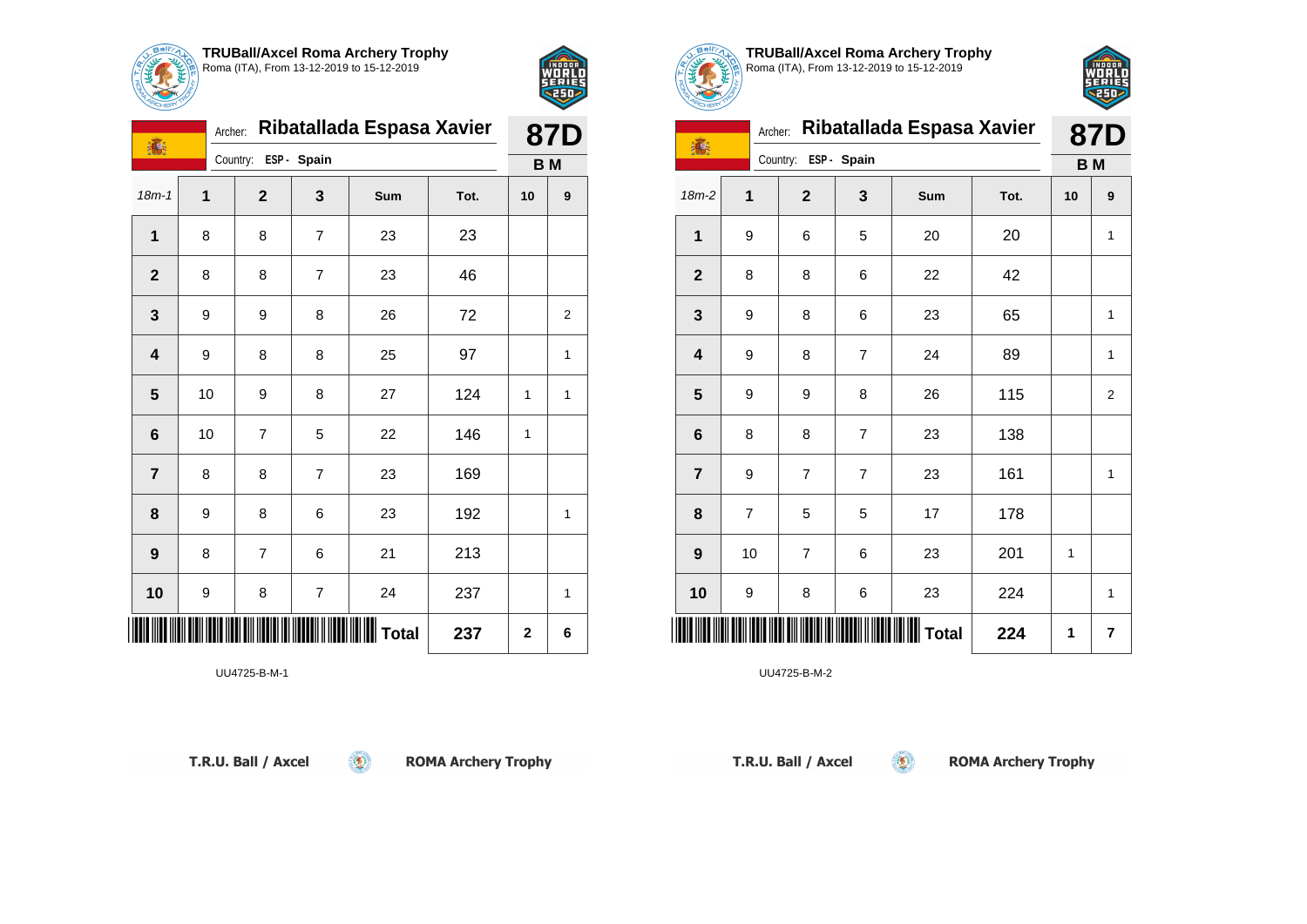

**TRUBall/Axcel Roma Archery Trophy** Roma (ITA), From 13-12-2019 to 15-12-2019

Country: **ESP - Spain**

Archer: **Minyano Miquel Rosa**

18m-1 **1 2 3 Sum Tot. 10 9**

**1** | 9 | 8 | 6 | 23 | 23 | 1

**2** | 9 | 9 | 7 | 25 | 48 | | 2

**3** | 9 | 6 | 4 | 19 | 67 | | 1

**4** | 10 | 10 | 9 | 29 | 96 | 2 | 1

**7** | 10 | 10 | 9 | 29 | 164 | 2 | 1

**9** | 10 | 9 | 5 | 24 | 208 | 1 | 1

 $\circledcirc$ 

**10** | 10 | M | 20 | 228 | 2

**5** | 8 | 8 | M | 16 | 112

**8** | 8 | 6 | 6 | 20 | 184

**6** | 10 | 8 | 5 | 23 | 135 | 1



**90A B W**

**TRUBall/Axcel Roma Archery Trophy** Roma (ITA), From 13-12-2019 to 15-12-2019



| $V$ <sub>UHEH</sub>     |              |                      |                |                            |      |           |                         |  |
|-------------------------|--------------|----------------------|----------------|----------------------------|------|-----------|-------------------------|--|
| 瀛                       | Archer:      |                      |                | <b>Minyano Miquel Rosa</b> |      |           | <b>90A</b>              |  |
|                         |              | Country: ESP - Spain |                |                            |      | <b>BW</b> |                         |  |
| $18m-2$                 | $\mathbf{1}$ | $\overline{2}$       | 3              | Sum                        | Tot. | 10        | 9                       |  |
| 1                       | 9            | 8                    | 5              | 22                         | 22   |           | 1                       |  |
| $\overline{2}$          | 9            | 8                    | $\overline{7}$ | 24                         | 46   |           | 1                       |  |
| 3                       | 10           | 9                    | 8              | 27                         | 73   | 1         | 1                       |  |
| $\overline{\mathbf{4}}$ | 9            | 9                    | $\overline{7}$ | 25                         | 98   |           | $\overline{\mathbf{c}}$ |  |
| 5                       | 10           | 9                    | 8              | 27                         | 125  | 1         | $\mathbf{1}$            |  |
| $6\phantom{1}$          | 9            | 8                    | 8              | 25                         | 150  |           | $\mathbf{1}$            |  |
| $\overline{7}$          | 10           | 9                    | $\overline{7}$ | 26                         | 176  | 1         | 1                       |  |
| 8                       | 9            | 8                    | 6              | 23                         | 199  |           | $\mathbf{1}$            |  |
| $\boldsymbol{9}$        | 10           | 9                    | 9              | 28                         | 227  | 1         | $\overline{2}$          |  |
| 10                      | 8            | 8                    | 6              | 22                         | 249  |           |                         |  |
|                         |              |                      |                | <b>Total</b>               | 249  | 4         | 11                      |  |

 $\circledcirc$ 

18445-B-W-2

|  |  | T.R.U. Ball / Axcel |
|--|--|---------------------|

\***1844 B-W-1945 B-W-1945 B-W-1945 B-W-1945 B-W-W-1945 B-W-W-194** 

18445-B-W-1

**ROMA Archery Trophy** 

**Total 228 8 7**

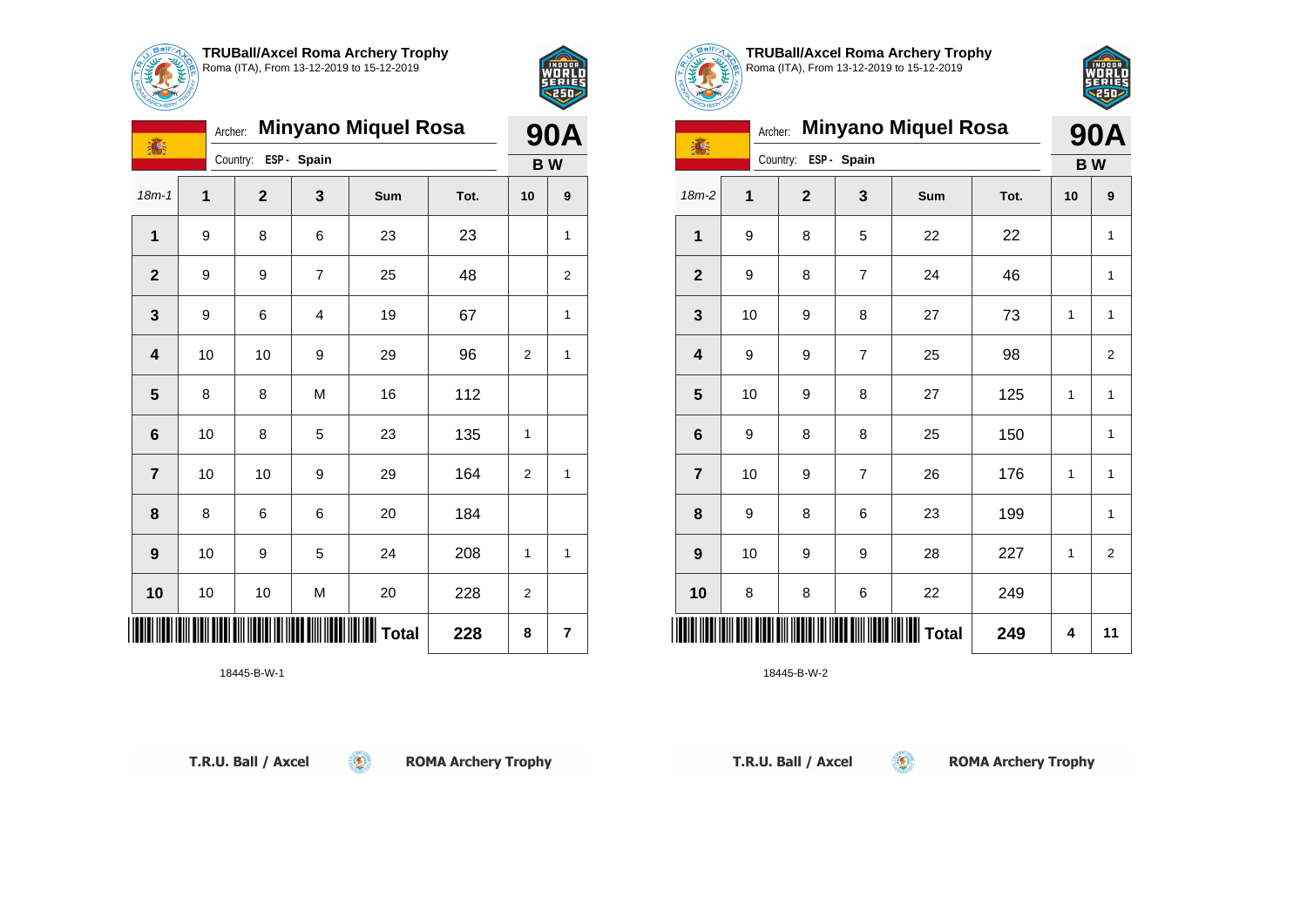

#### **TRUBall/Axcel Roma Archery Trophy** Roma (ITA), From 13-12-2019 to 15-12-2019

**1** | 8 | 8 | 5 | 21 | 21

**4** | 8 | 7 | 7 | 22 | 89

**6** 8 8 7 23 137

**7** | 8 | 7 | 4 | 19 | 156

**8** | 8 | 5 | 4 | 17 | 173

**10** 8 7 6 21 210

Country: **ESP - Spain**

Archer: **Javier Campos Mª Luz**

18m-1 **1 2 3 Sum Tot. 10 9**

**2** | 9 | 8 | 6 | 23 | 44 | |1

**3** | 10 | 7 | 6 | 23 | 67 | 1

**5** | 10 | 8 | 7 | 25 | 114 | 1

**9** | 9 | 7 | M | 16 | 189 | | 1

 $\circledast$ 



**90B B W**

| <b>TRUBall/Axcel Roma Archery Trophy</b>                                                           |  |
|----------------------------------------------------------------------------------------------------|--|
| T <b>RUBall/Axcel Roma Archery Tro</b><br><sub>(a)</sub> Roma (ITA), From 13-12-2019 to 15-12-2019 |  |



| $\sim$ ner $\sim$       |    |                                 |                |                   |      |                |                |  |  |
|-------------------------|----|---------------------------------|----------------|-------------------|------|----------------|----------------|--|--|
| 瀛                       |    | Javier Campos Ma Luz<br>Archer: |                |                   |      |                |                |  |  |
|                         |    | Country: ESP - Spain            |                |                   |      | <b>BW</b>      |                |  |  |
| $18m-2$                 | 1  | $\mathbf{2}$                    | 3              | Sum               | Tot. | 10             | 9              |  |  |
| 1                       | 6  | 5                               | 3              | 14                | 14   |                |                |  |  |
| $\overline{2}$          | 9  | $\overline{7}$                  | $\overline{c}$ | 18                | 32   |                | 1              |  |  |
| $\mathbf{3}$            | 10 | 10                              | $\overline{7}$ | 27                | 59   | $\overline{2}$ |                |  |  |
| $\overline{\mathbf{4}}$ | 9  | 8                               | $\overline{7}$ | 24                | 83   |                | 1              |  |  |
| $5\phantom{1}$          | 9  | $\overline{7}$                  | 4              | 20                | 103  |                | 1              |  |  |
| 6                       | 9  | 8                               | $\overline{7}$ | 24                | 127  |                | 1              |  |  |
| $\overline{7}$          | 10 | 8                               | $\overline{7}$ | 25                | 152  | 1              |                |  |  |
| 8                       | 9  | $\overline{7}$                  | 6              | 22                | 174  |                | 1              |  |  |
| $\boldsymbol{9}$        | 10 | 9                               | 9              | 28                | 202  | 1              | $\overline{2}$ |  |  |
| 10                      | 8  | 5                               | M              | 13                | 215  |                |                |  |  |
|                         |    |                                 |                | $\parallel$ Total | 215  | 4              | 7              |  |  |

 $\circledcirc$ 

20691-B-W-2

\*20691-B-W-1\*

20691-B-W-1

**ROMA Archery Trophy** 

 $| 7$ otal  $| 210 | 2 | 2$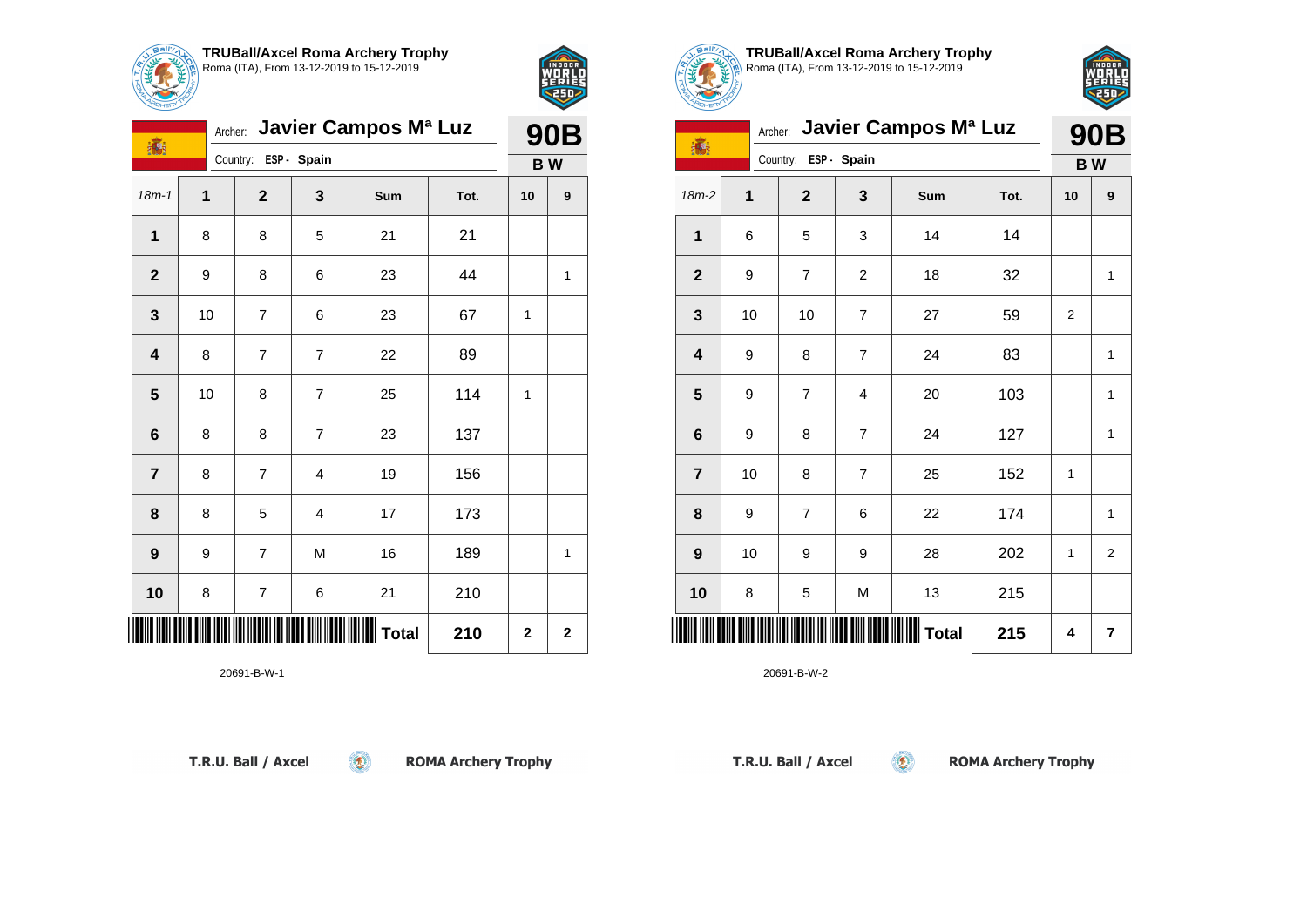

₩.

**TRUBall/Axcel Roma Archery Trophy** Roma (ITA), From 13-12-2019 to 15-12-2019

Archer: **Heinrich Mikaela**

**1** | 8 | 7 | 5 | 20 | 20

**2** | 8 | 8 | 4 | 20 | 40

**4** | 7 | 6 | 6 | 19 | 82

**5** | 5 | M | 10 | 92

**7** | 7 | 6 | 5 | 18 | 132

**6** | 10 | 8 | 4 | 22 | 114 | 1

**8** | 9 | 7 | 6 | 22 | 154 | | 1

**9** | 10 | 9 | 4 | 23 | 177 | 1 | 1

**10** | 9 | 9 | 3 | 21 | 198 | | 2

 $\circledcirc$ 

18m-1 **1 2 3 Sum Tot. 10 9**

**3** | 9 | 7 | 7 | 23 | 63 | |1

Country: **CRO - Croatia**



**90C B W**

**TRUBall/Axcel Roma Archery Trophy** Roma (ITA), From 13-12-2019 to 15-12-2019



|                         | <b>Heinrich Mikaela</b><br>Archer: |                        |                |              |      |    |                |  |
|-------------------------|------------------------------------|------------------------|----------------|--------------|------|----|----------------|--|
|                         |                                    | Country: CRO - Croatia |                |              |      |    | <b>BW</b>      |  |
| $18m-2$                 | 1                                  | $\mathbf{2}$           | 3              | Sum          | Tot. | 10 | 9              |  |
| $\mathbf{1}$            | 8                                  | 7                      | $\overline{c}$ | 17           | 17   |    |                |  |
| $\mathbf{2}$            | 8                                  | 8                      | $\overline{c}$ | 18           | 35   |    |                |  |
| $\mathbf{3}$            | 9                                  | 9                      | 8              | 26           | 61   |    | $\overline{2}$ |  |
| $\overline{\mathbf{4}}$ | 10                                 | 6                      | $\overline{4}$ | 20           | 81   | 1  |                |  |
| $5\phantom{1}$          | 9                                  | 8                      | 8              | 25           | 106  |    | $\mathbf{1}$   |  |
| $\bf 6$                 | 9                                  | 8                      | 7              | 24           | 130  |    | 1              |  |
| $\overline{7}$          | 8                                  | 5                      | 1              | 14           | 144  |    |                |  |
| 8                       | 8                                  | 8                      | 3              | 19           | 163  |    |                |  |
| $\boldsymbol{9}$        | $\overline{7}$                     | $\overline{7}$         | 6              | 20           | 183  |    |                |  |
| 10                      | 9                                  | 9                      | 8              | 26           | 209  |    | $\overline{2}$ |  |
|                         |                                    |                        |                | <b>Total</b> | 209  | 1  | 6              |  |

 $\circledcirc$ 

UU4903-B-W-2

| T.R.U. Ball / Axcel |
|---------------------|
|---------------------|

\*UU4903-B-W-1\*UU4903-B-W-1\*UU4903-B-W-1\*UU4903-B-W-1\*UU490-B-W-1\*UU490-B-W-1\*UU490-B-W-

UU4903-B-W-1

**ROMA Archery Trophy** 

**Total 198 2 5**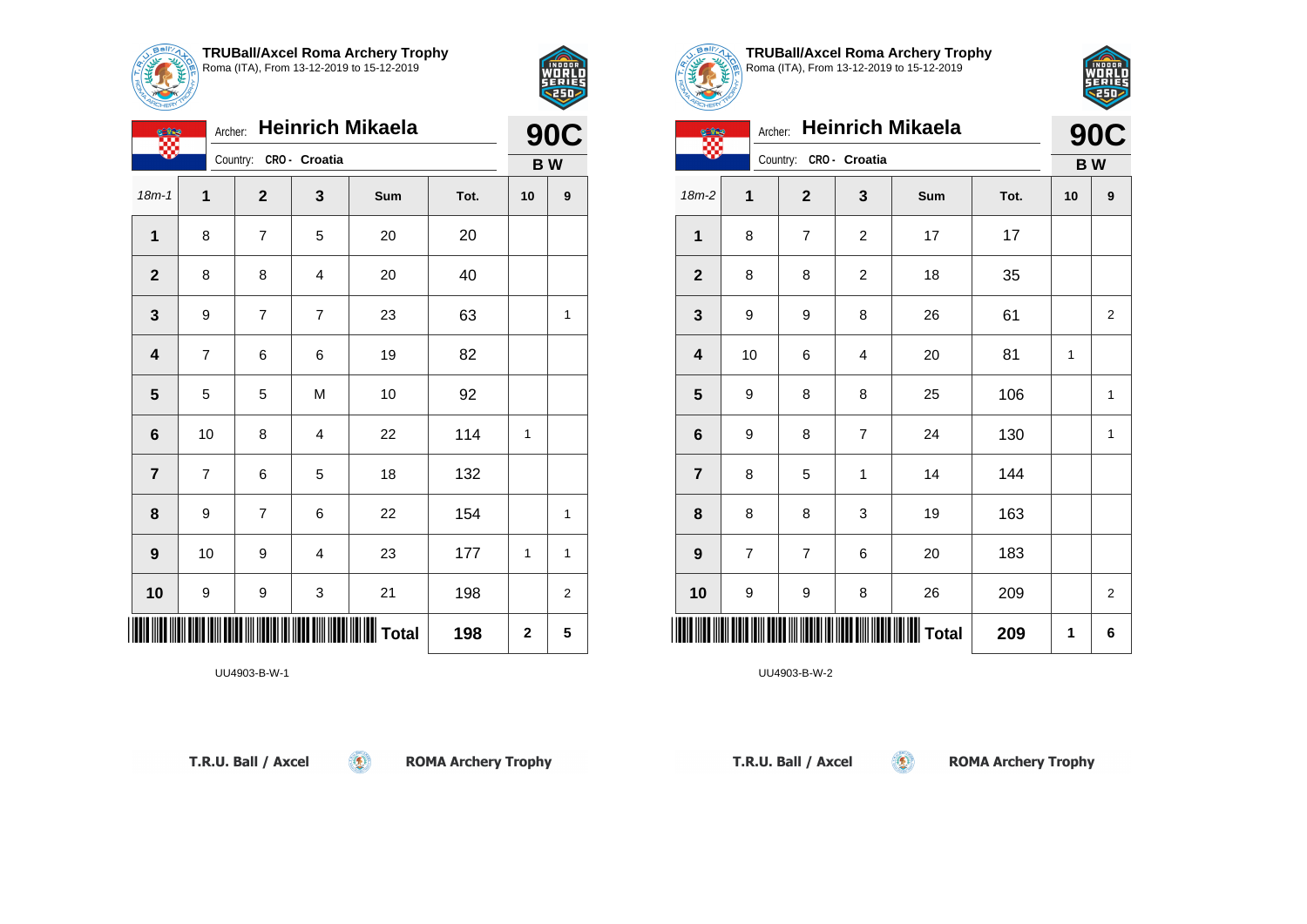

1

# **TRUBall/Axcel Roma Archery Trophy** Roma (ITA), From 13-12-2019 to 15-12-2019

**1** | 7 | 4 | 2 | 13 | 13

**2** | 3 | M | M | 3 | 16

**3** | 6 | M | M | 6 | 22

**4** | 8 | 2 | M | 10 | 32

**5** | 8 | M | M | 8 | 40

**6** | 2 | 1 | M | 3 | 43

**7** | 7 | 5 | 5 | 17 | 60

**8** | 6 | 2 | M | 8 | 68

**9** 1 M M 1 69

**10** | 10 | 6 | 2 | 18 | 87 | 1

**TOTAL TOTAL TELEVISION IN THE EXISTENCY OF A LIGHT OF A LIGHT OF A LIGHT OF A LIGHT OF A LIGHT OF A LIGHT OF A LIGHT OF A LIGHT OF A LIGHT OF A LIGHT OF A LIGHT OF A LIGHT OF A LIGHT OF A LIGHT OF A LIGHT OF A LIGHT OF A** 

 $\circledcirc$ 

Country: **ESP - Spain**

Archer: **Merche Montenegro Maestre**

18m-1 **1 2 3 Sum Tot. 10 9**



**91A B W**

| <b>TRUBall/Axcel Roma Archery Trophy</b><br>$\frac{1}{2}$ Roma (ITA), From 13-12-2019 to 15-12-2019 |
|-----------------------------------------------------------------------------------------------------|



| $C$ HEM $C$    |                |                |                                  |              |      |    |                         |
|----------------|----------------|----------------|----------------------------------|--------------|------|----|-------------------------|
|                |                | Archer:        | <b>Merche Montenegro Maestre</b> |              |      |    |                         |
| 欁              |                | Country:       | ESP - Spain                      |              |      |    | <b>91A</b><br><b>BW</b> |
| $18m-2$        | 1              | $\overline{2}$ | 3                                | Sum          | Tot. | 10 | 9                       |
| 1              | 1              | M              | M                                | 1            | 1    |    |                         |
| $\mathbf{2}$   | 6              | 4              | M                                | 10           | 11   |    |                         |
| 3              | 5              | 5              | 1                                | 11           | 22   |    |                         |
| 4              | $\overline{7}$ | 1              | M                                | 8            | 30   |    |                         |
| 5              | 9              | 8              | M                                | 17           | 47   |    | 1                       |
| 6              | 3              | M              | M                                | 3            | 50   |    |                         |
| $\overline{7}$ | M              | M              | M                                | 0            | 50   |    |                         |
| 8              | M              | M              | M                                | 0            | 50   |    |                         |
| 9              | M              | M              | M                                | 0            | 50   |    |                         |
| 10             | M              | M              | M                                | 0            | 50   |    |                         |
|                |                |                |                                  | <b>Total</b> | 50   | 0  | 1                       |

 $\circledcirc$ 

UU3119-B-W-2

|  |  | T.R.U. Ball / Axcel |
|--|--|---------------------|

UU3119-B-W-1

**ROMA Archery Trophy** 

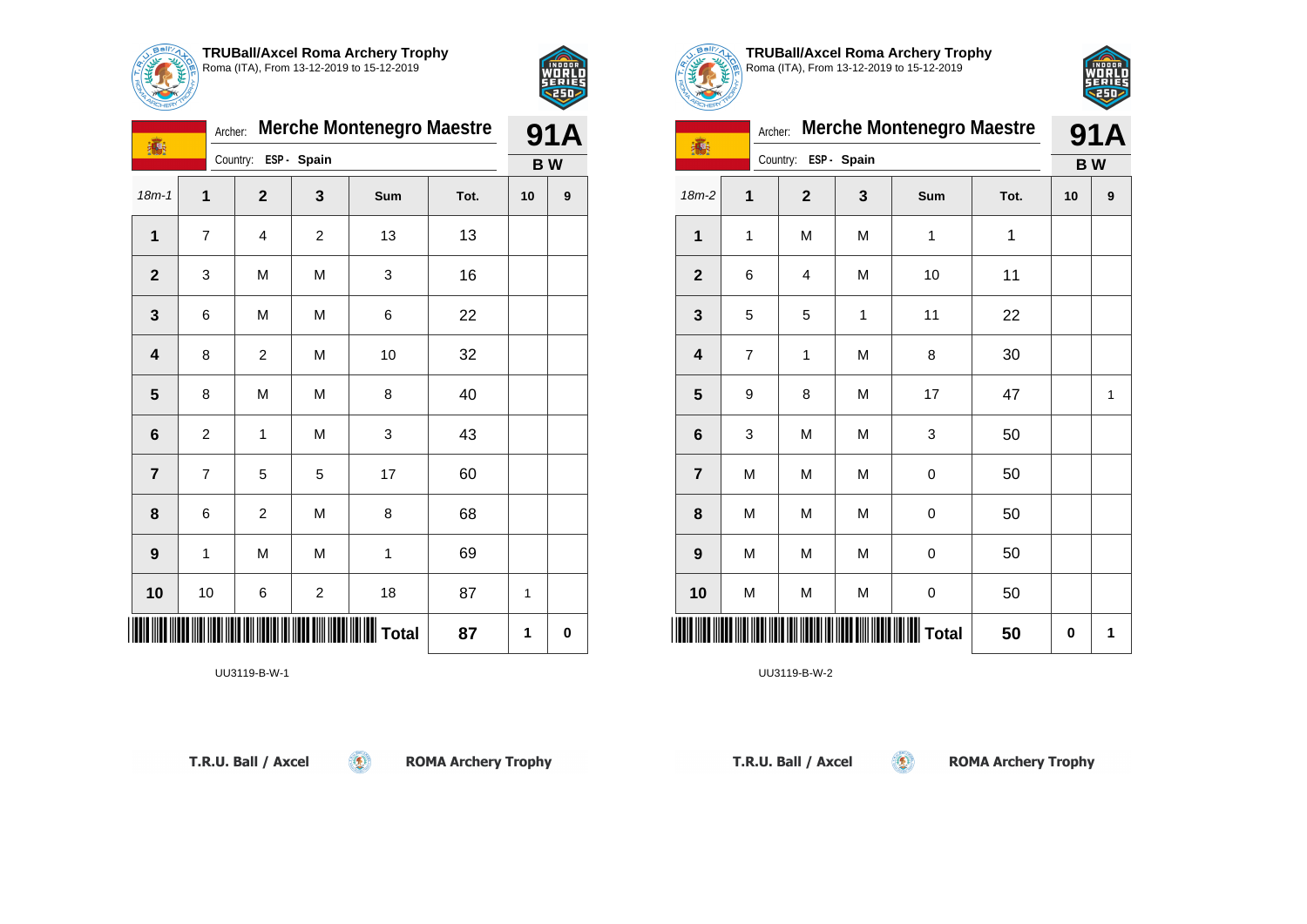



|                         |   | <b>Mantilli Giulia</b><br>Archer: |              |                |                                       |      |                |                |
|-------------------------|---|-----------------------------------|--------------|----------------|---------------------------------------|------|----------------|----------------|
|                         |   | ITA - Italy<br>Country:           |              |                |                                       |      |                |                |
| $18m - 1$               | 1 |                                   | $\mathbf{2}$ | 3              | Sum                                   | Tot. | 10             | 9              |
| $\mathbf{1}$            |   | 10                                | 9            | 8              | 27                                    | 27   | 1              | 1              |
| $\mathbf{2}$            | 9 |                                   | 9            | $\overline{7}$ | 25                                    | 52   |                | $\overline{2}$ |
| 3                       |   | 10                                | 10           | 9              | 29                                    | 81   | 2              | 1              |
| $\overline{\mathbf{4}}$ | 8 |                                   | 7            | $\overline{7}$ | 22                                    | 103  |                |                |
| $5\phantom{1}$          | 9 |                                   | 8            | 8              | 25                                    | 128  |                | 1              |
| 6                       |   | 10                                | 8            | $\overline{7}$ | 25                                    | 153  | $\mathbf{1}$   |                |
| $\overline{7}$          | 9 |                                   | 9            | 9              | 27                                    | 180  |                | 3              |
| 8                       |   | 10                                | 9            | 7              | 26                                    | 206  | 1              | 1              |
| 9                       |   | 10                                | 10           | 9              | 29                                    | 235  | $\overline{2}$ | $\mathbf{1}$   |
| 10                      | 9 |                                   | 8            | 8              | 25                                    | 260  |                | 1              |
|                         |   |                                   |              |                | <b>     </b>                    Total | 260  | 7              | 11             |

 $\left( 9\right)$ 

UU5341-B-W-1



 $5250.$ 

| <b>POHERY</b>           |                                   |              |                |              |      |              |                |  |  |  |
|-------------------------|-----------------------------------|--------------|----------------|--------------|------|--------------|----------------|--|--|--|
|                         | <b>Mantilli Giulia</b><br>Archer: |              |                |              |      |              |                |  |  |  |
|                         | Country: ITA - Italy              |              | <b>BW</b>      |              |      |              |                |  |  |  |
| $18m-2$                 | 1                                 | $\mathbf{2}$ | 3              | Sum          | Tot. | 10           | 9              |  |  |  |
| 1                       | 10                                | 8            | $\overline{7}$ | 25           | 25   | $\mathbf{1}$ |                |  |  |  |
| $\overline{2}$          | 9                                 | 9            | 8              | 26           | 51   |              | $\overline{2}$ |  |  |  |
| 3                       | 10                                | 9            | 8              | 27           | 78   | $\mathbf{1}$ | 1              |  |  |  |
| 4                       | 9                                 | 9            | 9              | 27           | 105  |              | 3              |  |  |  |
| 5                       | 10                                | 9            | 8              | 27           | 132  | $\mathbf{1}$ | 1              |  |  |  |
| 6                       | 10                                | 8            | 7              | 25           | 157  | 1            |                |  |  |  |
| $\overline{\mathbf{r}}$ | 10                                | 8            | 8              | 26           | 183  | 1            |                |  |  |  |
| 8                       | 10                                | 9            | 9              | 28           | 211  | 1            | $\overline{2}$ |  |  |  |
| 9                       | 10                                | 10           | 10             | 30           | 241  | 3            |                |  |  |  |
| 10                      | 10                                | 9            | 8              | 27           | 268  | 1            | 1              |  |  |  |
|                         |                                   |              |                | <b>Total</b> | 268  | 10           | 10             |  |  |  |

 $\left( 5\right)$ 

Roma (ITA), From 13-12-2019 to 15-12-2019

UU5341-B-W-2

T.R.U. Ball / Axcel

**ROMA Archery Trophy**